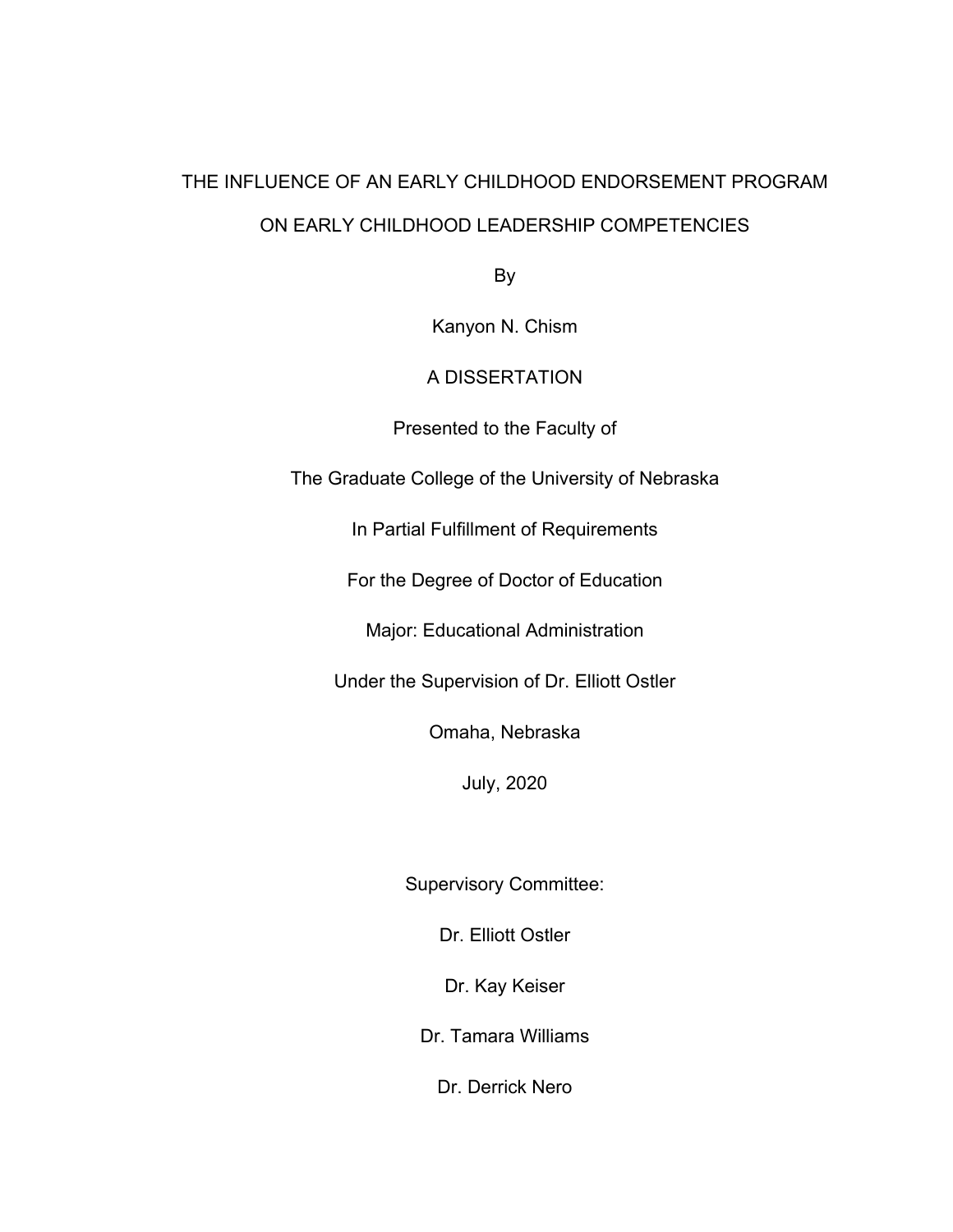# THE INFLUENCE OF AN EARLY CHILDHOOD ENDORSEMENT PROGRAM ON EARLY CHILDHOOD LEADERSHIP COMPETENCIES

Kanyon Chism, Ed.D.

University of Nebraska, 2020

#### Advisor: Dr. Elliott Ostler

The call to improve high-quality educational opportunities for children ages birth – eight has received increased attention and federal and local funding opportunities have expanded to provide additional early childhood classrooms and to implement family engagement practices. Unfortunately, systems of support for principals aimed at increasing knowledge and skills necessary to lead an aligned Preschool – third-grade system within an elementary school remain relatively sparse. The purpose of this study is to examine the alignment between an early childhood endorsement program and early childhood leadership competencies.

This study will examine the perceptions of school leaders participating in an early childhood endorsement program regarding endorsement program alignment with leadership competencies and practices.

A document analysis will be completed to identify the levels of alignment between early childhood endorsement course content and early childhood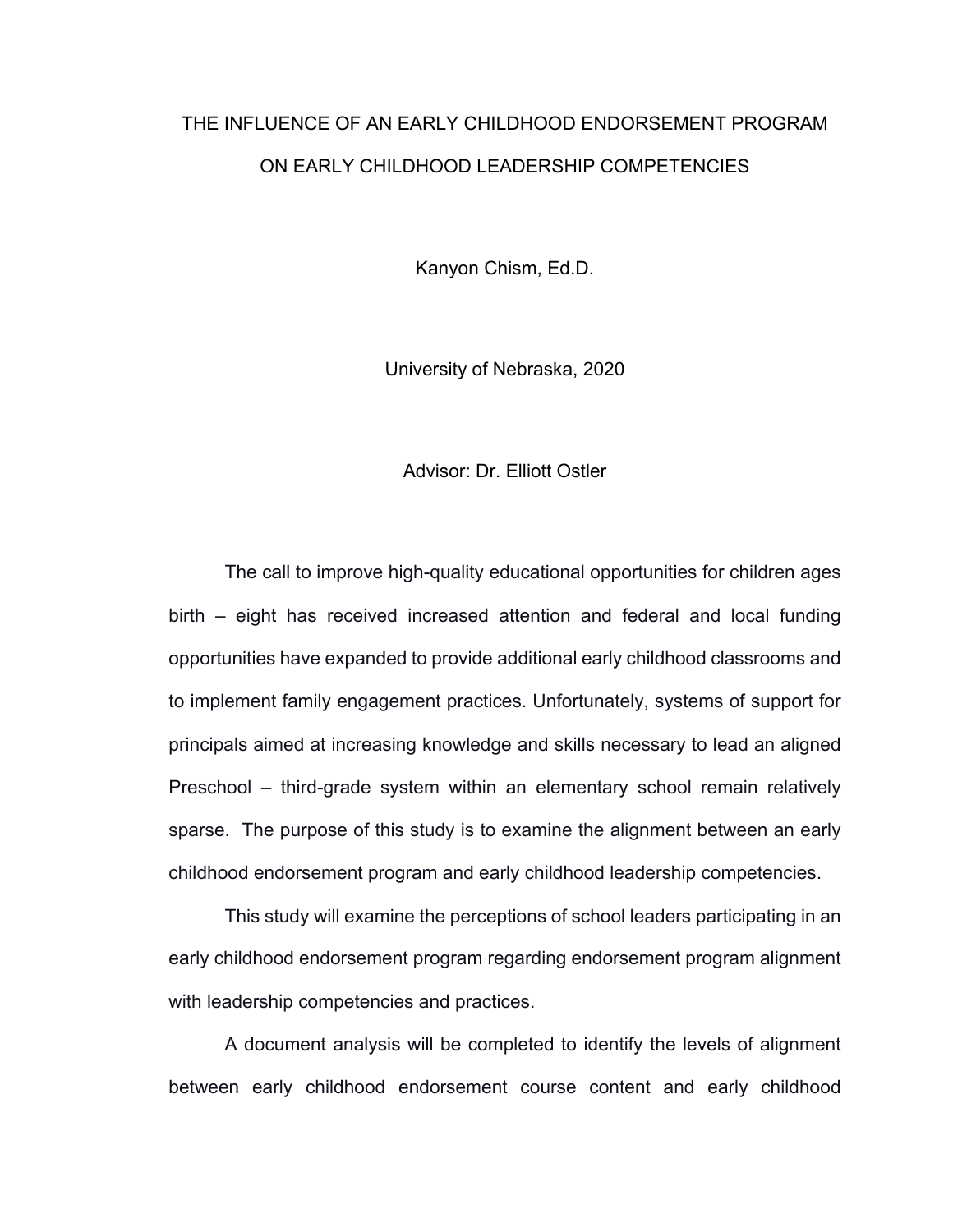leadership competencies. In addition, endorsement program participants will be asked to complete a self-reflection addressing specific strategies, related to the early childhood leadership competencies, to determine if the competencies were addressed directly, indirectly, or not addressed throughout the endorsement program. Finally, two groups of leaders in early childhood, PreK-3rd grade, settings will be asked to complete a self-assessment rating demonstrating how evident specific early childhood leadership practices are in the practices they perform as a school leader.

The data collected will help determine if participation in early childhood endorsement programs can be used to develop early childhood leadership skills of administrators in early childhood settings.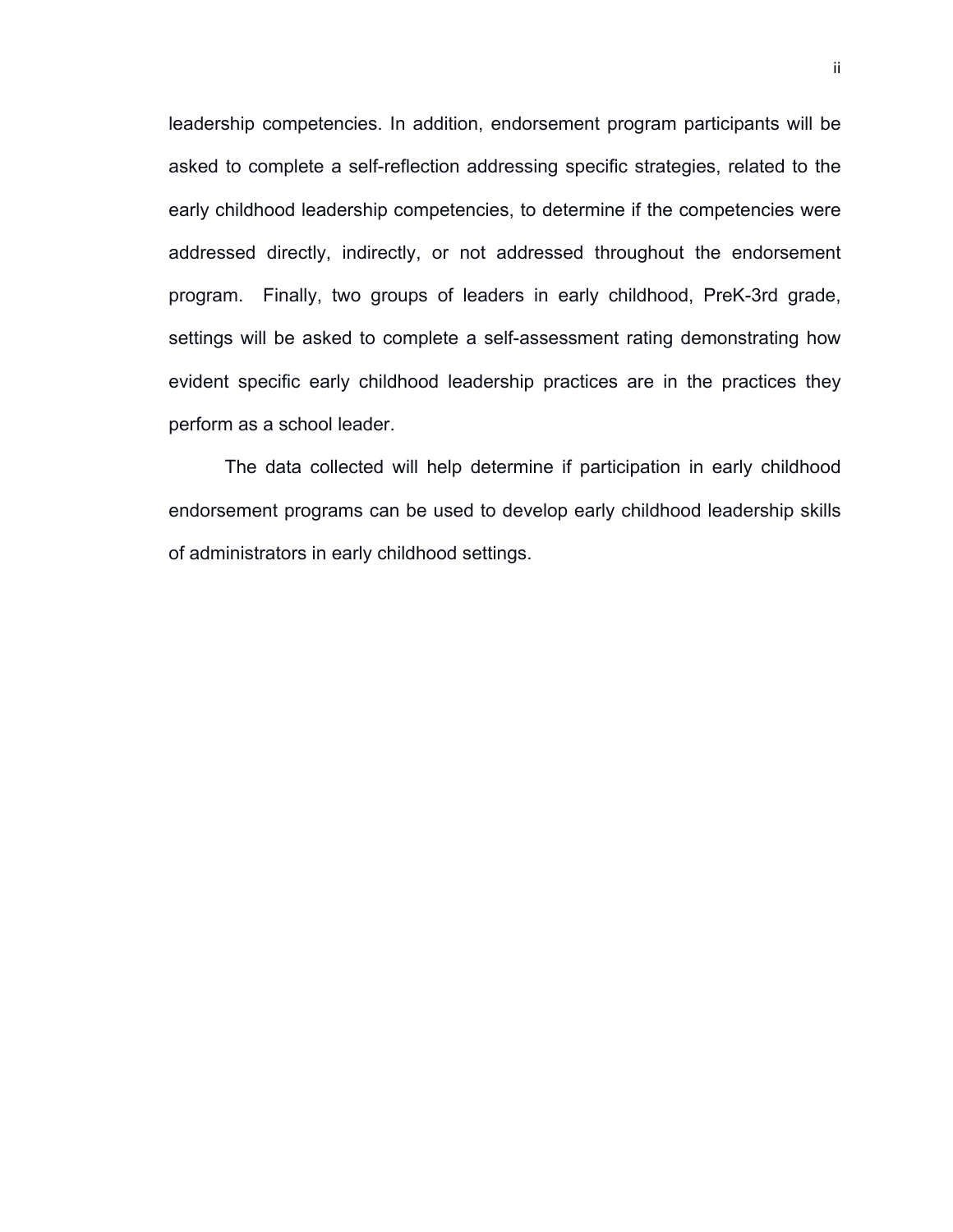#### **Author's Acknowledgments**

This work would not be possible without the love, support and protection of my Father, God. He has allowed me to create and complete this research study during some of the most unusual circumstances that I have experienced personally, nationally, and globally.

Infinite thanks to my husband who loves me beyond measure. You completed your dissertation journey eight years ago and now we will be Dr. and Dr. Chism. To my children, Tia, Braylon and Zevin, I love you and appreciate each one of you. I hope my journey inspires you to always strive for your goals, understanding that strength and tenacity can help you achieve things you may have never imagined. To my mother, Joceslyn, who regularly provided homework help, extra rides, and meals to my children, thank you. I would not have been able to complete this had you not instilled a sense of purpose, determination, and an understanding of the importance of education from the time I was young. To my father, Willie, and my brothers, Mogien and Daniel, I am proud to call you my family.

Thank you to my wonderful colleagues who I am honored to call friends; LaTasha, Donna, and Jorja. Your encouragement and support throughout my work on this project has been invaluable. A special note of gratitude for my friend Amy. I did not realize when I sat next to you in Statistics class three years ago that you would be my motivation and support (and comic relief) throughout this whole doctoral journey. Even when you did not know it, you were inspiring me to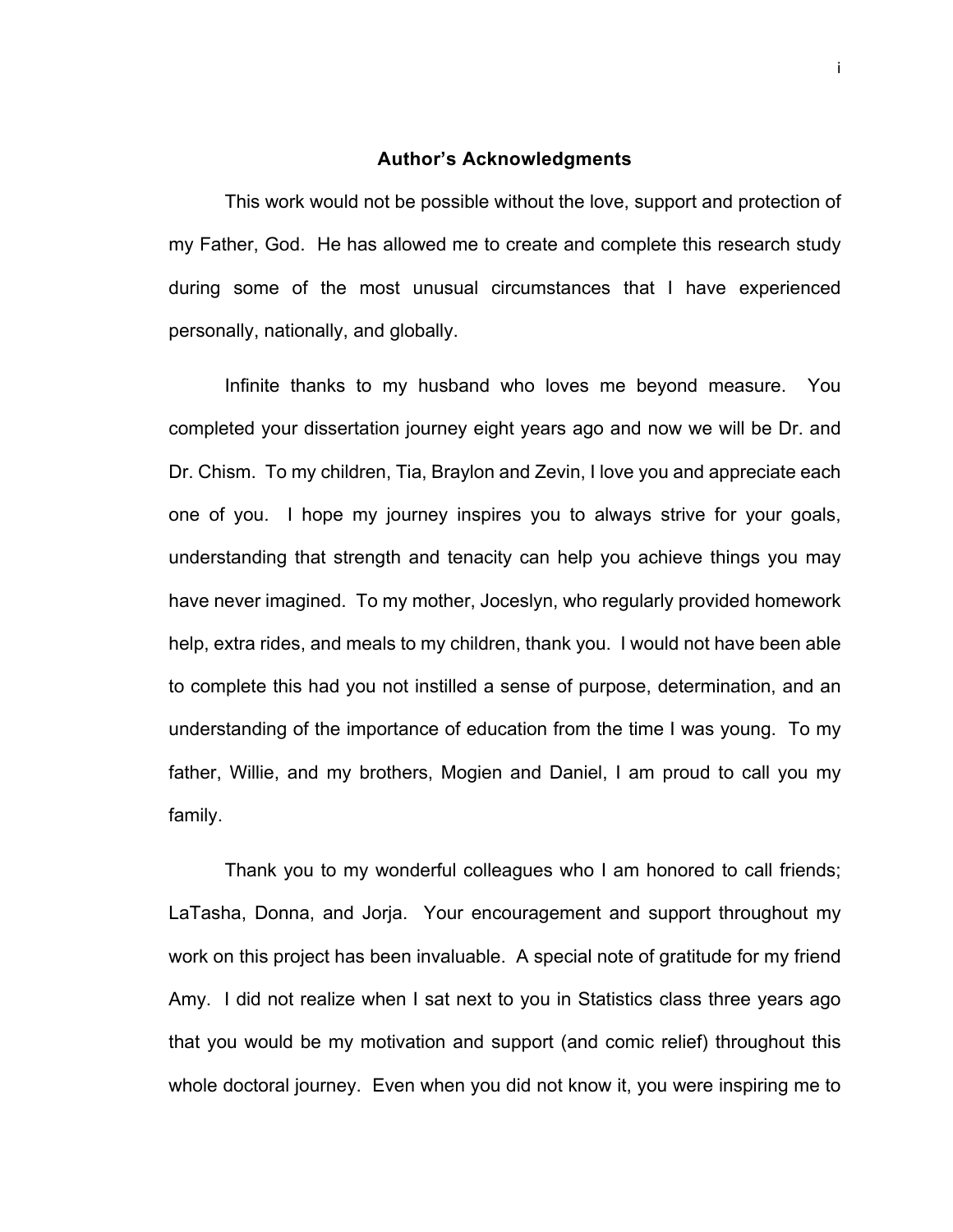continue. I feel so blessed to have gone through this journey with you, and I look forward to continuing our work in supporting early childhood together.

Dr. Ostler, my dissertation chair, thank you for your time, energy, and dedication in helping me see this through. Thank you to Dr. Keiser, Dr. Williams, and Dr. Nero for serving on my dissertation committee and for making my experiences in the doctoral program one that has prepared me to be a better leader in the field education.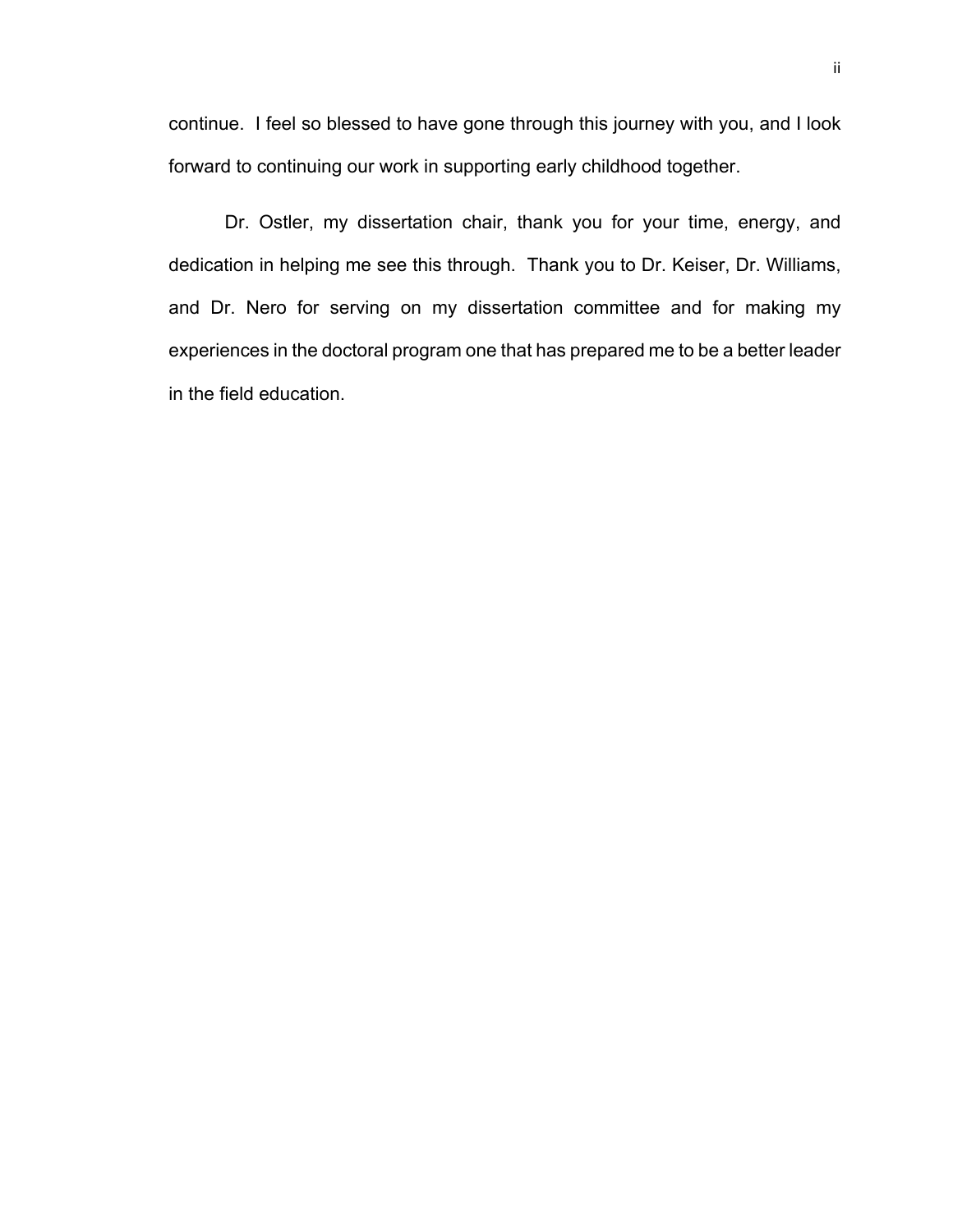| Embrace the Paradigm Shift of a PreK-3rd Grade Learning Continuum 22                  |  |
|---------------------------------------------------------------------------------------|--|
| Provide Developmentally Appropriate and Differentiated Learning Environments          |  |
| Utilize Multiple Data Points to Help Teachers Guide Student Learning 26               |  |
|                                                                                       |  |
|                                                                                       |  |
| Defining Early Childhood Endorsement Programs and Program Requirements30              |  |
| Early Childhood Endorsement Program Goals and Early Childhood Leadership Competencies |  |
|                                                                                       |  |
|                                                                                       |  |
| Current Professional Learning Programs Addressing Early Childhood Leadership 38       |  |
|                                                                                       |  |
|                                                                                       |  |
|                                                                                       |  |
|                                                                                       |  |
|                                                                                       |  |
|                                                                                       |  |
|                                                                                       |  |
|                                                                                       |  |

## **Table of Contents**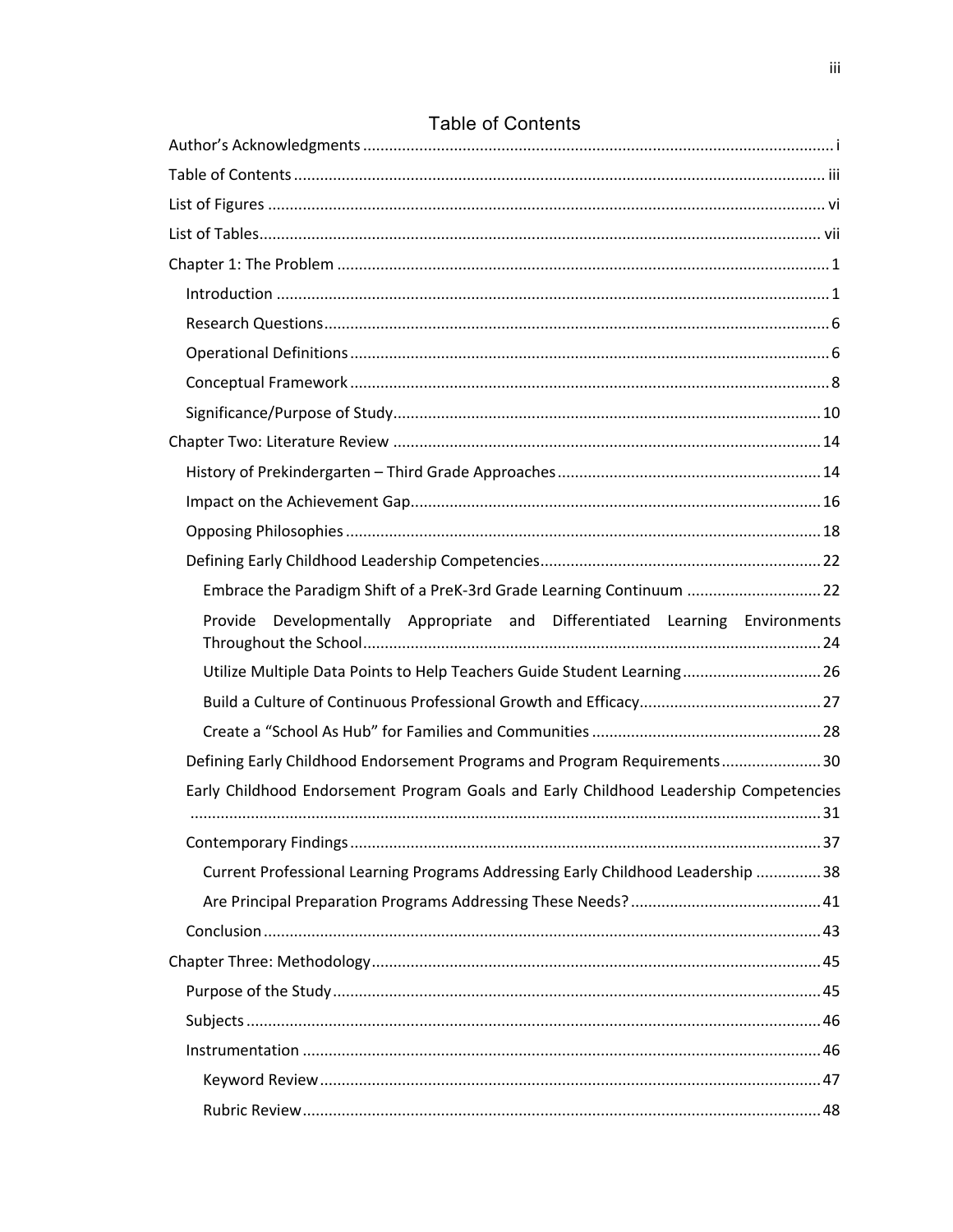| 90 |
|----|
|    |
|    |
|    |
|    |
|    |
|    |
|    |
|    |
|    |
|    |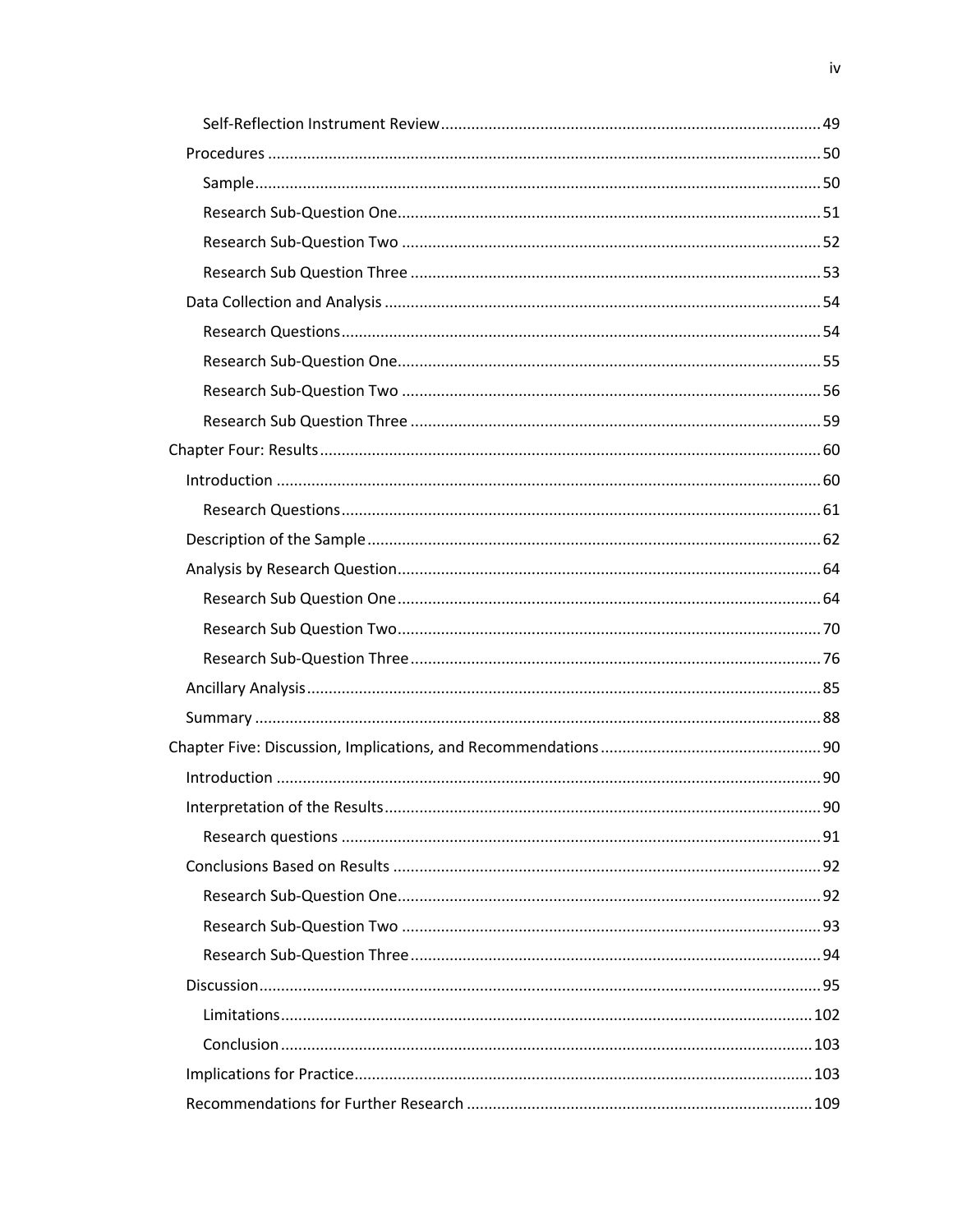|--|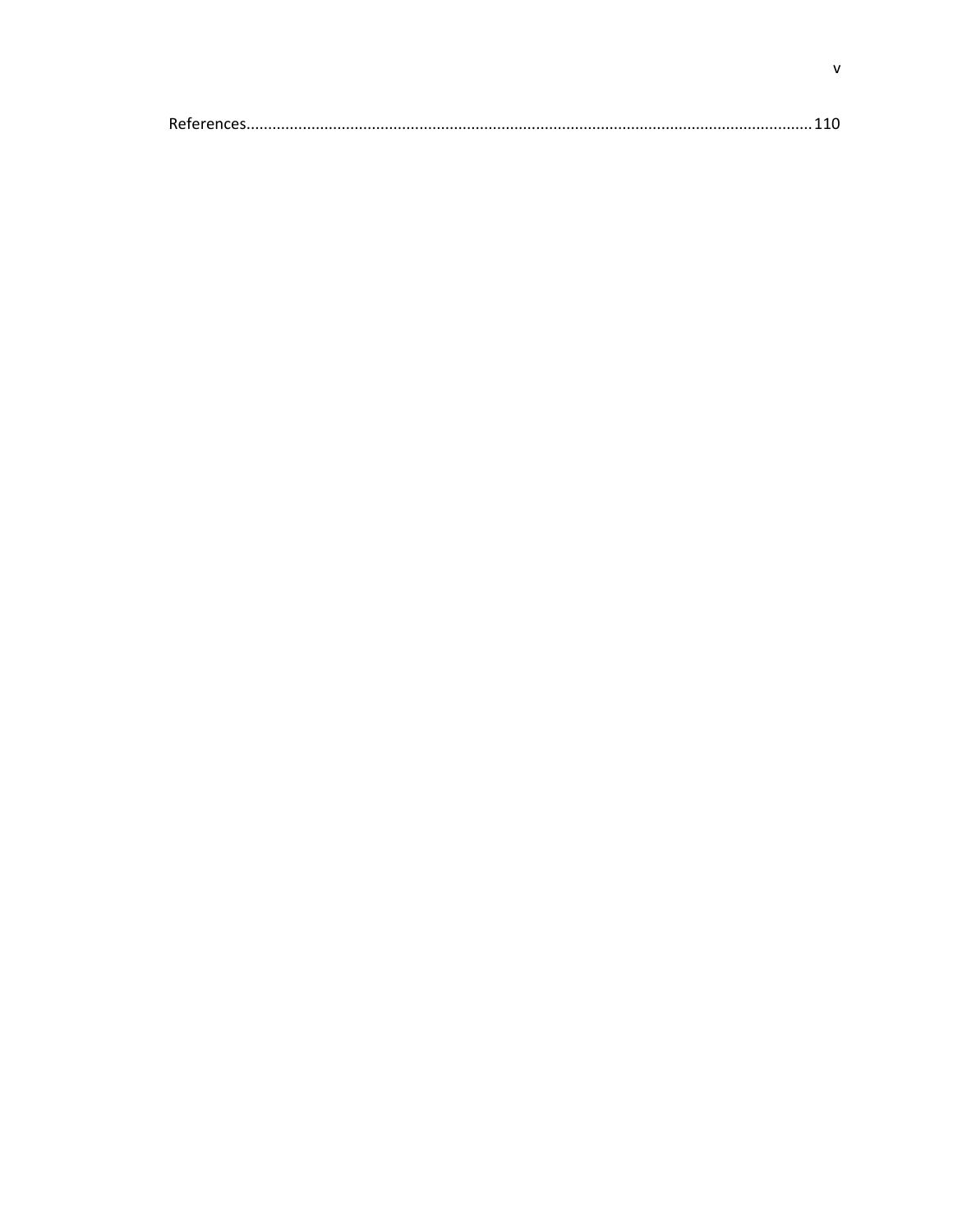## **List of Figures**

| Figure 1 | <b>Competencies and Program Goals</b>     | 32 |
|----------|-------------------------------------------|----|
| Figure 2 | Analysis by Research Question             | 64 |
| Figure 3 | <b>Indicators of Alignment Rubric</b>     | 66 |
| Figure 4 | Mean Scores for Each Item by Sample Group | 78 |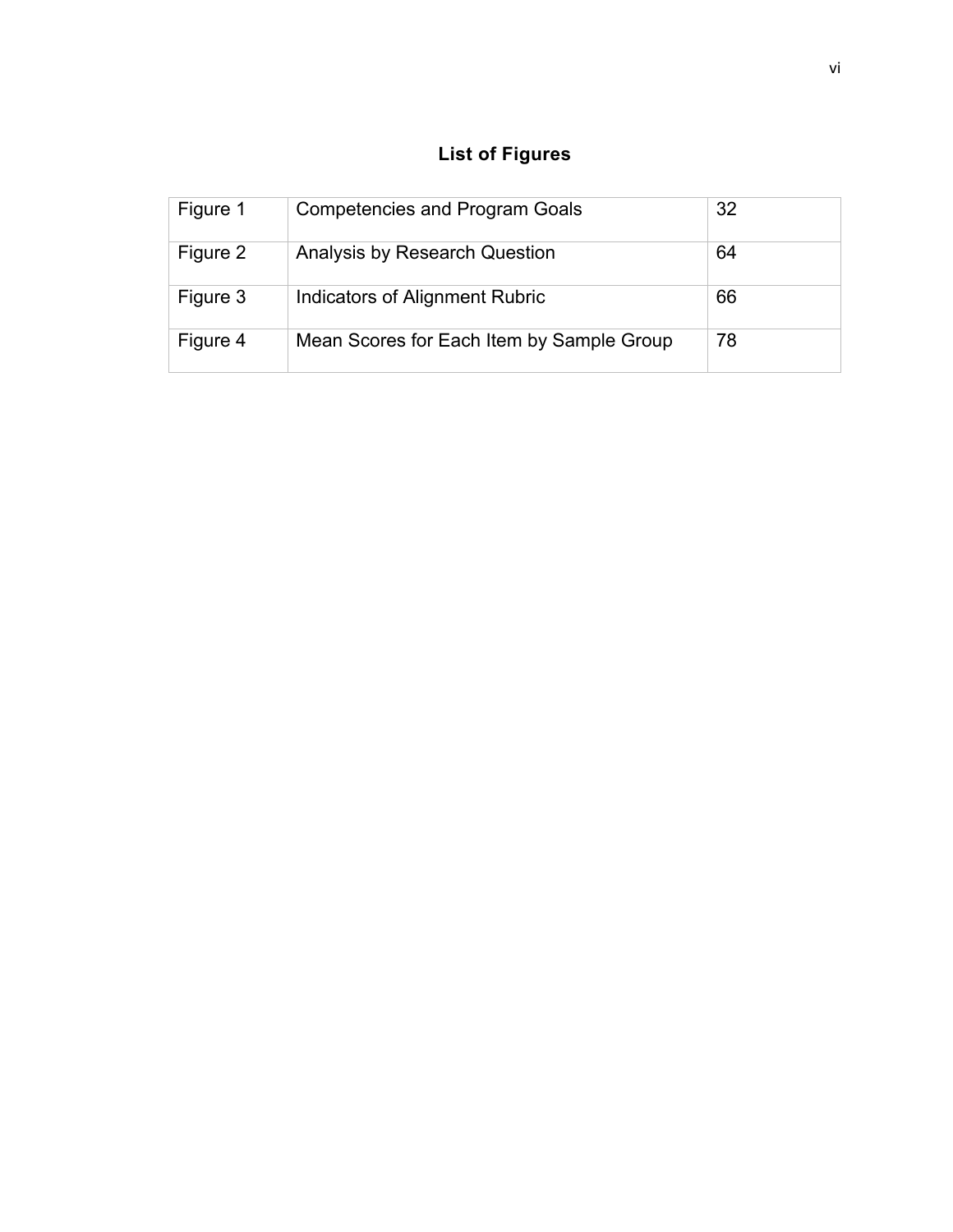### **List of Tables**

| Table 1  | Keyword Analysis Composite Data: Totals                 | 69 |
|----------|---------------------------------------------------------|----|
| Table 2  | Keyword Analysis Composite Data: Percentages            | 70 |
| Table 3  | <b>Mean Rubric Scores for Class Discussions</b>         | 72 |
| Table 4  | <b>Mean Rubric Scores for Class Presentations</b>       | 73 |
| Table 5  | <b>Mean Rubric Scores for Course Materials</b>          | 74 |
| Table 6  | Aggregate Mean Rubric Score                             | 75 |
| Table 7  | Aggregate Mean Scores by Sample Group                   | 79 |
| Table 8  | <b>Competency One T-Values</b>                          | 81 |
| Table 9  | <b>Competency Two T-Values</b>                          | 82 |
| Table 10 | <b>Competency Three T-Values</b>                        | 83 |
| Table 11 | <b>Competency Four T-Values</b>                         | 84 |
| Table 12 | <b>Competency Five T-Values</b>                         | 85 |
| Table 13 | <b>Highest and Lowest Scoring Items</b>                 | 86 |
| Table 14 | <b>Practices</b><br>Rated with a Higher<br>of<br>Degree | 88 |
|          | Evidence for Those Completing the Endorsement           |    |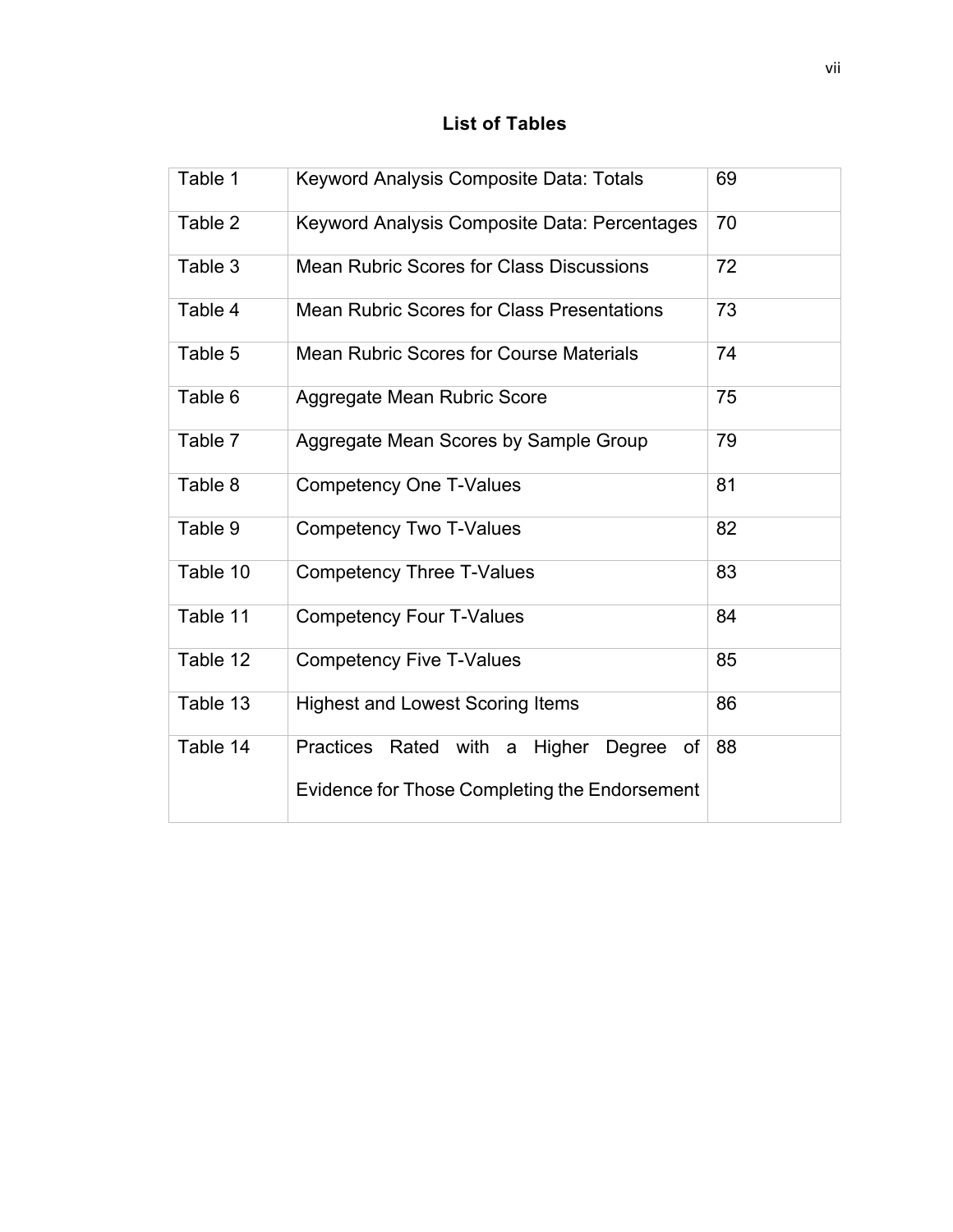#### **Chapter 1: The Problem**

#### **Introduction**

While there are many programs to address the quality of teacher practices in the early grades, intentional professional learning opportunities for elementary administrators seeking to increase their leadership skills in early childhood are few to none (Brotherson et al., 2001; Lieber et al., 1997). Because opportunities to increase early childhood leadership skills, through systematic and coherent instructional programming rarely exist for administrators/leaders, school leaders must find or create their own opportunities to build leadership skills specific to early childhood.

Systems to support principals in gaining the knowledge, skills, and dispositions to support the work of the early grades are minimal and found in isolated pockets across the country. Each existing principal support program for early childhood leadership has its own unique goals and mission which may be influenced by the unique funding sources at play. The documented initiatives that focus on principal development as leaders of PreK-3rd grade programs serve to enhance the administrators' understanding of aligning the program across grades, collaborating with families, and foundational concepts of child development. However, each program does so in a unique fashion (Hinton, 2017; Leadership Institute Will Focus, 2017).

Other professional development avenues such as administrator preparation programs are not designed to provide learning about early childhood practices (Gulosino & Xu, 2006; Hinton & Samuels, 2017; Leadership Institute Will Focus on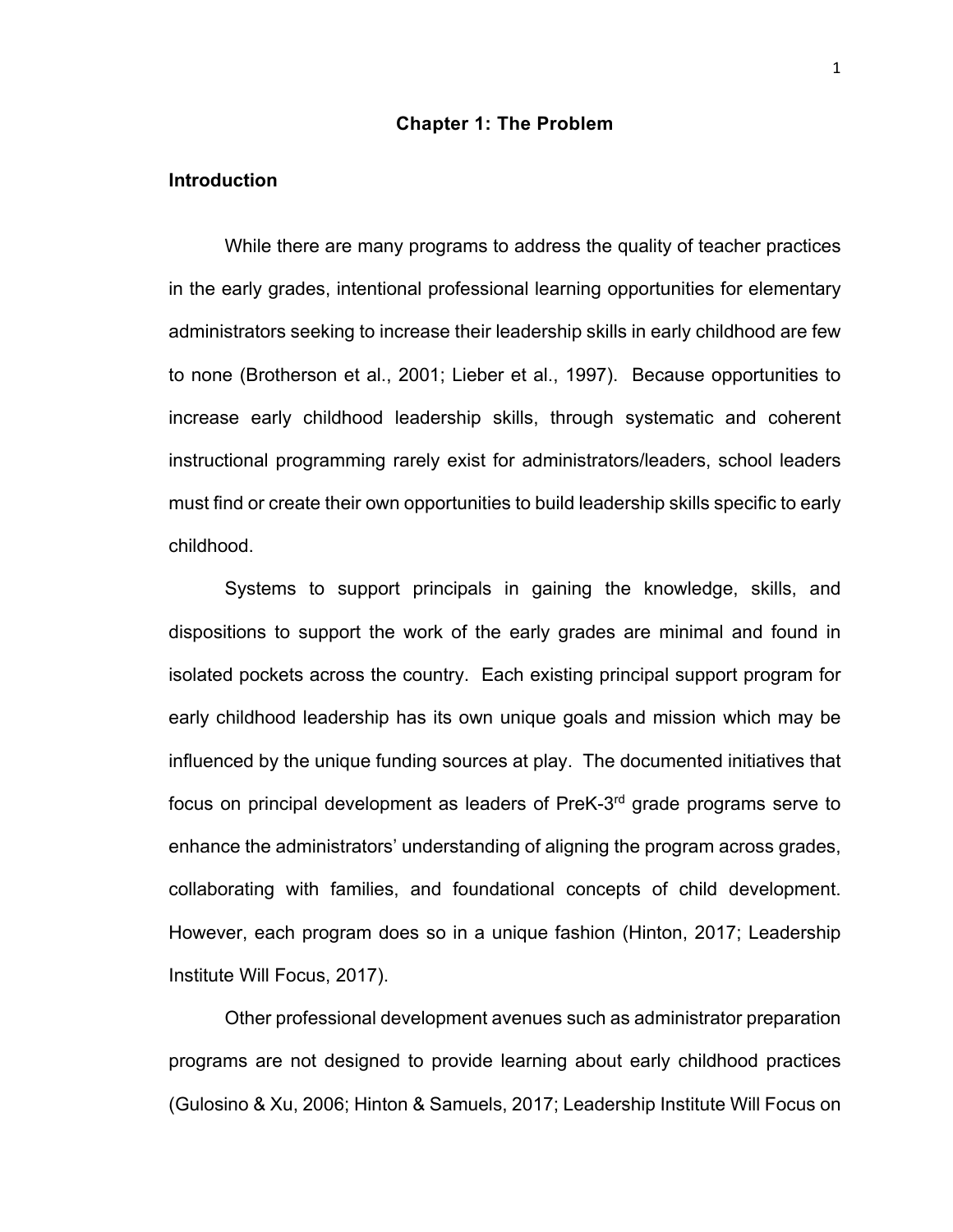School as Hub for Birth–Grade 3, 2017). According to Nicholsen et al. (2018), several barriers were cited by graduate program faculty that hinder principal preparation programs from including early childhood leadership practices into coursework. These include program faculty that did not have any formal education in early childhood or child development, difficulty in adding another field of knowledge to the current program of study given current program completion requirements, and/or early childhood practices are still widely disconnected from professional standards for educators and academic standards for students (Nicholsen, et. al., 2018).

Leadership in early childhood education is a rapidly growing topic of national interest as more and more educational systems are looking to implement and maintain a PreK-3<sup>rd</sup> grade continuum of learning. Yet, there remain few programs of professional learning for principal preparation programs that address identified competencies. In fact, in 2014 only 50 self-reported programs across the country focused on leadership development specific to early childhood, and most were geared toward childcare center directors (NAESP, 2014).

Regarding principal preparation programs, most lack coursework on how to effectively lead programs of young learners, even when many principals are seeking training in this area. In a recent study by Nicholson et al. (2018) over half of the principals surveyed desired resources and professional learning to increase their knowledge in supervising early childhood classrooms. Even the leading organization for elementary school principals in the United States, the National Association for Elementary School Principals (NAESP) has outlined competencies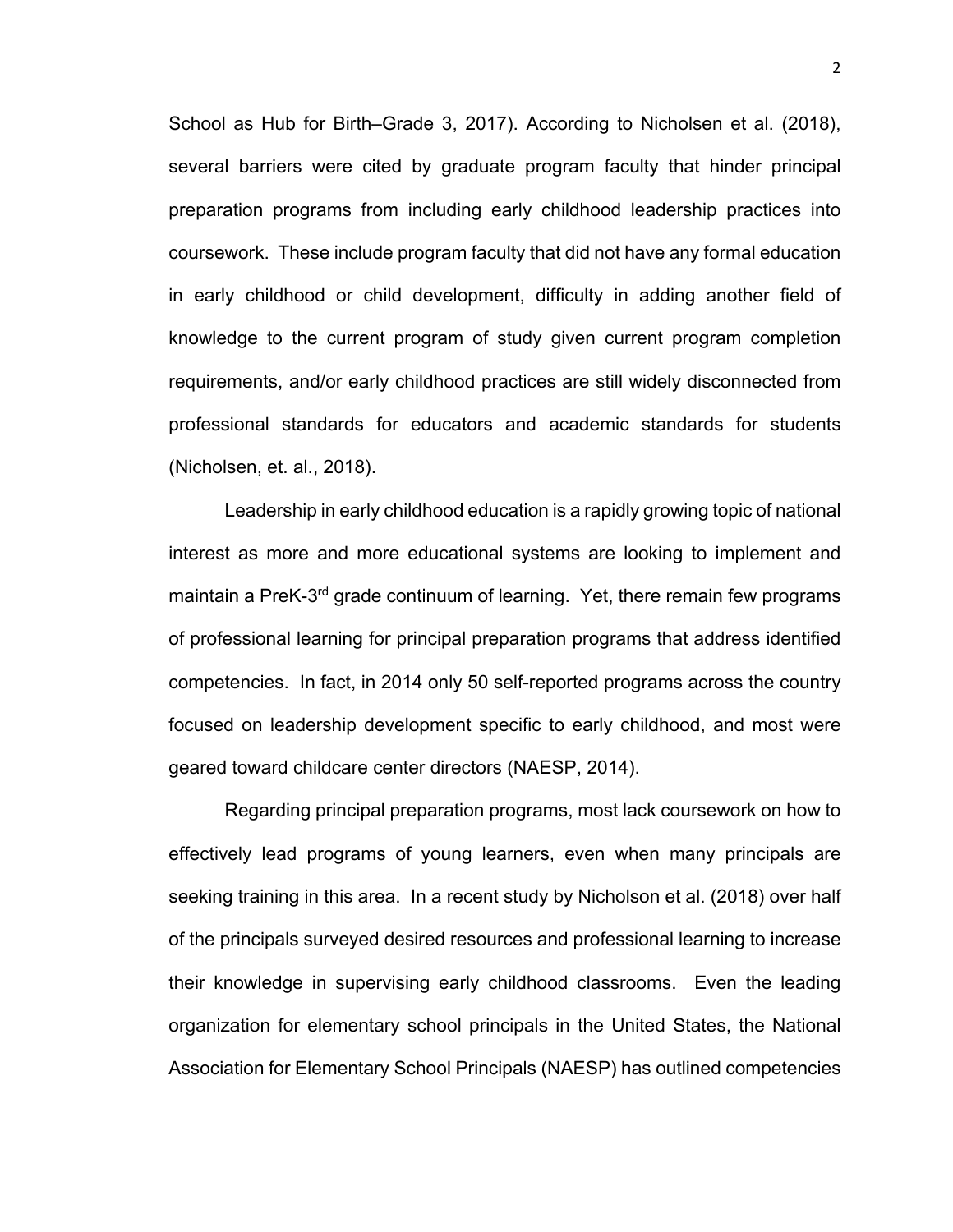for leadership in early childhood programs and yet they do not generally provide suggestions for how these competencies can be met. These are competencies that building leaders should possess to ensure we are increasing outcomes for our youngest learners (Hinton, M., 2017; Kauerz, 2013; Marvin et al., 2003; National Association of Elementary School Principals, 2014).

- 1. Embrace the paradigm shift of a PreK-3<sup>rd</sup> grade learning continuum
- 2. Provide developmentally appropriate and differentiated learning environments throughout the school
- 3. Utilize multiple data points to help teachers guide student learning
- 4. Build a culture of continuous professional growth and efficacy
- 5. Create a "school as hub" for families and communities

The National Association of Elementary School Principals (2014) identified these five leadership competencies due to little attention being paid to leadership development in early childhood (NAESP, 2014). These competencies support leadership in PreK-3rd grade settings where instructional leaders must vertically and horizontally align standards, curriculum, instruction, and assessment to create a continuum of learning in the early grades. When learning experiences in the early grades are not aligned or sustained from grade to grade the benefits tend to fade out after third or fourth grade (Gutman & Ritchie, 2014). This reduces the impact on students as well as the opportunity to close achievement gaps. Guncii & Main (2014) state that "school principals are critical for ensuring that preschool programs are implemented well; without the support of qualified and effective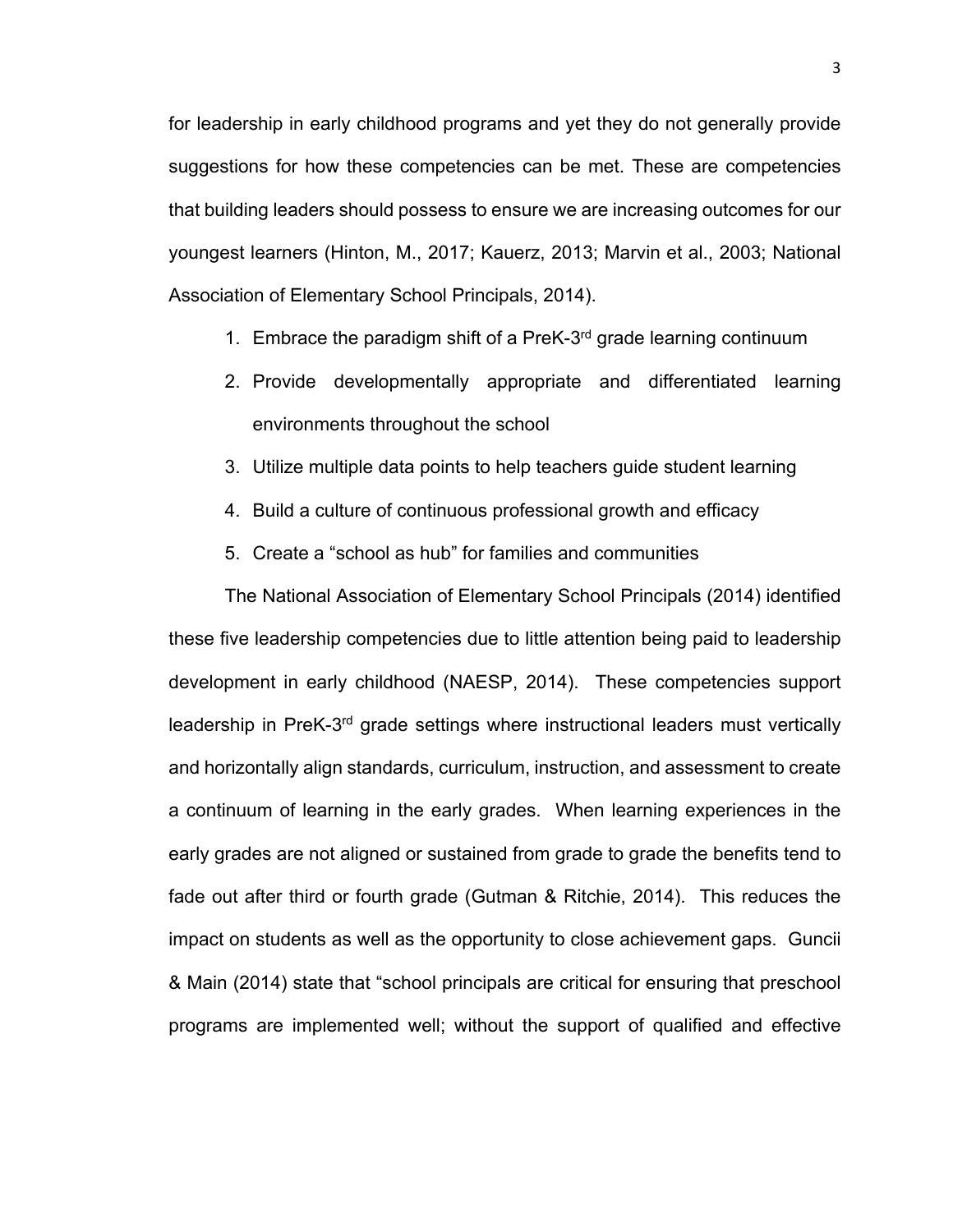school leaders, it is far less likely that preschool programs can live up to their potential."

Leaders are key drivers for change and implementing a PreK-3 approach at a school is certainly considered a significant change with many nuances specific to the early grades. While there is a lot of knowledge in this area for principals of young learners to acquire, there are few opportunities provided to pick up these skills, concepts, and dispositions (Bloss, 2016). Furthermore, existing leadership preparation and recruitment systems create barriers and gaps in knowledge needed to effectively lead systems of early learning. Many preparation programs do not focus on instruction and rarely focus on PreK-3 developmentally appropriate practices. In a study by Shue et al. (2012) approximately 87% of principals surveyed reported that they received no training in early childhood education nor development, but 88% of the same respondents believed that it should be included in principal preparation programs. Of the participants in the study, only nine percent had previous experiences with preschool classrooms prior to becoming an elementary building administrator (Shore et al., 2010).

In theory, once principals have a greater understanding of the foundational concepts of early learning practices, they may have a better chance of being able to put systems and structures in place to provide a cohesive PreK-3 program in schools. This comprehensive PreK-3 program will provide the alignment and continuity of best practices necessary to initiate and sustain academic gains for students as they move from one grade to the next. When best practices are not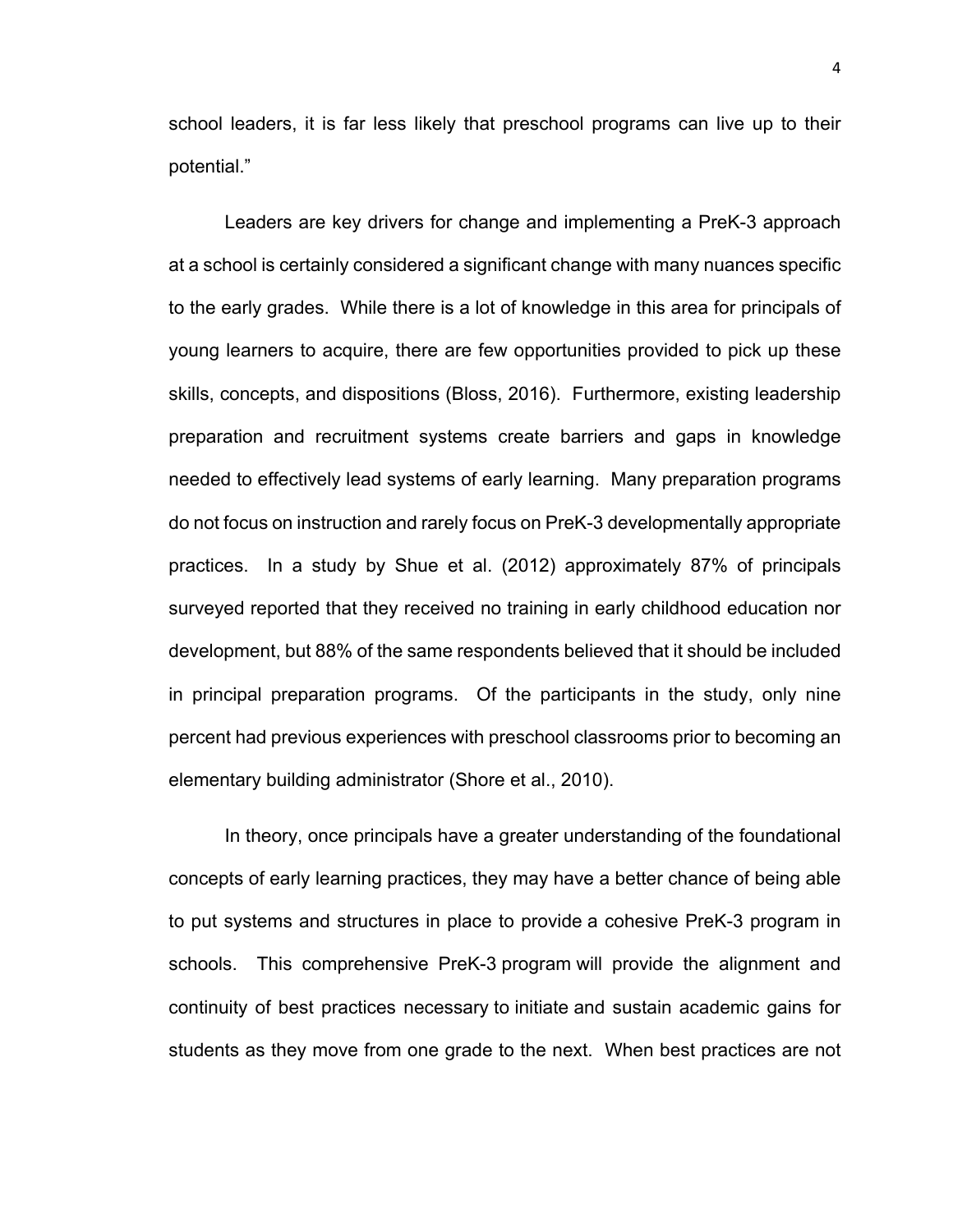carried out across grade levels the impact on achievement lessens and may eventually fade away (Clements, Coburn, Farran, Franke, & Stipek, 2017).

Once again, the primary research suggests that building leaders who aim to create quality PreK-3<sup>rd</sup> grade learning continuums explore opportunities to develop leadership skills in this area. There are few programs that address such competencies. Nevertheless, access to early childhood endorsement programs, focused on teacher practices, are generally available across the country. These programs generally include graduate-level coursework provided by practitioners who have experience as a teacher in the early grades. Participants are primarily also practitioners in the early grades. Therefore, application to early childhood leadership skills is not intentional, aligned, or clear. However, early childhood endorsement programs are more accessible sources of professional development for leaders across the country. Because these conditions exist it is worth investigating the alignment of participation in an early childhood endorsement program and the development of leadership competencies specific to early childhood to see if these programs intended for early childhood practitioners can be used to develop leadership skills of administrators in early elementary settings.

Given the availability of early childhood endorsement programs for teachers, the goal of this study is to investigate the alignment of such a program with early childhood leadership competencies and the influence of such programs on an elementary school leaders' leadership competencies specific to early childhood leadership. To fully study this concept, the following research questions will be posed.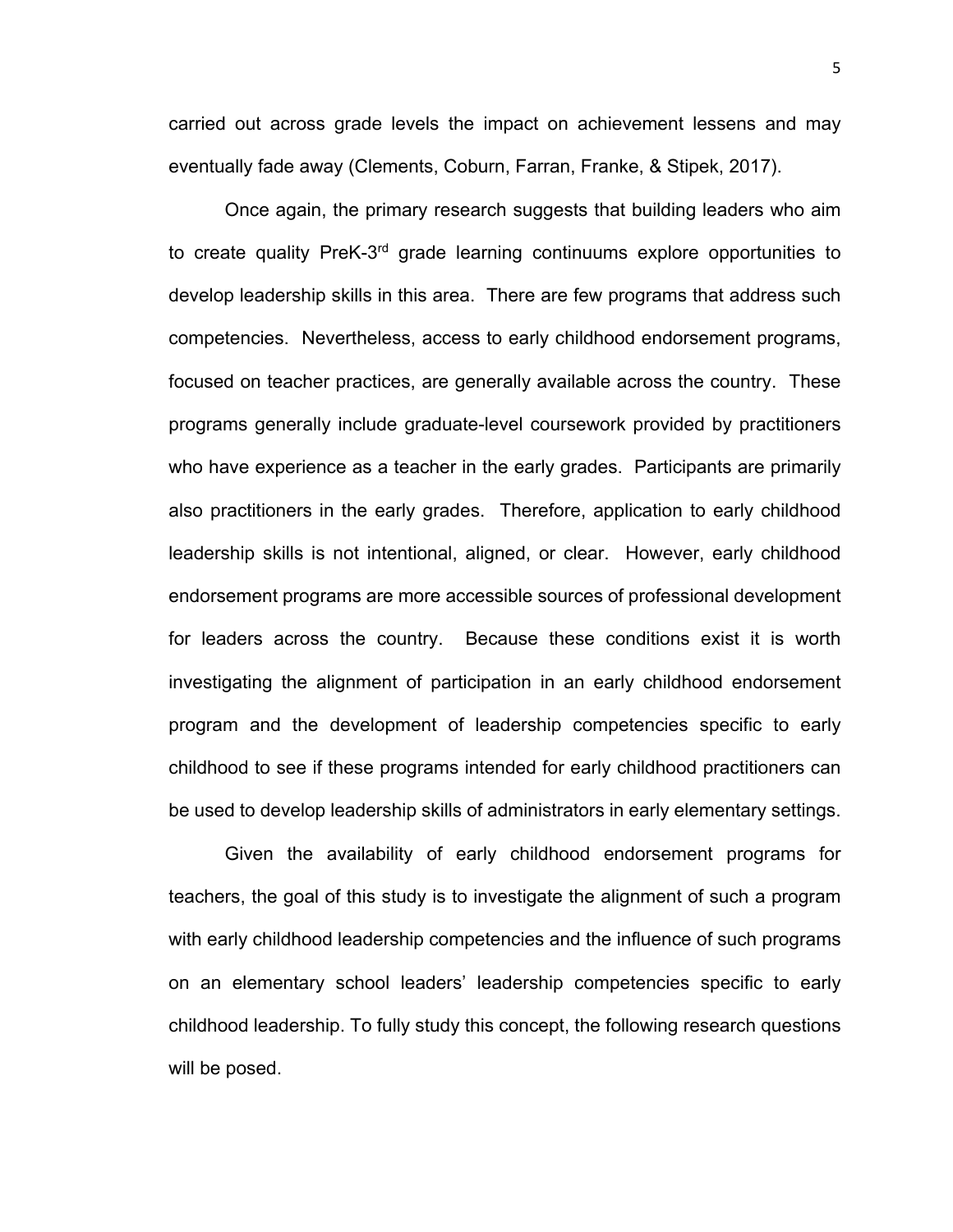#### **Research Questions**

What is the alignment between an early childhood endorsement program with early childhood leadership competencies and how does participation in such a program impact the early childhood leadership competencies of school leaders?

- 1. To what degree are the early childhood leadership competencies identified by the NAESP (2014) reflected in program requirements (i.e. syllabus, utilized textbooks, learning management system resources)?
- 2. Which of the identified early childhood leadership competencies do school leaders cite as being directly or indirectly addressed throughout the early childhood endorsement program most often (self-reflection survey)?
- 3. What is the difference between the self-assessment ratings of school leaders who have completed the early childhood endorsement program and those who have not completed such a program when asked how evident the early childhood competencies are in their work with the early grades (survey)?

#### **Operational Definitions**

This section provides operational definitions of terms used in the study.

1. **Early Childhood Leadership Competencies** are the skills necessary to create conditions for age-appropriate standards and practices across the grade span of PreK-3 serves as the foundation of skills needed for a leader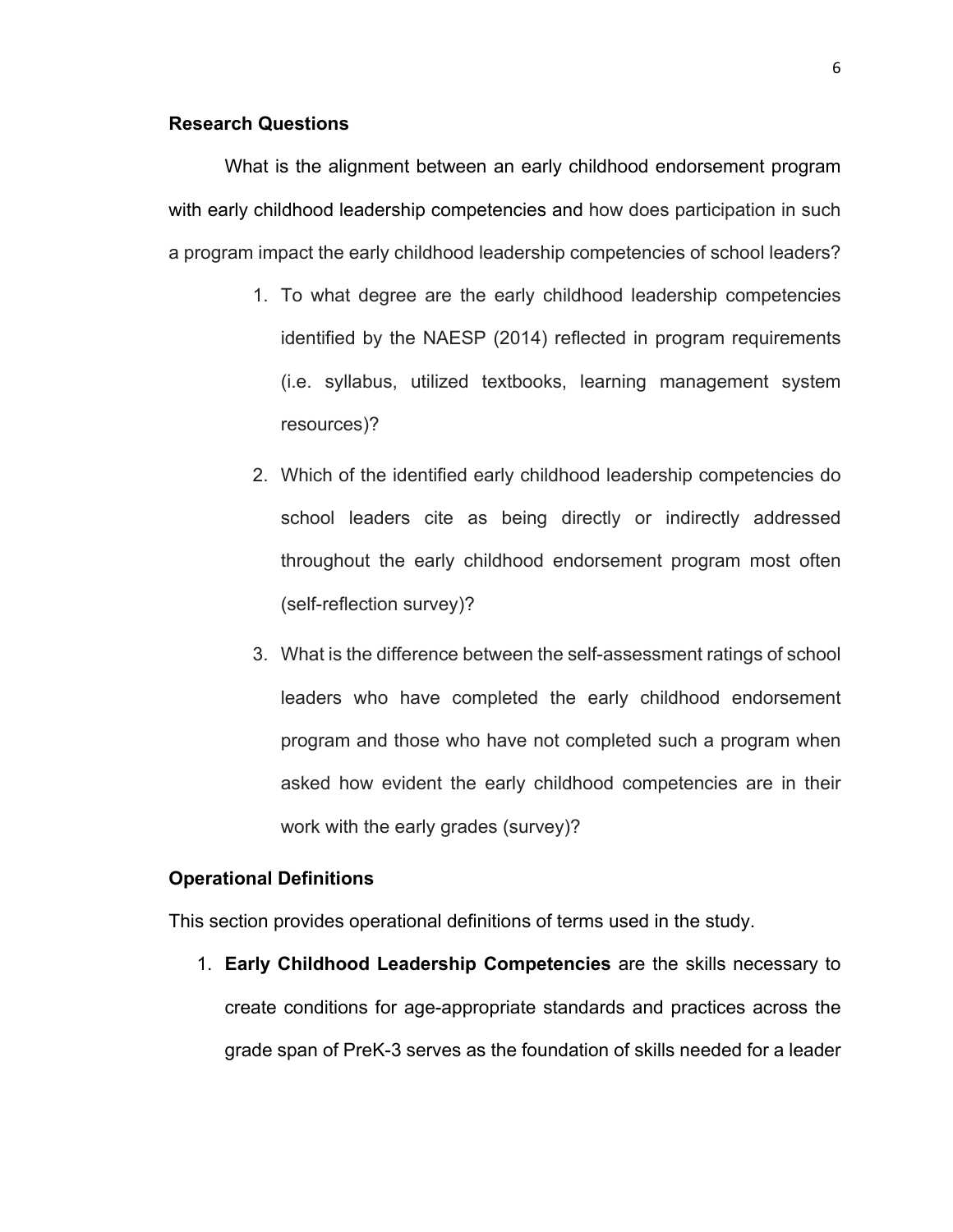in an early childhood setting (Principals, 2014) The five competencies for this study include:

- 1. Embrace the paradigm shift of a PreK- $3<sup>rd</sup>$  grade learning continuum
- 2. Provide developmentally appropriate and differentiated learning environments throughout the school
- 3. Utilize multiple data points to help teachers guide student learning
- 4. Build a culture of continuous professional growth and efficacy
- 5. Create a "school as hub" for families and communities
- 2. **Early childhood endorsement program** is defined as a graduate program of study where certified teachers or administrators may earn an endorsement in early childhood education. The endorsement is offered through an accredited university that requires six courses, eighteen credit hours, including a practicum experience in an early childhood setting. The sequence of coursework is paced out over two academic years and includes the following courses taught in sequential order (Omaha Public Schools, 2016):
	- 1. EDU 556-Foundations and Best Practices of Early Childhood **Education**
	- 2. EDU 557-Investigating Critical and Contemporary Trends and Issues in Early Childhood Education
	- 3. EDU 558-Content and Methods Specific to Early Childhood Education
	- 4. EDU 559-Significant Concepts for Early Childhood Education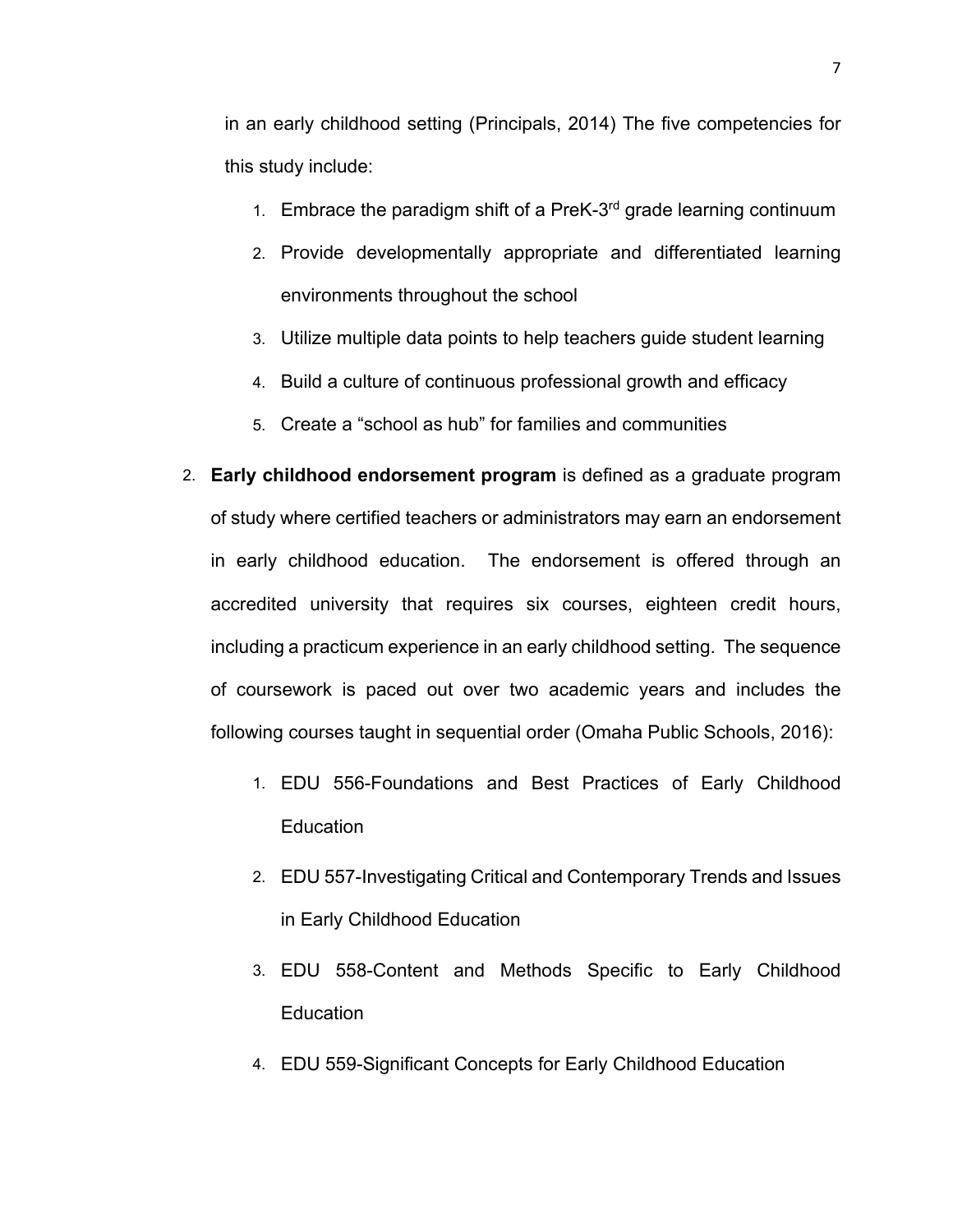- 5. EDU 560-Assessment, Observation, Screening and Evaluation in Early Childhood Education
- 6. EDU 561-Becoming an Early Childhood Teaching Professional
- 3. **Program Requirements** include objectives and activities determined by the early childhood endorsement program. These requirements identify the knowledge, skills, and dispositions necessary to help participants become reflective thinkers that can engage in personal and professional growth as part of the endorsement program (Gelfer et al., 2015). Course syllabi (which outline activities and objectives) and required materials outlined in course syllabi would be considered program requirements.
- **4. Self-Assessment Ratings** will be measured through a self-reflection survey provided to a random selection of participants.

#### **Conceptual Framework**

According to Shue, Shore, & Lambert (2012) and Jorde & Abel (2015), the rise of early childhood classrooms is one of the fastest-growing educational reforms in our country, and professional development is needed for both teachers and those who lead. Teacher professional development opportunities are reported to be provided at a three to one ratio when compared to those offered to school leaders (Grissom & Harrington, 2010). This lack of learning opportunities for principals is significant as research shows that principals represent approximately 25% of a school's influence on student achievement. This is second only to a teacher's influence (Grissom & Harrington, 2010; Jorde Bloom & Abel, 2015; Shue et al., 2012).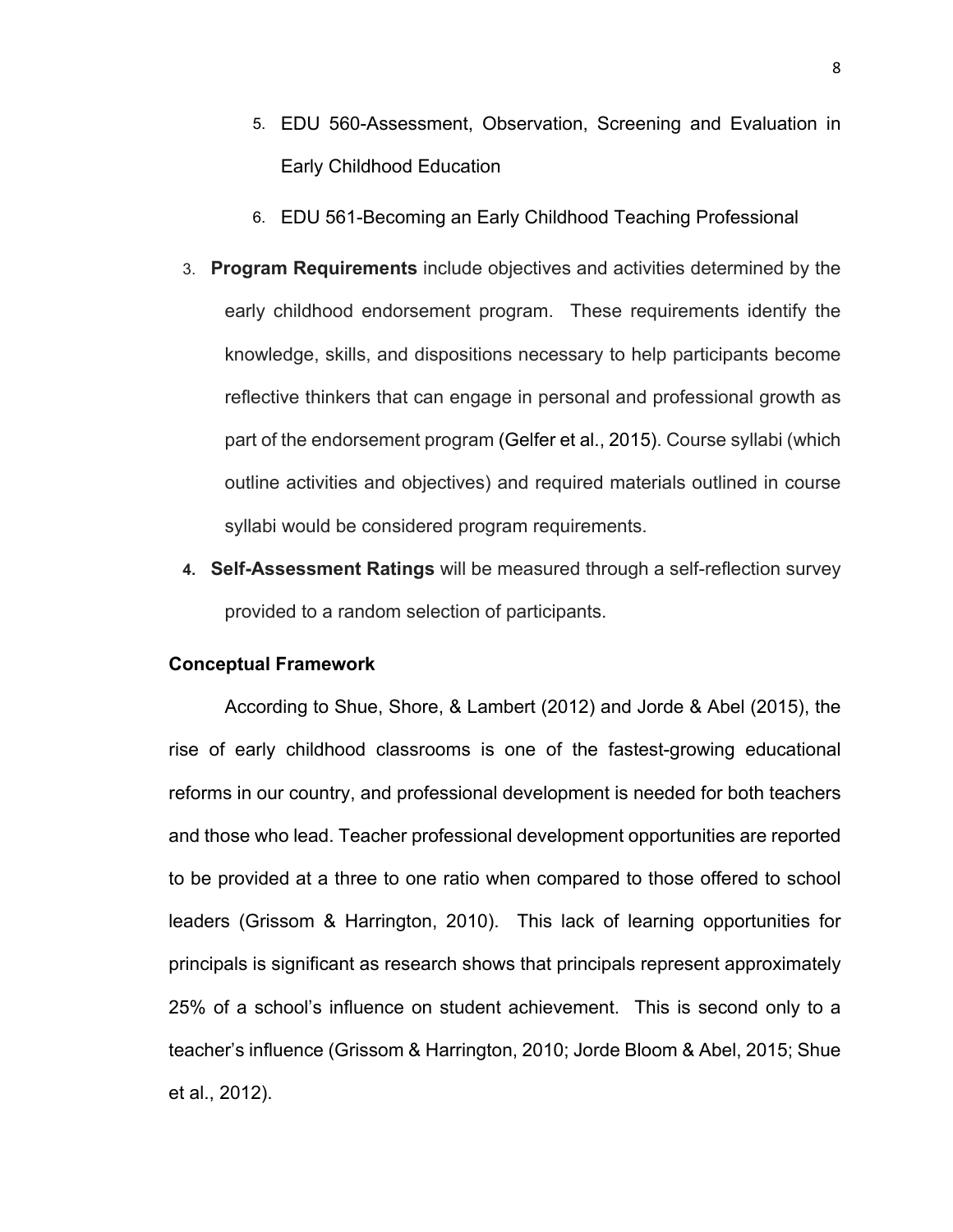Administrator professional development programs are considered formal opportunities for continuing education that are undertaken while performing current job responsibilities (Grissom & Harrington, 2010). Principals seeking these opportunities are looking for alignment of professional development objectives to their needs as a leader in the early childhood setting. School leaders participating in early childhood endorsement programs may or may not find such alignment in program course requirements. Generally, early childhood endorsement programs are crafted to address the needs of the practicing teacher in the early childhood setting. These programs focus on high-quality instructional and assessment practices that are developmentally appropriate for young learners (Grissom & Harrington, 2010; Omaha Public Schools, 2016). In many cases, teachers completing such programs can expect to be able to do the following (Gelfer et al., 2015; Miron Mordechai & Mevorach, Miriam, n.d.; Omaha Public Schools, 2016):

- Understand basic curriculum models of early childhood education
- Organize successful learning environments that reflect an understanding of child development and academic success
- Utilize positive classroom management strategies focused on cooperative learning
- Plan and carry out interdisciplinary instructional activities
- Communicate and collaborate with a variety of stakeholders invested in the success of the early grades' classroom (parents, support staff, community agencies, school partners)
- Utilize appropriate assessment strategies to inform teaching and learning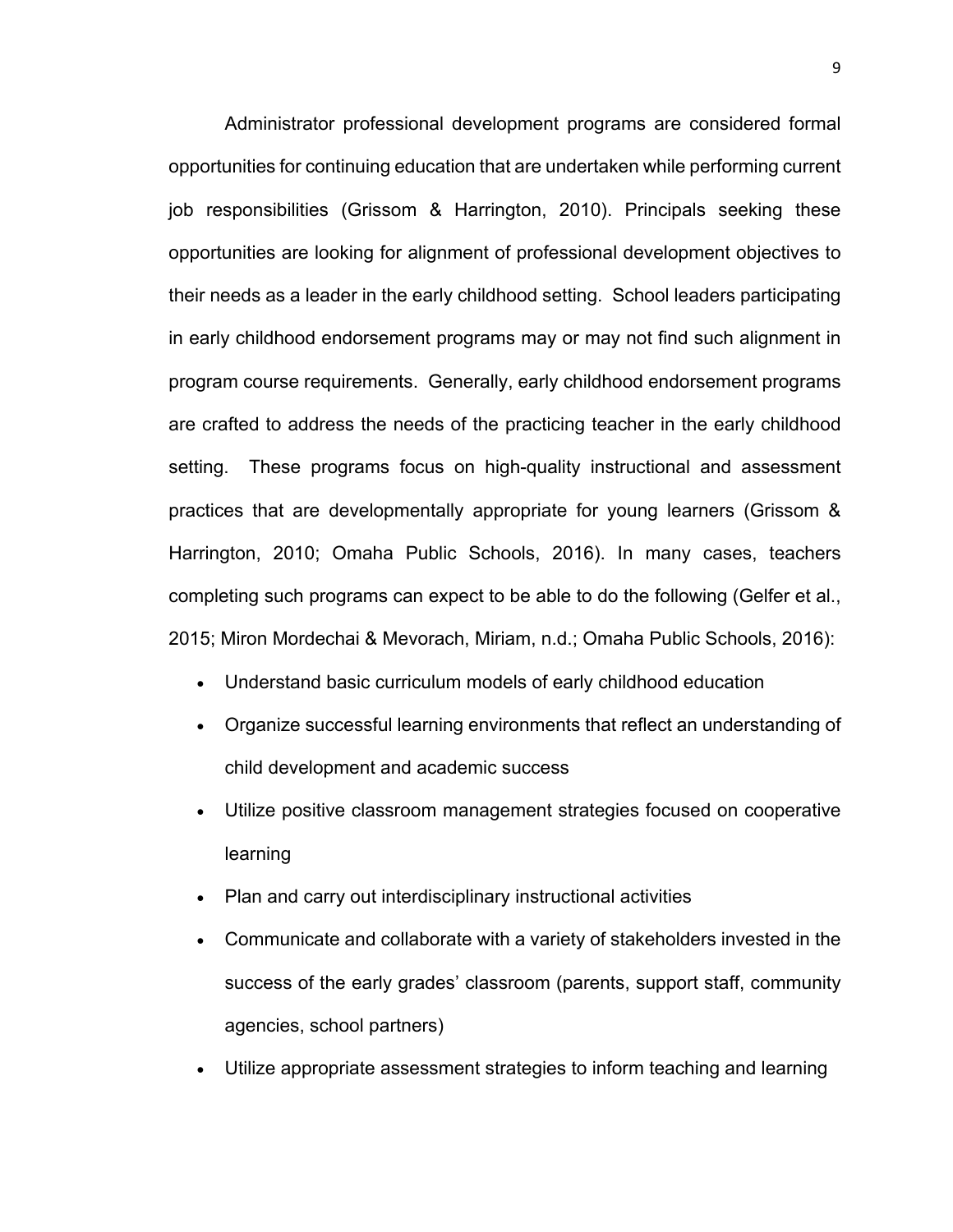- Employ a variety of developmentally appropriate teaching strategies to enhance student learning
- Demonstrate value and commitment to diversity and equity
- Grow as a reflective thinker and practitioner and in one's commitment to professional growth

While these descriptors align with the leadership competencies for early childhood administrators provided by NAESP (2014) it is yet to be determined if there is a direct alignment between the two. The way in which principals cultivate the knowledge learned in an early childhood endorsement program may be distinctly different from that of an early childhood teacher due to unique job responsibilities as well as the context from which the course material is taught. Each of the early childhood leadership competencies incorporates one or more of the endorsement program components above, however, the application for principals is much different.

#### **Significance/Purpose of Study**

Federal, state, and district-level early childhood policies will only positively impact student learning if appropriate practices are put into place at the school and classroom level. Oftentimes policymakers introduce bills or policies intended to improve learning environments for children, but these often fall short of the goal. Without funding for professional development and systemic, ongoing support and accountability educators find it difficult to implement practices that address laws and policies crafted by those who often have little knowledge of the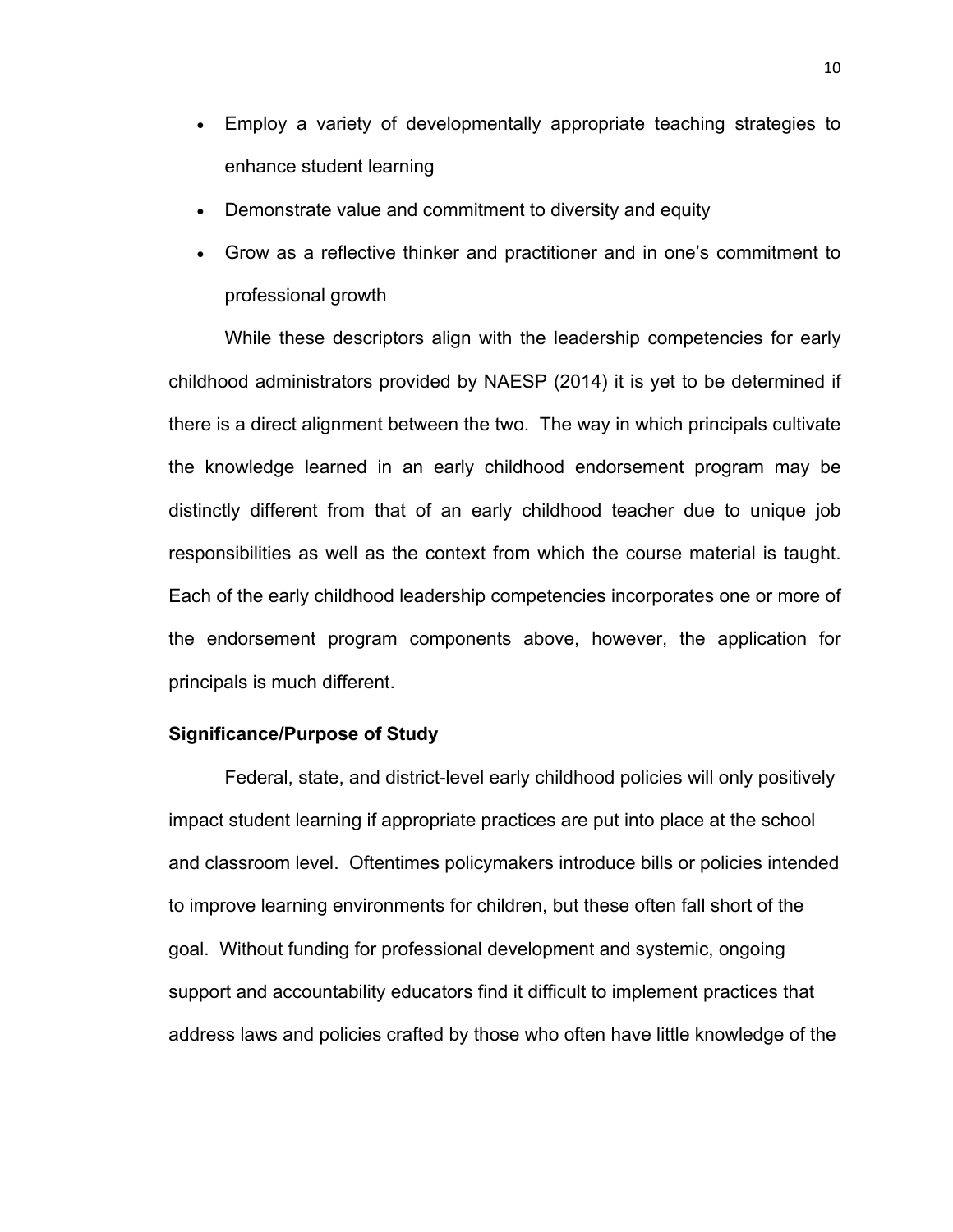educational system. As a result, many well-intended legislative efforts fail to see the results that policymakers envisioned.

At the core of successful school level implementation is the elementary principal. Elementary principals, as educational leaders, want the schools they lead to be places where children grow to be successful young adults. As administrators, policymakers, and other leaders work together to improve outcomes for young children it seems that many times they are working at crosspurposes, especially when it comes to merging developmentally appropriate practice with standards and accountability. "We are not rowing in the same direction and neither are we assuring that educators in each of these critical roles understand the importance of assuming a leadership stance for children" (Jablon, 2016, p. 1). Principals need intentional support and relevant training so they can help build teachers' capacity to provide a successful learning environment for young learners (Clements et al., 2017; McCabe & Sipple, 2011).

Most elementary principals lead buildings that include Kindergarten through third-grade students. Nicholoson et al. (2018) report that over 60% of elementary principals also supervise programs that have Pre-Kindergarten students. Yet most principal preparation programs lack coursework on how to effectively lead such programs of young learners, even when many principals are seeking training in this area. In a recent study by Nicholson et al. (2018) over half of the principals surveyed desired resources and professional learning to increase their knowledge in supervising early childhood classrooms.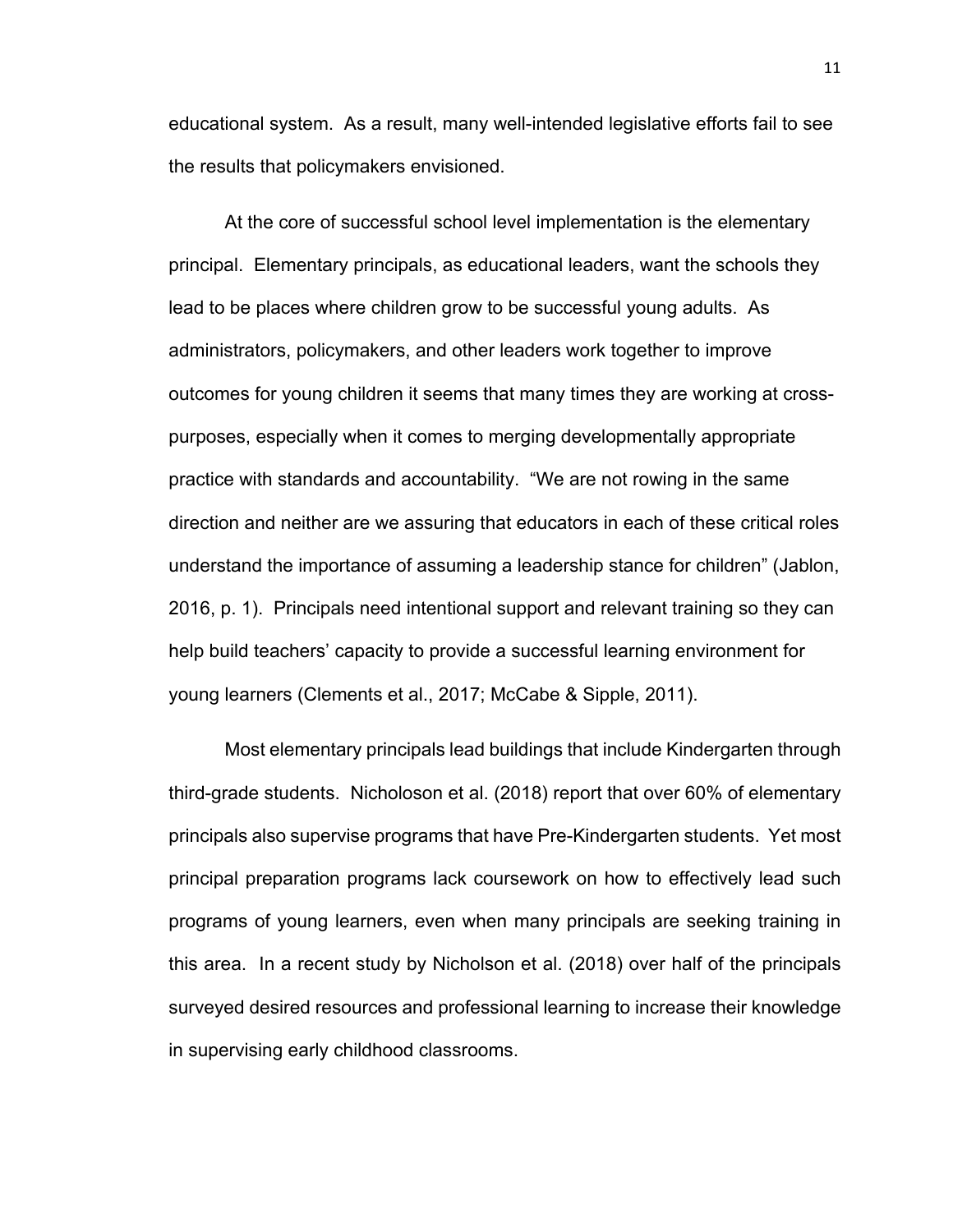This study holds value because the findings will identify if there is alignment between published early childhood leadership competencies and early childhood endorsement programs. Because teacher professional development programs outnumber those for principals it is worthwhile to study the impact that early childhood endorsement programs have on one's skills as a leader of an early childhood program.

Evidence from the analysis of research question one will help school leaders determine if participation in an early childhood endorsement program will meet the specific needs of an early childhood leader. School administrators will have information identifying the degree to which early childhood leadership competencies are addressed in early childhood endorsement program requirements. This information will help them make informed decisions as to whether this avenue of professional development is one they wish to pursue.

Findings from the second research question can provide additional information to school leaders considering participating in an early childhood endorsement program. Furthermore, school leaders already participating in endorsement programs can proactively supplement their own learning on the competencies not directly addressed with journal articles, podcasts, or by seeking out mentors with strengths in competency areas not addressed. School districts and graduate programs can also utilize the findings to analyze the value of such a program for school leaders. Also, graduate programs can look at the collected data and offer elective classes for the early childhood program, specifically for leaders. The elective classes can address the leadership competencies that were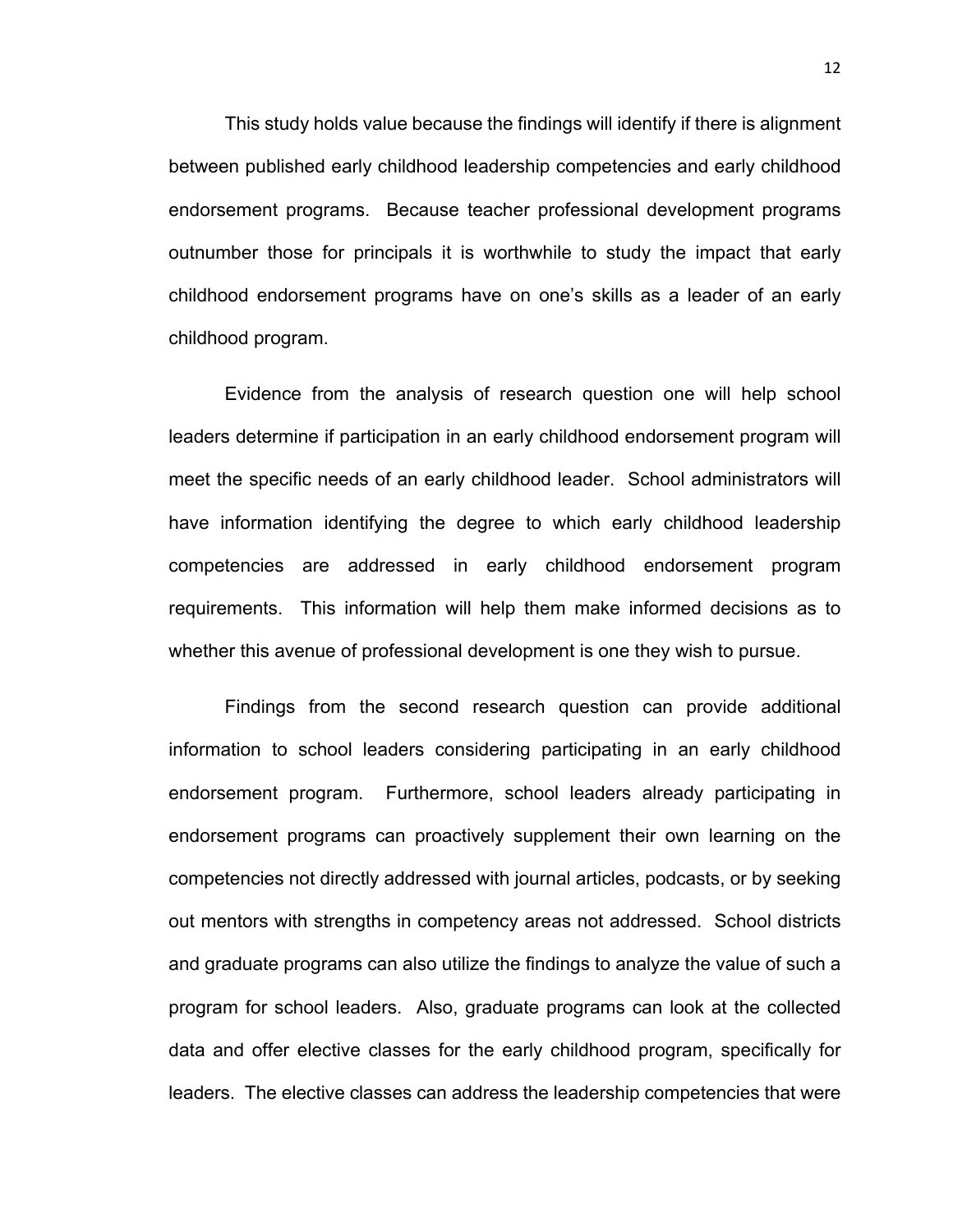not found to be directly addressed through this study. School districts can use the information in the same way, offering professional learning opportunities focused on the competencies not directly addressed.

Evidence from the data analysis from research question three can be used to analyze the impact of an early childhood endorsement program on a school leader's early childhood leadership competencies. (One must keep in mind that the data for this question is self-reported.) If a significant difference between the self-assessment ratings of the two groups is found, school districts and graduate programs can do further study into the specific program components that may have impacted the difference. If little to no difference is found, then additional thought can be put into how to provide avenues for early childhood professional learning specific to school leaders.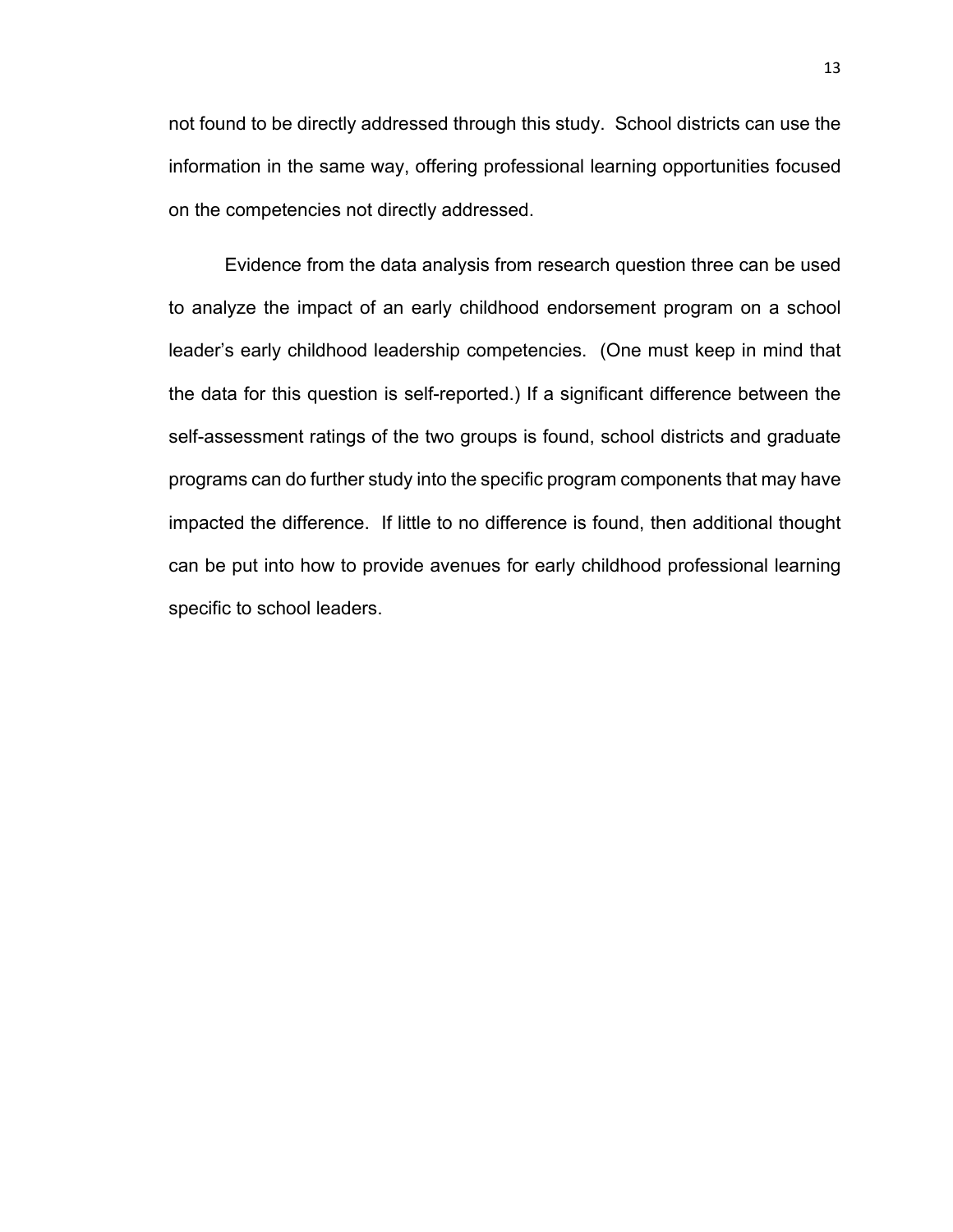#### **Chapter Two: Literature Review**

#### **History of Prekindergarten – Third Grade Approaches**

Policymakers and school districts across the country are calling for a reexamination of best instructional practices in early grades. Over the years America has seen its share of educational achievement and accountability movements including A Nation at Risk, No Child Left Behind, Race to the Top, and Common Core Standards. These movements were meant to raise expectations for student learning in America, however, only slight increases in achievement have been reported and those increases have not been sustained over time. In fact, students from minority backgrounds fell further behind their non-minority peers and this trend continues today (Gutman & Ritchie, 2014). This achievement gap continues to grow at an alarming rate. The same is true for academic gaps between students coming from high- and low-income families. Today this gap is about 30-40% larger than it was nearly two decades ago (Gutman & Ritchie, 2014). Policymakers and educational institutions are hoping to mitigate these gaps by focusing on high-quality early education programs, including comprehensive alignment structures for preschool through grade three classrooms (McCabe & Sipple, 2011).

In 2001 the No Child Left Behind Act (NCLB) mandated standards in both reading and mathematics for all public schools across the country. Standardized assessments for all students, beginning in grade three, were also required. To prepare students for increased rigor and standardized testing that were included in the legislation knowledge, skills, and teaching practices from upper grades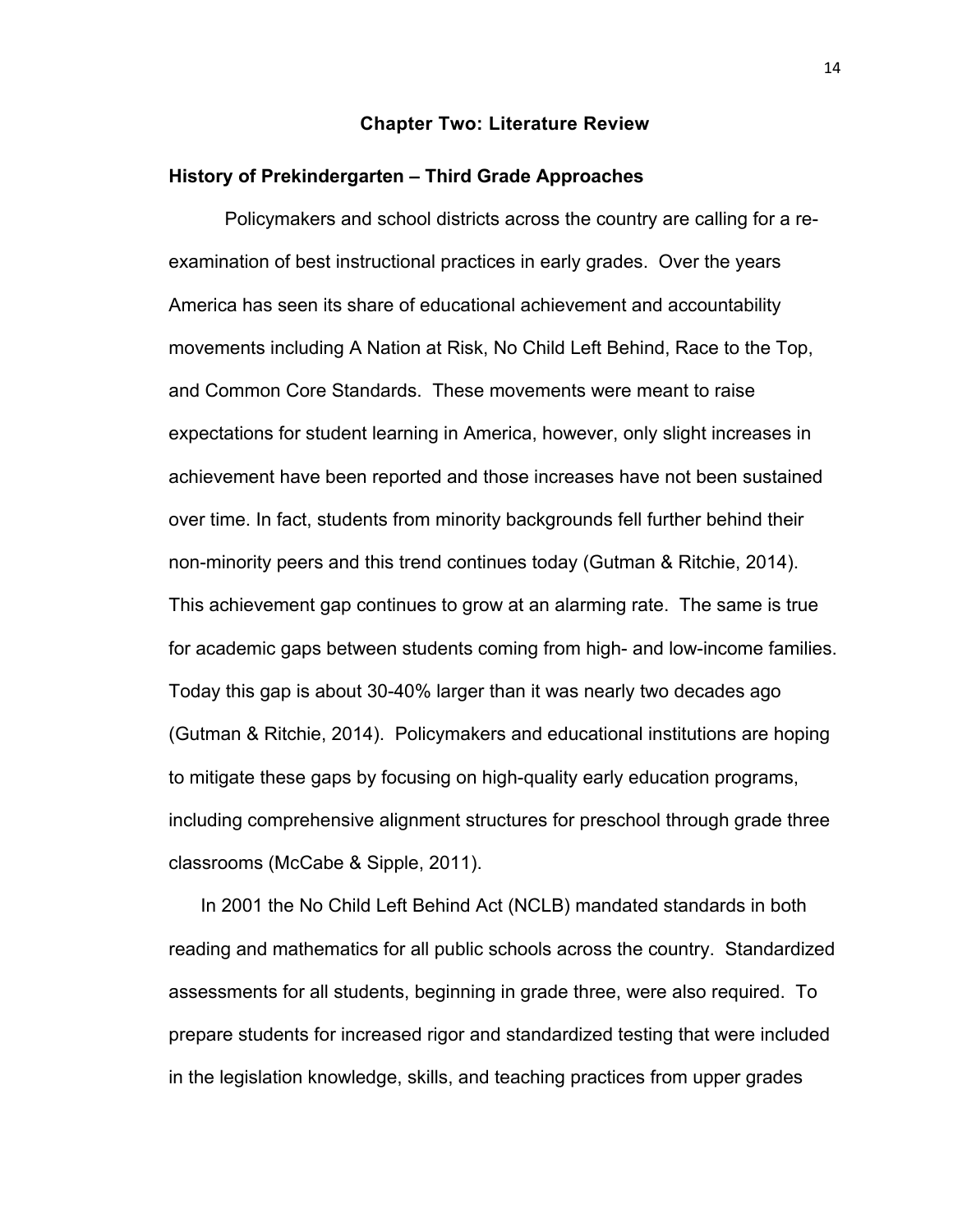began trickling down into the primary grades. McCabe and Sipple (2011) refer to this as the "accountability shove down". Many school systems responded to the accountability movement by placing increased pressure on principals and teachers in the primary grades to place greater emphasis on reading and mathematical skills, which led to neglecting instruction in the social, emotional, physical, and cognitive development of students. McKay Wilson (2009) report several concerns that became evident in primary classrooms:

- primary teachers were limiting the reading and math skills taught to a narrow subset of only what was needed to prepare students for standardized tests in intermediate grades,
- recess and physical education classes were limited or eliminated to provide more time for instruction,
- instruction was based on rigid and scripted curriculum intended to ensure a guaranteed and viable curriculum for all students, and
- state and district academic benchmarks for primary students became unrealistic such as expecting all kindergarten or first-grade students to be fluent readers by the end of the school year.

Instruction in early grades classrooms, as well as intermediate and secondary classrooms, has indeed changed, yet the achievement gap remains. Other educational reforms such as the Race to the Top and Every Student Succeeds Act have been introduced, yet a solution to improving educational outcomes for all students, especially America's most vulnerable populations, has yet to be introduced. Research in early education has shown significant potential for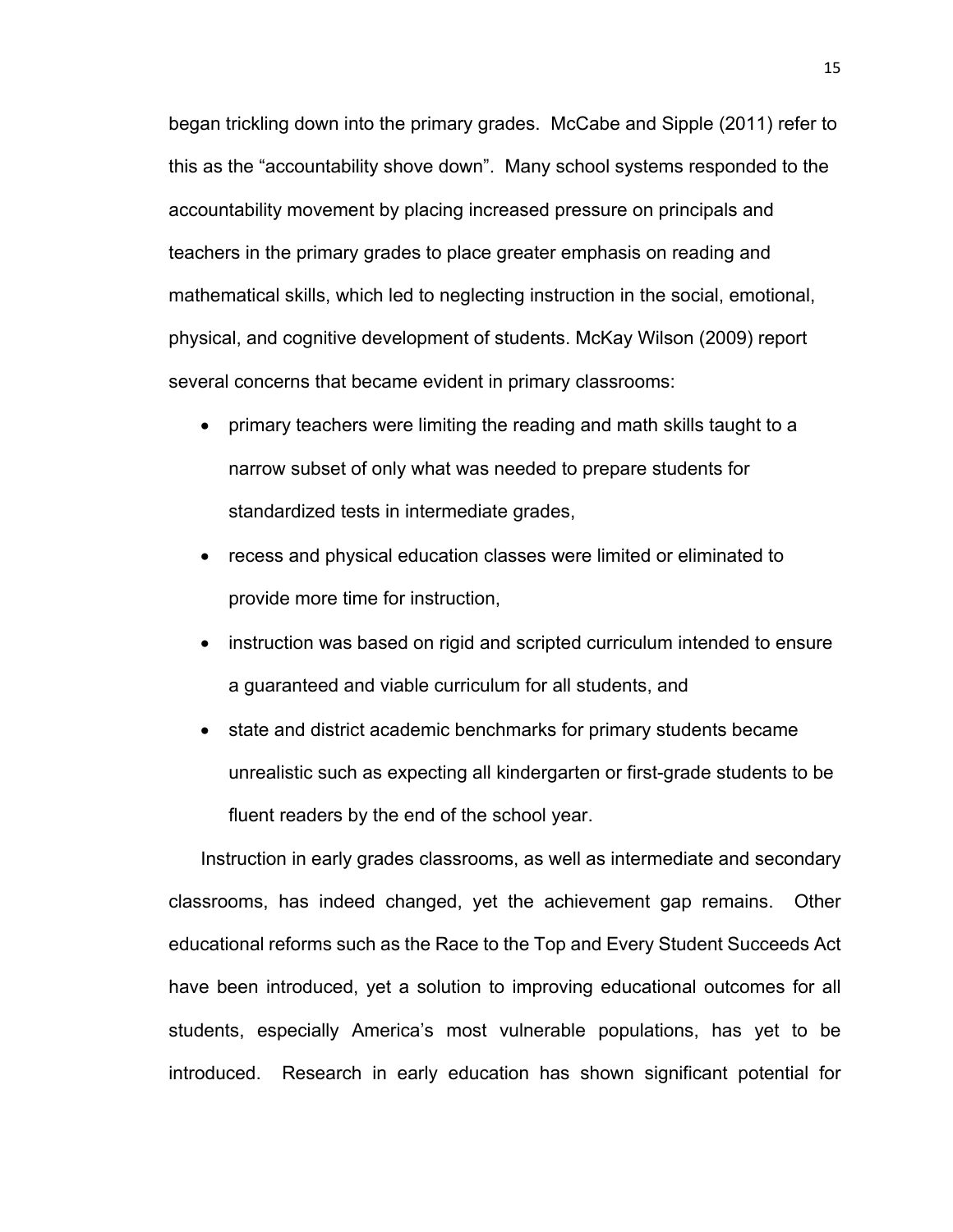addressing and closing the achievement gap through the implementation of highquality educational programs in the early grades (Gutman & Ritchie, 2014; McKay Wilson, 2009). It is for this very reason that the focus on early grades is gaining momentum across the country. Prominent early childhood organizations are speaking out on the issue to inform and educate policymakers and school systems. The National Association for the Education of Young Children released a position statement in 2009 reinforcing the need for developmentally appropriate practices in preschool through third grades (McKay Wilson, 2009). Developmentally appropriate practices are described as practices that take the developmental needs of children into account (Enemuo & Obidike, 2013). This statement outlines twelve important principles of child development that preschool through third-grade teachers should implement into daily instruction. These principles address the physical, social, emotional, and cognitive needs of children in this age range. Both the Alliance for Childhood and the American Academy of Pediatrics also released statements indicating that too much time has been spent on isolated reading, writing, and mathematics skills which is not appropriate for students at this age; more time spent on play, self-discovery, and child-initiated activities is crucial to creating a developmentally appropriate classroom where students can thrive and learn best (McKay Wilson, 2009).

#### **Impact on the Achievement Gap**

Data from the Chicago Child-Parent Centers showed that minority and lowincome students who participated in a comprehensive PreK-3rd grade approach program enrolled at age 3 and stayed in the aligned program until the end of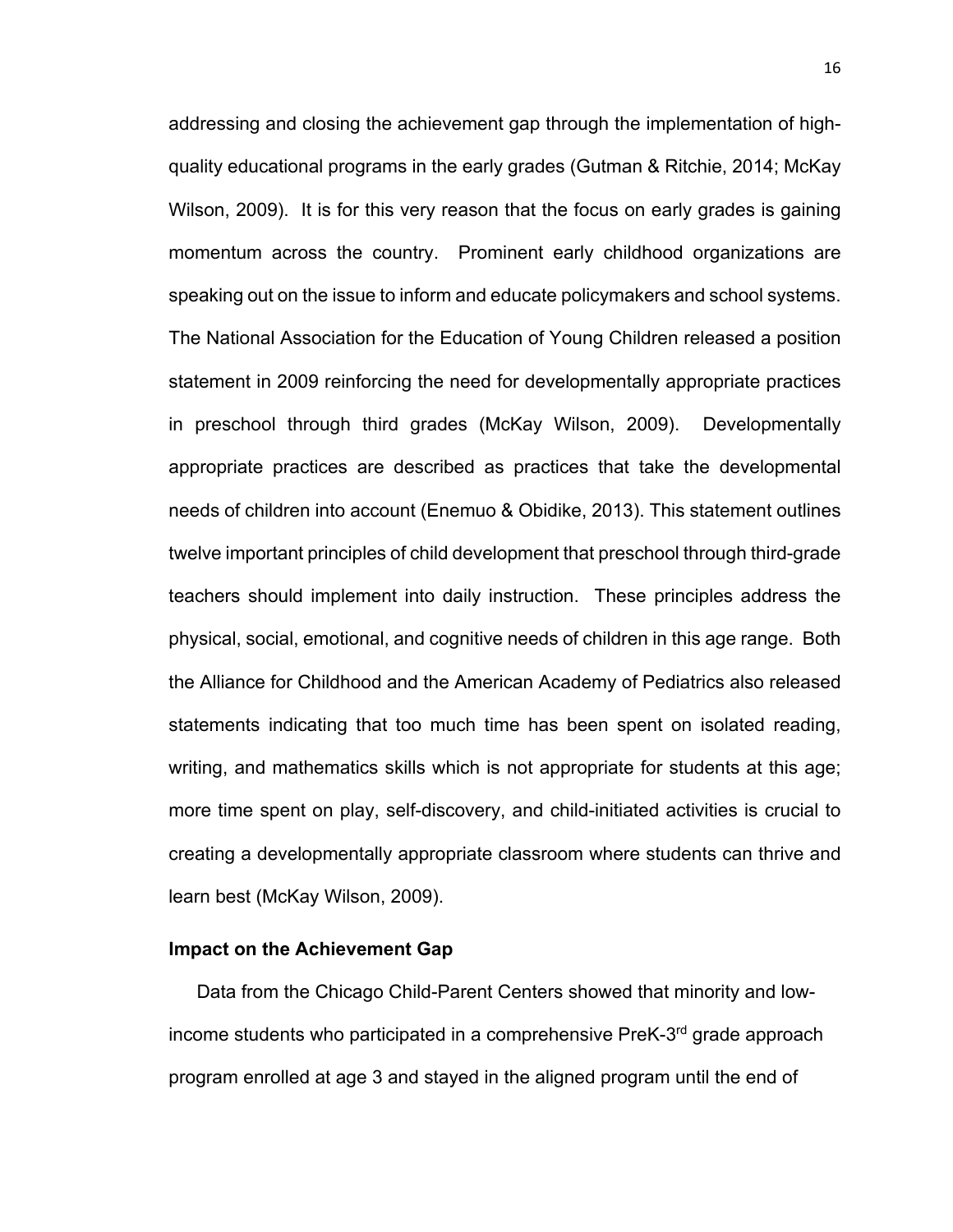third-grade outperformed peers on achievement tests in grade three, and then also in grade seven. These students also had fewer grade retentions, fewer special education placements, and higher graduation and employment rates (Kauerz, 2013; Gutmann & Ritchie, 2014). This study helped show that highquality educational experiences in the early years can yield the highest rate of return and are essential to closing the achievement gap. Inversely, low-quality educational experiences contributed to poor developmental outcomes, and in some cases were harmful to children (Garrity et al.., 2013).

Gutman and Ritchie (2014) and Duncan and Sojourner (2013) also describe several studies that show additional benefits of high-quality early education programs. Lower dropout rates, lower crime rates, increased achievement, and higher employment rates were reported as long-term results of the High Scope Perry Preschool project in 2005, a project that provided two years of preschool and a comprehensive transition to kindergarten to families of minority and lowincome students. In addition, the Infant and Health Development Program did an analysis of the impact of a two-year early childhood center program, and the study found that achievement gaps based on income were substantially reduced, and in some cases eliminated, by age 5. The researchers in this study predict that by age eight if students continue to receive high-quality instruction focused on developmentally appropriate practices that one-third to three-fourths of the income-based achievement gaps would be eliminated (Duncan & Sojourner, 2013).

17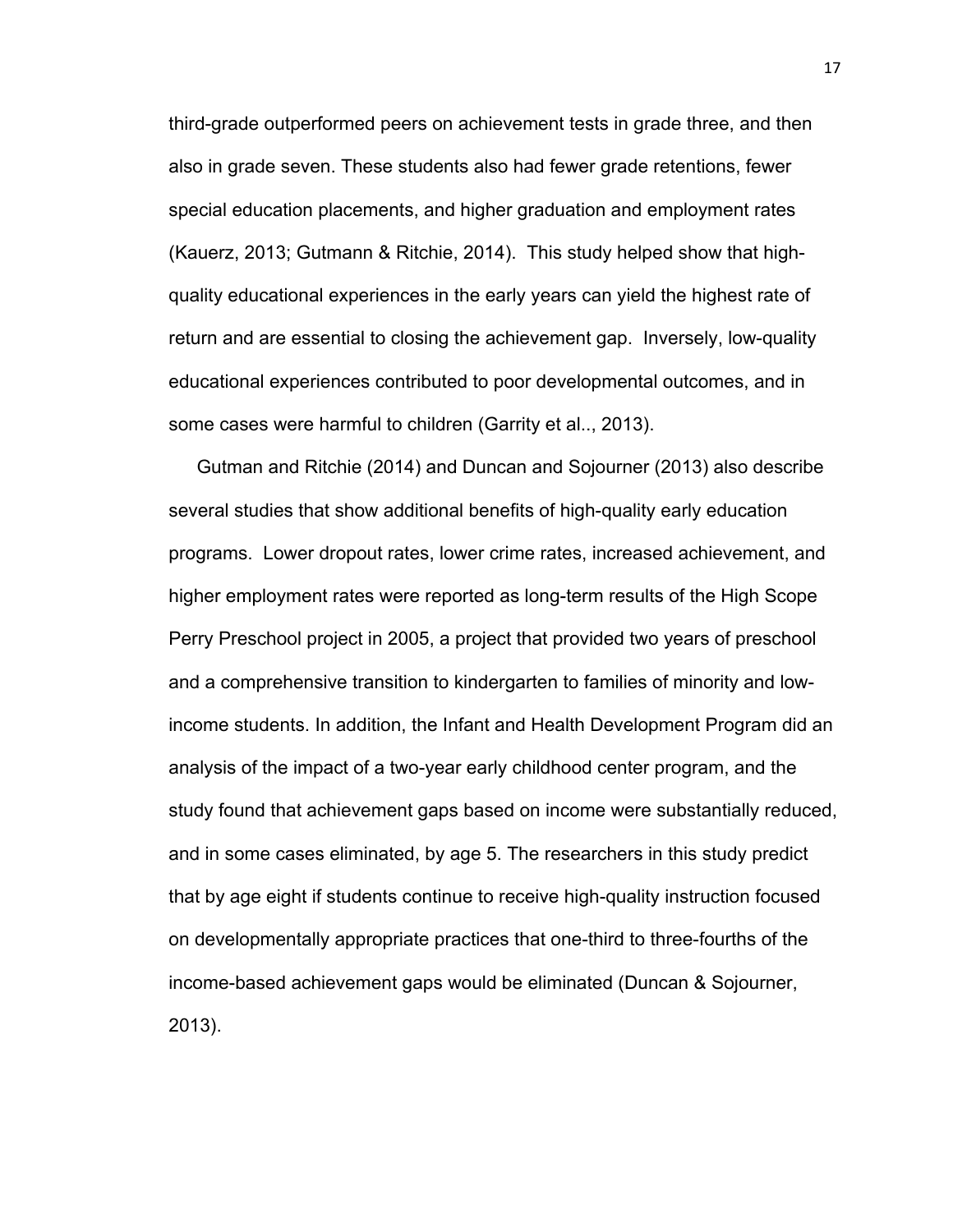#### **Opposing Philosophies**

Developmentally appropriate practice emphasizes the need to understand children's cognitive, social, emotional, and physical needs, as well as a child's family and cultural background, whereas educational policy continues to push the agenda of academic readiness as a key component of early grades instruction (Kroll, 2013). Because of the evidence regarding PreK-3rd grade structures, more and more educators and policymakers are looking at how to maximize the learning experiences of young students to improve achievement and close the achievement gap. These efforts to increase student learning while also decreasing the achievement gap have led to two distinct and opposing philosophies in early grades instruction.

For almost twenty-five years early childhood educators planned instruction based upon a developmentally appropriate set of principles (McCabe & Sipple, 2011). Child-centered principles based on students' cognitive, social, emotional, and physical development influenced all elements of instructional activities and classroom environment. Primary teachers, especially preschool through first grade, focused on creating caring communities of learners, enhancing student development, planning activities based on individual learning and developmental goals and establishing relationships with families whereas the standards movement is considered an opposing philosophy as the practices that guide teachers are standards-based and focus on learning and accountability rather than child development. The standards-movement is based on the philosophy that all students are to learn a common set of skills and concepts at each age and grade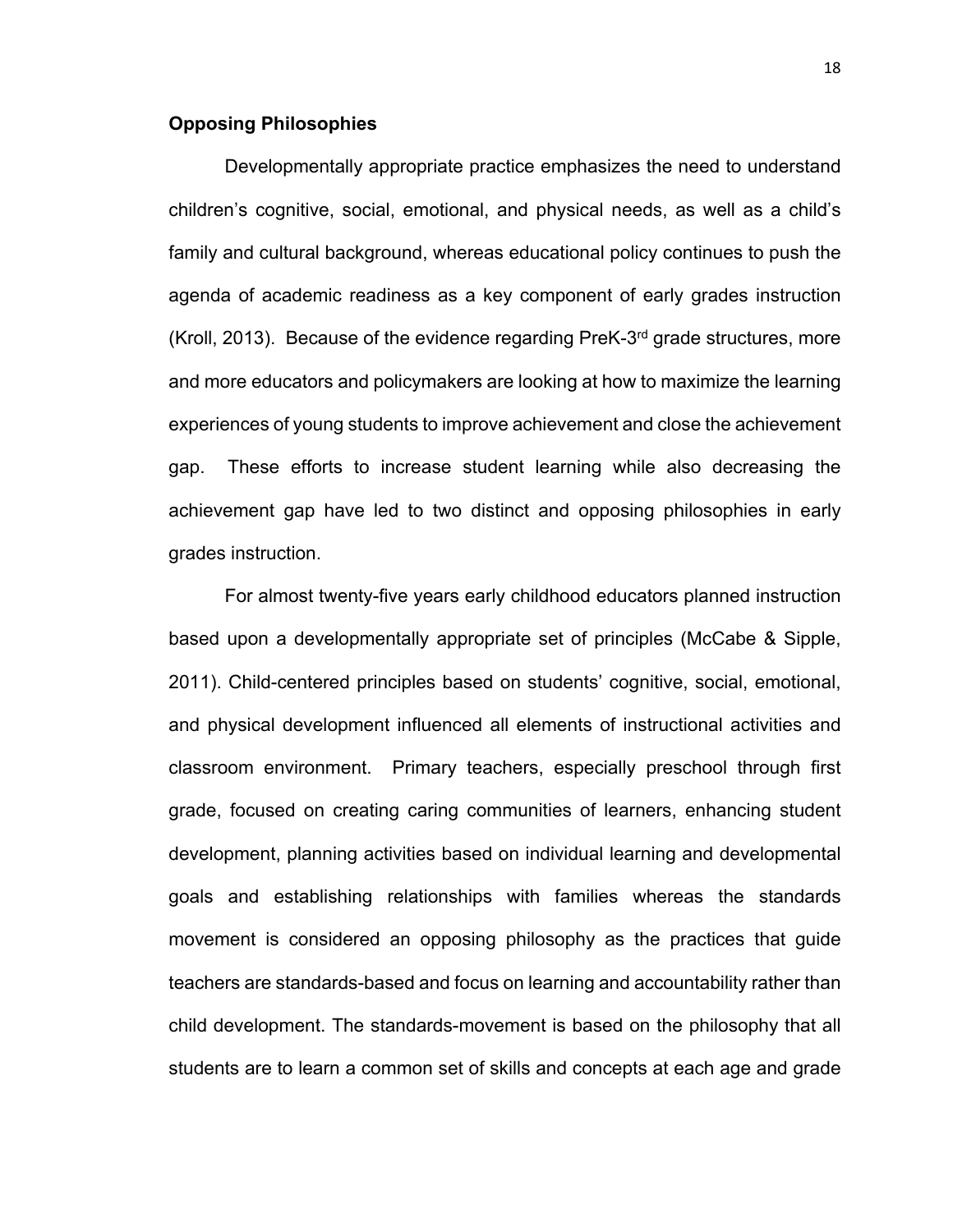level regardless of developmental readiness. Learning experiences are based on the common set of knowledge and skills required at each level and assessed in ways that can be quantitatively reported to a system of accountability (McCabe & Sipple, 2011).

"This *misalignment* has forced teachers to choose between standards and assessment, whereas *alignment* makes a teacher's job aligning instruction to standards and assessments easier," (Clements et al., 2017, p.12). Educators and policymakers have begun looking at both philosophies to determine how to effectively merge the two to meet both the accountability requirements and produce students whose developmental needs have been adequately addressed. Seeing the need to incorporate both philosophies in the classrooms and align structures across the early grades, policymakers and educators are calling for schools to bring back developmentally appropriate practices into classrooms currently built on standards-based systems of accountability. This has caused a groundswell of educational leaders seeking to incorporate comprehensive PreK-3<sup>rd</sup>-grade structures into their schools and districts. It has also raised the key question of how to educate early grades teachers and principals in the key components of developmentally appropriate practice and PreK-3rd grade approaches because many of them have only been trained in providing an isolated standards-based education built around accountability requirements (McCabe & Sipple, 2011).

In response to the groundswell policymakers, researchers, and practitioners have begun to examine the supports and training that elementary school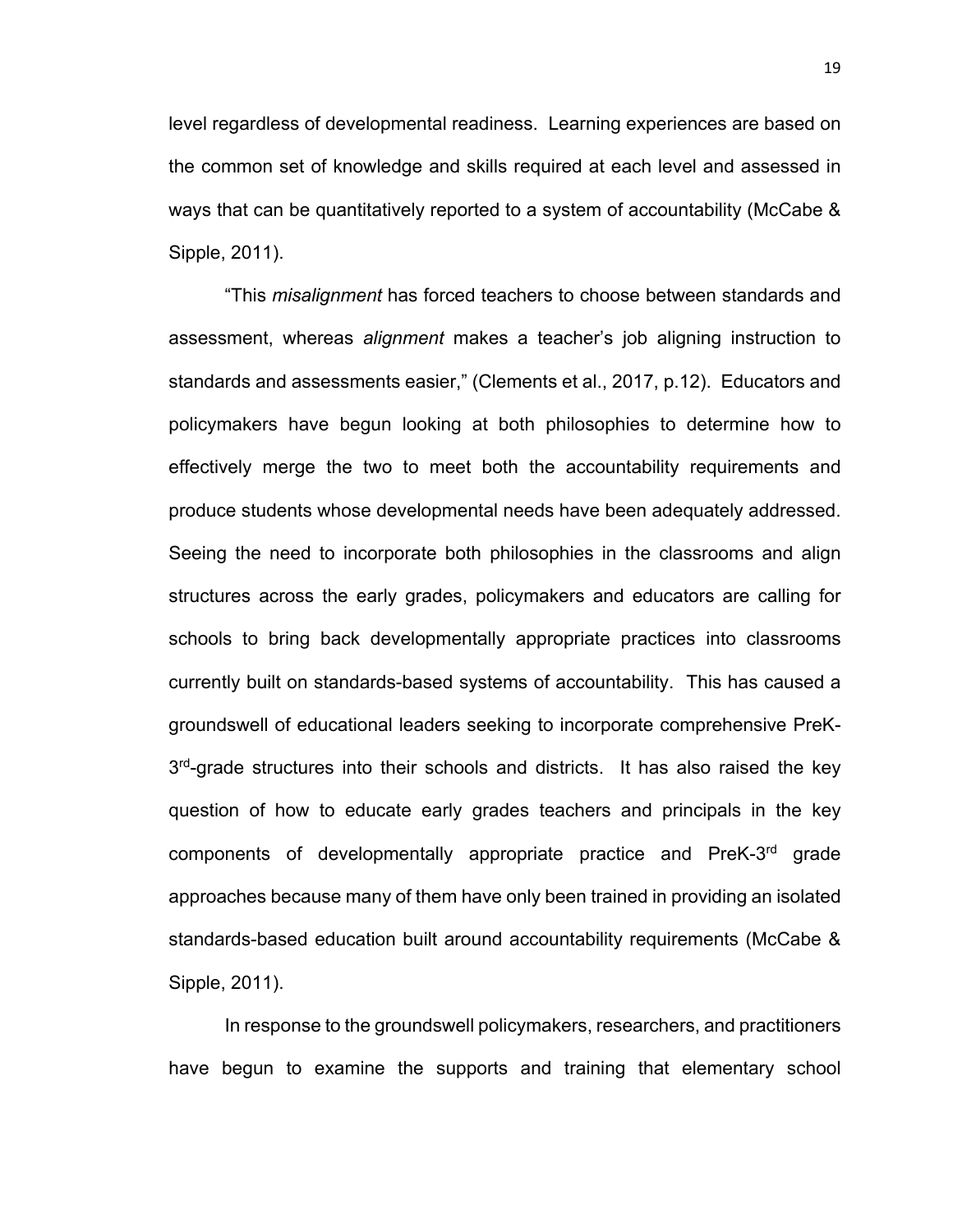administrators are receiving to prepare them for developing high-quality instruction in the early grades (Garrity et al.., 2013).

#### **Elementary School Leader Needs and Development**

Just as the importance of developmentally appropriate practice in a Preschool through  $3<sup>rd</sup>$  grade approach is gaining momentum, so is the idea of the central role of the principal in increasing teacher effectiveness and student achievement in buildings. According to Shue, Shore, and Lambert (2012) the rise of early childhood is seemingly one of the fastest-growing educational reforms in our country, and while teachers are undoubtedly the number one factor in impacting student achievement school administrators also impact children's development by structuring the conditions to support teacher effectiveness (Jorde Bloom & Abel, 2015).

Principals are responsible for setting the tone of the building, which includes building a culture of warmth, care, high expectations, coaching teachers, managing people and students, analyzing data, and incorporating processes to improve the school. Jorde Bloom and Abel (2015) as well as Shue et al. (2012) also state that principals significantly impact student achievement by influencing school context including crafting school goals, policies, and practices.

Within these expectations falls the responsibility of supporting teachers in providing a developmentally appropriate classroom environment for students in all grades. And while a slowly growing number of PreK-3<sup>rd</sup> grade teachers have early childhood degrees many still do not, especially in grades K-3 which means that the administrator must be the one providing job-embedded professional learning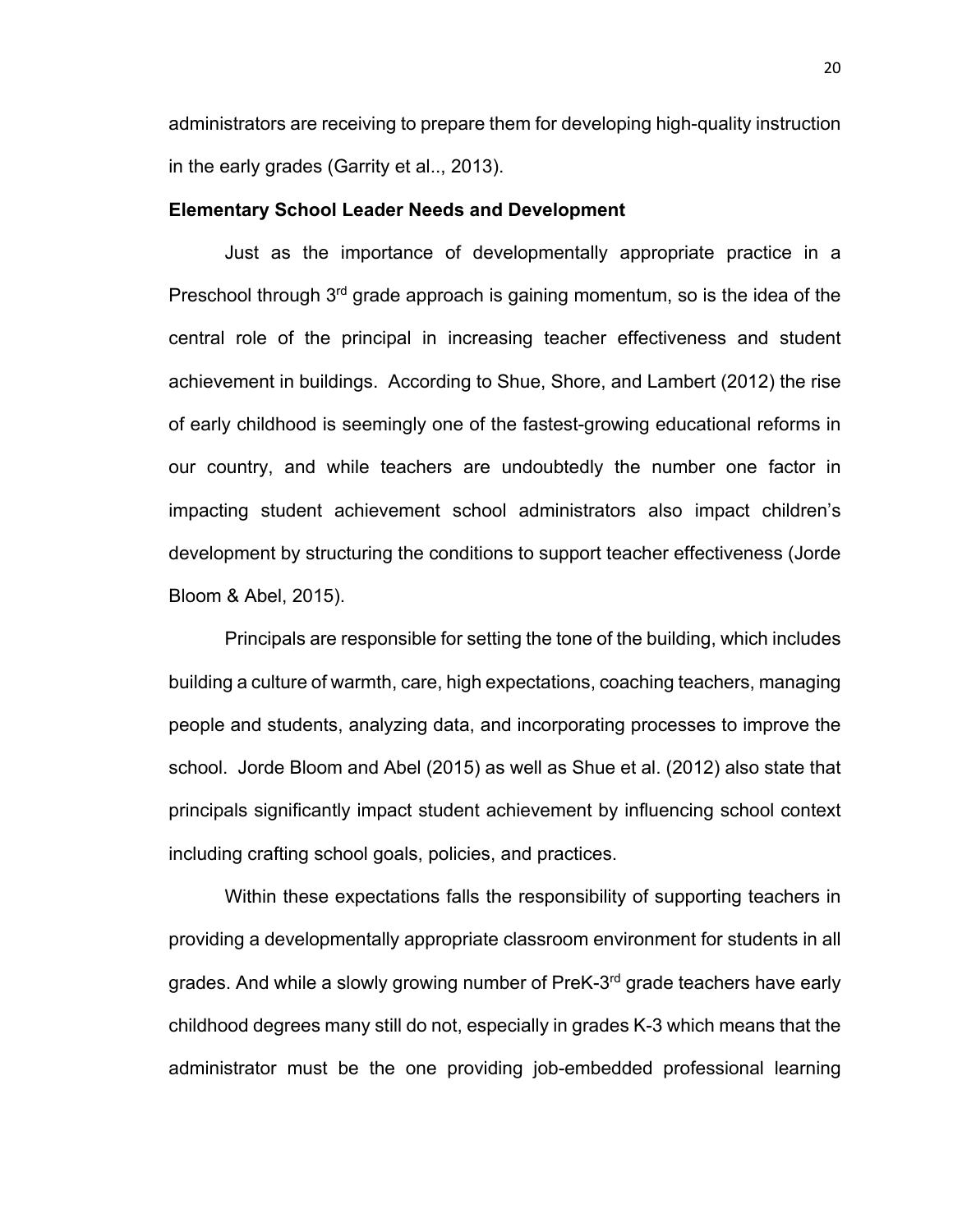where teachers can learn how to implement developmentally appropriate practices into classroom instruction (Bornfreund, 2012). In the case where PreK-3rd grade teachers do have early childhood certificates, the instructional practices, they exhibit may be very different than what the typical elementary principal may be expecting (Shore et al., 2010). Many elementary principals were former classroom teachers with an elementary education degree, but do not yet understand the need for having early grade classrooms that are developmentally appropriate. In most cases, principals are simply unaware that the instructional practices being pushed down into primary grades are not ones suited to meet the needs of their youngest students. Unfortunately, many times it is the principal who is encouraging and influencing teachers in the early grades to incorporate instructional practices that do not yield increased learning for young students. For some principals, this is due to the pressure to increase standardized test scores received from the district administration and community members (Bloss, 2016; Hinton, 2017; Jablon, 2016; Kauerz, 2016; Jorde Bloom & Abel, 2015; Göncü, Main, Perone, & Tozer, 2014).

Structured learning opportunities for principals to gain the knowledge and skills necessary to effectively implement and manage a continuum of Prekindergarten through third-grade experiences for students are relatively scarce (Gulosino, C. & Xu, Z., 2006; Muijs et al., 2004). Leadership preparation programs, designed to prepare leaders for administrative roles in school buildings, do not generally provide professional development or learning opportunities for emerging leaders to learn about leading in an early childhood setting (Buffet Early Childhood Institute, 2017; Hinton, M., 2017).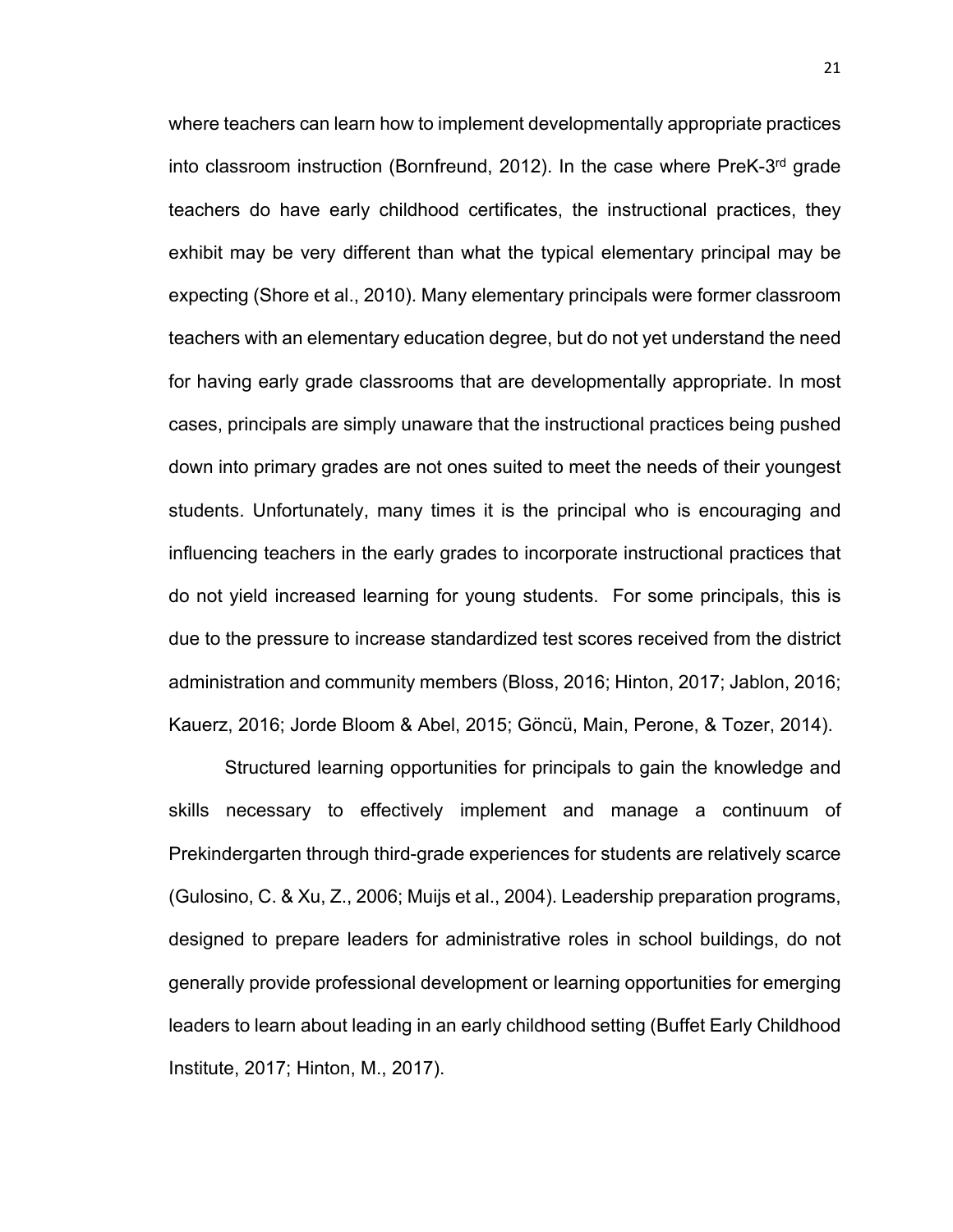#### **Defining Early Childhood Leadership Competencies**

The National Association of Elementary School Principals (2014) identifies five leadership competencies that administrators need to effectively lead a comprehensive PreK-3rd grade program in an elementary school.

#### *Embrace the Paradigm Shift of a PreK-3rd Grade Learning Continuum*

A strong foundation in the early grades paves the way for future academic success. High performing principals define the PreK-3 continuum in their building as a seamless learning experience that minimizes boundaries and mitigates severe changes in instructional approaches for students PreK through third grade (NAESP, 2014). Kauerz (2013) describes PreK-3rd grade (or P-3 as written by the author) as a comprehensive approach with the core elements of a high-quality preschool program hosting three and four-year-old students, full-day kindergarten, and grades one through three. Each of these grades is vertically aligned and provides meaningful, developmentally appropriate instruction and supports students' emotional needs through nurturing and stable relationships. Instruction that is developmental in nature balances the cognitive, social, and emotional development of children and provides learning experiences that are standardsbased and language-rich, but still child-friendly and relevant to student needs and interests. To provide this type of learning environment across the PreK-3<sup>rd</sup> grade continuum teachers regularly collaborate both horizontally and vertically sharing data and aligning assessments and instruction across grade levels. Meaningful family and community partnerships are prioritized and smooth transitions between grade levels are created to ensure students continue to achieve and make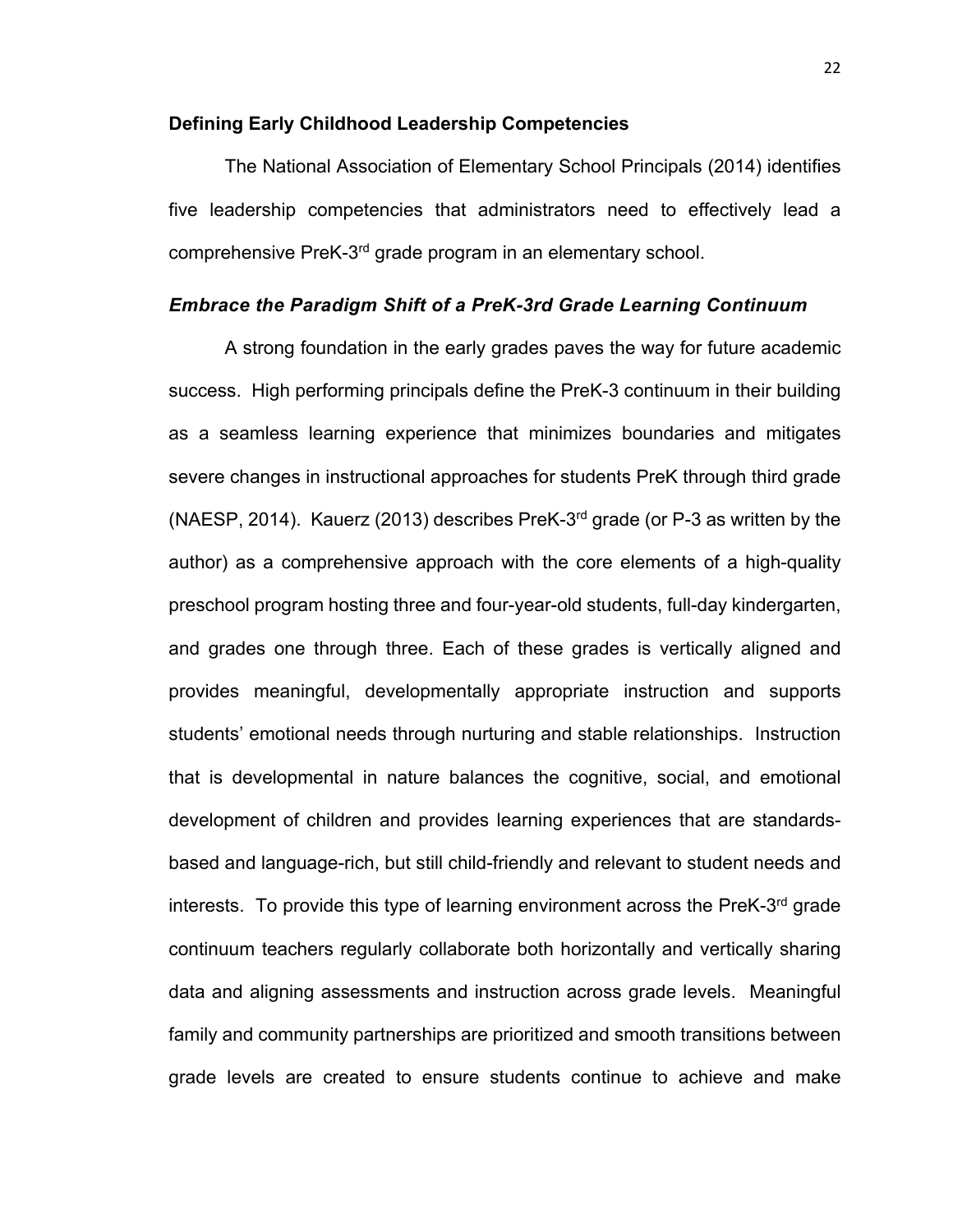significant learning gains as they move from grade to grade (Kauerz, 2013; Neugebauer, 2015; Oertwig & Ritchie, 2013).

Principals also set the expectation, and hold teachers accountable, for providing instruction that is developmentally appropriate and relevant for the students in the early grades. Expectations around collaboration with families and other internal and external stakeholders are also communicated and maintained. Leaders understand the long-term value and expected outcomes of early childhood programs, and they communicate the importance and benefits of early learning to stakeholders as well. Building resources are also directed toward and aligned to support the early learning framework (NAESP, 2014).

Principals support teachers in delivering developmentally appropriate teaching by providing space, time, and leadership in teacher collaboration, horizontally and vertically, aimed at aligning standards, curriculum, instruction, and age-appropriate assessments to create and maintain a consistent learning framework, ages three to eight. Leaders hold teachers accountable for providing instruction in this manner and assure opportunities for job-embedded professional learning are available to help sustain the learning framework across grades. One way of doing this is through the incorporation of professional communities of practices where the focus is on teachers learning from, and sharing with, one another. The alignment of instructional practices across grade levels through vertical teams provides seamless transitions from grade to grade (Carr et al., 2009). Principals also provide consistent and systematic coaching to teachers to reinforce desired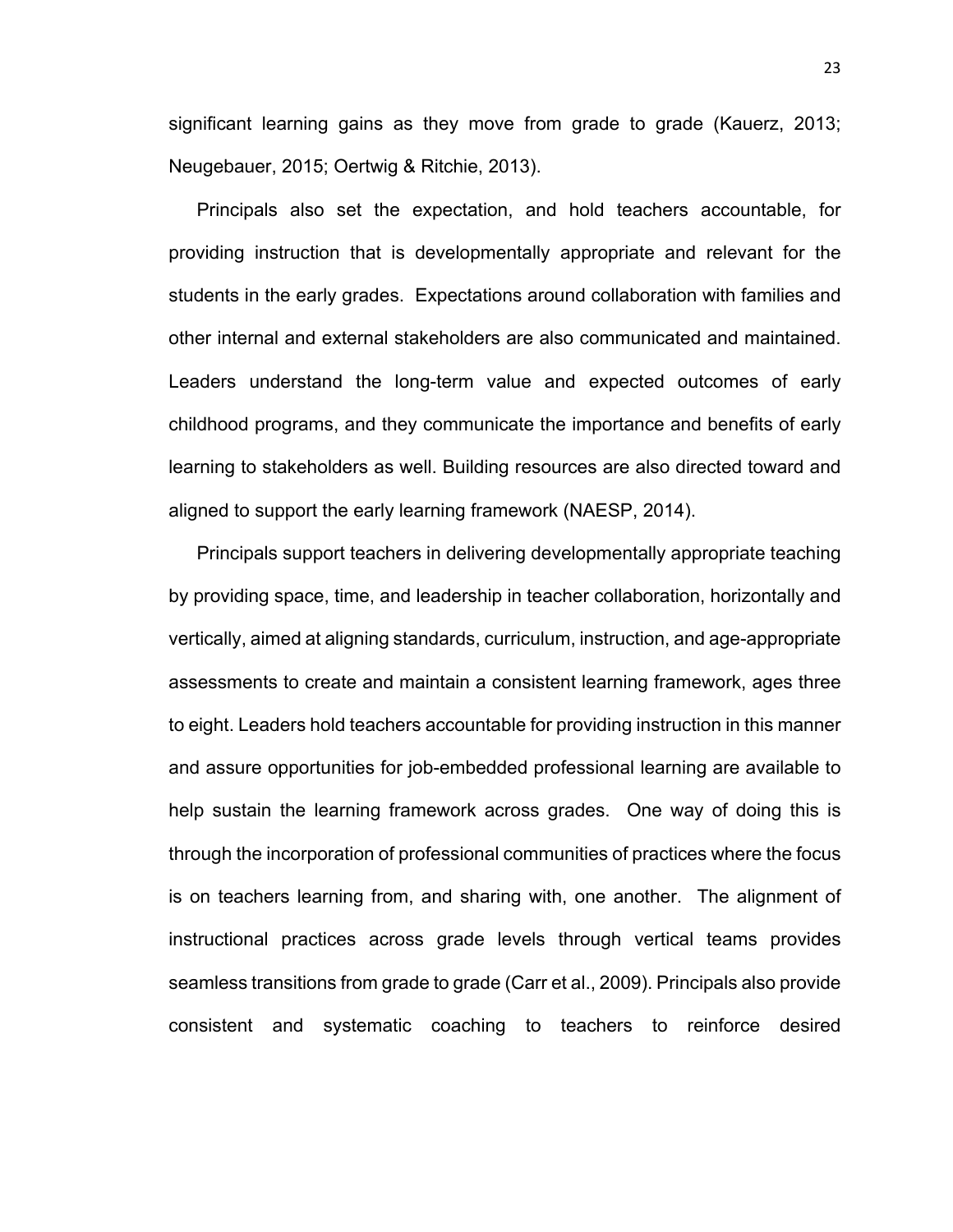developmentally appropriate teaching as defined within the learning framework (NAESP, 2014).

## *Provide Developmentally Appropriate and Differentiated Learning Environments Throughout the School*

What makes the instructional techniques and strategies utilized in Prekindergarten through third-grade classrooms unique to the early grades are how they are incorporated with the knowledge of the young learner in mind. One of the most significant ways that principals support early grades teachers is by emphasizing and helping to coordinate the alignment of standards, instruction, and assessment throughout the Prekindergarten through third grades (Oertwig & Ritchie, 2013). By engaging teachers in this work, principals are helping to ensure that students enter each subsequent grade with the knowledge and skills necessary to be successful, as well as reducing repetition in content and subject matter. Such alignment should be on a sequential and coherent curriculum that is built on mastery. While the same type of aligned curriculum should be in place in the older grades there is an additional component of developmentally appropriate instruction that must be incorporated in a high-quality curriculum for students ages three through eight. Understanding how to help teachers engage in this work requires that principals comprehend how young students learn coupled with knowledge of the content that they are expected to grasp. When a curriculum is aligned across the early grades, and individual student needs are addressed, gains in learning are more likely to be sustained (National Association of Elementary School Principals, 2014).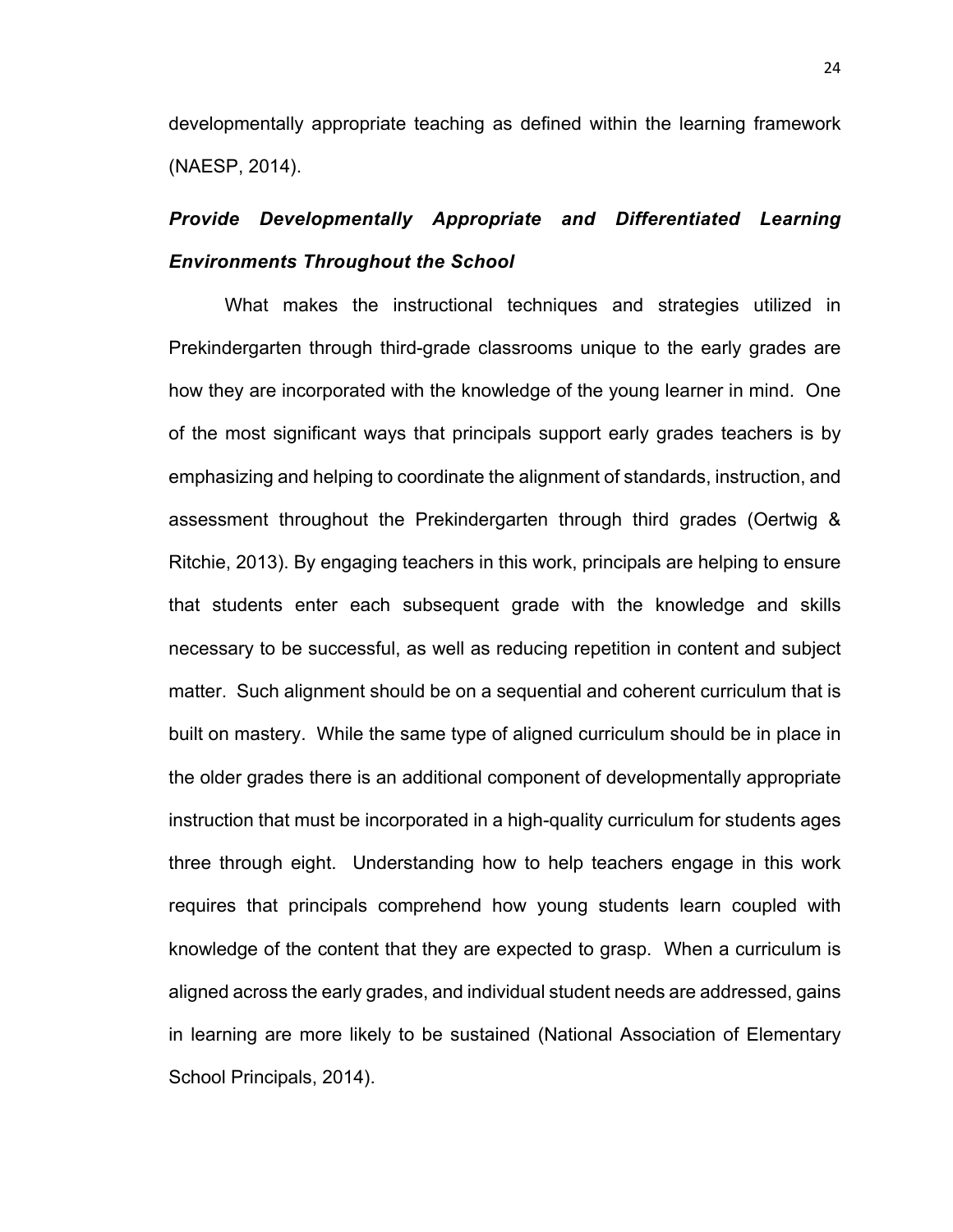Not only must leaders support teachers in aligning curriculum and instruction, they also ensure assessments that are incorporated appropriately assess student learning in a developmentally appropriate, yet rigorous and relevant manner. These assessment results are then used to facilitate conversations with teachers centered around student learning and appropriate instruction. Principals must be prepared to lead such discussion and provide professional learning for teachers that addresses student outcomes and teacher instruction that will enhance learning. This requires an understanding of what instructional strategies work best in the early grades to produce conversations that yield a positive effect on student achievement (Göncü et al., 2014; Oertwig & Ritchie, 2013).

While all of the curriculum areas are vital to the success of young learners a special emphasis is placed on foundational skills in math and reading (Ritchie & Gutmann, 2014). Young learners pick up early literacy and numeracy skills through instructional techniques that many principals discourage in classrooms, such as play and student choice activities, however, these instructional methods have shown to have a greater impact on student learning in the early grade as opposed to traditional techniques which may include lengthy teacher demonstrations and worksheets (McCabe & Sipple, 2011).

In addition, principals also commented on managerial tasks related to early learning environments that were unfamiliar to them as elementary principals. Some of these tasks included provisions for specific classroom fixtures, meal guidelines,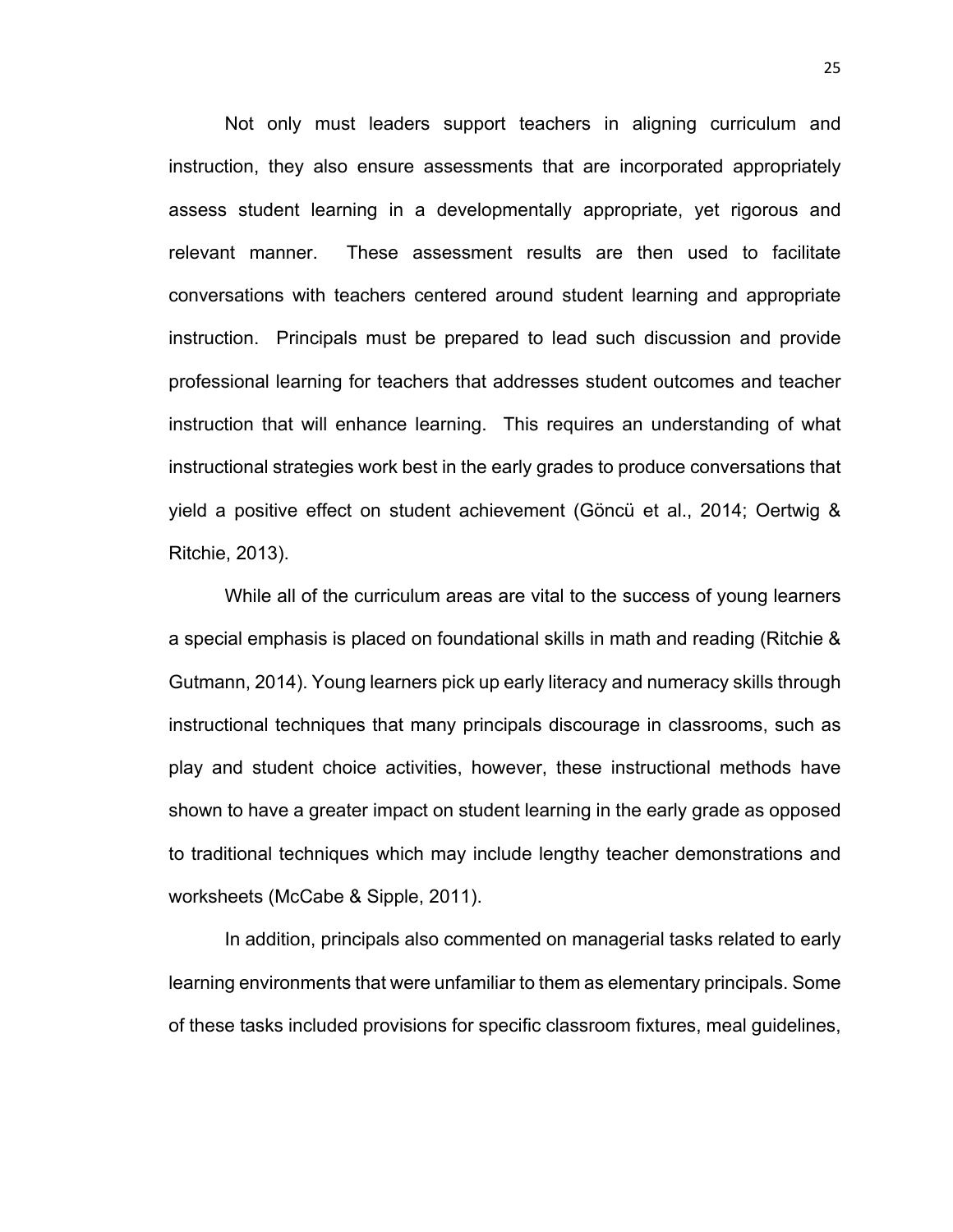playground equipment, and building facilities and preschool regulations regarding student to adult ratios (Shore et al., 2010).

As administrators learn more about child development and program alignment, they will begin to understand the role that the school environment plays in learning for young children. Understanding how the environment can be a silent partner in improving outcomes for students is imperative for administrators working with primary teachers. Unfortunately, many school leaders do not see the power that the environment can have on its early grade learners and desire a traditional classroom setup that is meant primarily for teacher-directed, whole-class activities. When thoughtfully planned the classroom and school environment can serve as a teacher itself. The materials and spaces young learners experience can provide a voice that speaks to children and provide ideas and creativity. Spaces for handson learning, child-initiated play experiences, physical movement, social learning, and reflection are key for supporting our students in the early grades. Leaders need to have a vision for how early grades teachers can maximize their classroom environment to support developmentally informed practices, and then support teachers in turning the vision into a reality (Alloway & Rigolon, 2011).

#### *Utilize Multiple Data Points to Help Teachers Guide Student Learning*

Effective use of data is a key component of any continuous improvement cycle (Bernhardt, V, 2017). High-quality principals understand that the goal of assessment is to improve outcomes related to teaching and learning (National Association of Elementary School Principals, 2014). For teachers in the early grades understanding the nature of how to administer and interpret assessment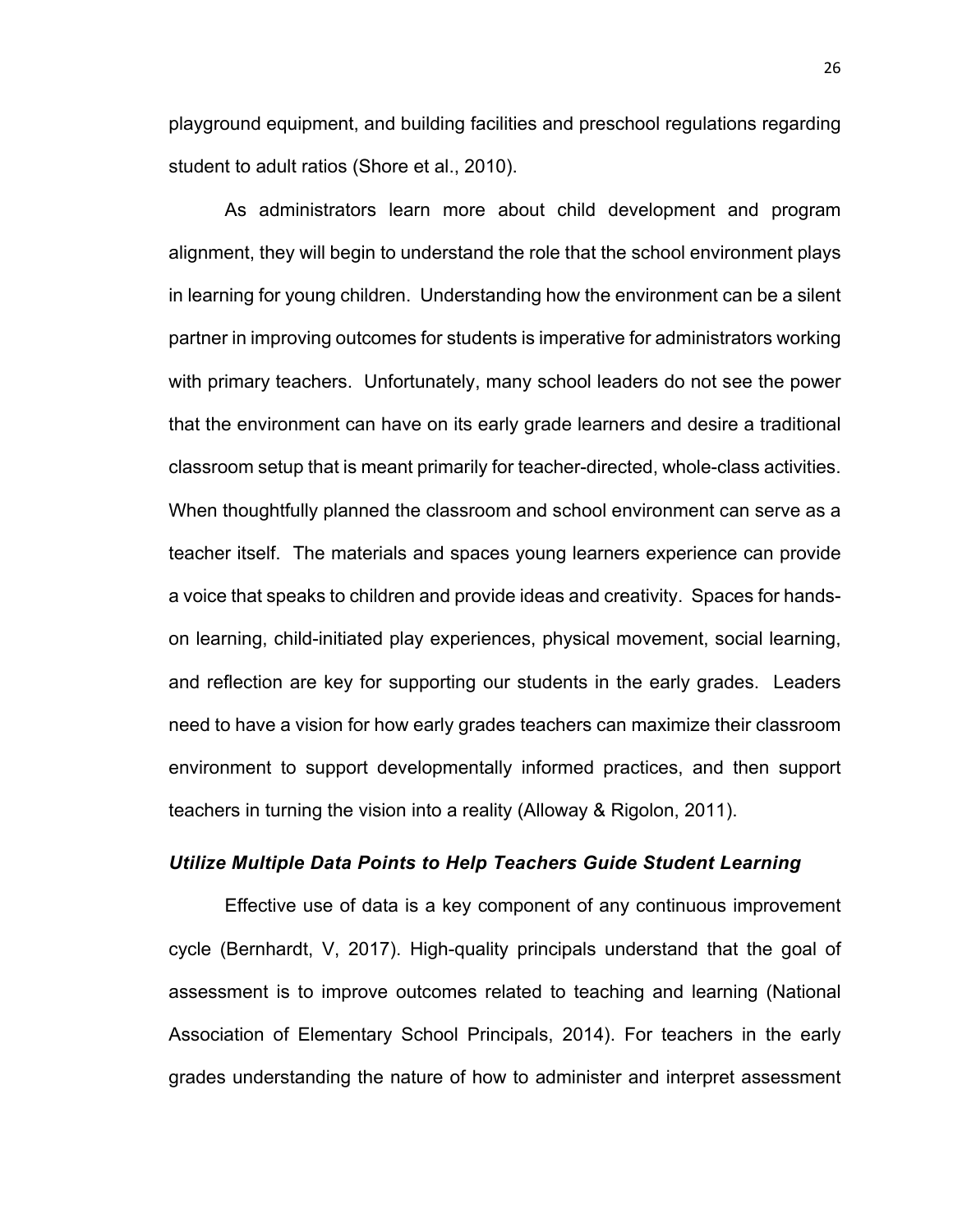results can be complicated. In the older grades, many assessments are in the form of a paper-pencil or computer-generated tests that can be easily scored. In early childhood, assessments of quality are individualized observations of student learning and behavior throughout the day. Knowing how and what data to collect during these observations can be cumbersome and confusing for teachers. Therefore, leaders need to be able to help teachers implement streamlined procedures for data collection, as well as assist them in understanding how to interpret multiple data points to inform instruction (Neugebauer, 2015).

An understanding of the principles of assessment for young learners will help leaders support teachers with using data for instruction (Neugebauer, 2015). In addition to providing support to teachers, principals also support parents, district leaders, and other community stakeholders in using information from these individualized, and often qualitative, forms of data such as portfolios, observations, and anecdotal notes to support student growth and instructional programming (National Association of Elementary School Principals, 2014).

### *Build a Culture of Continuous Professional Growth and Efficacy*

Another key condition for continuous improvement in schools is sustaining a culture of professional growth and efficacy (Bernhardt, V, 2017). Effective early grades' principals understand how to implement such a culture across the entire school while attuning to the unique features of instruction and academics for young learners. Such learning environments support the growth of all staff members, including the principal (Bloss, J, 2016; Hinton, M., 2017). This can take creative thinking, especially if faced with decreasing budgets, teacher shortages, and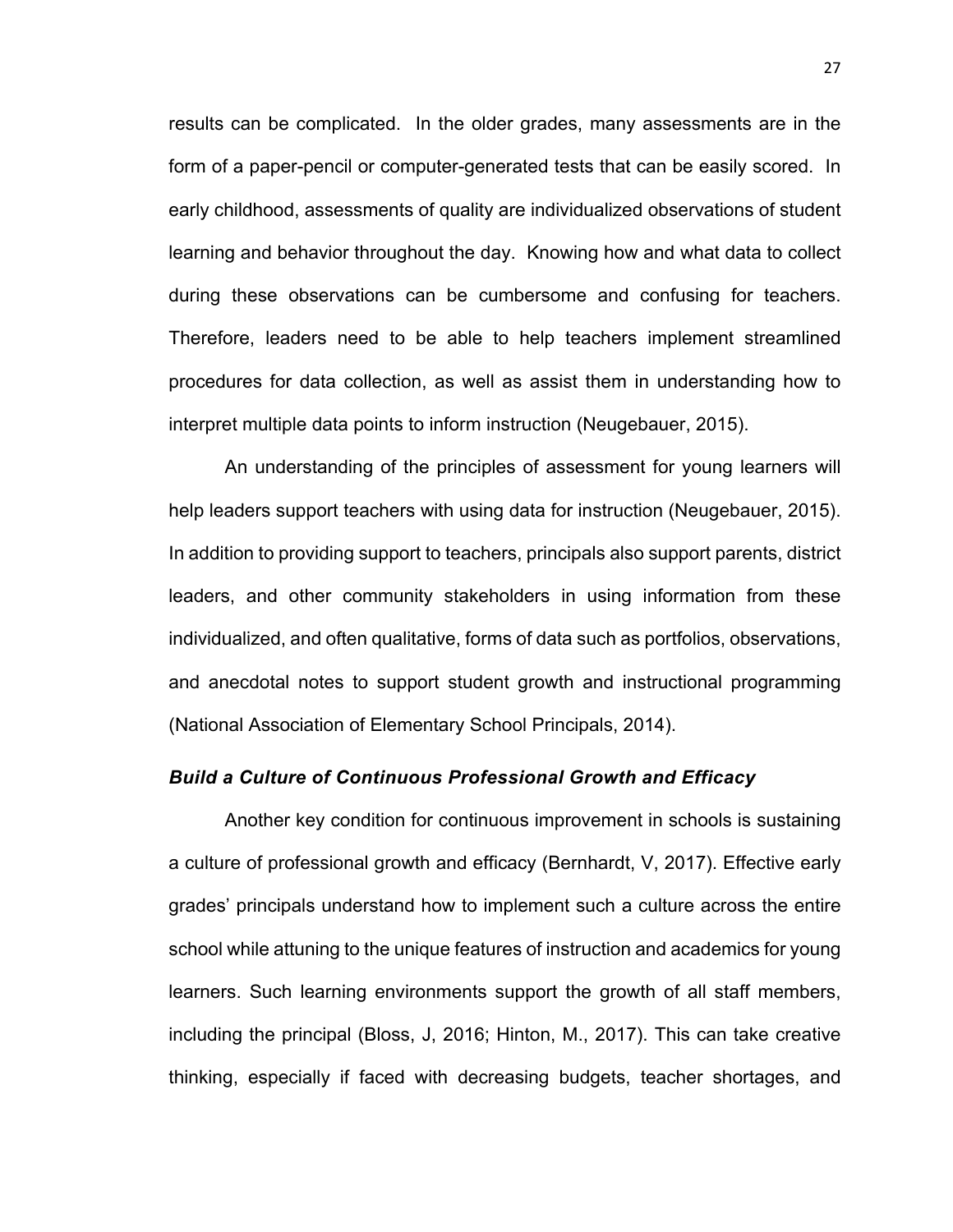minimal resources to support learning (Ang, 2012; Marvin et al., 2003). Leaders can encourage an environment focused on collaborative inquiry and jobembedded professional learning. This increases efficacy by "fostering and sustaining a culture of collaborative inquiry, which includes valuable teacher expertise and professionalism; the provision of relevant best practice research; and support for teacher-initiated changes supported by research, data, and experience," (Oertwig & Ritchie, 2013).

An initial step leaders can take to build the professional knowledge of early grades teachers is to enhance their understanding of appropriate practices for young learners (Bloss, J, 2016; Clements, D et al., 2017; Kauerz, 2013; National Association of Elementary School Principals, 2014). In doing so administrators can plan and provide appropriate professional development that is ongoing, current, and relevant (Neugebauer, 2015). Oertwig and Ritchie (2013) state that principals should seek to create an environment where everyone is a learner, duplicating the experiences of students where ongoing learning is a non-negotiable experience.

## *Create a "School As Hub" for Families and Communities*

Principals working with early grades work to build a "school as hub" by creating a welcoming environment where families feel a sense of belonging and are engaged in their child's learning authentically, both in and outside of the classroom. These schools serve as the "hub" for families and the surrounding community where academic, social, and emotional needs of students and stakeholders can be addressed. This model replaces the traditional parentteacher engagement model seen in many schools and reduces the burden placed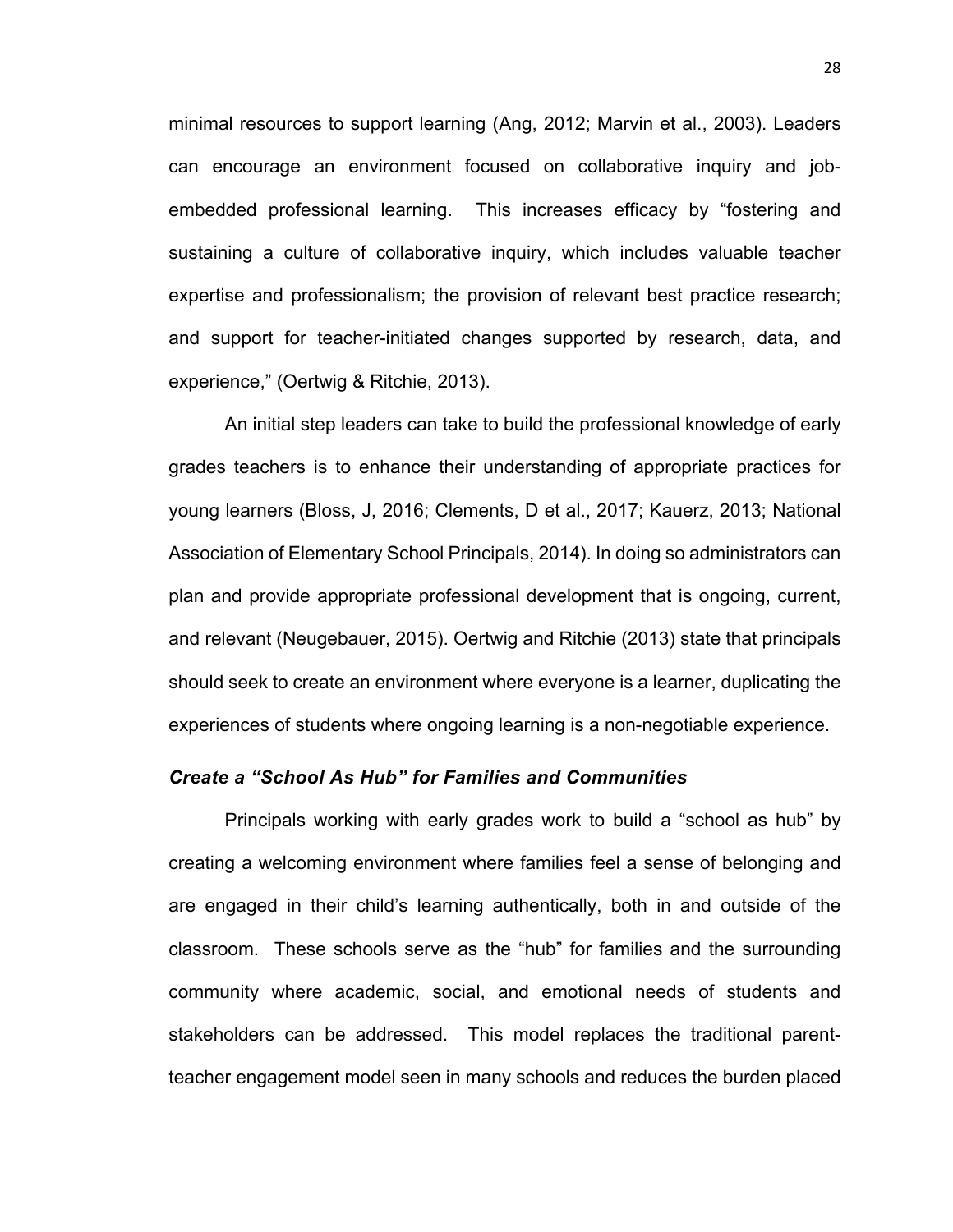on teachers to single-handedly address the many needs of their students (National Association of Elementary School Principals, 2014). Jorde and Bloom (2015) and Neugebauer (2015) identify several elements of this model, now a family-schoolcommunity partnership, that principals can incorporate in an early elementary setting:

- communication that is individualized and focuses on sharing data with families through school and home visits
- representation and valuing of family structures in instruction and learning environments
- decision making that involves children's learning or developmental growth is done in conjunction with the family ensuring families understand the implications and benefits of choices presented for their child
- barriers such as transportation and language are identified and addressed as needed

Engaging families at an early age leads to connections between school and home that increase student outcomes and impact learning from the start. By incorporating these elements principals are addressing key areas of school readiness and redefining what readiness means – effective principals understand that school readiness does not fall solely on a child's academic knowledge or ability, but on family and school readiness as well (Bloss, J, 2016; Gulosino, C. & Xu, Z., 2006). Meeting the needs of the whole family is not an easy task, but as a leader in an early childhood setting being ready to address these various needs is critical (Clements, D et al., 2017; McKay Wilson, D, 2009).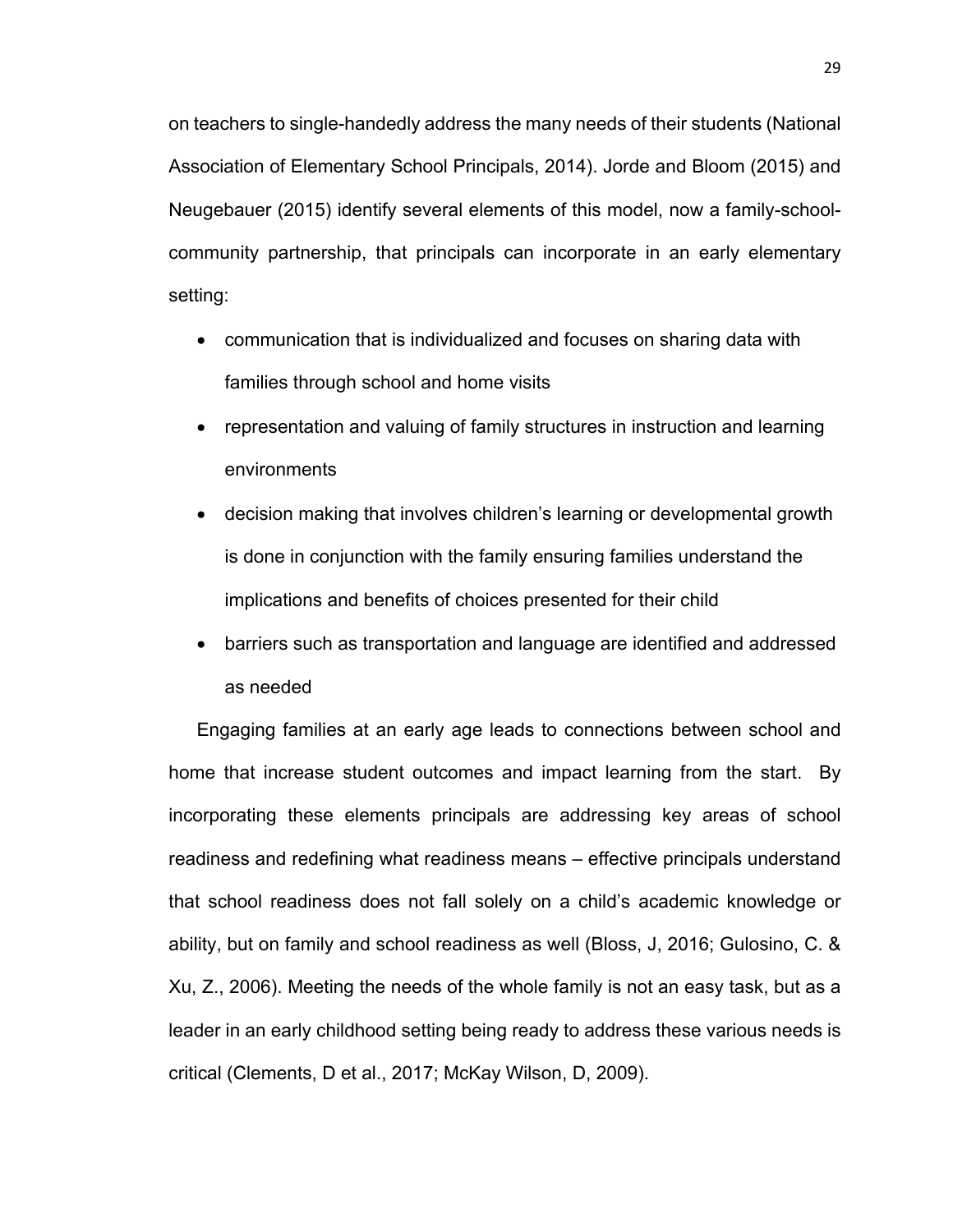Once principals have a greater understanding of the foundational concepts of early learning and developmentally appropriate practice, they will be able to put systems and structures in place to provide a cohesive P-3 program in their schools. This comprehensive P-3 program will provide the alignment and continuity of best practices necessary to initiate and sustain academic gains for students as they move from one grade to the next. When best practices are not carried out across grade levels the impact on achievement lessens and may eventually fade away (Clements et al., 2017; McKay Wilson, 2009).

# **Defining Early Childhood Endorsement Programs and Program Requirements**

The National Association of Early Childhood Teacher Educators (2009) states that those working with students, eight years old or younger, cannot be of high quality without specialized early childhood preparation. Programs for early childhood certification were initially created by states across the county to ensure adequate teacher preparation for those working with young learners. In most states, an endorsement in early childhood education gives an individual the ability to engage in a specific teaching role. The endorsement, once complete, adds to, or limits, the specific student group(s) of which an individual is authorized to instruct ("National Association of Early Childhood Teacher Educators (NAECTE) Position Statement on Early Childhood Certification for Teachers of Children 8 Years Old and Younger in Public School Settings," 2009).

Endorsement programs usually require about eighteen hours of coursework centered on early childhood education topics such as foundational concepts,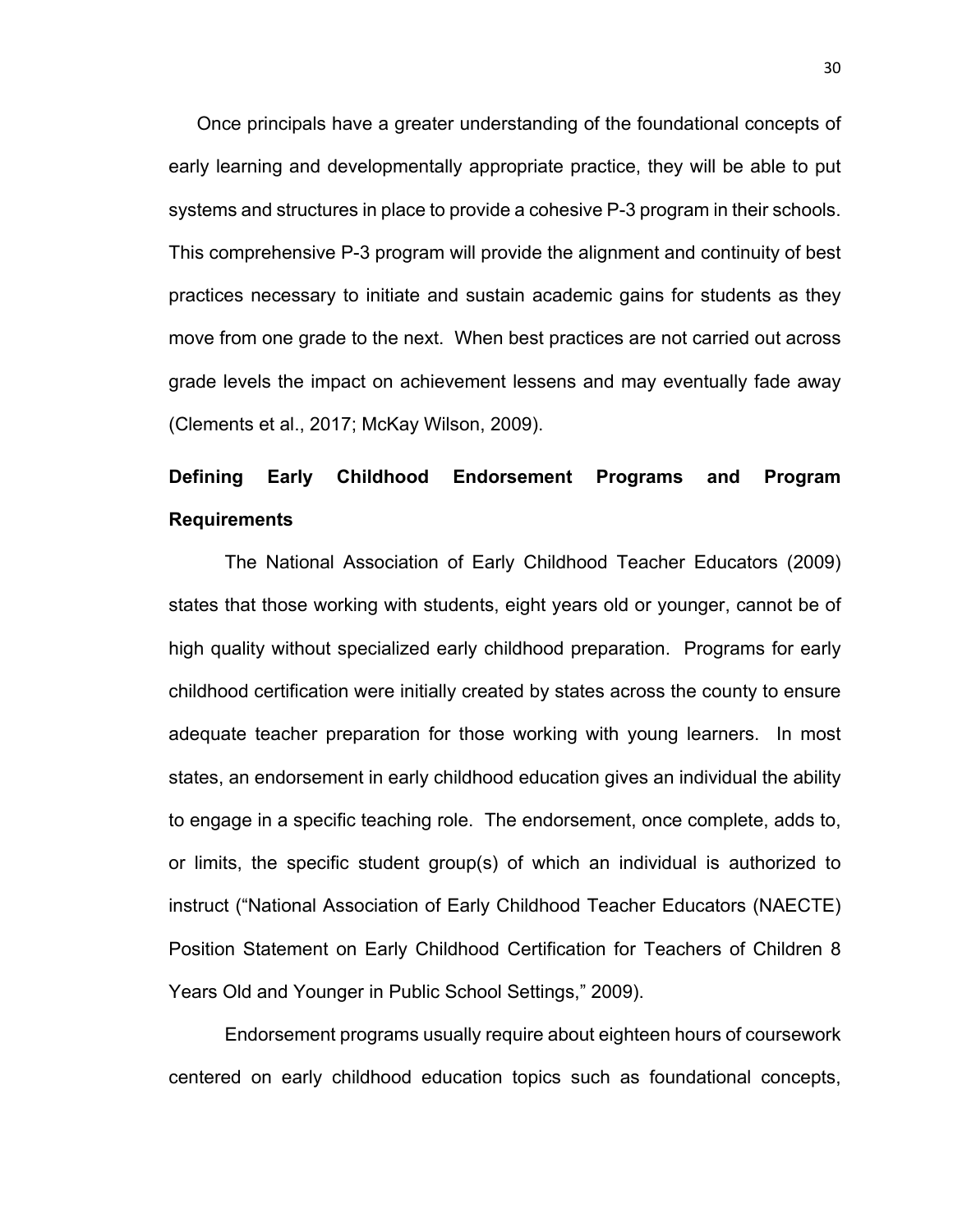issues and trends, instructional methods and content, significant concepts, assessment practices, and professionalism, etc. (Gelfer et al., 2015; Grissom & Harrington, 2010; Miron Mordechai & Mevorach, Miriam, n.d.; Omaha Public Schools, 2016).

# **Early Childhood Endorsement Program Goals and Early Childhood Leadership Competencies**

There are parallels between the early childhood leadership competencies and early childhood endorsement program goals, both listed earlier as well as below in Figure 1. These parallels are discussed in this section.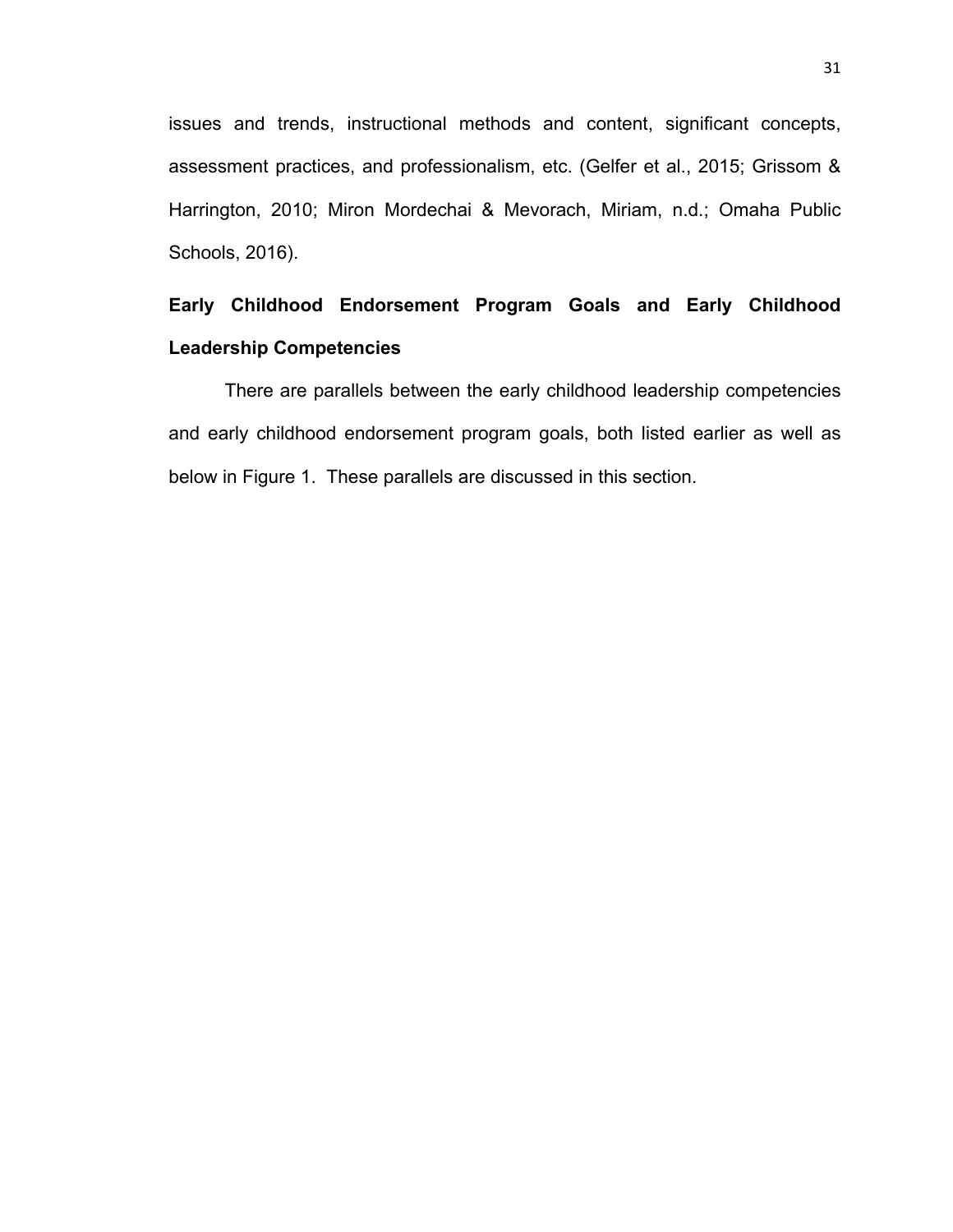| <b>Early Childhood Leadership</b><br><b>Competencies (National Association</b><br>of Elementary School Principals,<br>2014) |                                                                                                             | <b>Early Childhood Endorsement</b><br>Program Goals (Gelfer et al., 2015;<br>Grissom & Harrington, 2010; Miron<br>Mordechai & Mevorach, Miriam, n.d.;<br>Omaha Public Schools, 2016) |                                                                                                                                                                                            |
|-----------------------------------------------------------------------------------------------------------------------------|-------------------------------------------------------------------------------------------------------------|--------------------------------------------------------------------------------------------------------------------------------------------------------------------------------------|--------------------------------------------------------------------------------------------------------------------------------------------------------------------------------------------|
|                                                                                                                             | 1. Embrace the paradigm shift of a PreK-<br>3 <sup>rd</sup> grade learning continuum                        | 1.                                                                                                                                                                                   | Understand basic curriculum models<br>of early childhood education                                                                                                                         |
|                                                                                                                             | 2. Provide developmentally appropriate<br>and differentiated learning<br>environments throughout the school | 2.                                                                                                                                                                                   | Organize successful learning<br>environments that reflect an<br>understanding of child development<br>and academic success                                                                 |
| 3.                                                                                                                          | Utilize multiple data points to help<br>teachers guide student learning                                     | 3.                                                                                                                                                                                   | Utilize positive classroom<br>management strategies focused on<br>cooperative learning                                                                                                     |
| 4.                                                                                                                          | Build a culture of continuous<br>professional growth and efficacy                                           |                                                                                                                                                                                      |                                                                                                                                                                                            |
| 5.                                                                                                                          | Create a "school as hub" for families<br>and communities                                                    | 4.                                                                                                                                                                                   | Plan and carry out interdisciplinary<br>instructional activities                                                                                                                           |
|                                                                                                                             |                                                                                                             | 5.                                                                                                                                                                                   | Communicate and collaborate with a<br>variety of stakeholders invested in the<br>success of the early grades'<br>classroom (parents, support staff,<br>community agencies, school partners |
|                                                                                                                             |                                                                                                             | 6.                                                                                                                                                                                   | Utilize appropriate assessment<br>strategies to inform teaching and<br>learning                                                                                                            |
|                                                                                                                             |                                                                                                             | 7.                                                                                                                                                                                   | Employ a variety of developmentally<br>appropriate teaching strategies to<br>enhance student learning                                                                                      |
|                                                                                                                             |                                                                                                             | 8.                                                                                                                                                                                   | Demonstrate value and commitment<br>to diversity and equity                                                                                                                                |
|                                                                                                                             |                                                                                                             | 9.                                                                                                                                                                                   | Grow as a reflective thinker and<br>practitioner and in one's commitment<br>to professional growth                                                                                         |

# **Figure 1** *Competencies and Program Goals*

The first early childhood leadership competency, embrace the paradigm shift

of a PreK-3<sup>rd</sup> grade learning continuum, is the foundation for creating a system of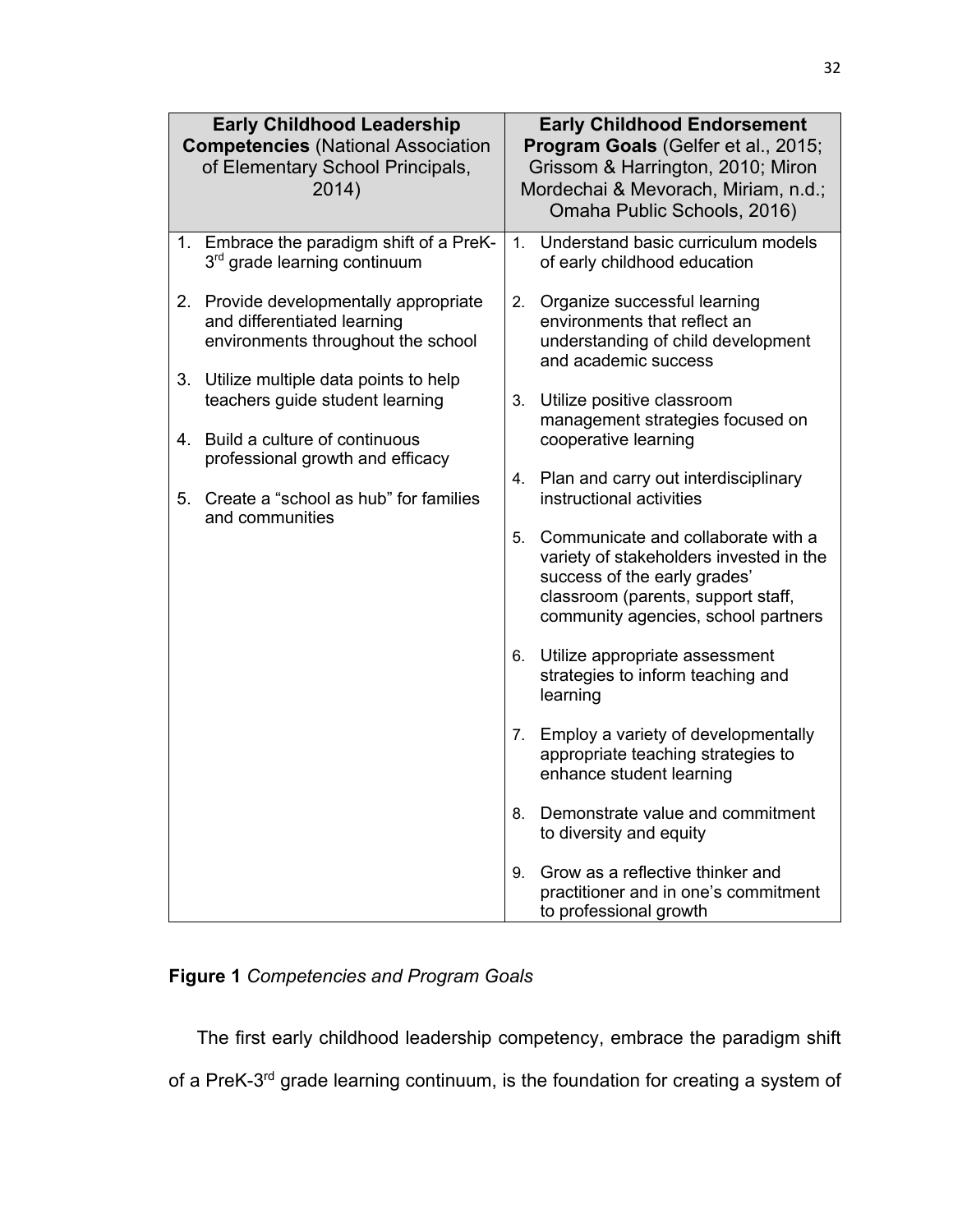seamless learning experiences that minimize boundaries and mitigate severe changes in instructional approaches for students as they progress from PreK to grade three (National Association of Elementary School Principals, 2014). In successful early childhood settings that have incorporated the PreK-3<sup>rd</sup> grade continuum, principals have been key to success. Principals set the tone and priorities for the building, are key players in providing support and professional learning for teachers, and build relationships with community partners. Principals help provide the balance that teachers need to provide developmentally appropriate instruction that is also standards-based and meets specific academic expectations. To be effective in doing this principal leadership skills, specific to early childhood, need to be cultivated and supported so that the principal span of influence can positively impact the PreK-3rd grade classrooms in their building (Kauerz, 2013; Neugebauer, 2015; Oertwig & Ritchie, 2013). The knowledge principals would need to support an aligned PreK-3rd grade continuum is incorporated in the nine early childhood endorsement program components listed above, but the application to the principal role may not be clear.

The second early childhood leadership competency is the ability to provide developmentally appropriate and differentiated learning environments throughout the school. The National Association of Elementary School Principals (2014) defines the most supportive and effective learning environments as those that are safe, nurturing, welcoming, and developmentally appropriate. In such an environment the students are treated as individuals within a community. Each student comes with a set of individual needs, skills, and interests that teachers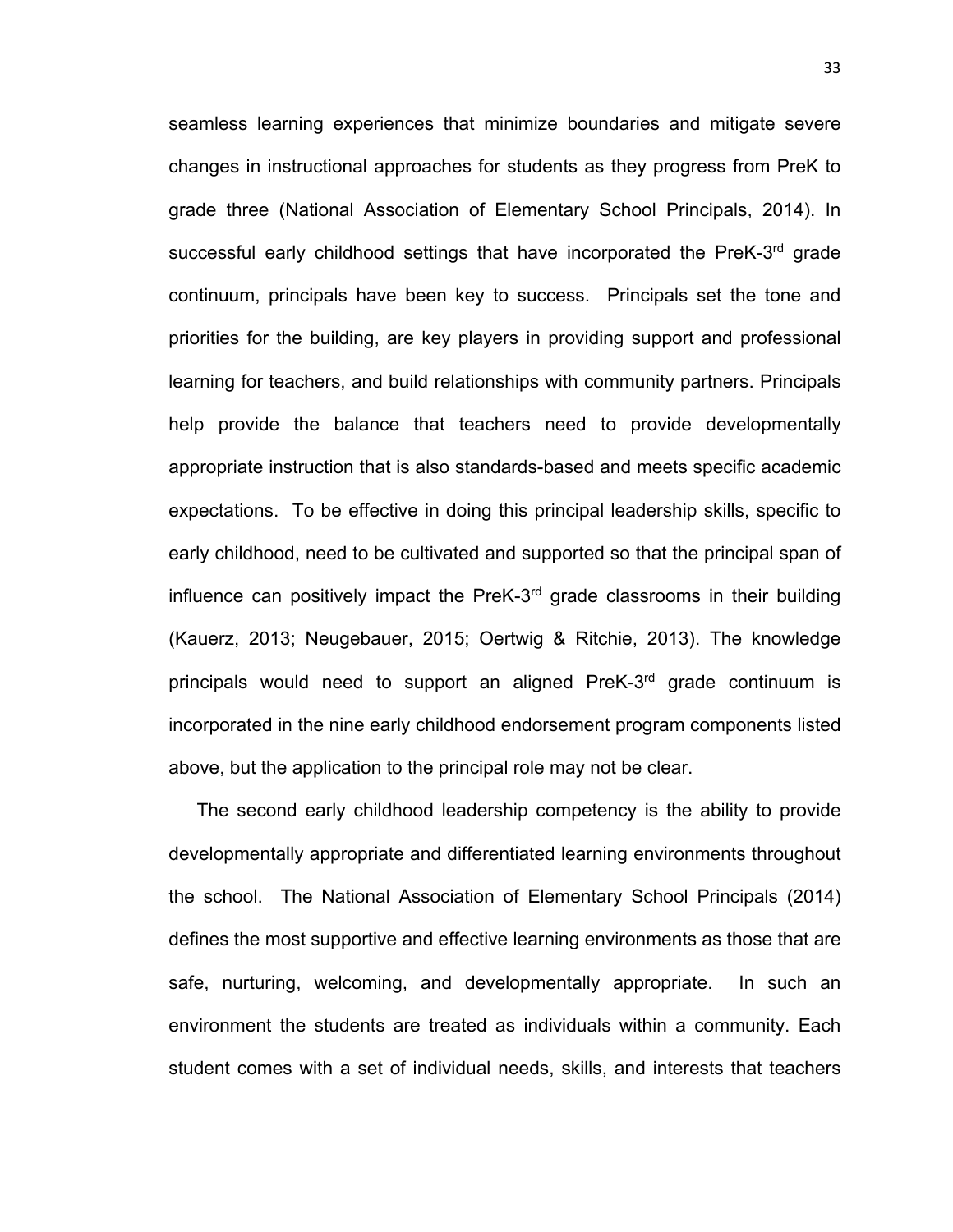learn about as they seek to help students work at their own pace, even understanding that students may learn and master skills at different rates. Oertwig and Ritchie (2013) emphasize the need for teachers to personalize learning for individual students by providing opportunities for students to select the location for their learning, materials, the context in which they will learn it, and even the product that they work to complete. Supporting this type of learning environment requires principals to understand the instructional practices appropriate for young learners, as well as a knowledge of instructional techniques and learning tools they can help teachers incorporate to maximize student learning in the early grades. Providing such environments demands that principals understand basic curriculum models of early childhood education, as well as how to organize successful learning environments that reflect an understanding of child development. Both demands are program components found in early childhood endorsement programs. Other endorsement program components, necessary to support these types of environments, include utilizing positive classroom management strategies focused on cooperative learning and employing a variety of developmentally appropriate teaching strategies. Understanding these components of early childhood will help administrators support, coach, and effectively evaluate teachers in the early grades (Kindall et al., 2018).

The ability to utilize multiple data points to help teachers guide student learning (competency 3) is central to the continuous improvement of any program. Principals need to have a working knowledge of the principles of assessment for young learners so that they support teachers and lead discussions focused on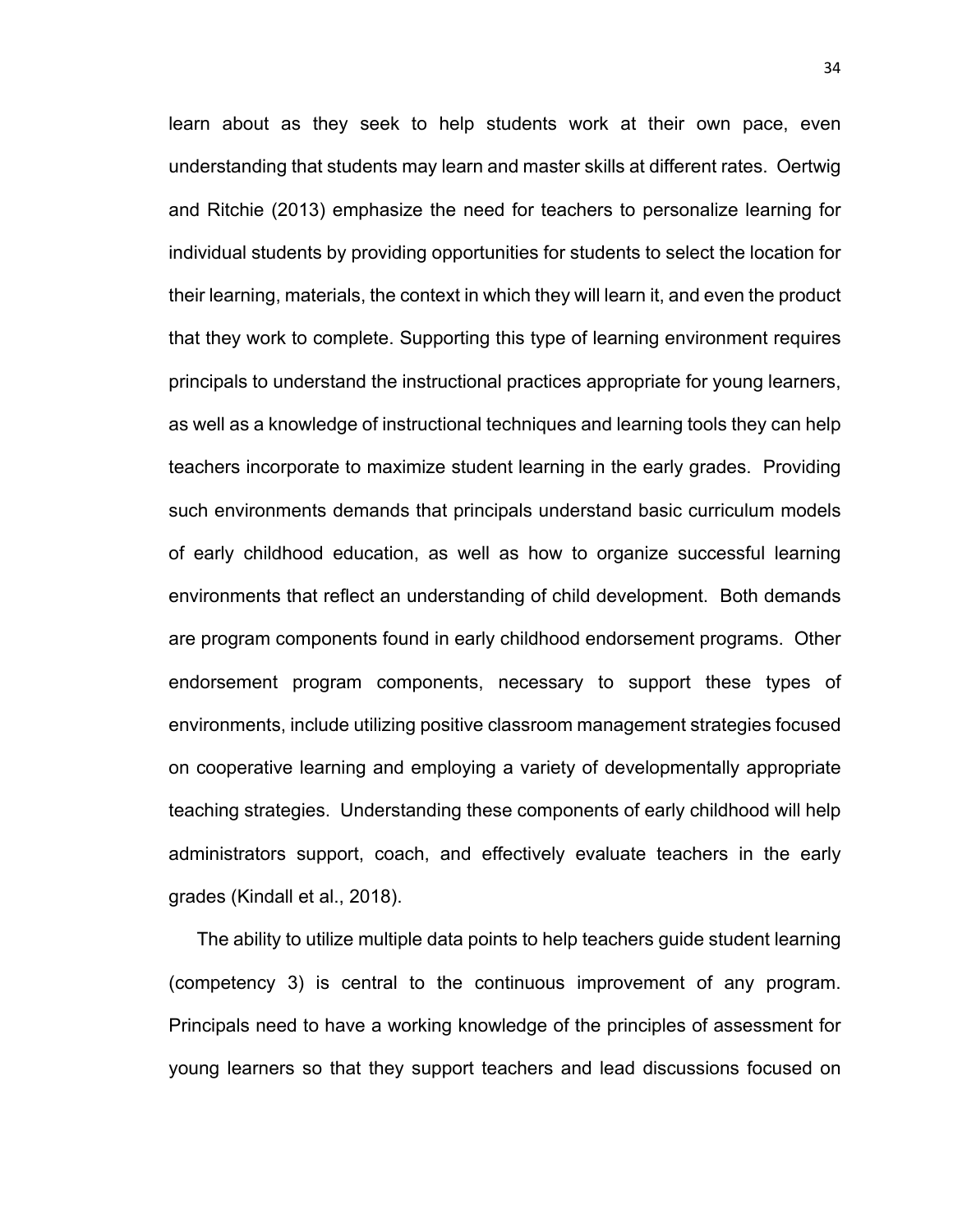monitoring learning and adjusting instruction (Neugebauer, 2015). This competency is directly related to one of the early childhood endorsement program components which focuses on utilizing appropriate assessment strategies to inform teaching and learning. Assessment in early childhood grades needs to flexible and varied. Information used to monitor the learning of young students is not always easily captured. Computer-based, multiple-choice, or whole group testing situations are not developmentally appropriate and will not yield accurate information for early learners (National Association of Elementary School Principals, 2014; Neugebauer, 2015). Administrators must be ready to support teachers, parents, and community stakeholders in using multiple forms of assessment including observations, portfolios, and anecdotal records to guide student learning and growth (NAESP, 2014). In addition to having a working knowledge of how to administer assessments and analyze data at the early grades, administrators also need to know how to collect information and analyze data on the effectiveness of the PreK-3<sup>rd</sup> grade learning continuum in the building (NAESP, 2014). This involves collecting information across grade levels and looking for patterns that identify areas of strength and opportunities for growth (Kindall et al., 2018).

Building and maintaining a culture of professional growth and efficacy is a key competency that all building leaders work towards on an ongoing basis. The building of this culture is equally important across the early grades. Participation in an early childhood endorsement program may help a school leader grown in their own identity as a reflective thinker and as a professional learner, especially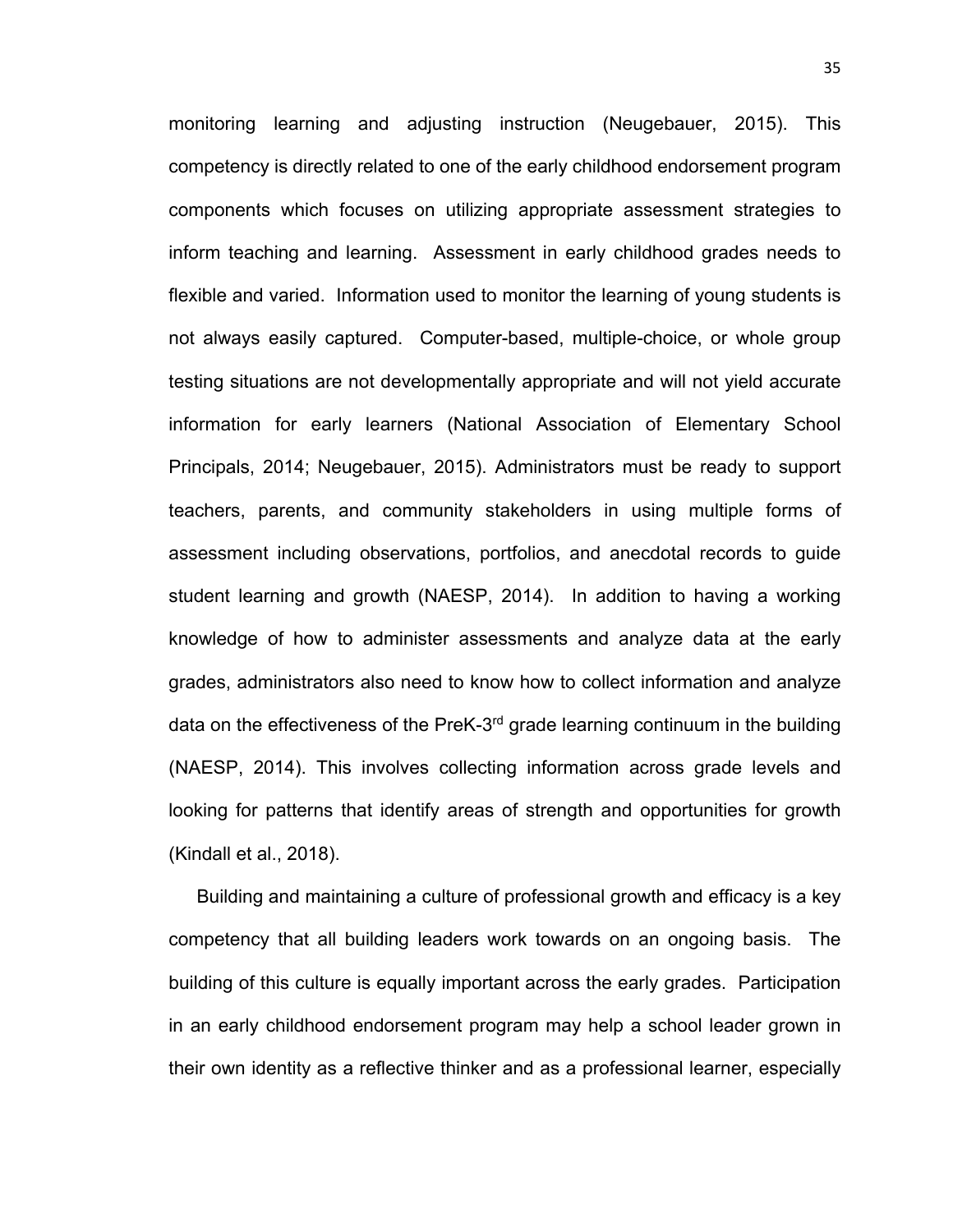when considering the unique needs of the early childhood teacher. At times principals, not knowing how to include early childhood teachers in the culture and team of the school, unintentionally exclude the early childhood team from the continuous professional growth opportunities provided to other teaching staff. To avoid this common pitfall, principals of early childhood programs strive to craft a culture of continuous improvement that includes all teachers, spanning all grade levels, including early childhood. Collaborative working environments support the growth of the entire school staff, including the principal. Even within schools and districts facing significant budget cuts and resource restrictions, principals need to be flexible thinkers who identify ways to provide job-embedded professional learning for all staff that increases efficacy and effectiveness (Kindall et al., 2018; National Association of Elementary School Principals, 2014). The increase of efficacy is brought upon by "fostering and sustaining a culture of collaborative inquiry, which includes valuing teacher expertise and professionalism; the provision of relevant best practice research; and support for teacher-initiated changes supported by research, data, and experience," (Oertwig & Ritchie, 2013).

The final competency identified by NAESP (2014) as a critical component for high-quality leadership in PreK-3<sup>rd</sup> grade settings is the ability to create a school that serves as a center or "hub" for families and the community where academic, emotional, social and emotional needs of school stakeholders can be identified and addressed. Leaders work to replace the traditional parent-teacher engagement model of one-way communication focused on academics and behavior, with a community-school model that helps reduce the burden on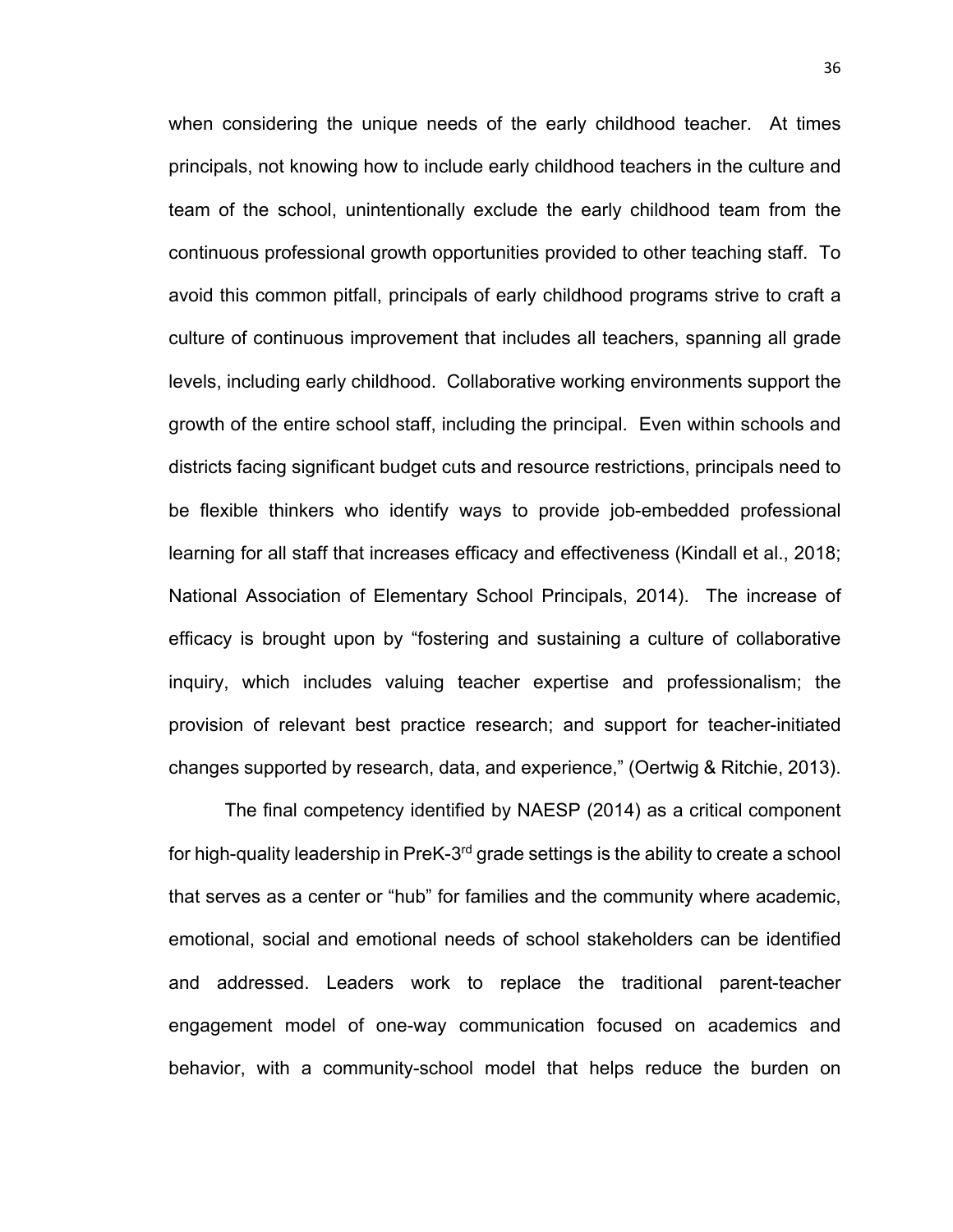teachers by partnering with communities to address student and family needs holistically (Haslip & Gullo, 2018). Creating meaningful relationships with community partners who can identify and address family needs can help support a school's and family's readiness to support the learning of all children. Principals work together with healthcare providers, social services, and other community agencies to utilize the school to provide services that can help to ensure that families see school as the place where all go to learn, grow, and receive supports to make lives better (Neugebauer, 2015). Communicating and collaborating with community partners is a key component of early childhood endorsement programs and leaders could grow their knowledge in this area through an early childhood endorsement program. They could also increase their understanding and commitment to diversity and equity through their work with stakeholders.

# **Contemporary Findings**

While there is literature sharing the skills, knowledge, and dispositions necessary for leaders of primary programs there is little research sharing systemic professional learning opportunities for principals to advance their capacity in this area (Muijs et al., 2004). Federal, state, and district-level policies focused on educational opportunities for three to eight-year-olds will only positively impact student learning if appropriate practices are put into place at the building level. Oftentimes policymakers introduce bills or policies intended to improve learning environments for children, but these often fall short of the goal. Without funding for professional development and systemic, ongoing support, and accountability, educators find it difficult to implement practices that address laws and policies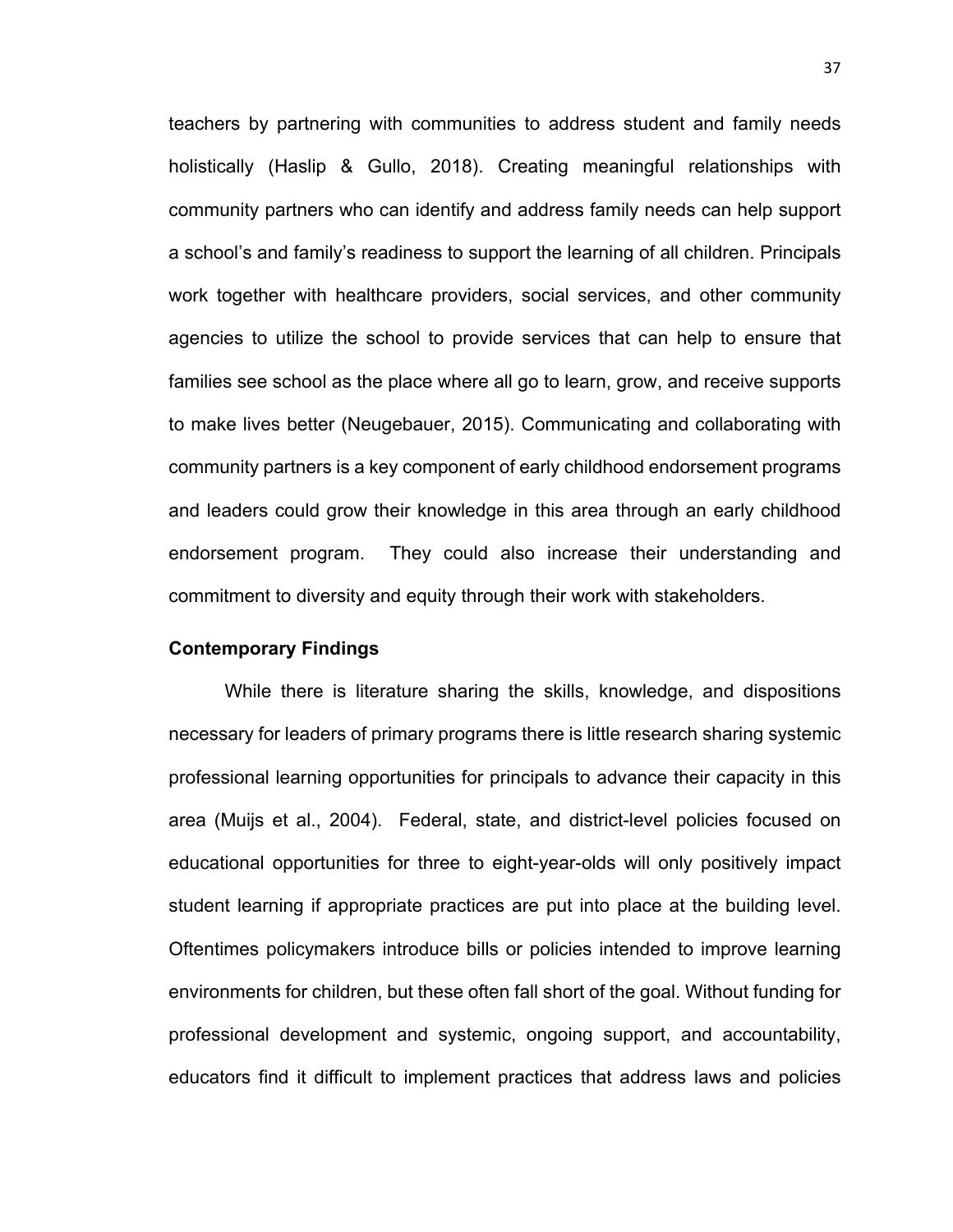crafted by those who often have little knowledge of the educational system. As a result, many well-intended legislative efforts fail to see the results that policymakers envisioned.

There are a few initiatives that are aiming to focus on principal development as leaders of P-3 programs in elementary schools. These programs focus on the role of the principal in aligning the PreK-third grade program, collaborating with families, and foundational concepts of child development (Hinton & Samuels, 2017; Leadership Institute Will Focus on School as Hub for Birth- Grade 3, 2017).

# *Current Professional Learning Programs Addressing Early Childhood Leadership*

In Ontario, the Ontario Ministry of Education implemented the Full-Day Early Learning Kindergarten program which focuses on providing a full-day of kindergarten with a play-based approach to instruction. As part of the implementation, each school was to create an Early Years Team to oversee teacher collaboration and program delivery. The principal was required to be a member of this team as it was a significant component of program implementation. As the supervisor and team member, the principal's role was to guide the early childhood teachers and team in building and maintaining a vision and philosophy to guide the instruction taking place in the early grades. Through this process, the Ministry quickly noticed that the principals did not have the depth of knowledge base necessary to provide effective leadership and direction to the team. Although Ontario had worked to incorporate the principal into the crafting of an effective early year's program, they, too, had noticed a lack in the principal's understanding of the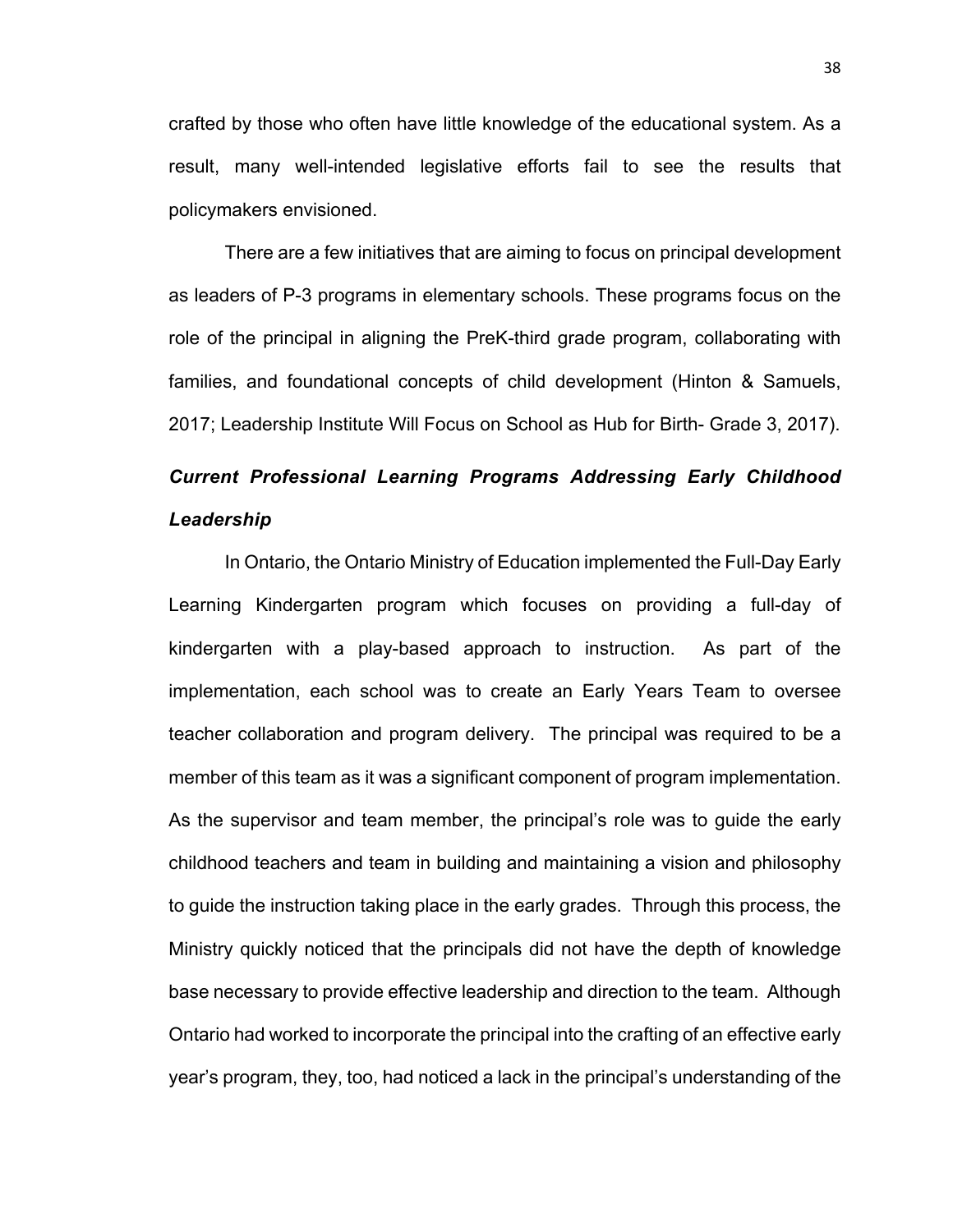role of Early Childhood. The principals also identified themselves as leaders who were learners in this process, as their understanding of the early childhood program was ongoing. The district worked to identify leadership qualities necessary to lead an early childhood program and the study concluded with recommendations for how to provide professional development geared toward increasing the evidence of such qualities in principals (Shahbazi & Salinitri, 2016).

This example from Ontario provides context as to why it is important to provide professional development to building leaders who are working to develop early childhood programs that have positive and significant impacts on children and families. Mandates from policymakers and district leaders help increase levels of implementation but do not always increase levels of effectiveness. And, while literature shares the skills, knowledge, and dispositions necessary for leaders of primary programs, there is little research sharing systemic professional learning opportunities for principals to advance their capacity in this area. Few documented initiatives are aiming to focus on principal development as leaders of PreK-3rd grade programs in elementary schools. The identified programs focus on the role of the principal in aligning the PreK-3<sup>rd</sup> grade program, collaborating with families, and foundational concepts of child development (Hinton, 2017; Leadership Institute Will Focus, 2017).

The Alabama Pre-K-through-3rd Grade Integrated Approach to Early Learning is a pilot program where eight different schools, in five different Alabama counties, are working with the Alabama Pre-K-3 Leadership Academy to support leaders in schools that are trying to implement a comprehensive early grades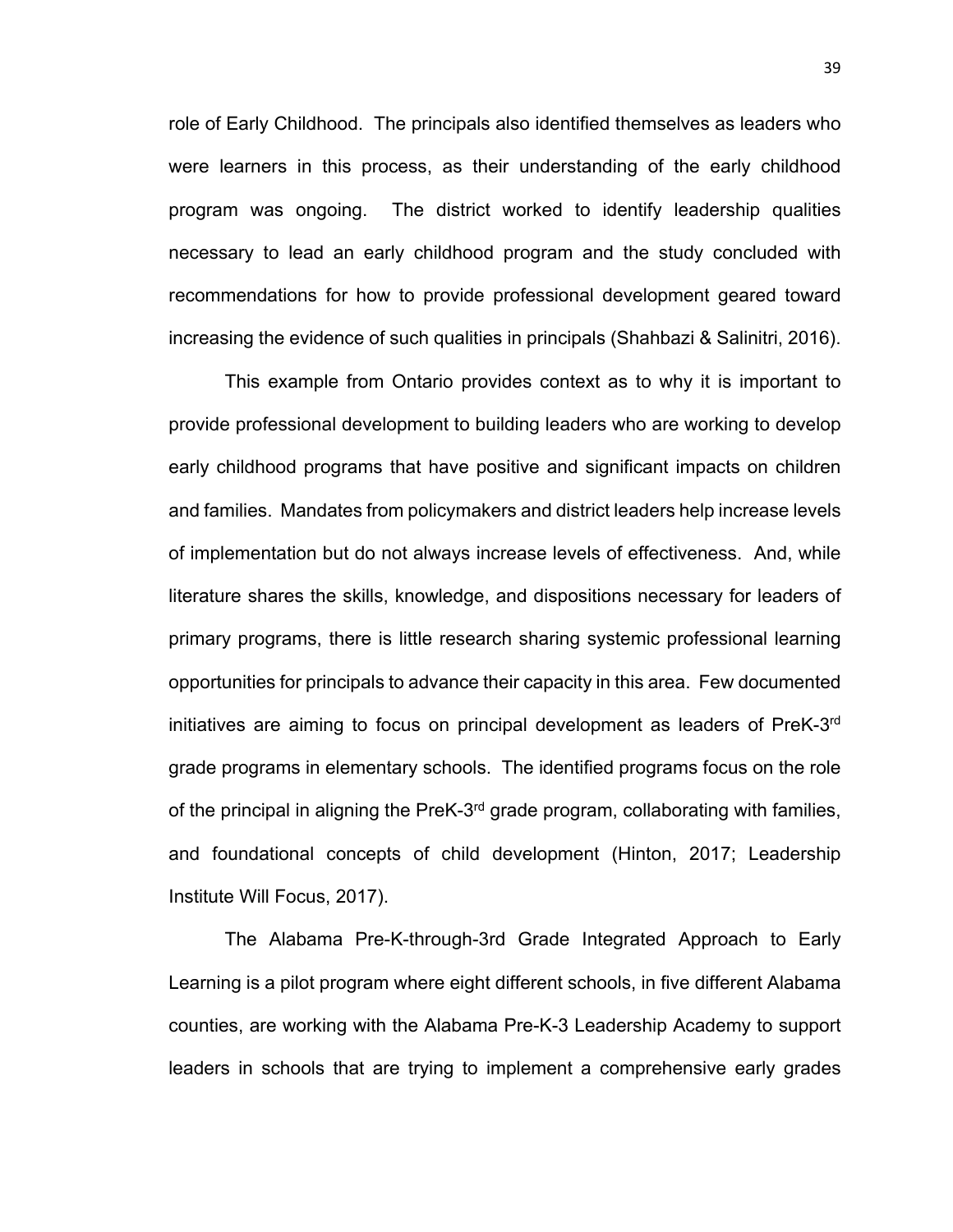approach. This initiative is unique in that teachers and administrators are working together to align standards, assessments, professional development, and instructional practices across grade levels to enhance and align instruction for early learners. The program also stands out because it is the first in the nation to provide this pilot program for school leaders. The goal is to provide a seamless learning continuum from Pre-K to 3<sup>rd</sup> grade. Administrators participating in the leadership academy also have access to professional learning designed to teach them about child development and how young children learn (Hinton, 2017).

Omaha, Nebraska is home to another unique initiative aimed at improving outcomes for early learners, which includes a component of leadership development. The Buffett Early Childhood Institute works with 12 schools throughout several metropolitan Omaha school districts to implement a Birth-age Eight School as Hub approach. In this approach, schools provide a comprehensive and aligned program geared toward serving PreK-3rd grade students, as well as young children in the neighborhood community as young as infancy. Principals at the schools involved attend regular meetings with one another to discuss progress, concerns, and problem-solving. Professional development on child development and pedagogy is also offered three-four times a year. While this professional development is focused on practical strategies to incorporate into the classroom, principals gain knowledge and information on high impact strategies that they can support teachers in implementing. A leadership institute is also offered over the summer, and in 2017 over 120 Omaha area leaders attended the conference. Principals had the opportunity to present to one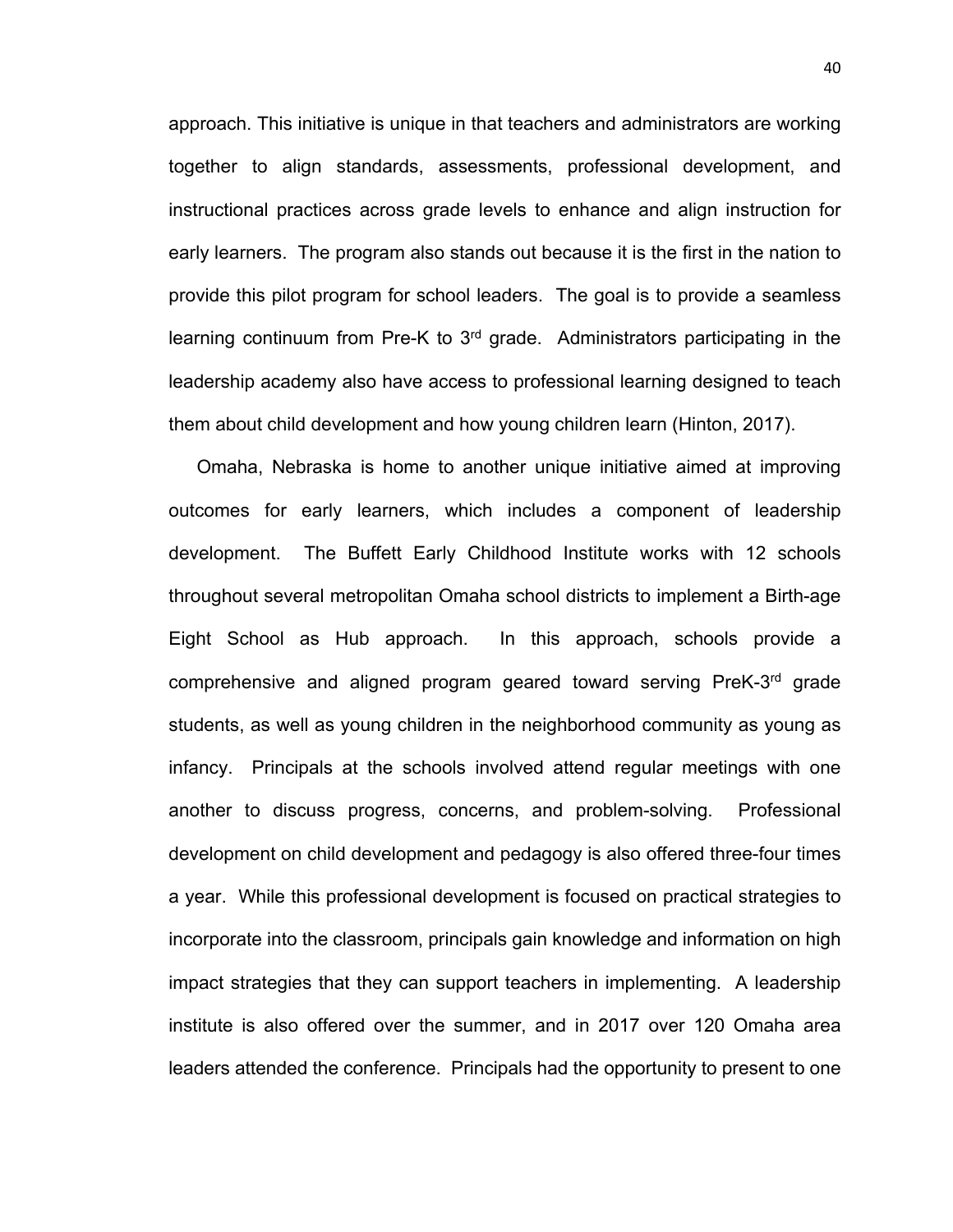another on things that were successful in their individual buildings' implementation of the School as Hub approach, and leaders from another state who had implemented successful PreK-3rd grade initiatives provided keynote sessions (Leadership Institute Will Focus on School as Hub for Birth - Grade 3, 2017).

While there are pockets of programs across the country aimed at increasing administrators' knowledge in creating a PreK-3<sup>rd</sup> grade continuum in elementary schools these exist in isolation, each program with its own goals and mission (Muijs et al., 2004).

#### *Are Principal Preparation Programs Addressing These Needs?*

According to Shue et al. (2012), programs that prepare leaders for principalship vary widely across the country, with few common requirements for obtaining licensure to become an elementary principal. In fact, in some states, there are no distinctions between the program necessary to become an elementary or a secondary principal. There are national standards and competencies that many programs recognize and utilize. There is also a principal licensure exam that is widely used. However, variability still remains in course requirements, and there is still a lack of knowledge about how leadership in early childhood settings is addressed in principal preparation programs (Shue et al., 2012). Principal candidates must be provided theoretical knowledge and practical application in preparation programs to be active participants and visible leaders in the PreK-3rd grade setting.

Göncü et al.'s (2014) study discusses the passing of a 2006 legislation in Illinois that included a requirement that school leaders be certified Pre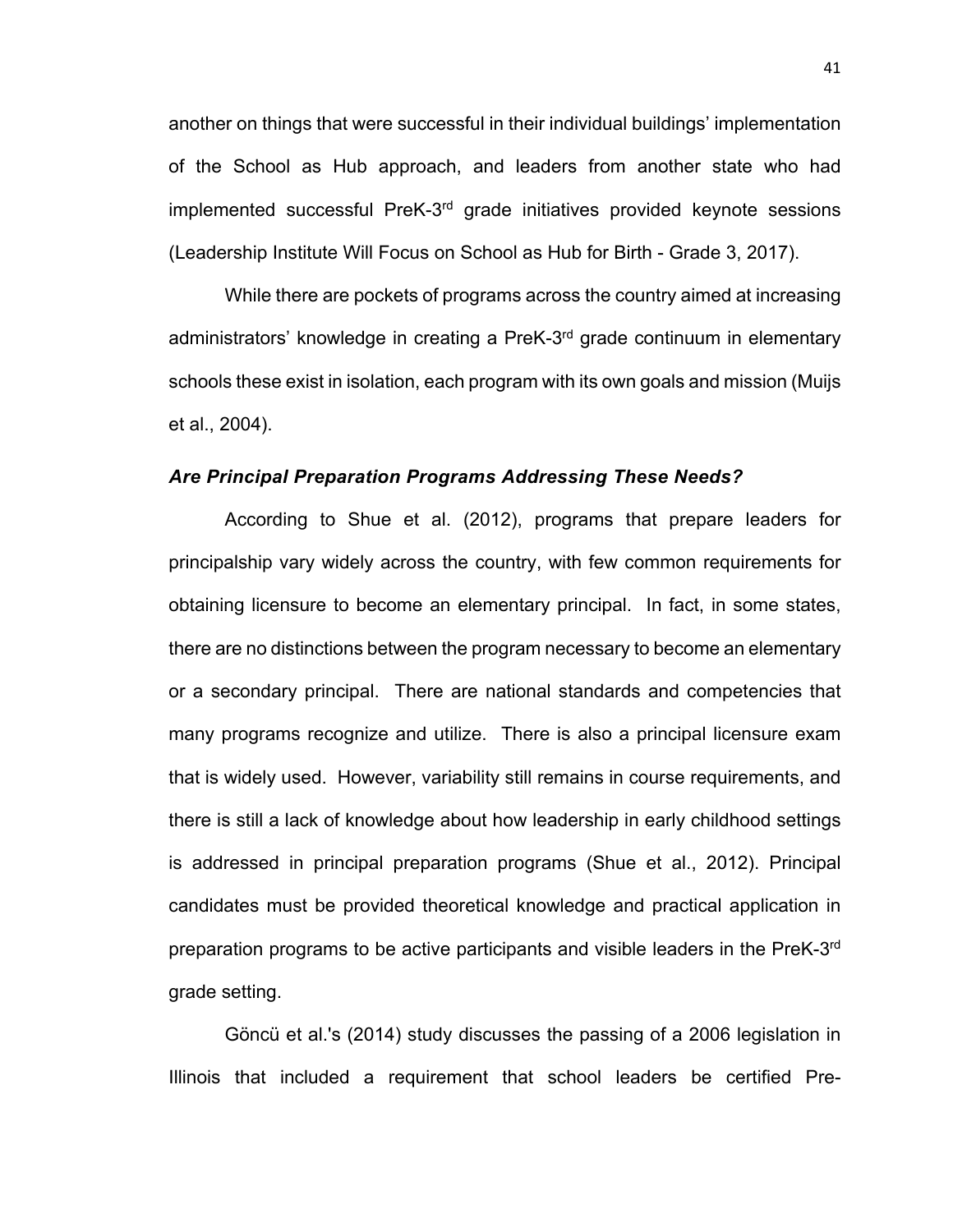Kindergarten through grade 12. As an unfunded mandate, the legislation did not address how institutions should incorporate this. Other states also require that principal certificates include Pre-Kindergarten, but few intentionally address early childhood leadership specifically. Reasons for this could include a lack of faculty that have training in this area, the relatively recent rise of the paradigm shift, or lack of funding to revise course requirements. Also, there is still a significant gap in the literature that describes specific recommendations on what school leaders need to know and who is responsible for educating them in early education. Few peer-reviewed sources are available to provide information to principal preparation programs on what to incorporate and the best methods in how to do so. The National Association for Elementary School Principals provides the five competencies discussed in the Summary of Findings and extensive information on what each looks like in a school setting, but other resources such as this one are few (NAESP, 2014).

According to Nicholson et al. (2018), several barriers were cited by graduate program faculty in a recent study that hinders principal preparation programs from including early childhood leadership practices into their coursework. Most of the program faculty, in this study, did not have any formal education or training in early childhood practices or child development. Other barriers included the challenge of adding another field of knowledge to the current program of study. Given the present requirement for program completion; many states do not include early childhood education leadership concepts in credential requirements. This leaves principal preparation programs to determine whether they should include such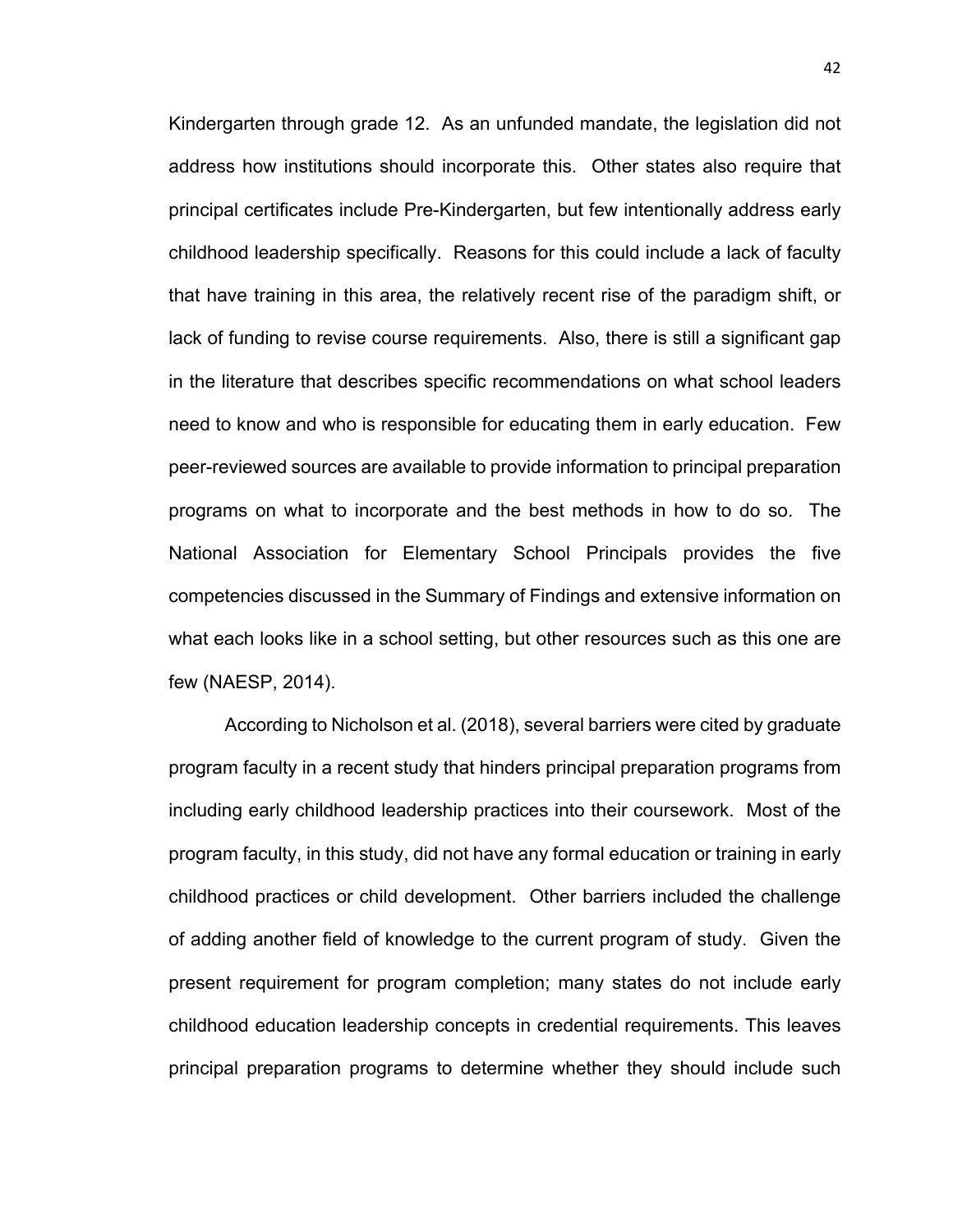coursework. In addition, early childhood practices are still widely disconnected from professional standards for educators and academic standards for students (Nicholson et al., 2018).

#### **Conclusion**

Kauerz (2013) writes that it becomes more difficult to close achievement gaps in populations of older children. It also becomes more expensive and taxing on the educational system. By improving the quality and effectiveness of PreK-3rd grade educational settings, through increasing the leadership capacity of elementary principals, an impact on the school, classroom, and teacher quality can be observed thus mitigating gaps early and improving outcomes for students. When principals comprehend the impact of highly effective early childhood programs they can leverage that knowledge to make key decisions affecting personnel, resources, and systems to maintain an exemplary program of early childhood in their school setting (Göncü et al., 2014). Principals are responsible for setting the tone, environment, and maintaining the culture and instructional integrity of the school. Understanding the qualities of an effective PreK-3<sup>rd</sup> grade program and the development of young children will impact how teachers are provided professional learning on curriculum, instruction, and assessment, setting expectations for adult-child interaction and the philosophy, mission, and vision of the school (Kauerz, 2013).

Although the field of early childhood continues to grow at an alarming rate .due to the demands and external shaping of policymakers and families, it is still a field that lacks clarity regarding purpose, funding, and boundaries (Jorde Bloom &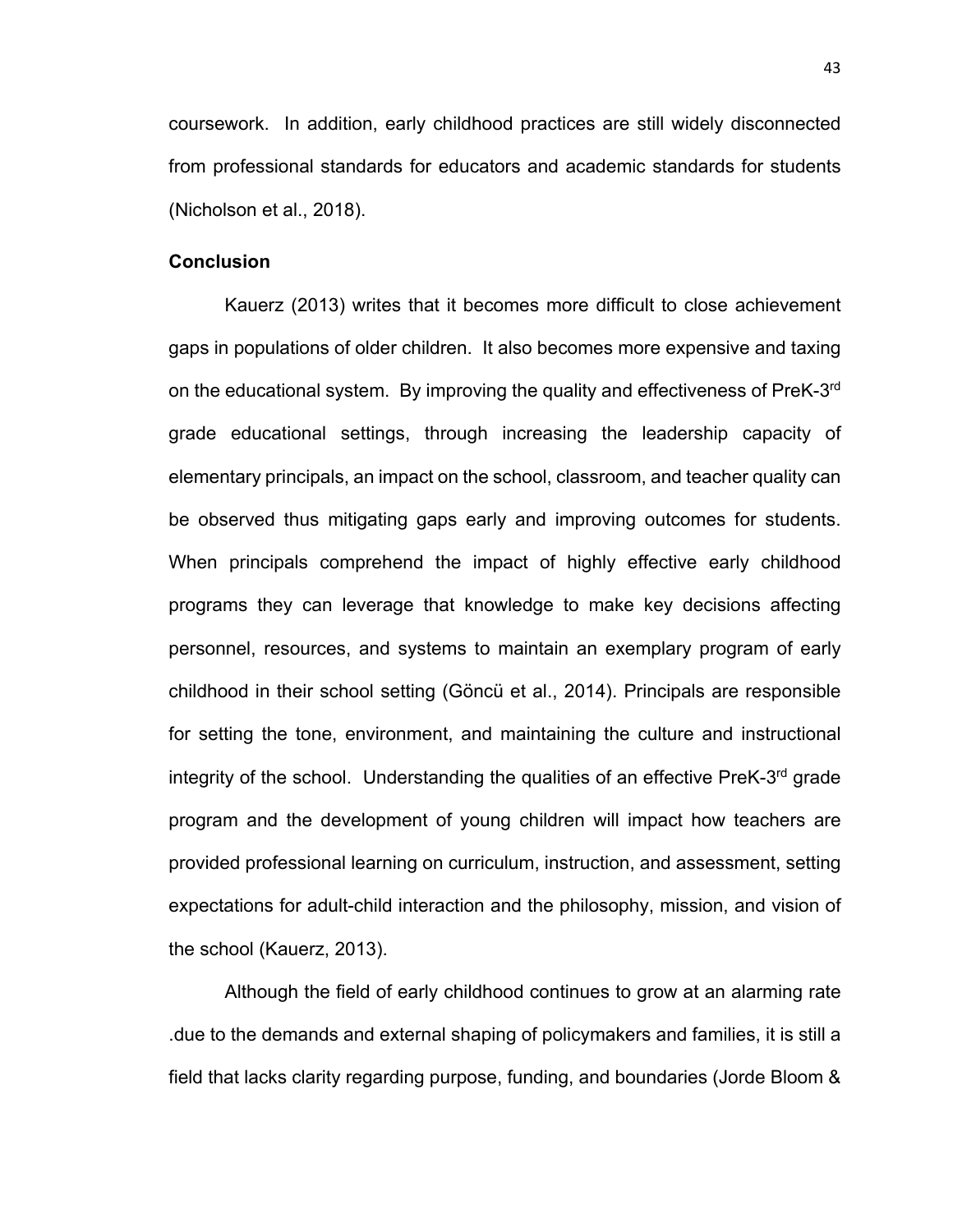Abel, 2015). By providing principals the necessary tools and skills needed to serve as leaders and advocates for early childhood, our systems of education can embrace our youngest learners and provide high-quality learning opportunities to increase the chances of life-long success for the learner and their families.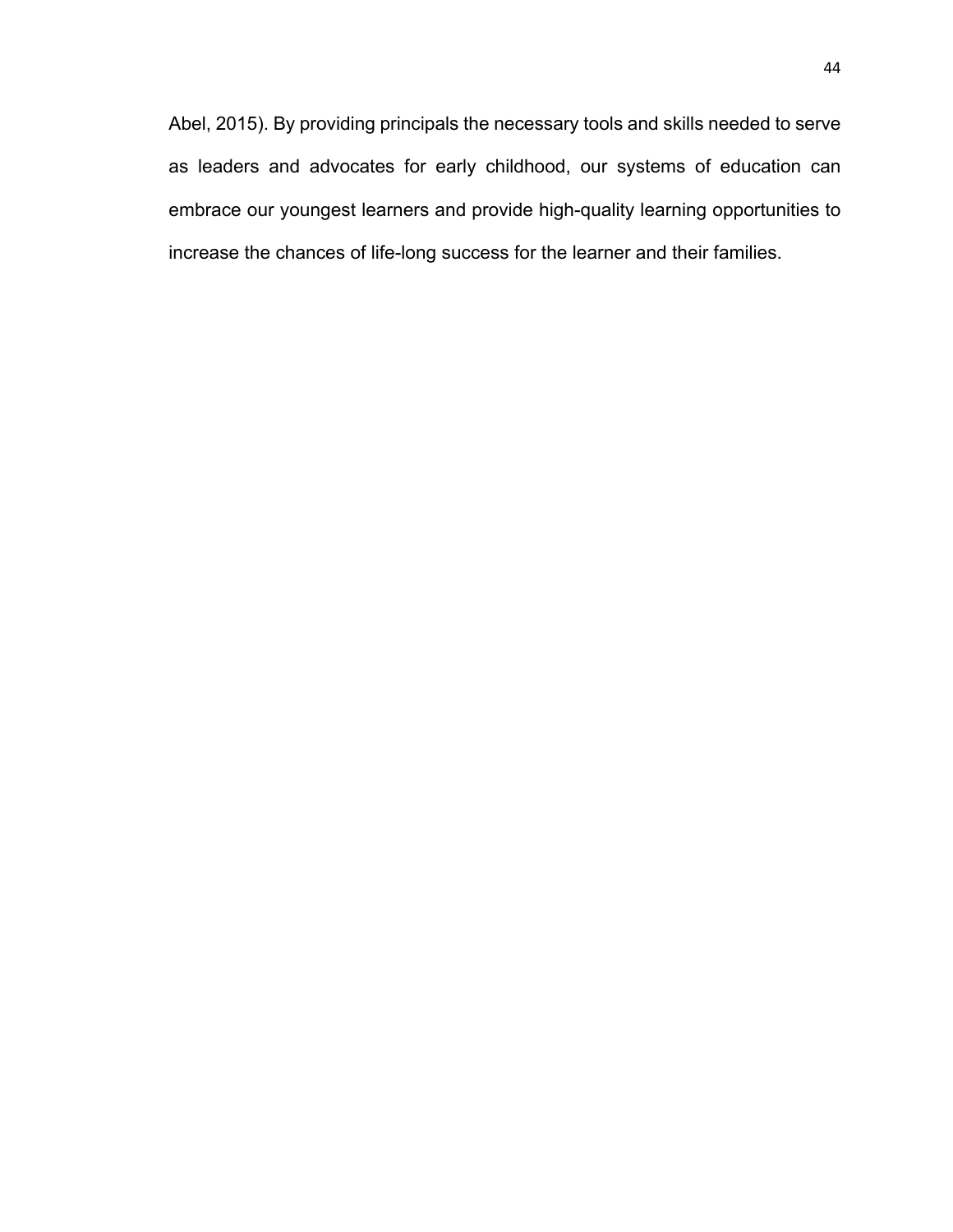#### **Chapter Three: Methodology**

#### **Purpose of the Study**

The purpose of this study is to evaluate the alignment of completion of an early childhood endorsement program with the development of leadership competencies specific to early childhood (grades PreK-3). This study will include the analysis of data in response to three research sub-questions. A document analysis will be completed to identify the levels of alignment between early childhood endorsement course content and early childhood leadership competencies. In addition, endorsement program participants will be asked to complete a self-reflection addressing specific strategies, related to the early childhood leadership competencies, to determine if the competencies were addressed directly, indirectly, or not addressed throughout the endorsement program. Finally, two groups of leaders in early childhood, PreK-3rd grade, settings will be asked to complete a self-assessment rating how evident specific early childhood leadership practices are in the practices they perform as a school leader.

The data collected will help determine if participation in early childhood endorsement programs can be used to develop early childhood leadership skills of administrators in early childhood settings. This chapter describes the research design, the research questions, and the data analysis used in the completion of this mixed analysis research study.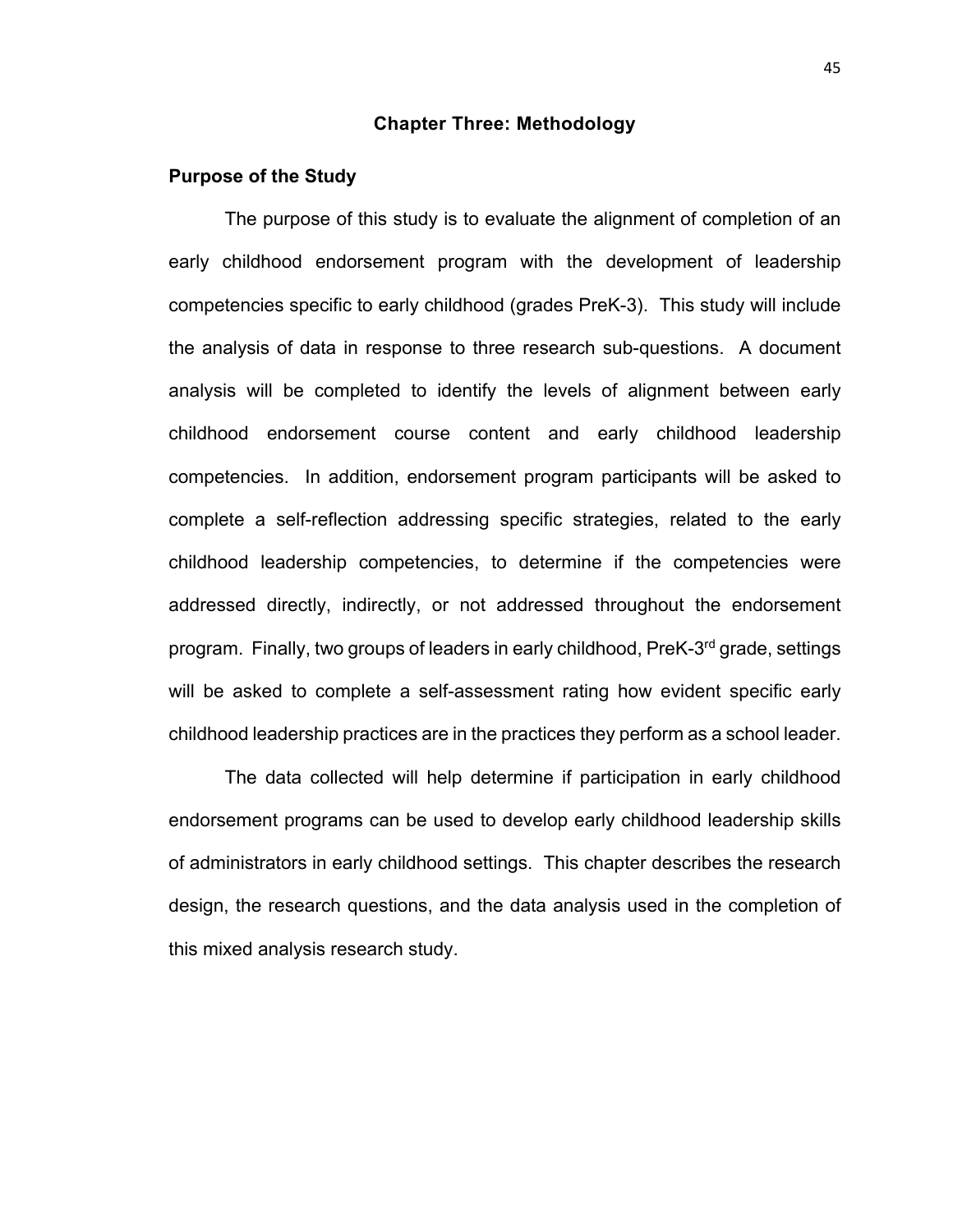#### **Subjects**

All study participants are current employees of a metropolitan Omaha school district and serve in a leadership role for early childhood classrooms, specifically grades Prekindergarten through three. The goal of this study is to have about forty – sixty subjects participating in the study.

#### **Instrumentation**

Each research question will be studied using data gained from specific sample groups or course materials.

A Delphi Technique will be used to provide feedback and validate instruments that will be used for the document analysis as part of Research Question One, as well as for the Indicators of Alignment Rubric to be used for Research Sub-Questions Two and the two self-reflection instruments for subquestions two and three. A group of four-six practitioners who serve as leaders in early childhood settings will be engaged in an online platform to exchange views and give independent feedback. These group members will include representation from leaders at both the school and district levels, all of whom have an endorsement in early childhood education. The researcher will serve as the facilitator. The facilitator will introduce the project, provide directions for the group members, review the data, and make revisions until the group reaches consensus. There will be four-six members in the Delphi technique group.

The researcher will provide, to each group member, a short video introducing the study, its purpose, and academic and social merit. Members will be provided and asked to review, literature briefly describing the early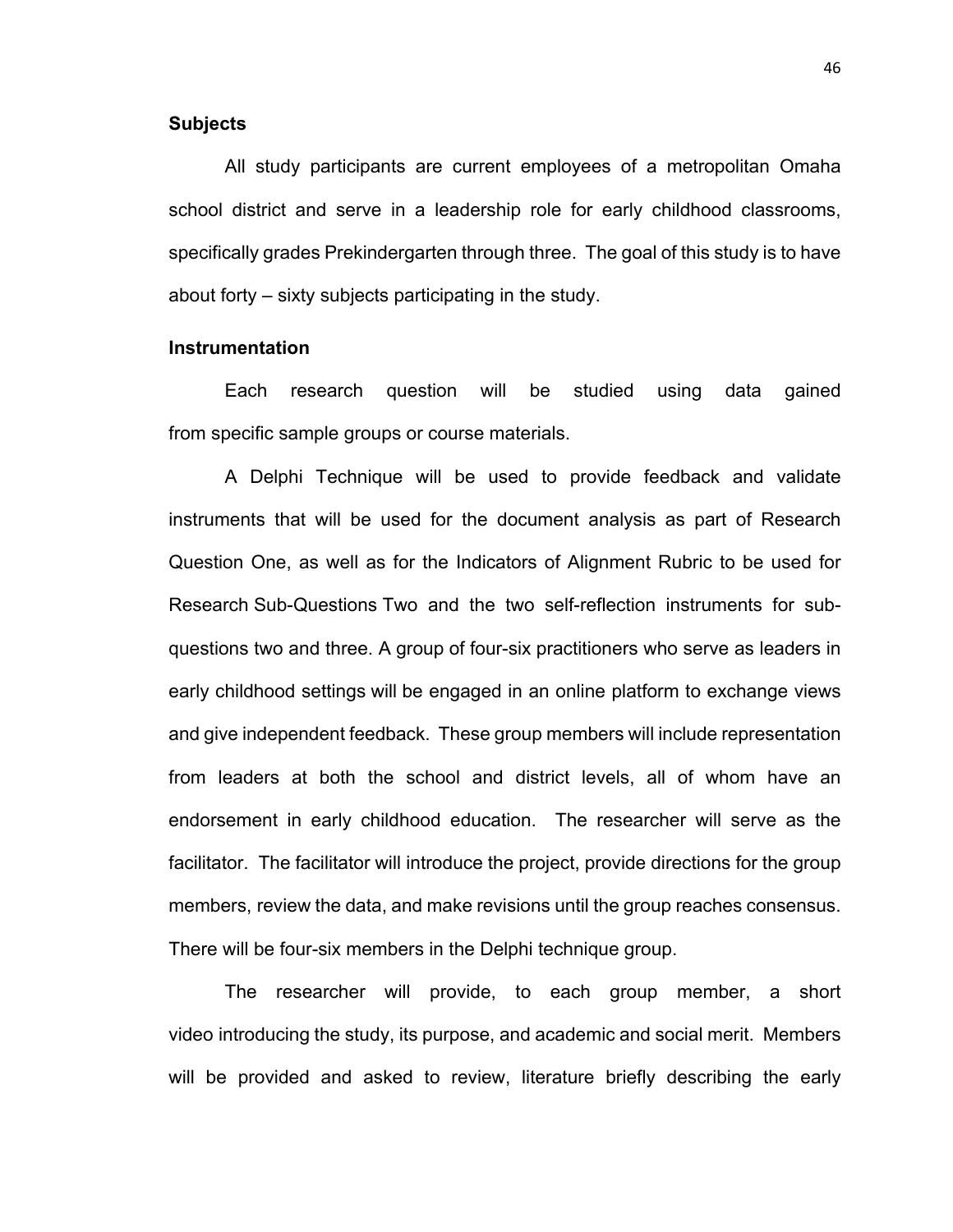childhood leadership competencies provided by the National Association of Elementary School Principals (2014). This initial communication will also include written and oral (video) directions for the Keyword and Rubric reviews described below.

## *Keyword Review*

Prior to initiating communication with the members of the Delphi technique group the researcher will identify key words and/or phrases that will be used for the document analysis in Research Sub-Question One. The key words or phrases will be determined by utilizing a free web-based keyword extractor. Text sections from *Leading Pre-K-3 Learning Communities Executive Summary* (NAESP, 2014) and *Leading Pre-K-3 Learning Communities Full Report* (NAESP, 2014) will be entered into the keyword extractor. Each text section will be comprised of the summary provided for each individual early childhood leadership competency. The resulting keywords for each individual competency will be recorded and compared to the resulting keywords for the other competencies so that keywords/phrases are not duplicated. The researcher may eliminate words that may not directly align with the meaning of the competency, but rather are general terms that may appear in the literature (ex. student, teacher, learning). The researcher may also combine keywords into phrases that provide greater alignment with the competency. No more than five key words or phrases will be identified for each competency.

The keywords selected for each competency will be compiled and organized by competency and sent to the group for review and feedback. The following question will be posed: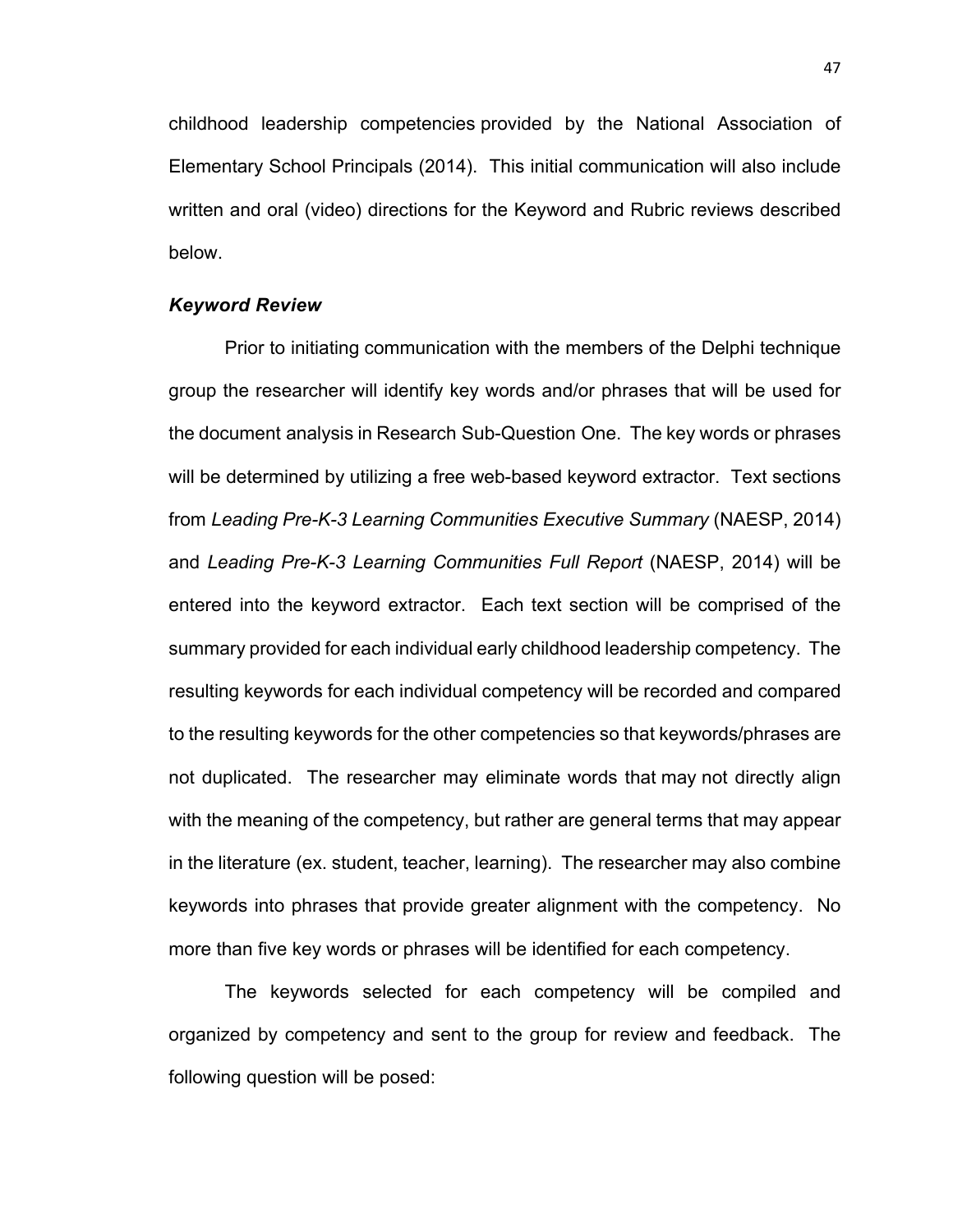1. Which of the provided keywords/phrases align with the description of each competency as described in the provided resource, *Leading Pre-*

*K-3 Learning Communities Executive Summary* (NAESP, 2014)?

Group members will not see one another's individual responses. The researcher will summarize feedback and revise the keywords/phrases. The summary of responses and the revised keywords will be sent to the group. The group will be asked to review the summary of responses and the revised keywords. The same question posed the first time will be posed a second time and responses will be collected by the researcher. The researcher will summarize the feedback and revise the rubric keywords. Additional rounds of seeking input from the Delphi group will take place, and a final list of keywords will be presented once consensus is reached.

#### *Rubric Review*

Another step the researcher will take, prior to the communicating with the Delphi group, will be to create a draft of the indicators of alignment rubric. This rubric is intended to provide additional support for Research Sub-Question Two survey respondents, as they determine the degree to which early childhood leadership competencies are identified early childhood endorsement opportunities such as course work, course discussions, and course materials. This draft rubric will be provided to Delphi group members and feedback will be requested. A short video recording providing background and the purpose of the rubric will be provided and participants will be asked to view this prior to examining the rubric.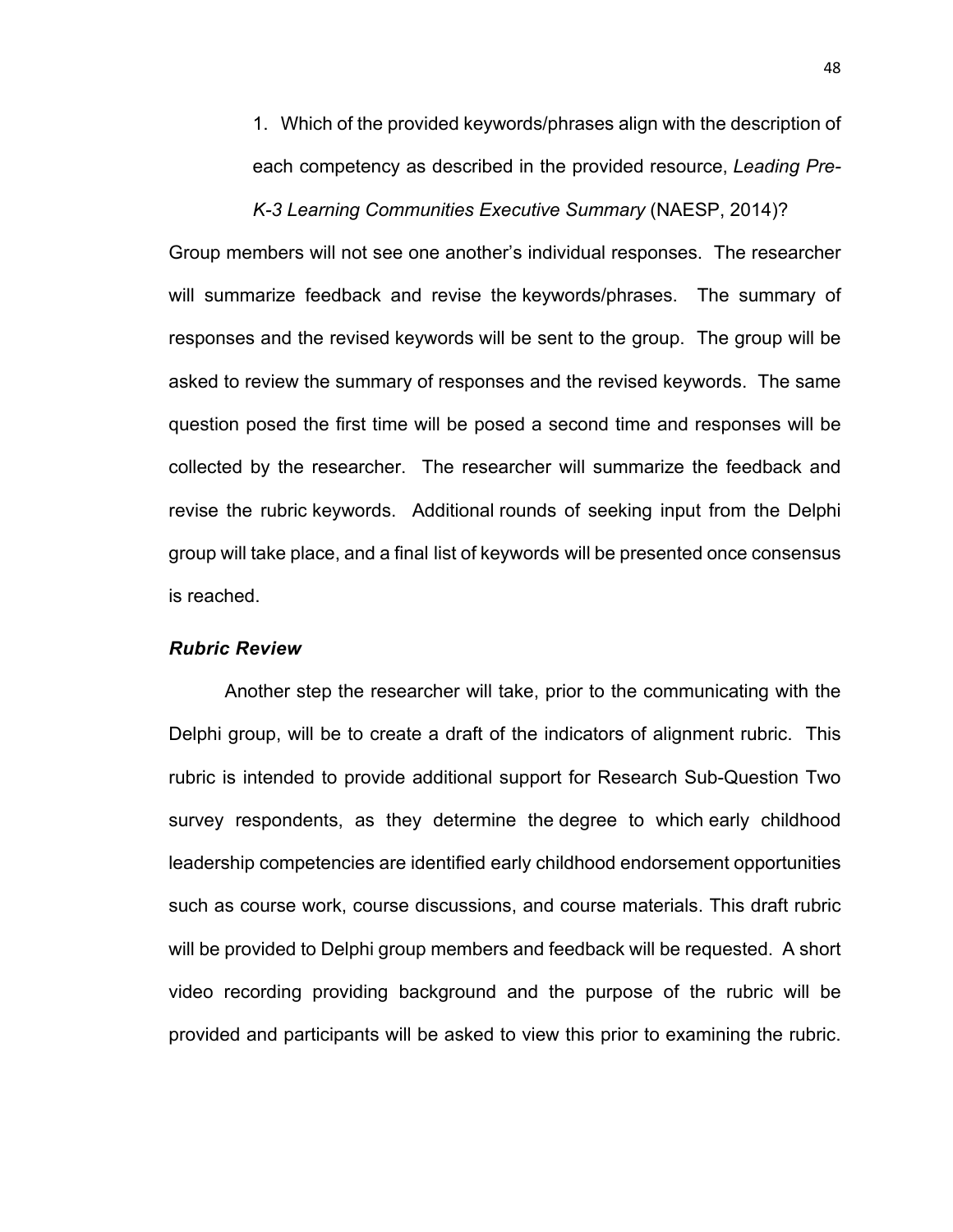Questions posed individually to the group members regarding the rubric will include:

> 1. Is the wording clear in each rubric domain? If no, provide the wording that is unclear?

> 2. Are the indicators in each domain clearly differentiated or is there overlap? If no, provide the wording and/or indicators that are not clearly differentiated.

3. Where do you see opportunities for clarity?

Group members will not see one another's individual responses. The researcher will summarize feedback and revise the rubric. The summary of responses and the revised rubric will be sent to the group. The group will be asked to review the summary of responses and the revised rubric. The same three questions posed the first time will be posed a second time, and responses will be collected by the researcher. The researcher will summarize the feedback and revise the rubric again. Additional rounds of seeking input from the Delphi group will take place, and a final rubric will be presented once consensus is reached.

# *Self-Reflection Instrument Review*

The researcher will draft two self-reflection instruments: one instrument for sub-question 1 and another for sub-question 3. Group members will be asked to watch a short recording that provides the purpose of each instrument, the intended sample group, and the information that the researcher hopes to gain from the administration of the instrument. Group members will be asked to assess the clarity of the self-reflection items and the alignment of the items to the early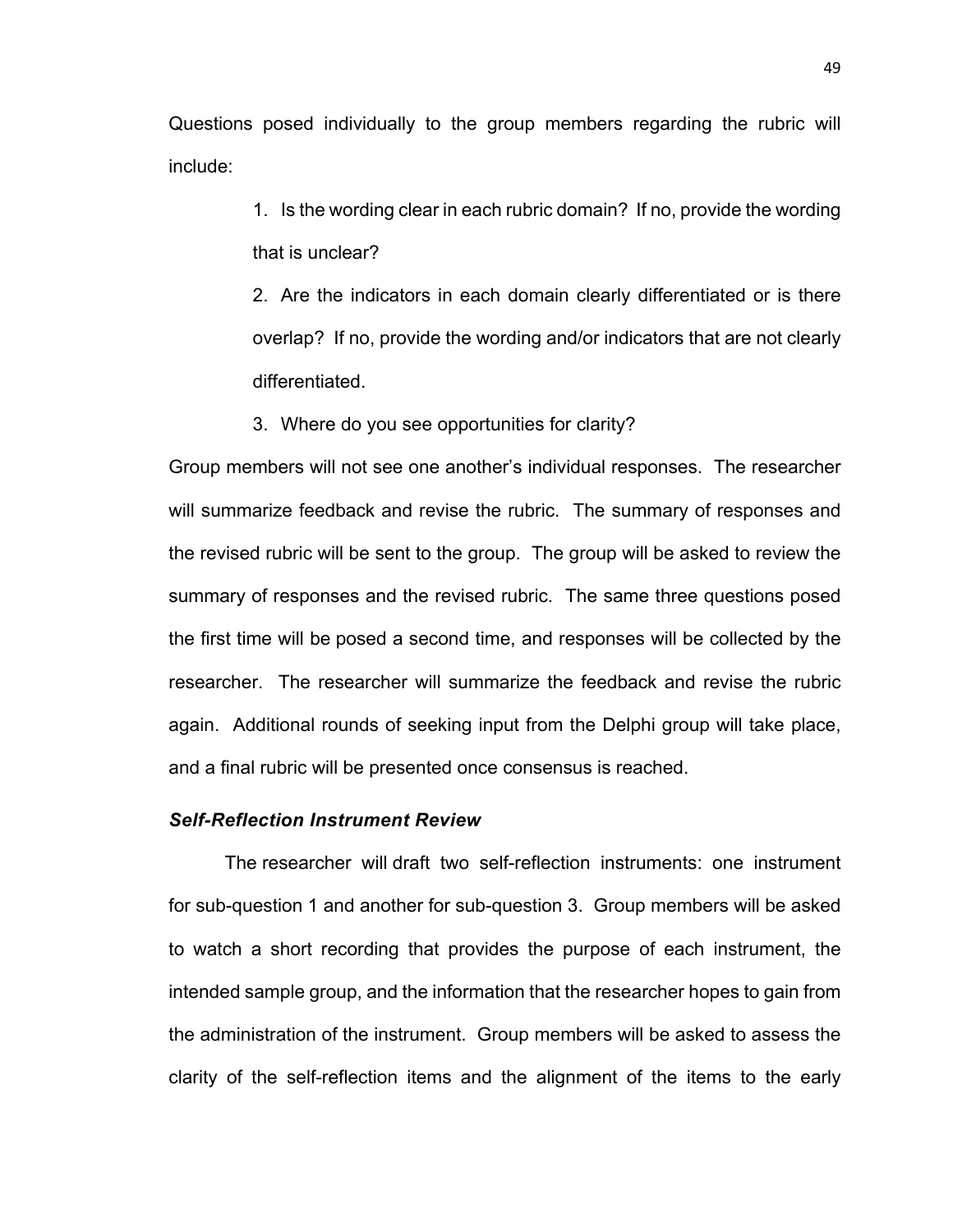childhood leadership competencies (NAESP, 2014). Questions to be posed include:

> 1. Where do you see opportunities for clarity in the items provided for a response?

2. Which items do not align with the indicated competency?

Group members will not see one another's individual responses. The researcher will summarize feedback and revise the instruments. The summary of responses and the revised instruments will be sent to the group. The group will be asked to review the summary of responses and the revised instruments. The same two questions posed the first time will be posed a second time and responses will be collected by the researcher. The researcher will summarize the feedback and revise the rubric instruments. Additional rounds of seeking input from the Delphi group will take place, and final instruments will be presented once consensus is reached.

#### **Procedures**

# *Sample*

The sample for question number two will include any member of the described population that either (1) completed the early childhood endorsement program OR (2) completed 83% or more of the early childhood endorsement program requirements (5/6 courses). The sample group must have completed the first five courses to be considered. The sixth course is a field experience which some of the sample group may not yet have completed. The goal is to acquire a sample group of at least fifteen, but no more than thirty.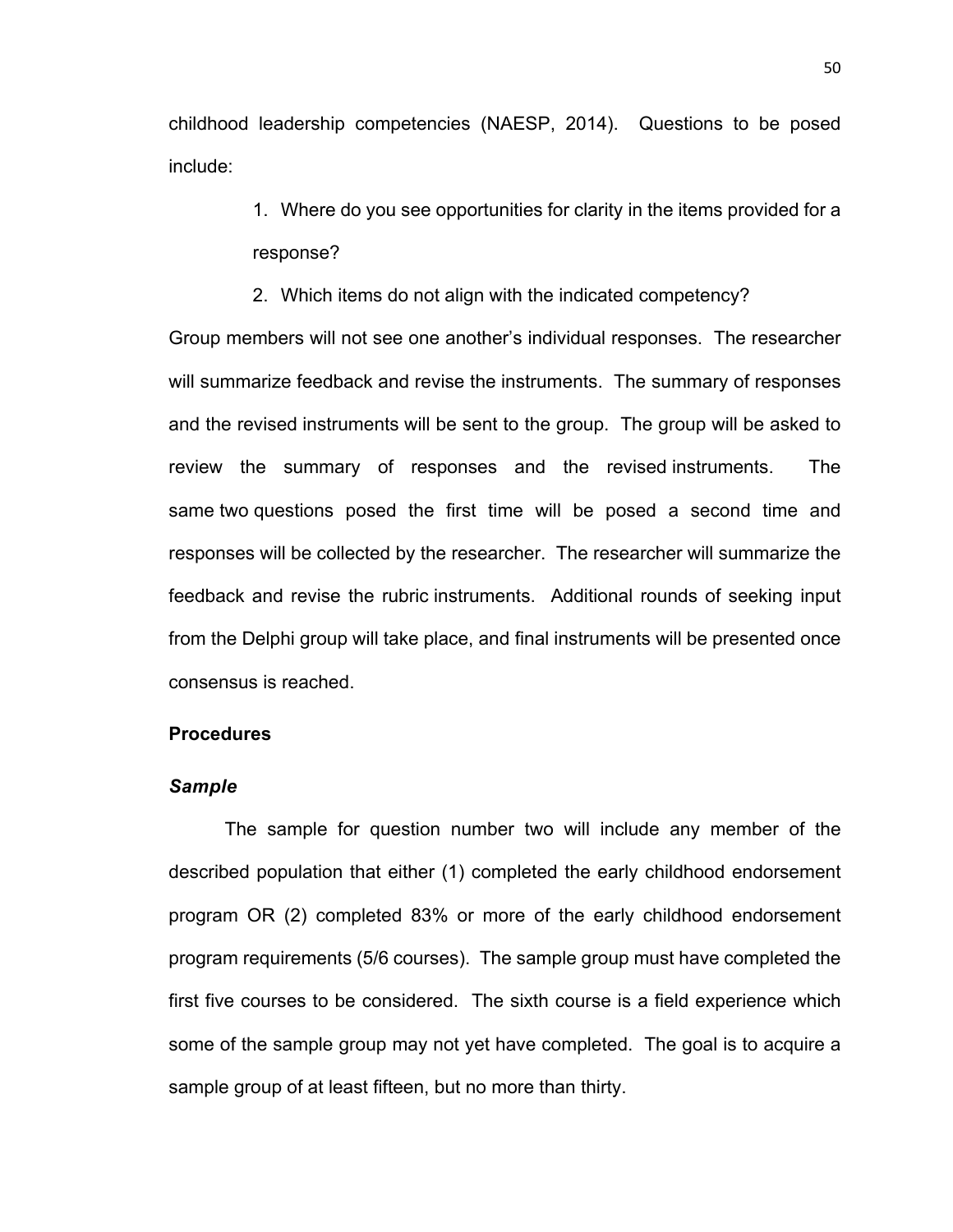The sample of school leaders who have not completed an early childhood leadership endorsement for question number three will be a random selection of the population described above for question number three. All members of this population will be asked to complete the self-assessment. Approximately 30-40 of the completed self-assessments will be included in the study using a systematic random selection process. This systematic random selection of self-assessments will represent the sample selected. The remaining self-assessments will be used by district leadership to inform future planning for professional development. The goal is to acquire a sample group of approximately thirty.

#### *Research Sub-Question One*

1. To what degree are the early childhood leadership competencies identified by the NAESP (2014) reflected in program requirements (i.e. syllabus, utilized textbooks, learning management system resources)?

Research Sub-Question One will be answered by analyzing course objectives and required resources and materials through document analysis. This will include a process of nominal/categorical matching of terms to levels of alignment based on the Indicators of Alignment Rubric. Connections to early childhood leadership competencies will be identified by looking for key words and/or phrases that signal alignment to course objectives, course standards, course content covered, or assigned work as compared to the five competencies for early childhood leaders. Key words and/or phrases will be identified by a focus group of professionals currently serving in leadership positions in the early childhood field. The focus group will be provided with a definition of the early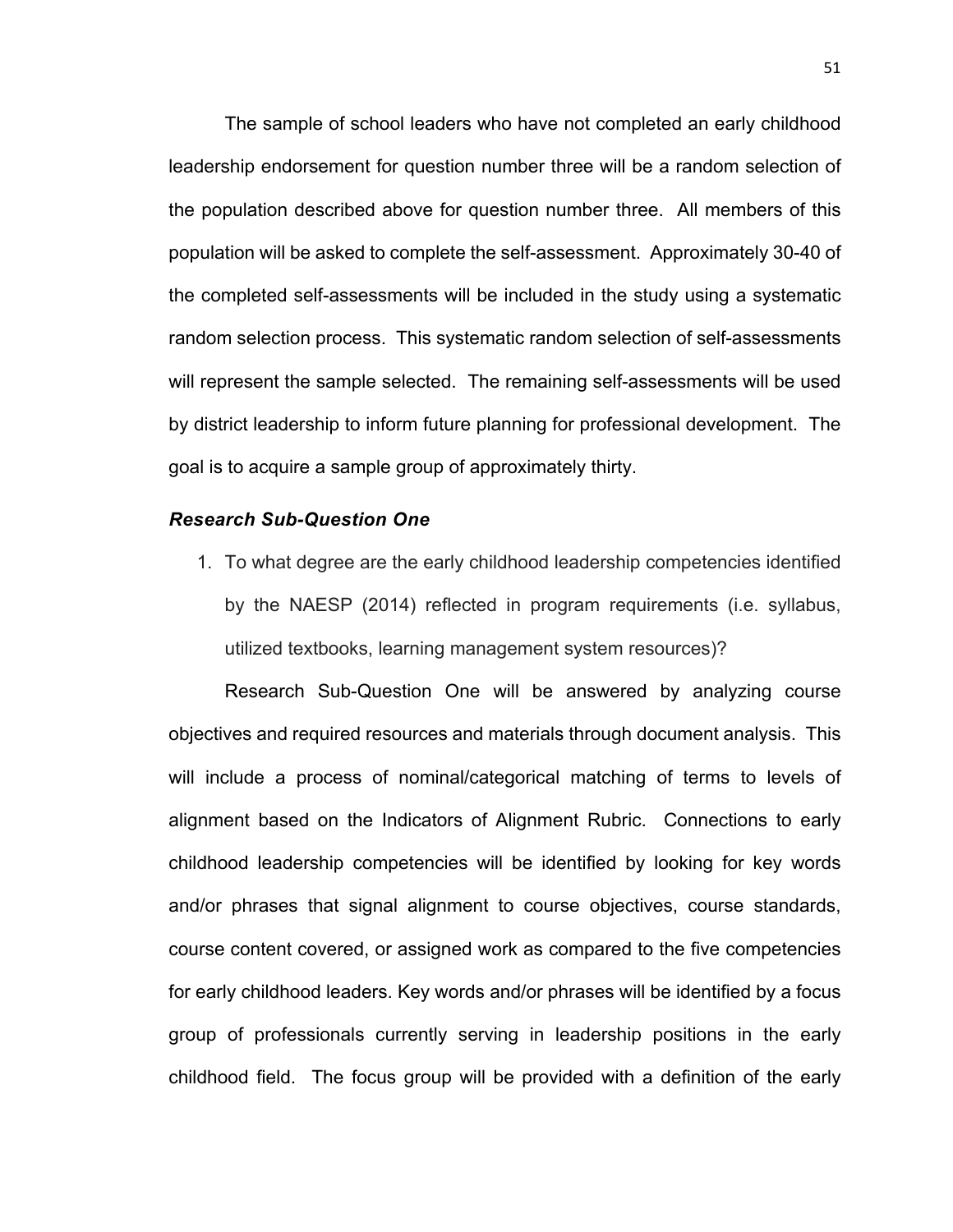childhood leadership competencies and will be asked to identify specific key words and/or phrases that best represent each individual competency.

The number of times these key words and/or phrases are found (that signify a connection to the competency) will be tracked, along with the strength of the alignment based on a created rubric to measure the strength of each alignment (directly, indirectly, or not addressed). The researcher will work with the focus group to determine indicators for each rubric component to measure the strength of each alignment. The focus group will be presented with a rubric containing the alignment measures and then will be asked to identify specific indicators that distinguish how well-aligned content that was identified using key words or phrases is with the early childhood leadership competencies.

Once the focus group has identified key words and/or phrases, as well as finalized the Indicators of Alignment Rubric, the researcher will analyze course syllabi and required course content (i.e. textbooks, available articles, and online repositories) looking for the identified keywords and/or phrases. The number of times each keyword and/or phrase for each competency is found will be tallied for each competency. In addition, as each key word and/or phrase is identified the strength of the connection will be analyzed by the researcher utilizing the Indicators of Alignment Rubric and a composite rubric score will be calculated.

# *Research Sub-Question Two*

2. Which of the identified early childhood leadership competencies do school leaders cite as being directly, indirectly, or not addressed throughout the early childhood endorsement program most often (self-reflection survey)?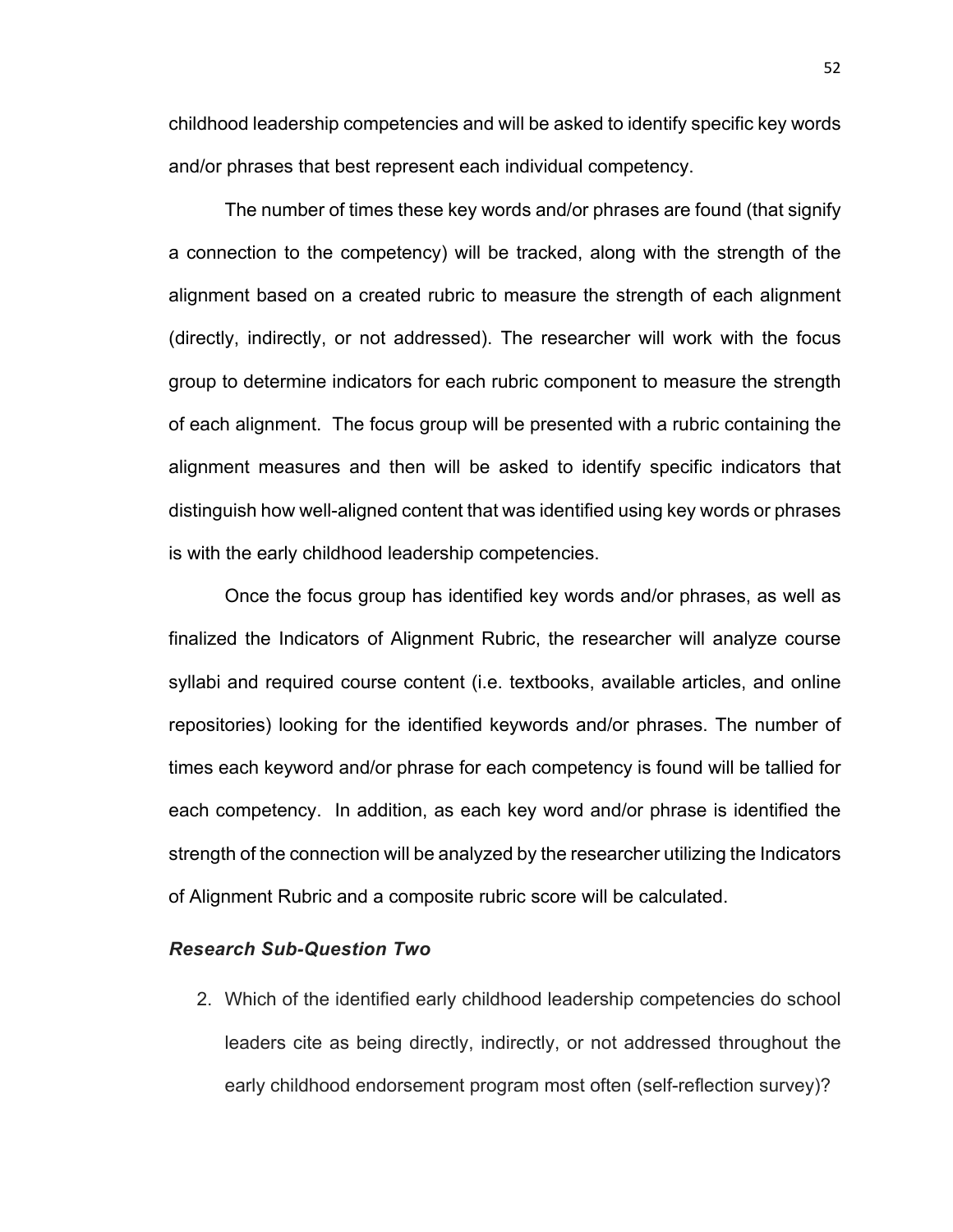Research Sub-Question Two will be used to analyze which early childhood leadership competencies were cited by program participants as being directly, indirectly, or not addressed throughout the early childhood endorsement program. Participants will complete a self-reflection that addresses specific questions focused on strategies that leaders demonstrating each competency exhibit. The self-reflection would ask participants if they engaged in discussions or activities that focused on such leadership strategies in class sessions, class discussions, or within course materials. This self-reflection instrument will be crafted by the researcher with feedback from the focus group.

If participants respond that a specific strategy was addressed, they will then be asked to use the Indicators of Alignment Rubric to rate the level at which they perceived the alignment; directly addressed, indirectly addressed, or not addressed.

#### *Research Sub Question Three*

3. What is the difference between the self-assessment ratings of school leaders who have completed the early childhood endorsement program and those who have not completed such a program when asked how evident the early childhood leadership competencies are in their work with the early grades (survey)?

Research Sub-Question Three will be used to compare two groups of respondents. Respondents in sample group A will only include school leaders who have completed an early childhood endorsement program, while sample group B will only include school leaders who have not completed an early childhood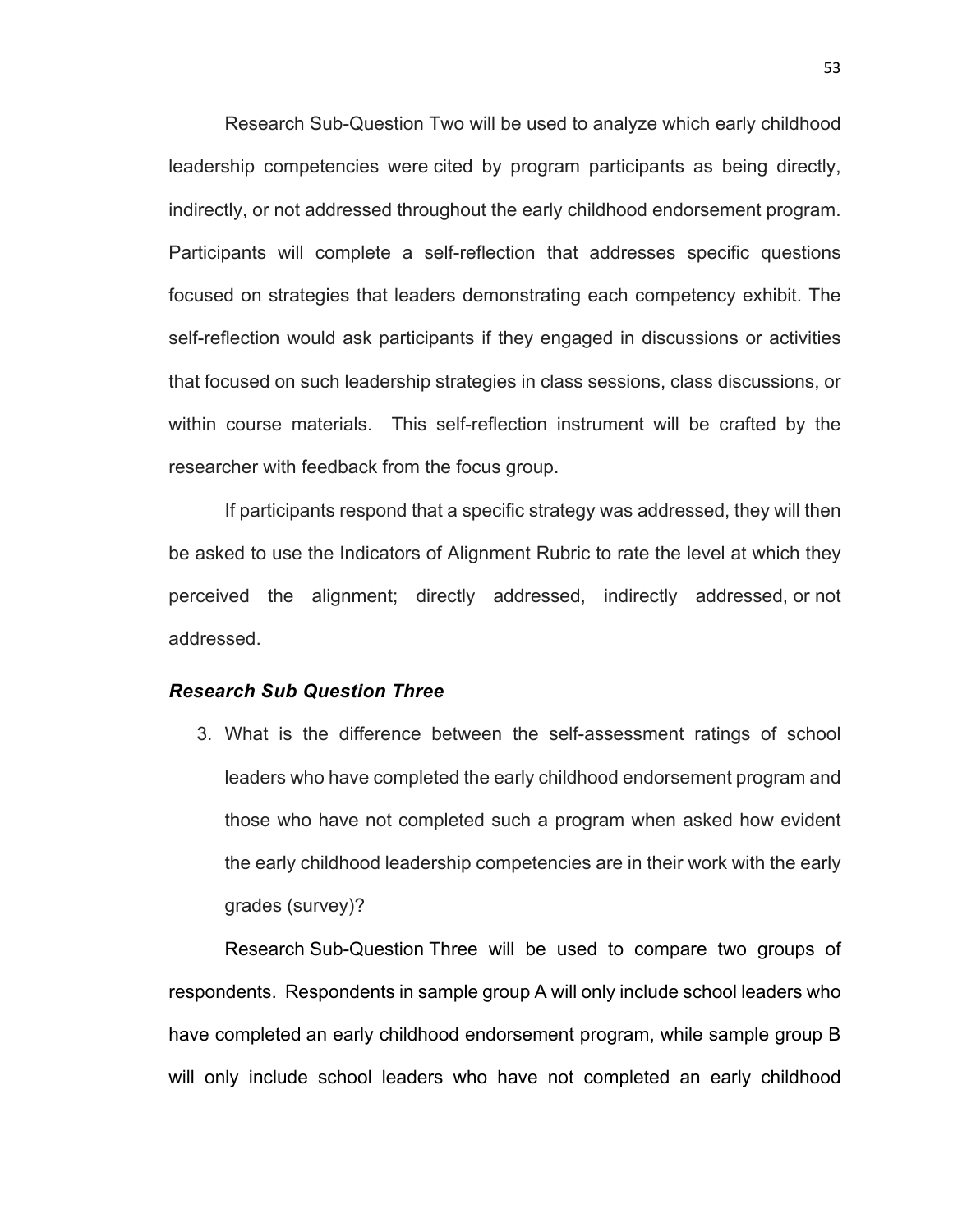endorsement program. Each sample group will be asked to respond to a selfreflection survey outlining leadership practices in each of the five early childhood leadership competency areas. Each competency includes three-six practices provided by the National Association of Elementary School Principals (2014) that directly align with each individual competency. Participants will respond to each specific practice, within each competency, by rating the degree to which they perceive each competency to be evident in the practices they perform as a school leader with early childhood grades PK-3rd. The ratings to be used include the following:

- 1 Not evident
- 2 Somewhat evident in my practice
- 3 Consistently evident in my practice
- 4 Consistently evident, with practices that elaborate upon or exceed expectations

#### **Data Collection and Analysis**

# *Research Questions*

What is the alignment between an early childhood endorsement program with early childhood leadership competencies and how does participation in such a program impact the early childhood leadership competencies of school leaders?

> 1. To what degree are the early childhood leadership competencies identified by the NAESP (2014) reflected in program requirements (i.e. syllabus, utilized textbooks, learning management system resources)?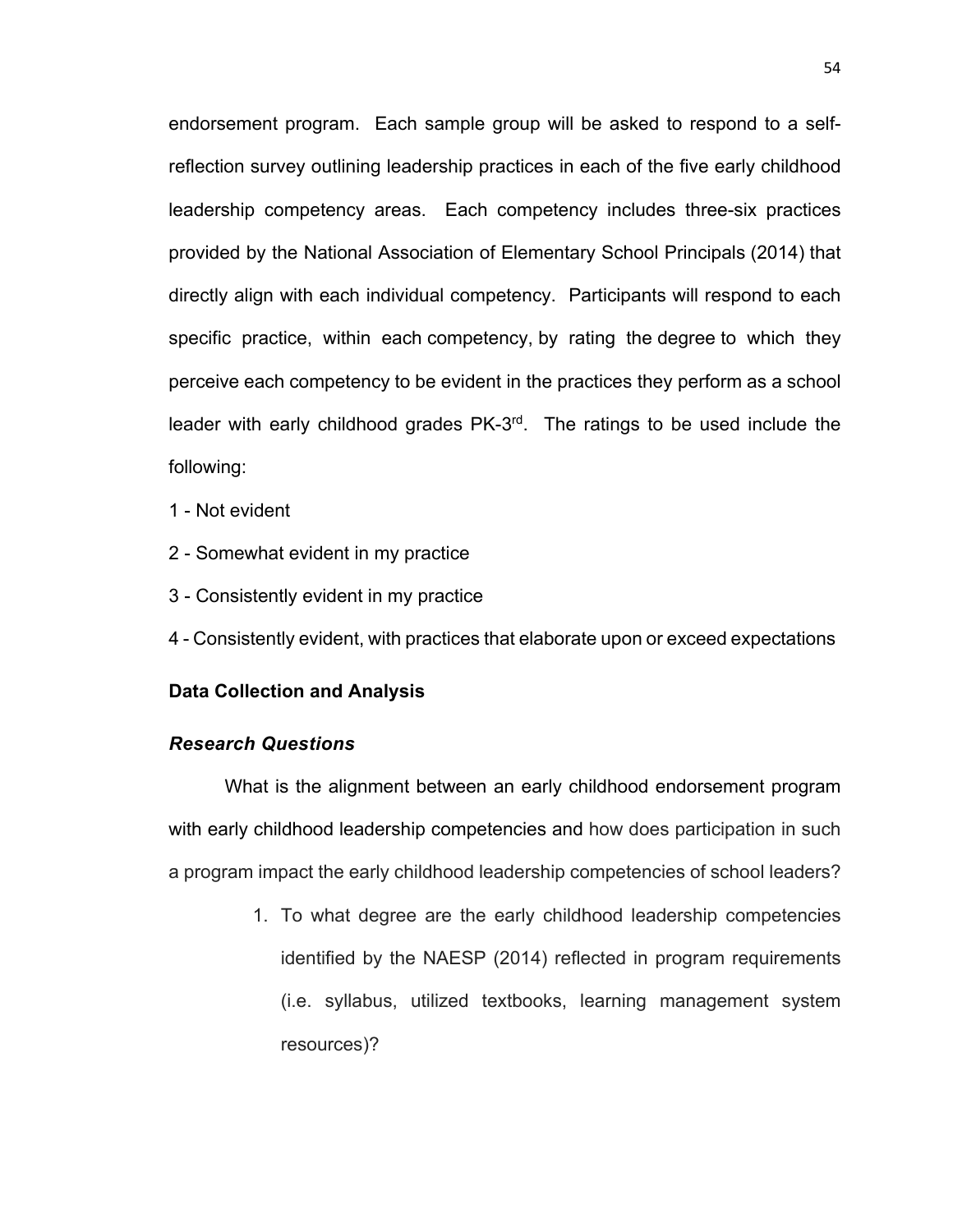- 2. Which of the identified early childhood leadership competencies do school leaders cite as being directly or indirectly addressed throughout the early childhood endorsement program most often (self-reflection survey)?
- 3. What is the difference between the self-assessment ratings of school leaders who have completed the early childhood endorsement program and those who have not completed such a program when asked how evident the early childhood competencies are in their work with the early grades (survey)?

# *Research Sub-Question One*

1. To what degree are the early childhood leadership competencies identified by the NAESP (2014) reflected in program requirements (ex. syllabus, utilized textbooks, learning management system resources, or other focus group suggestions)?

The number of times these key words and/or phrases are found (that signify a connection to the competency) will be tracked, along with the strength of the alignment based on a created rubric to measure the strength of each alignment (directly, indirectly, or not addressed). More specifically, the number of times each keyword and/or phrase for each competency is found will be tallied for each competency. In addition, as each key word and/or phrase is identified the strength of the connection will be analyzed by the researcher utilizing the Indicators of Alignment Rubric and a composite rubric score will be calculated.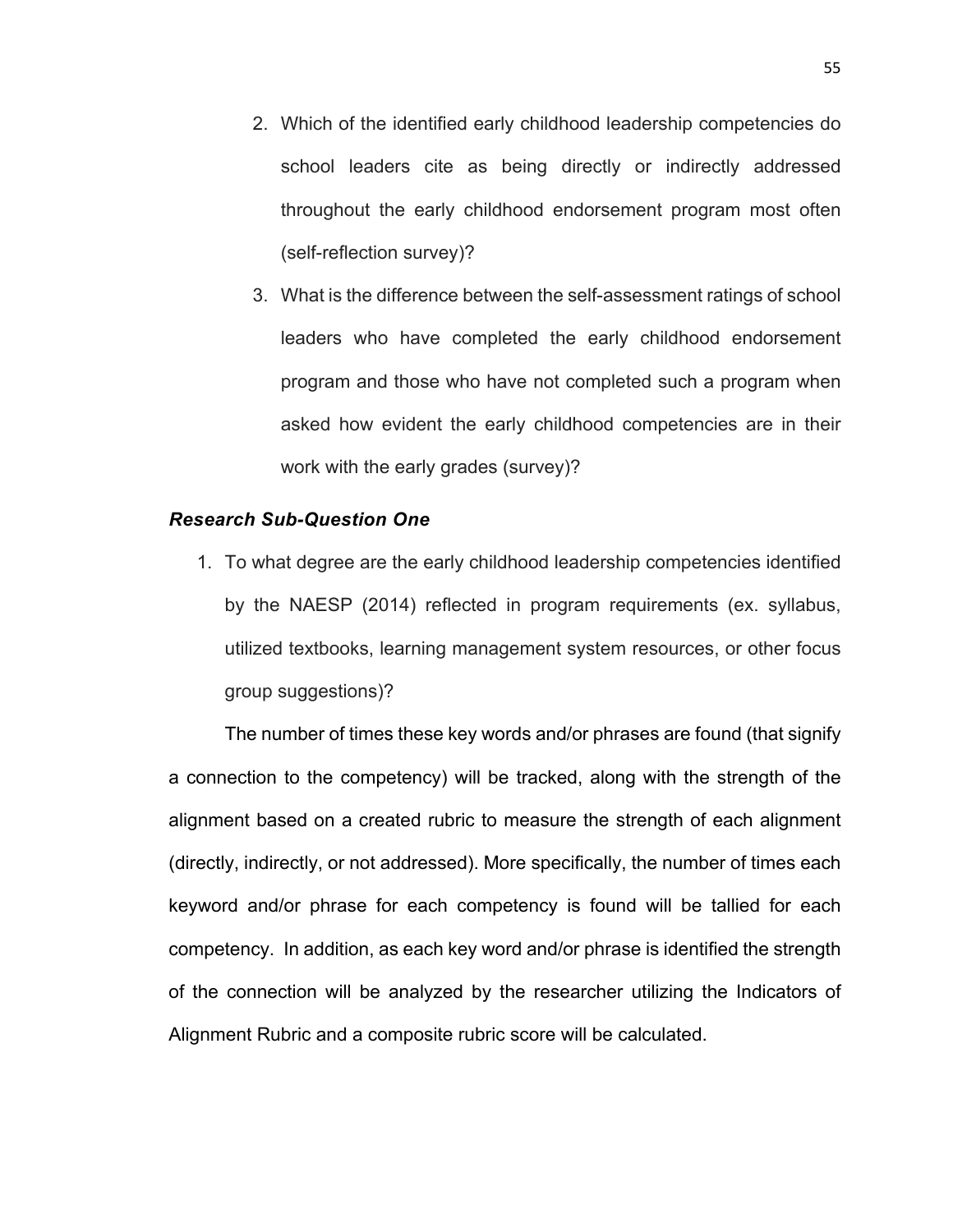While the number of times a key word and/or phrase is found will provide information about the quantity of potential connections, the composite score identifying the strength of connections will determine which competencies may have the most relevant ties to early childhood endorsement coursework. The range of scores on the rubric will range from one – three. A score of one is considered Not Addressed, two is considered "Indirectly Addressed", and three is considered "Directly Addressed". The higher the average composite score the greater the strength of alignment that can be assumed by the researcher.

Data from this alignment study will assist the researcher in determining if there is an alignment between course materials and early childhood leadership competencies. If there is alignment, then that would suggest that early childhood endorsement participants may have gained knowledge that would influence early childhood leadership competencies and the way in which those competencies interact in an individual's leadership practices with early childhood students (subquestion three), but only if individuals were able to make the connection between course content and the leadership competencies (sub-question two).

# *Research Sub-Question Two*

2. Which of the identified early childhood leadership competencies do school leaders cite as being directly, indirectly, or not addressed throughout the early childhood endorsement program most often (self-reflection survey)?

The number of times that specific strategies from the self-reflection were directly addressed, indirectly addressed, or not addressed will be compiled for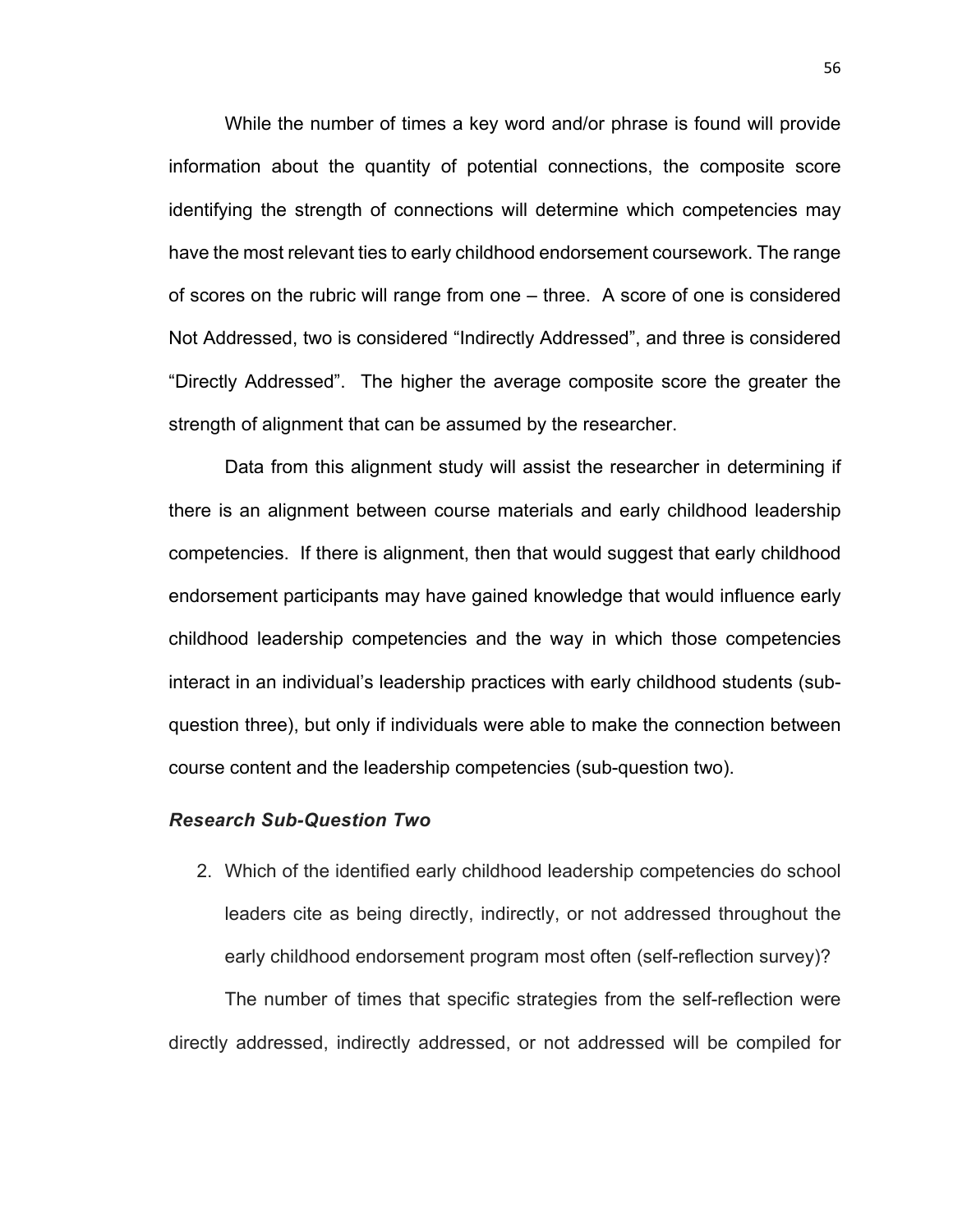each strategy. Each individual response will be given the appropriate number of points based on the participant response:

- 1 Not Addressed
- 2 Indirectly Addressed
- 3 Directly Addressed

Then a composite rubric score will be provided for each strategy. The composite scores for each strategy will then be aggregated by competency (there are 3-5 strategies per competency) and a single average composite score for each competency will be calculated. The array of scores will range from one – three. A score of one is considered "Not Addressed", two is considered "Indirectly Addressed" and three is considered "Directly Addressed". The higher the average composite score, the greater the strength of alignment that can be assumed by the researcher.

For the purposes of analyzing data, the researcher identified a mean score of 2.6-3.0 to represent a strong alignment. This mean score range was determined by analyzing potential combinations of scores that participants could provide, as well as the mean that would be calculated based on such scores. For example, if all participants provided a rating of a "directly addressed" (3 points each) then the mean average would be three, suggesting that all participants found that the practice was directly addressed. If three participants provided a response of "directly addressed" (3 points each), and one provided a response of "indirectly addressed" (2 points each), that would still reflect that practices were generally directly addressed, and would provide a mean of 2.75. However, if three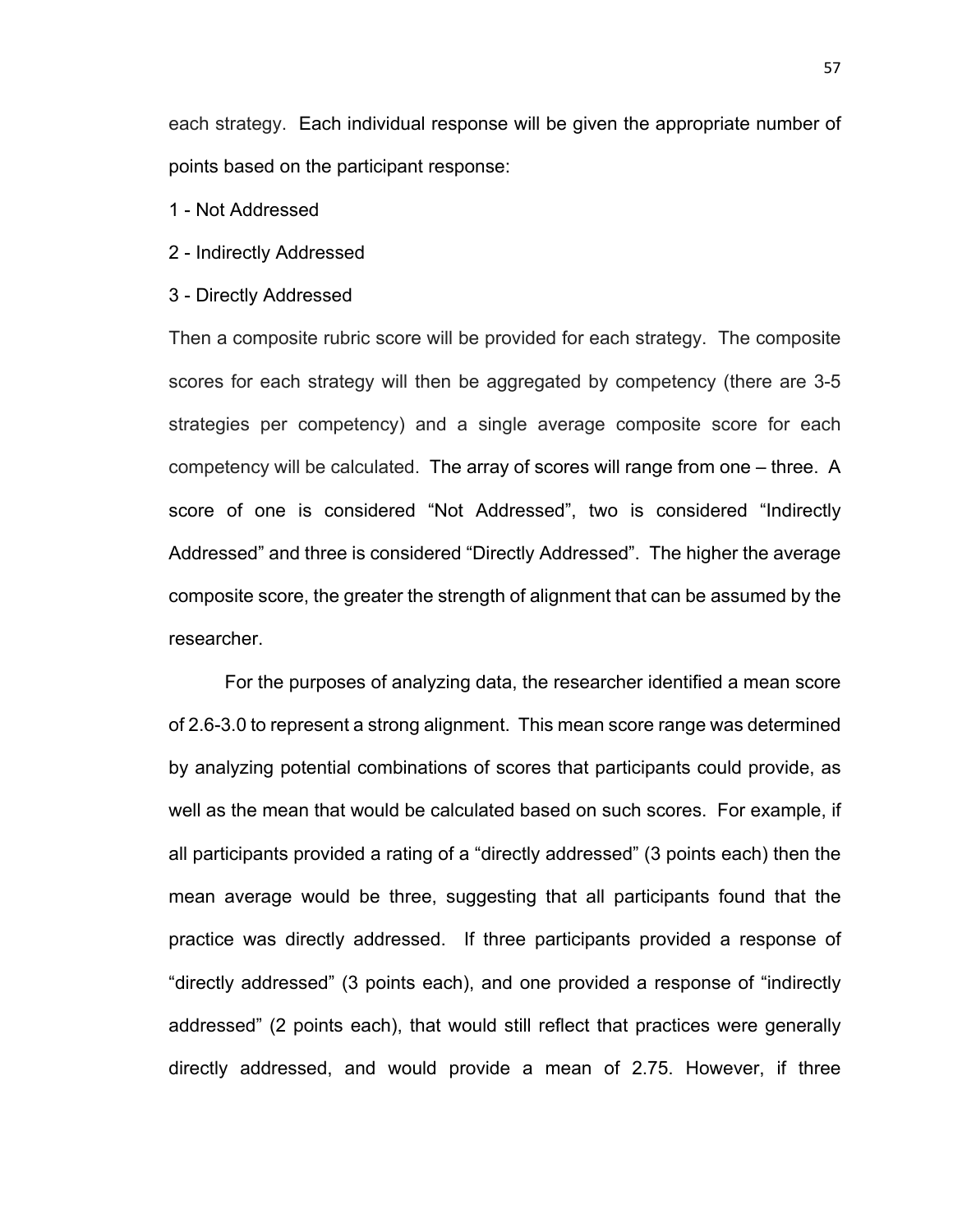participants provided a response of "directly addressed" (3 points each) and one provided a response of "not addressed" (1 point each) then concluding that the practices were directly addressed would not be as accurate as one participant did not feel that the practice was even addressed. This would yield a mean of 2.5. Therefore, the research identified a score range of 2.6-3.0 to represent a strong alignment as that would suggest that the participants scored the strategies within the competency as being "Directly Addressed" more times than "Indirectly Addressed" or "Not Addressed", and that none of the participants felt the practices were not addressed at all.

A score range of 2.0-2.5 would be considered indirectly addressed. This range takes into consideration the potential that some participants might provide a score of "directly addressed" while others may have provided a rating of "not addressed". A mean of 0-1.9 would indicate that the practice was not addressed, as the participants would have had to provide more scored representing that the practices were either not addressed or indirectly addressed, and there would have had to be at least one score provided reflecting that the practice was not addressed.

Data gathered from the study of research sub-question two will generalize whether participants perceived alignment of early childhood course content to the early childhood leadership competencies. If such connections exist, that will suggest that there is an alignment between the early childhood endorsement program and early childhood leadership competencies. It will also be of value to identify whether the competencies where the participants identified an alignment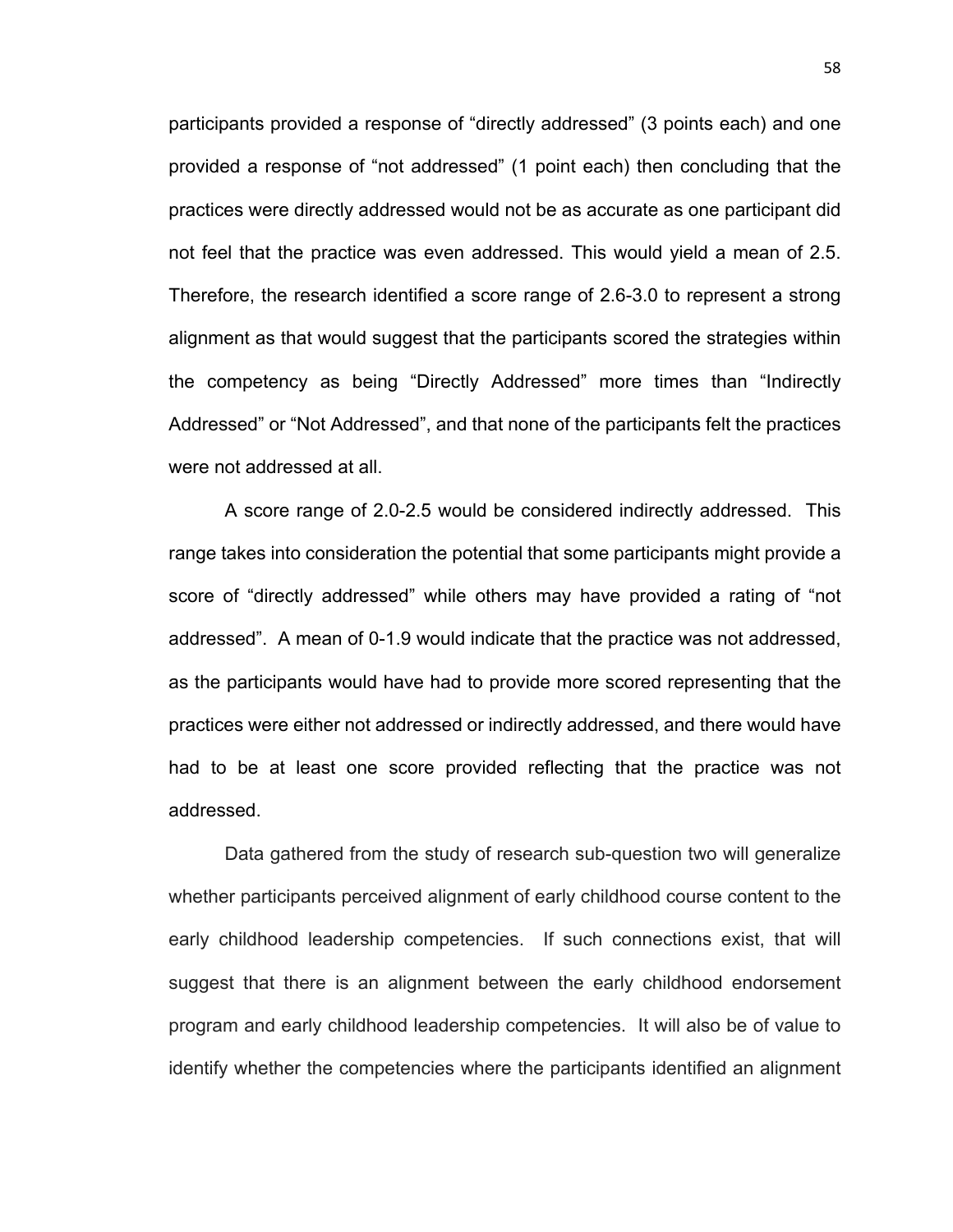had a high level of alignment in study one. If such connections exist, that may suggest that endorsement program participants were able to make a connection between the course content and early childhood leadership skills, even when the connection was not intentional.

# *Research Sub Question Three*

3. What is the difference between the self-assessment ratings of school leaders who have completed the early childhood endorsement program and those who have not completed such a program when asked how evident the early childhood leadership competencies are in their work with the early grades (survey)?

Responses will be differentiated by the sample groups and then analyzed to determine which specific practices are rated as having a higher degree of evidence, if any, in leaders who have completed the endorsement program. The analytic goal for the study of sub-question three is to find out how the groups of scores differ between the two sample groups. Therefore, a T-Test will be utilized as the test statistic for this question. If a significant difference exists, that suggests that the early childhood endorsement program had an influence on the early childhood leadership competencies of program participants.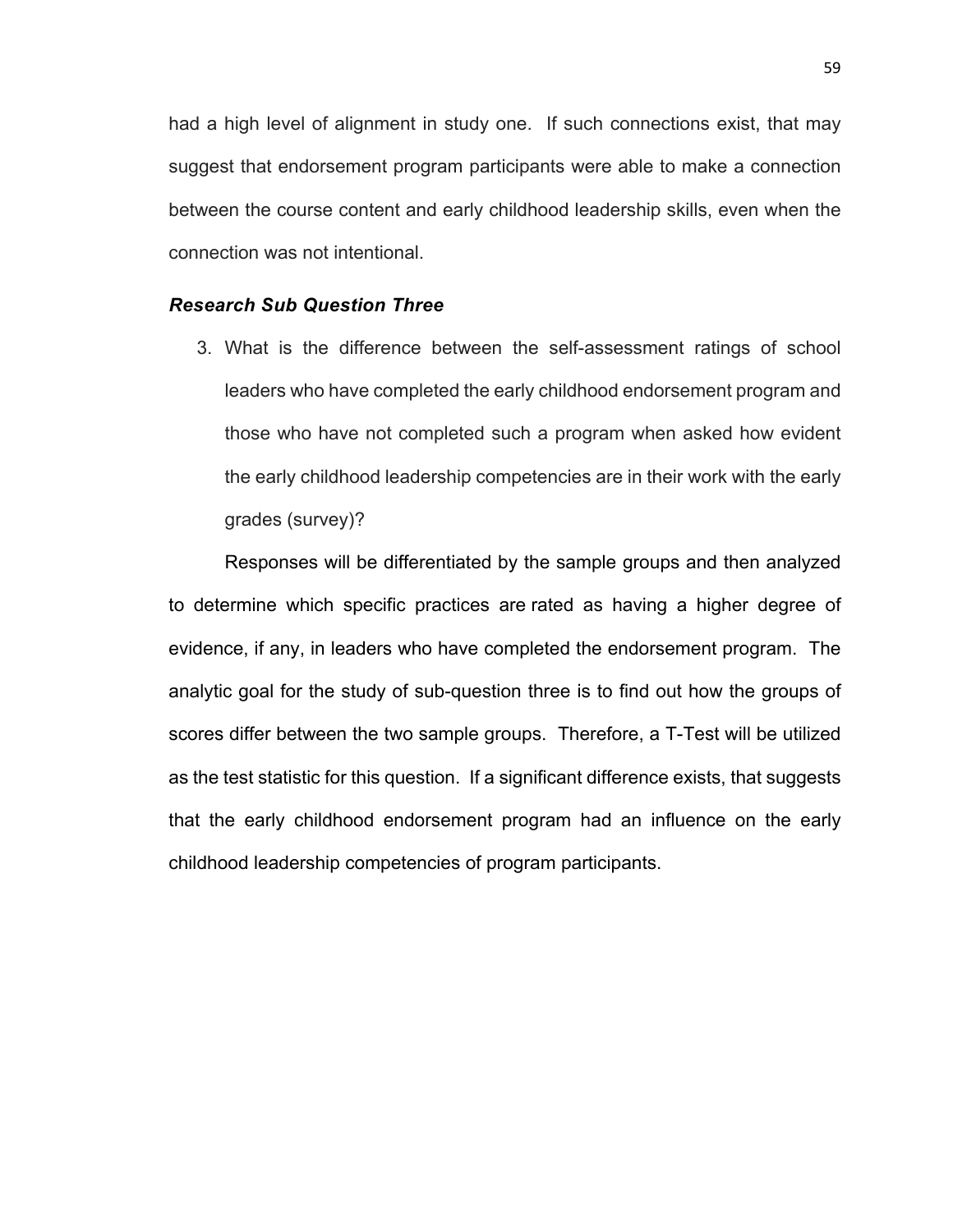#### **Chapter Four: Results**

# **Introduction**

This chapter will present a non-evaluative reporting of the data captured to answer the research questions posed, supported by tables and graphs were appropriate. Data will be reported relative to each research question. This chapter will include a description of the sample, the statistics performed for relevant research questions, and a summary of the data presented to answer the research questions.

The purpose of this study was to evaluate the alignment of completion of an early childhood endorsement program with the development of leadership competencies specific to early childhood (grades PreK-3). This study included an analysis of data in response to three research sub-questions. A document analysis was completed to identify the levels of alignment between early childhood endorsement course content and early childhood leadership competencies. In addition, endorsement program participants were asked to complete a selfreflection addressing specific strategies, related to the early childhood leadership competencies, to determine if the competencies were addressed directly, indirectly, or not addressed throughout the endorsement program. Finally, two groups of leaders in early childhood, PreK-3<sup>rd</sup> grade, settings were asked to complete a self-assessment rating of how evident specific early childhood leadership practices were in the practices they performed as a school leader. The five competencies for this study include (NAESP, 2014):

1. Embrace the paradigm shift of a PreK- $3<sup>rd</sup>$  grade learning continuum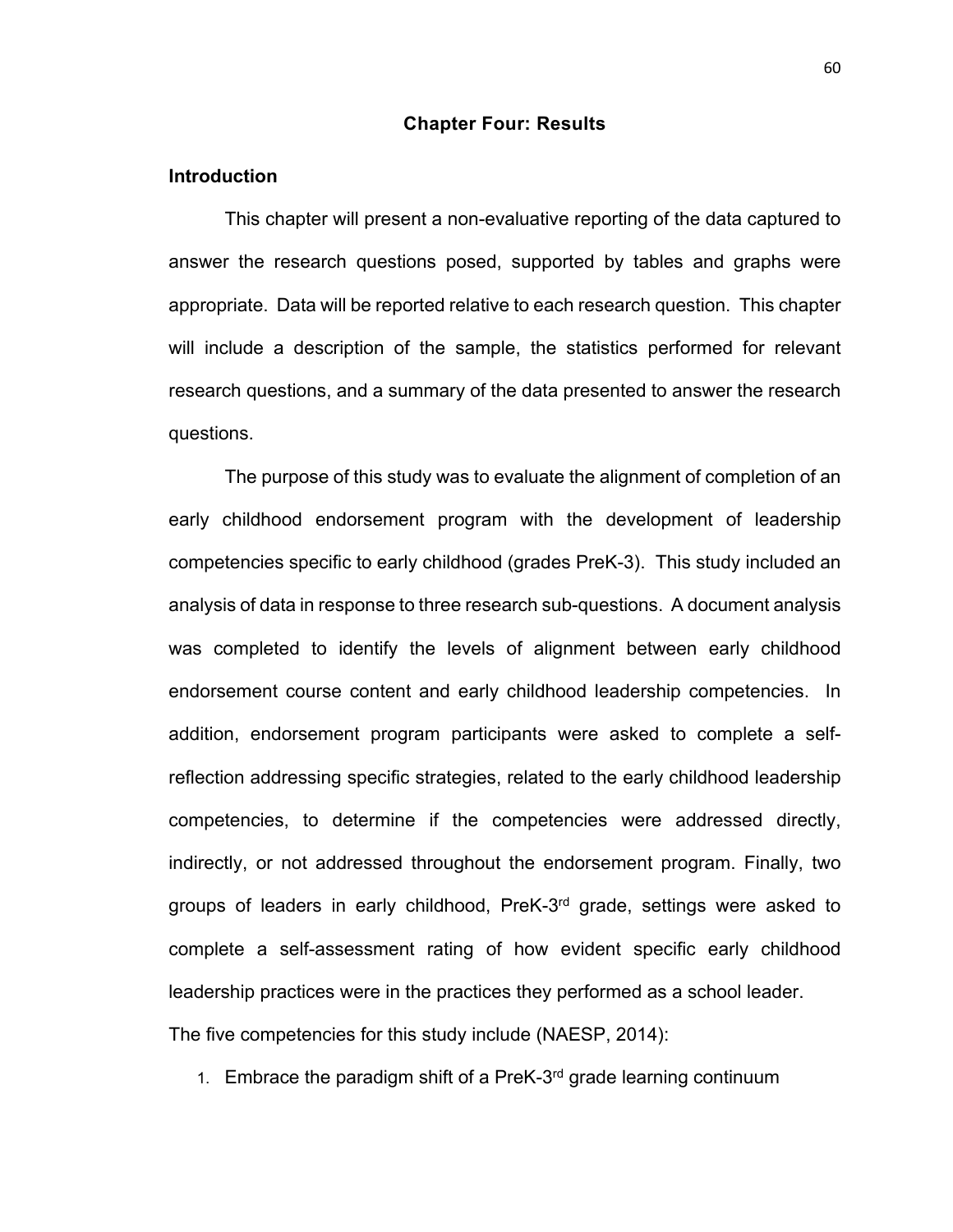- 2. Provide developmentally appropriate and differentiated learning environments throughout the school
- 3. Utilize multiple data points to help teachers guide student learning
- 4. Build a culture of continuous professional growth and efficacy
- 5. Create a "school as hub" for families and communities

# *Research Questions*

What is the alignment between an early childhood endorsement program with early childhood leadership competencies and how does participation in such a program impact the early childhood leadership competencies of school leaders?

- 1. To what degree are the early childhood leadership competencies identified by the NAESP (2014) reflected in program requirements (i.e. syllabus, utilized textbooks, learning management system resources)?
- 2. Which of the identified early childhood leadership competencies do school leaders cite as being directly or indirectly addressed throughout the early childhood endorsement program most often (self-reflection survey)?
- 3. What is the difference between the self-assessment ratings of school leaders who have completed the early childhood endorsement program and those who have not completed such a program when asked how evident the early childhood competencies are in their work with the early grades (survey)?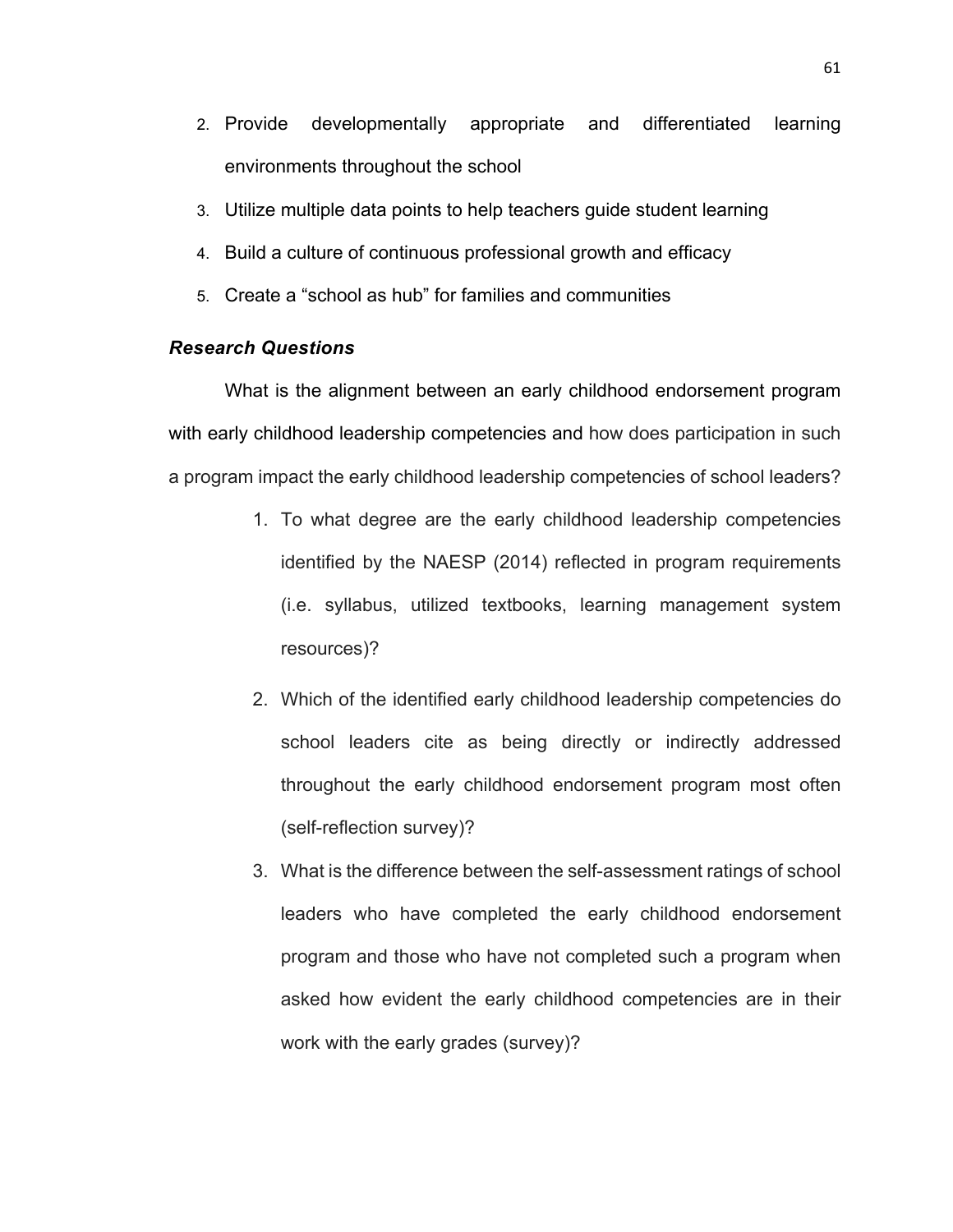#### **Description of the Sample**

The sample for question number two included any member of an early childhood endorsement graduate program at a specific university who (1) completed the early childhood endorsement program OR (2) completed 83% or more of the early childhood endorsement program requirements (5/6 courses). The sample group must have completed the first five courses to have been considered. The sixth course is a field experience which some of the sample group may not yet have completed. The goal was to acquire a sample group of at least fifteen. Invitations to participate were sent to eighteen potential participants. Eligible participants were given ten days to respond to the self-assessment. Twelve potential participants responded and eight declined to complete the selfassessment. The remaining four submitted a completed self-reflection. The selfreflection was sent out again to the original population to try to gain additional participants who did not complete the initial self-reflection. Eligible participants were given an additional six days to complete the self-reflection for study two and one additional participant completed the reflection survey. Therefore, for this study, the actual size of the sample group was five (N=5).

Research question number three included two sample groups. One group included the same respondents as was used for research question number two. Again, the sample size expected was at least fifteen, but the actual sample size was four (N=4). The self-reflection was sent out again to the original group to try to gain additional participants who did not complete the self-reflection initially. Eligible participants were given six days to complete the self-reflection and no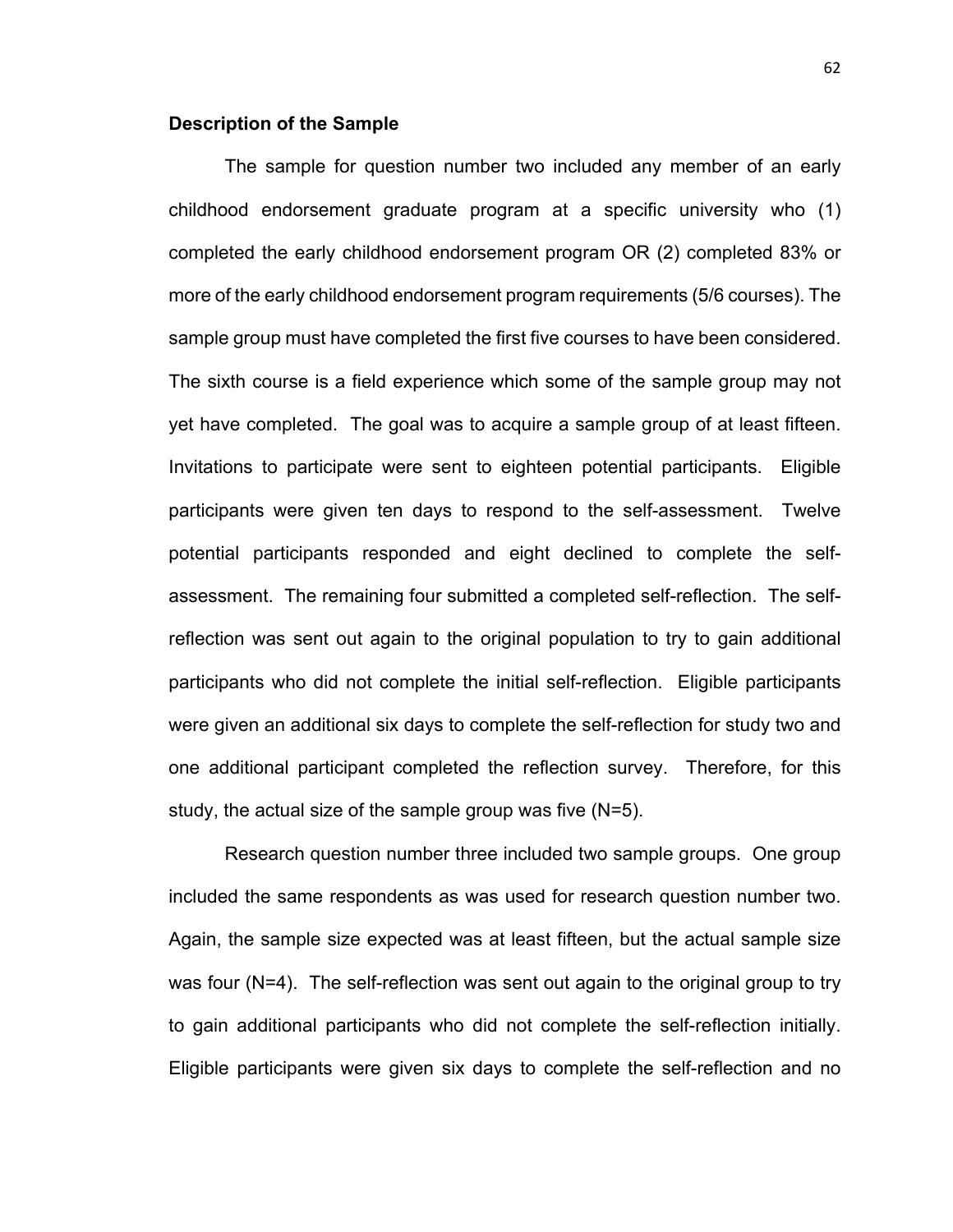additional participants completed the reflection survey. The other sample group for this question included any district or school leader who works directly with teachers in grade PreK-third grade and did not participate in an early childhood endorsement program. The self-assessment was distributed to over 150 eligible participants. Thirty completed self-reflections were submitted. All 30 were utilized, and the sample size for this group was 30 (N=30). Eligible participants for both groups were initially given ten days to respond to the self-assessment.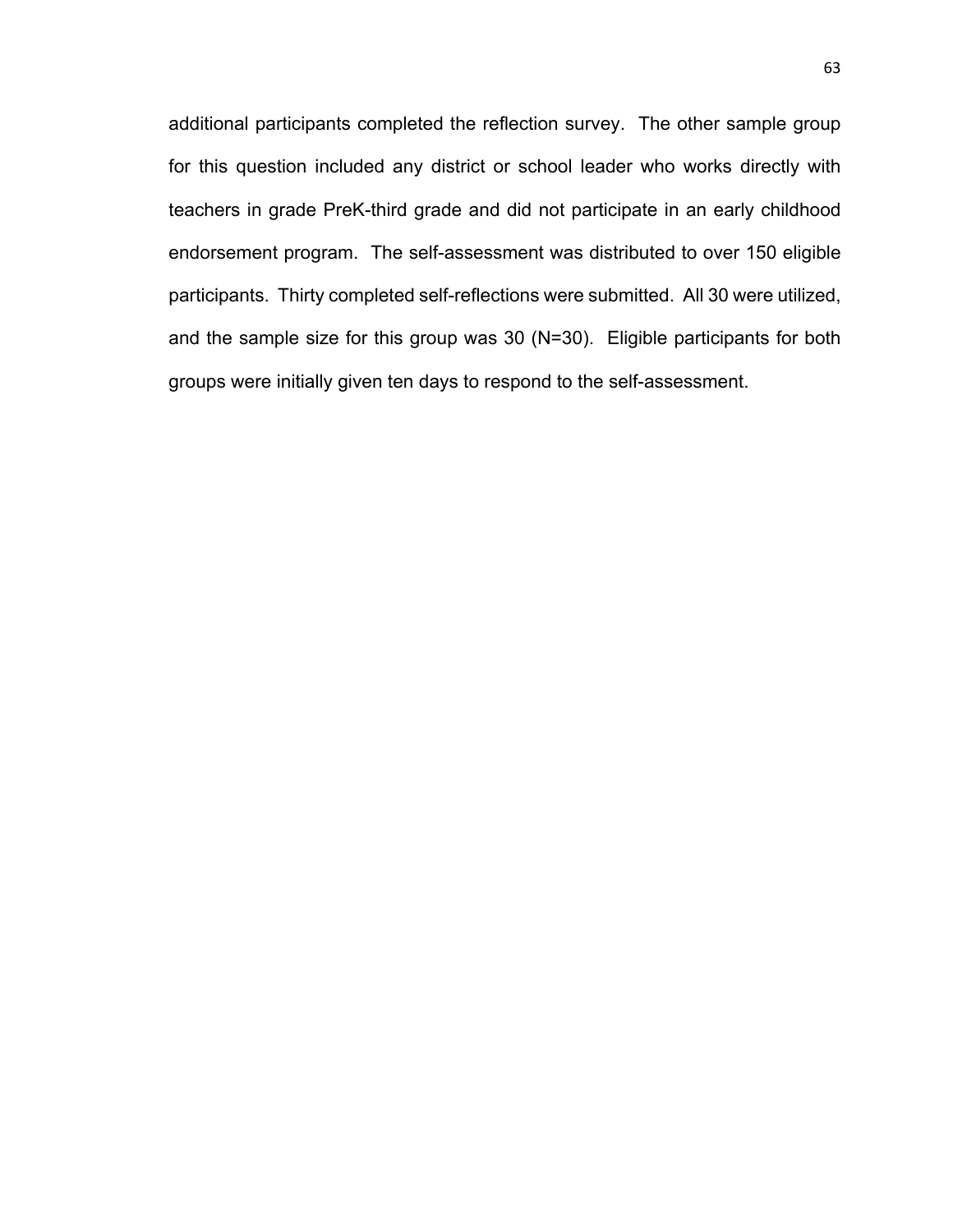# **Analysis by Research Question**

|                                                                                                                                                | Source One<br>Keyword<br>Extraction                                                                                                      | Source Two Keyword<br>Extraction                                                                                                                 | Final List of Keywords/Phrases                                                                                                      |
|------------------------------------------------------------------------------------------------------------------------------------------------|------------------------------------------------------------------------------------------------------------------------------------------|--------------------------------------------------------------------------------------------------------------------------------------------------|-------------------------------------------------------------------------------------------------------------------------------------|
| Competency 1<br><b>Embrace the Pre-</b><br>K-3 Early Learning<br>Continuum                                                                     | Learning<br><b>Stakeholders</b><br>continuum<br>Framework<br>Governance<br>Understanding<br>Expectations<br>Collaboration<br>Transitions | learning<br>stakeholders<br>continuum<br>grade<br>transitions<br>resources<br>curriculum                                                         | early learning<br>$\bullet$<br>continuum<br>$\bullet$<br>grade transitions                                                          |
| Competency 2<br><b>Provide</b><br>developmentally<br>appropriate and<br>differentiated<br>learning<br>environments<br>throughout the<br>school | Curriculum<br>Assessments<br>Learning<br><b>Teachers</b><br>Instruction<br>student                                                       | Technology<br>Curriculum<br>Teachers<br>Instruction<br>Math<br>Environment<br>Teaching<br>student                                                | Developmentally appropriate<br>$\bullet$<br>instruction<br>Learning environment<br>$\bullet$                                        |
| Competency 3<br><b>Use Multiple</b><br><b>Measures to</b><br><b>Guide Growth in</b><br><b>Student Learning</b>                                 | Learning<br><b>Teachers</b><br>Teaching<br>Assessments<br>Assessment<br>Understanding<br>student                                         | Providers<br>Continuum<br>Learning<br>Assessment<br>Understanding<br>Student<br><b>Teachers</b><br>discussions                                   | Assessment<br>$\bullet$<br>Understanding<br>$\bullet$                                                                               |
| Competency 4<br><b>Build Professional</b><br><b>Capacity Across</b><br>the Learning<br>Community                                               | <b>Teachers</b><br>Learning<br>Opportunities<br>Continuum<br>Knowledge<br>Focus<br>principal                                             | Teachers<br>Learning<br>Opportunities<br>Continuum<br>Knowledge<br>Principal<br>Communities<br>Programs<br>Leadership<br>Graduate<br>Childhood   | teachers' professional learning<br>$\bullet$<br>opportunities for professional<br>$\bullet$<br>development<br>learning communities  |
| Competency 5<br><b>Make Your School</b><br>a Hub of Pre-K-3<br><b>Learning for</b><br><b>Families and</b><br><b>Communities</b>                | Learning<br>Grade<br>Funding<br>Resource<br>Environment<br>Responsibility<br>Transitions<br><b>Braid sense</b>                           | Learning<br>Principals<br>Opportunities<br><b>Strategies</b><br>Families<br>Grade<br>Competency<br>Continuum<br>Kindergarten<br>School community | learning opportunities<br>$\bullet$<br>school as hub<br>$\bullet$<br>Family involvement/engagement<br>$\bullet$<br>school community |

## *Research Sub Question One*

*Figure 2 Identified Keywords for Each Competency*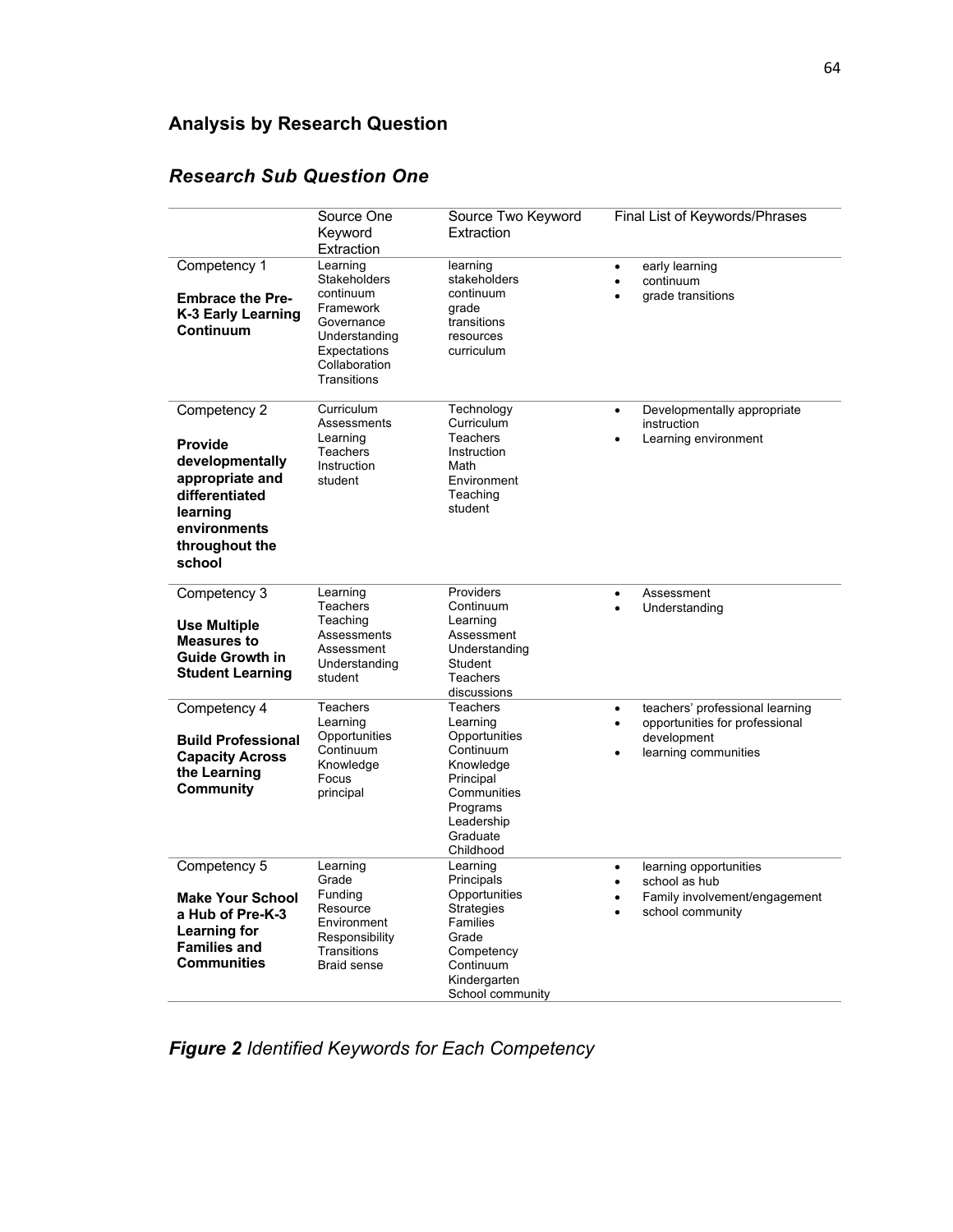Figure 2 displays the keywords/phrases identified for each leadership competency. The two columns, titled "Source One Key Word Extraction" and "Source Two Keyword Extraction" in Figure 2 represent the words that were extracted from the keyword extractor. They are organized by leadership competency. The final column, "Final List of Keywords or Phrases", are the words or phrases identified by the Del Phi group for use in the Keyword Analysis for study one. Figure 3 represents the Indicators of Analysis Rubric that was utilized to identify the strength of alignment between keywords/phrases and the documents analyzed.

Documents and other required resources (i.e. syllabi and textbooks) from each early childhood endorsement course were collected by the researcher. Items were collected for all six courses and separated by course. Before beginning, the researcher identified text features and text sections to exclude from the analysis:

- Titles of sections, chapters, people, positions, organizations, places, websites, or other resources
- Introductory sections of books that were not identified as the first chapter
- Citations, bibliographies, or reference pages
- Activities or questions at the end of sections or chapters
- **Glossaries**
- Indexes
- Table of contents
- Dedication pages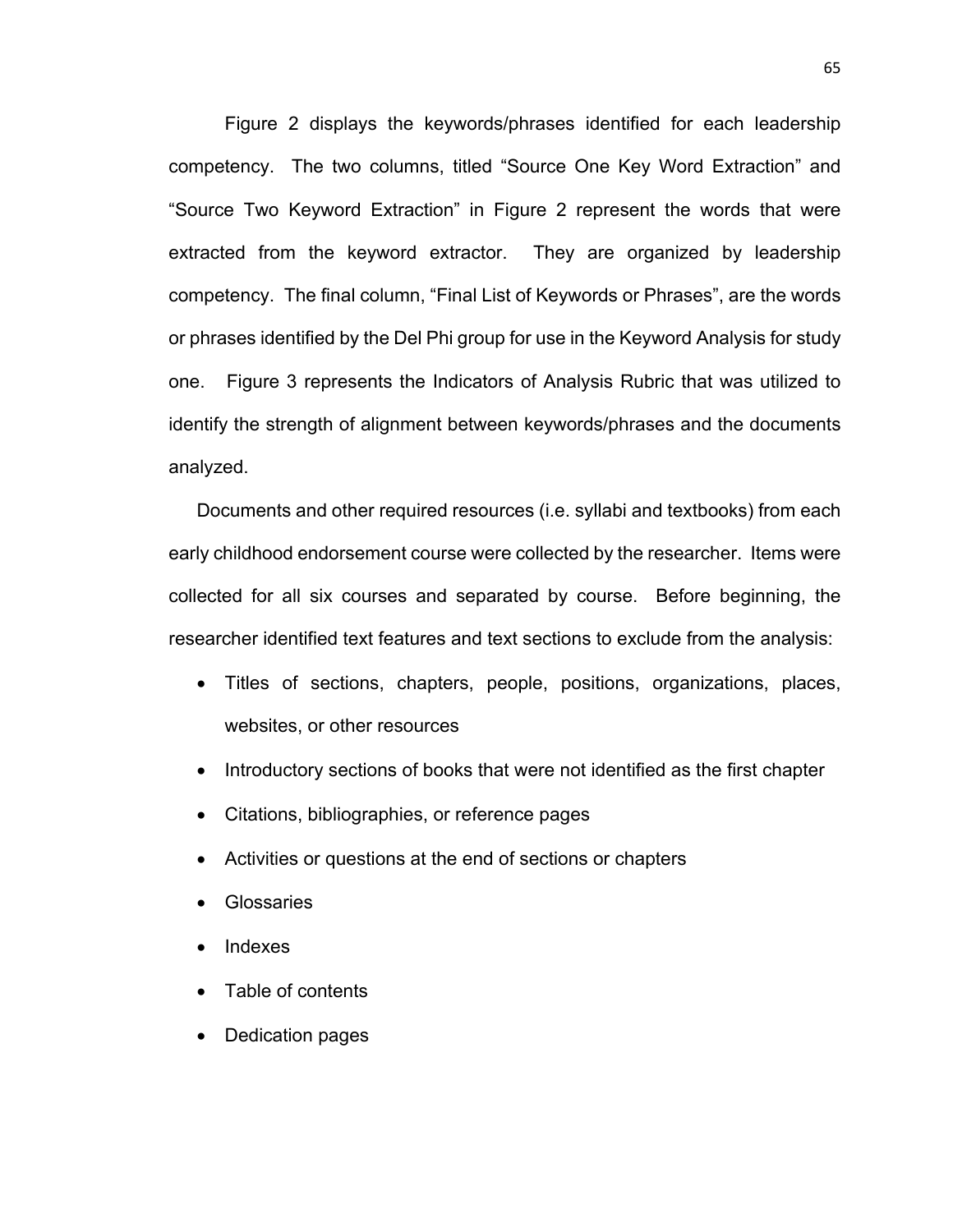Each document or resource was looked at individually. The researcher looked for each key word on each individual page, not including sections identified for exclusion. Each time a keyword or phrase was found the researcher read to determine the context in which the word or phrase was used. Next, the researcher utilized the Indicators of Analysis Rubric (see Figure 1) to identify the degree of alignment to early childhood leadership competencies with which the word or phrase was used.

When specific keywords and phrases are identified the following rubric will be used to determine alignment to leadership competencies:

|                            | None                                                                                                                                                             | <b>Indirectly Aligned</b>                                                                                                                                                               | Directly Aligned                                                                                                                                                                               |
|----------------------------|------------------------------------------------------------------------------------------------------------------------------------------------------------------|-----------------------------------------------------------------------------------------------------------------------------------------------------------------------------------------|------------------------------------------------------------------------------------------------------------------------------------------------------------------------------------------------|
| Indicators of<br>Alignment | No references to<br>$\bullet$<br>leadership<br>practices that<br>align with early<br>childhood<br>leadership<br>competencies are<br>evidenced in the<br>artifact | Practices that<br>$\bullet$<br>align with early<br>childhood<br>leadership<br>competencies are<br>evidenced in the<br>artifact as related<br>to the use of the<br>key word or<br>phrase | <b>Practices that</b><br>$\bullet$<br>align with early<br>childhood<br>leadership<br>competencies are<br>evidenced in the<br>artifact as related<br>to the use of the<br>key word or<br>phrase |
|                            |                                                                                                                                                                  | <b>Identified</b><br>$\bullet$<br>practices are not<br>specifically<br>connected to<br>leadership                                                                                       | Practical<br>examples related<br>to leadership<br>practices provided<br>by the NAESP<br>$(2014)$ are<br>included                                                                               |

## **Figure 3** *Indicators of Alignment Rubric*

The Indicators of Alignment Rubric was referenced to increase consistency in alignment ratings and to decrease the likelihood of misidentifying the alignment of a keyword/phrase to a competency. For instance, the keyword/phrase "assessment" was found in almost 700 instances in a 2016 text on assessing early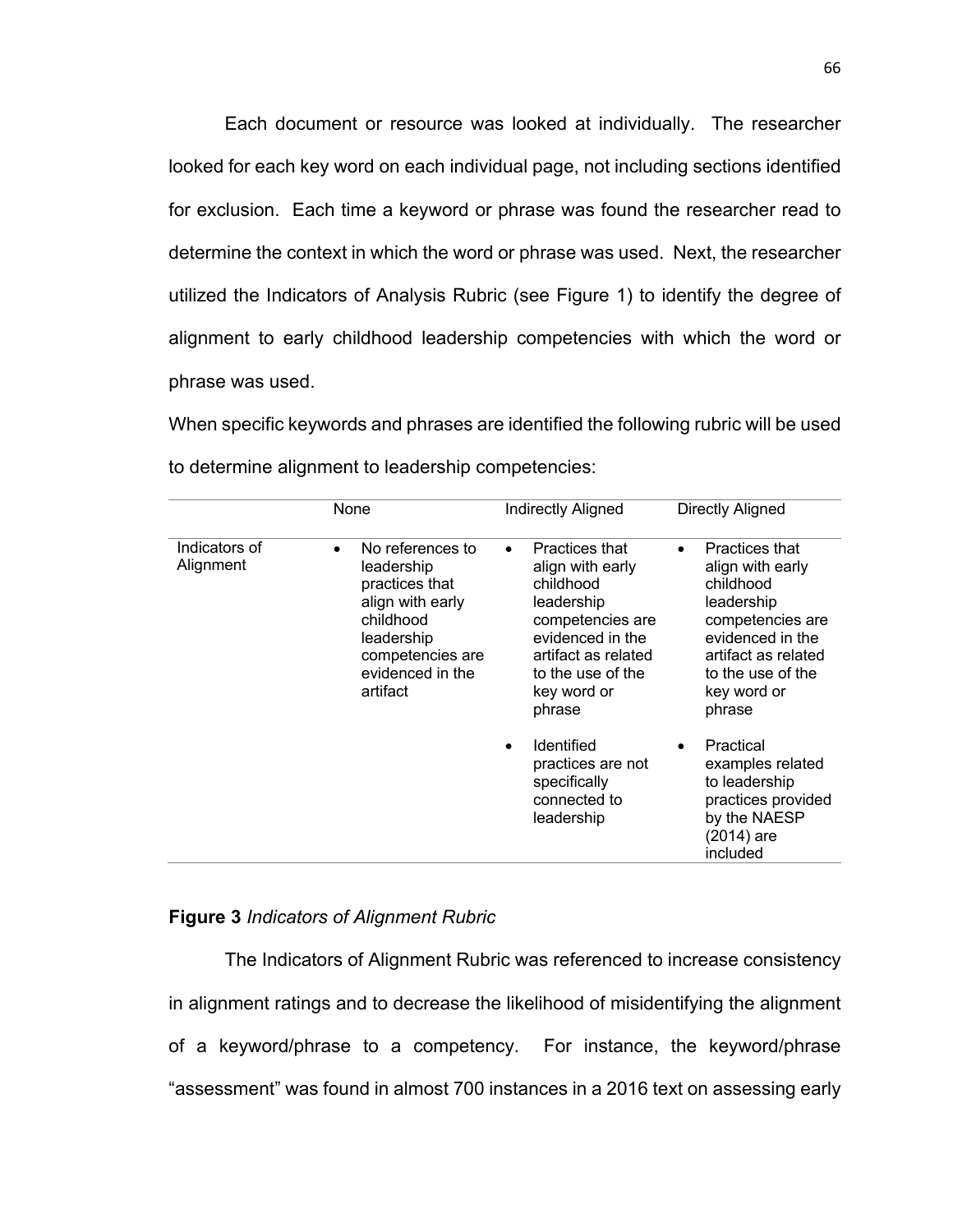childhood students by Hardin and Wortham. Assigning correct and consistent ratings in all instances that the keyword was found would be difficult. To identify the alignment correctly and consistently for each of these instances, it was necessary to refer back to the rubric and the indicators therein. For example, the following use of the keyword "assessment" was determined to be directly aligned because the idea of ensuring that early childhood assessment options reflect the diversity of the children in such programs is a key practice within early childhood leadership competency three. Examples of how this practice might look for programs with students of various cultures also followed the sentence where the keyword was found.

A concurrent concern related to current trends and practices in the assessment of young children is the question of how appropriate our tests and assessment strategies are in terms of the diversity of young children attending early childhood programs. (p. 15)

On page 21 of the same text the keyword was found again, but this time the alignment was determined to be indirect because the concept and practices are aligned with competency three, but not specifically connected with actual examples of leadership practices. A focus of competency three is about utilizing results of assessment for planning and instruction, however, the use of the term in the following example is specifically geared toward teachers. "The results of assessment are used to inform the planning and implementation of experiences, to communicate with the child's family, and to evaluate and improve teachers' and the program's effectiveness" (Hardin & Wortham, 2016).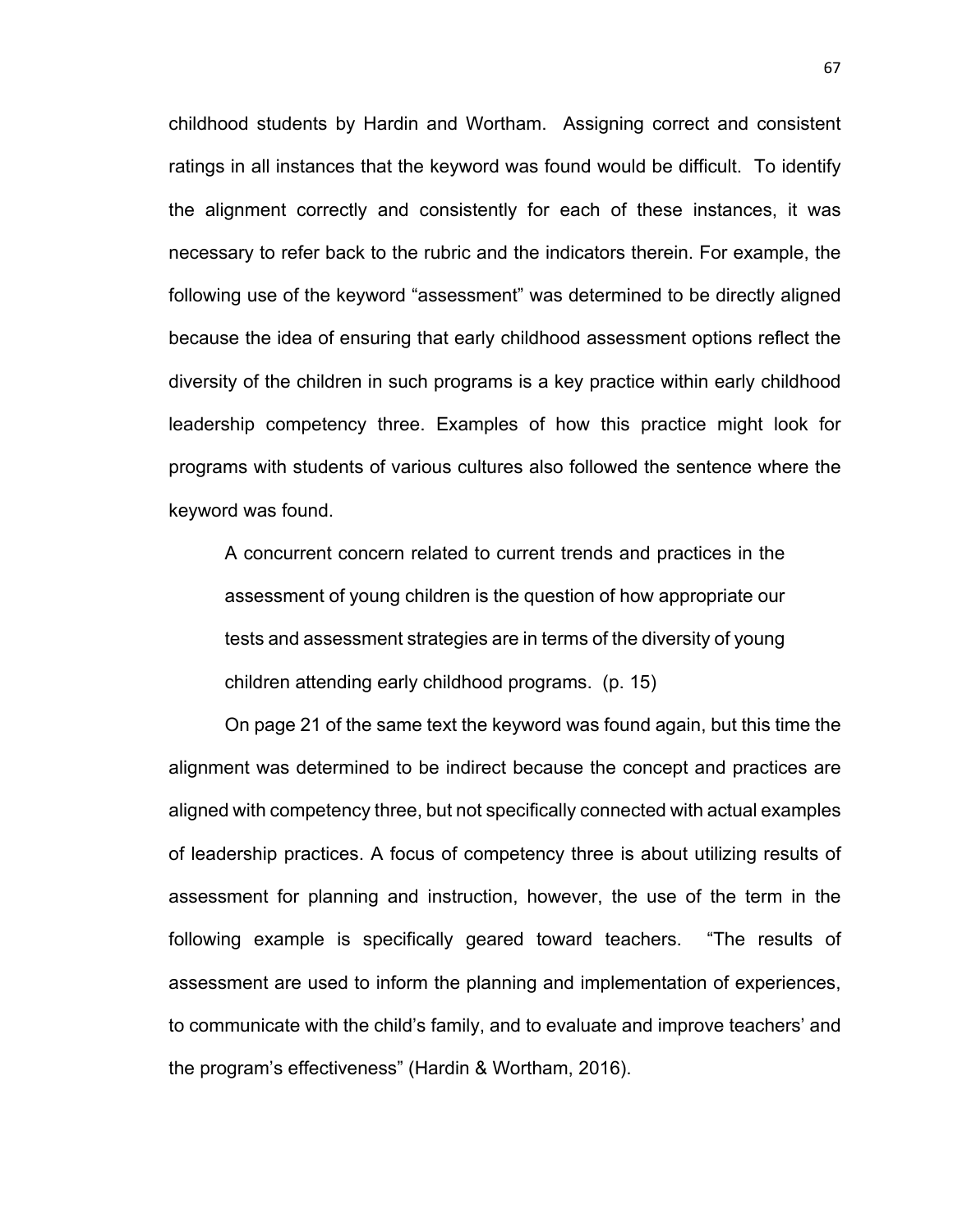When no alignment was determined it was because the use of the keyword/phrase did not refer to any practices or concepts within the early childhood leadership competency. On p. 40 of the Hardin & Wortham (2016) text, the following sentence with the keyword "assessment" was found, but no alignment was identified. "School districts often use informal assessments or evaluation strategies developed by local teachers or staff members" (Hardin & Wortham, 2016). Because there was no reference to leadership practices or concepts within the competency three, it was documented as an instance of no alignment.

A record was kept documenting each time a keyword was found, the degree of alignment, and the source in which it was found. This process was repeated for each document and resource. There were a total of 22 documents and resources that were individually analyzed.

Next, the researcher totaled the instances that each key word was found based on the degree of alignment to the early childhood leadership competency for each individual document or resource. These totals were then aggregated by competency and degree of alignment. This data was used to create a composite score for each competency.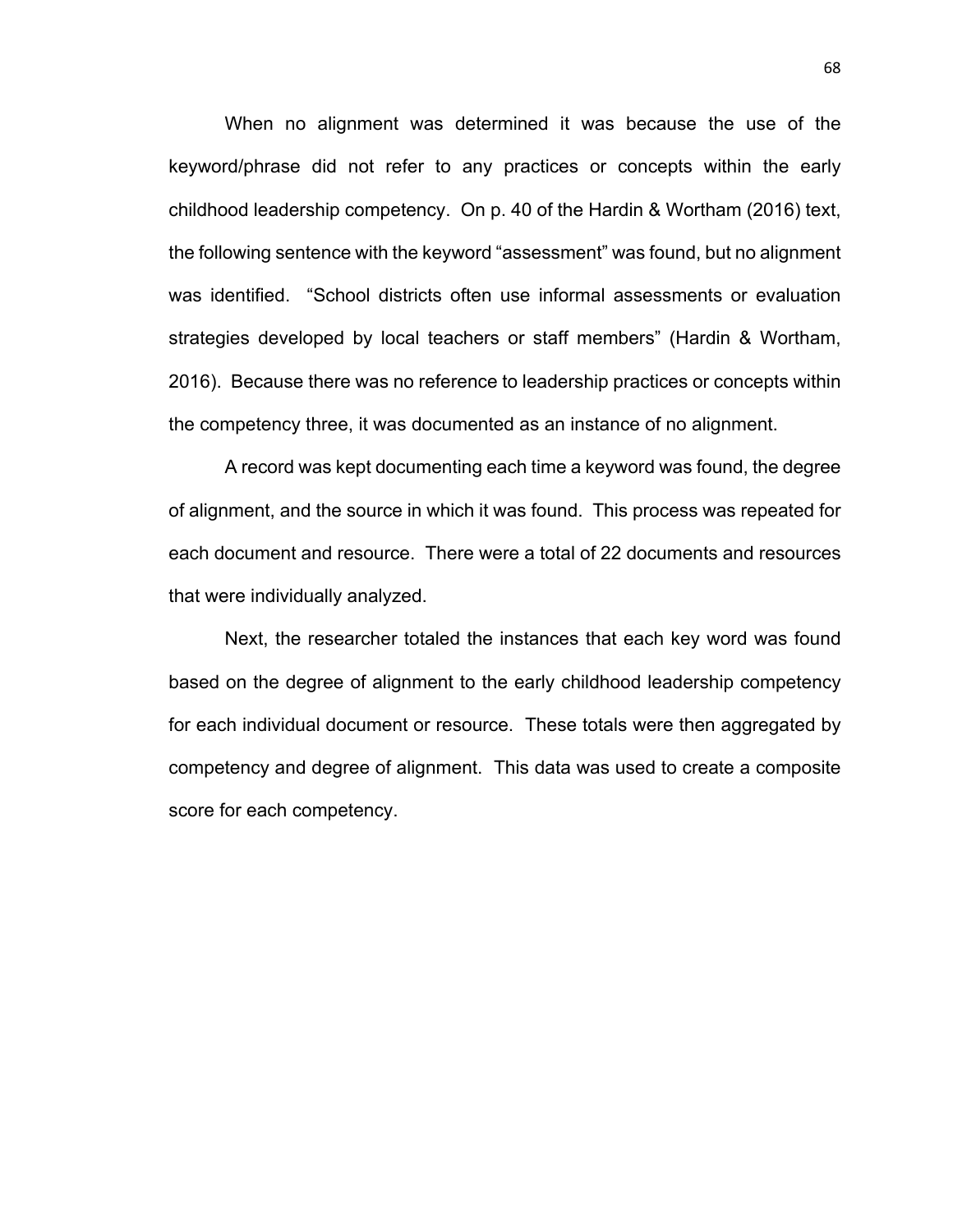|                                                           | Keyword Analysis Composite Data                                          |                   |                     |                    |                    |                    |  |
|-----------------------------------------------------------|--------------------------------------------------------------------------|-------------------|---------------------|--------------------|--------------------|--------------------|--|
|                                                           | Total Number of Times Keywords or Phrases Were Found for Each Competency |                   |                     |                    |                    |                    |  |
|                                                           | Competency<br>One                                                        | Competency<br>Two | Competency<br>Three | Competency<br>Four | Competency<br>Five | Composite<br>Total |  |
| Number of<br>Times<br>Keywords or<br><b>Phrases Found</b> | 214                                                                      | 128               | 3360                | 223                | 120                | 4045               |  |

### **Table 1** *Keyword Analysis Composite Data: Totals*

Table 1 displays the number of times each keyword was identified within each leadership competency. There was a total of 4,045 times that keywords, or phrases were found in the course resources. The greatest number of keywords or phrases found related to competency three with 3,360 instances of keyword or phrases indicated. The least number of keywords or phrases were found for competencies two and five with 128 and 120 instances of keywords or phrases found, respectively.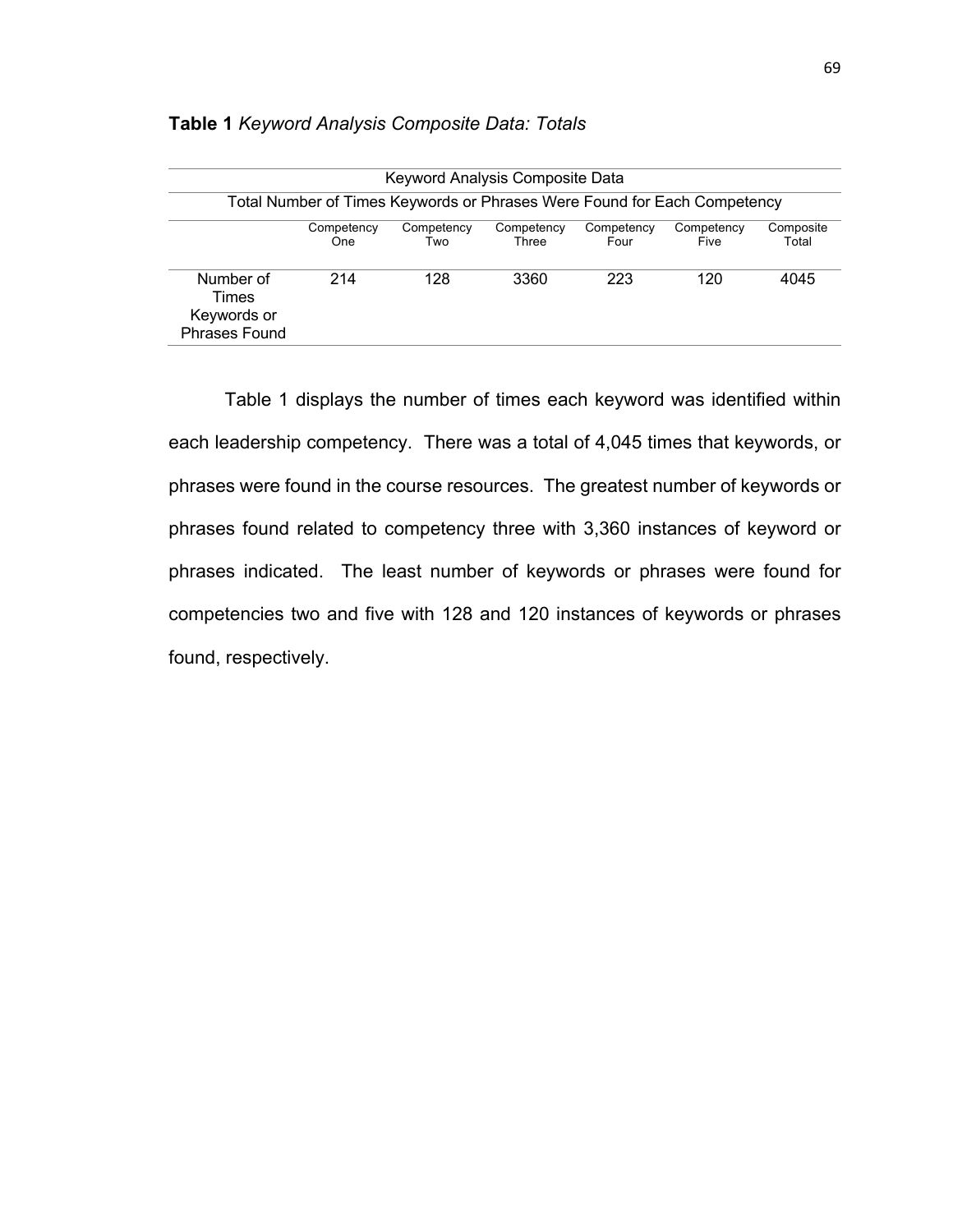|                                                                                                                                 | Keyword Analysis Composite Data |                                       |     |     |     |     |  |
|---------------------------------------------------------------------------------------------------------------------------------|---------------------------------|---------------------------------------|-----|-----|-----|-----|--|
|                                                                                                                                 |                                 | Percentage of Alignment to Competency |     |     |     |     |  |
| Mean<br>Competency<br>Competency<br>Competency<br>Competency<br>Competency<br>Three<br>Five<br>Four<br>Percentage<br>One<br>Two |                                 |                                       |     |     |     |     |  |
| Percent No<br>Alignment                                                                                                         | 96%                             | 50%                                   | 95% | 83% | 69% | 79% |  |
| Percent<br>Indirect<br>Alignment                                                                                                | 3%                              | 38%                                   | 4%  | 10% | 18% | 14% |  |
| <b>Percent Direct</b><br>Alignment                                                                                              | $1\%$                           | 13%                                   | 1%  | 7%  | 13% | 7%  |  |

#### **Table 2** *Keyword Analysis Composite Data: Percentage*

Table 2 displays percentages that represent the number of keywords or phrases, for each competency, associated with each degree of alignment to early childhood leadership competencies. As seen in Table 2, the greatest percentage of words or phrases had no alignment to early childhood leadership competency. No hypothesis was developed for research sub-question one. Instead, the research intended to determine if there is an alignment between course materials and early childhood leadership competencies. However, given the data collected, the conclusion provided for research sub-question one is that there is little, and in some cases almost no, alignment between the early childhood leadership competencies and early childhood endorsement course materials.

## *Research Sub Question Two*

Participants in the sample were provided a self-reflection asking individuals to report the perceived level of alignment of early childhood course content to early childhood leadership competencies. Participants were asked to reflect and score each strategy within each competency by identifying if the strategies provided for each competency in the self-reflection were "Not Addressed", "Indirectly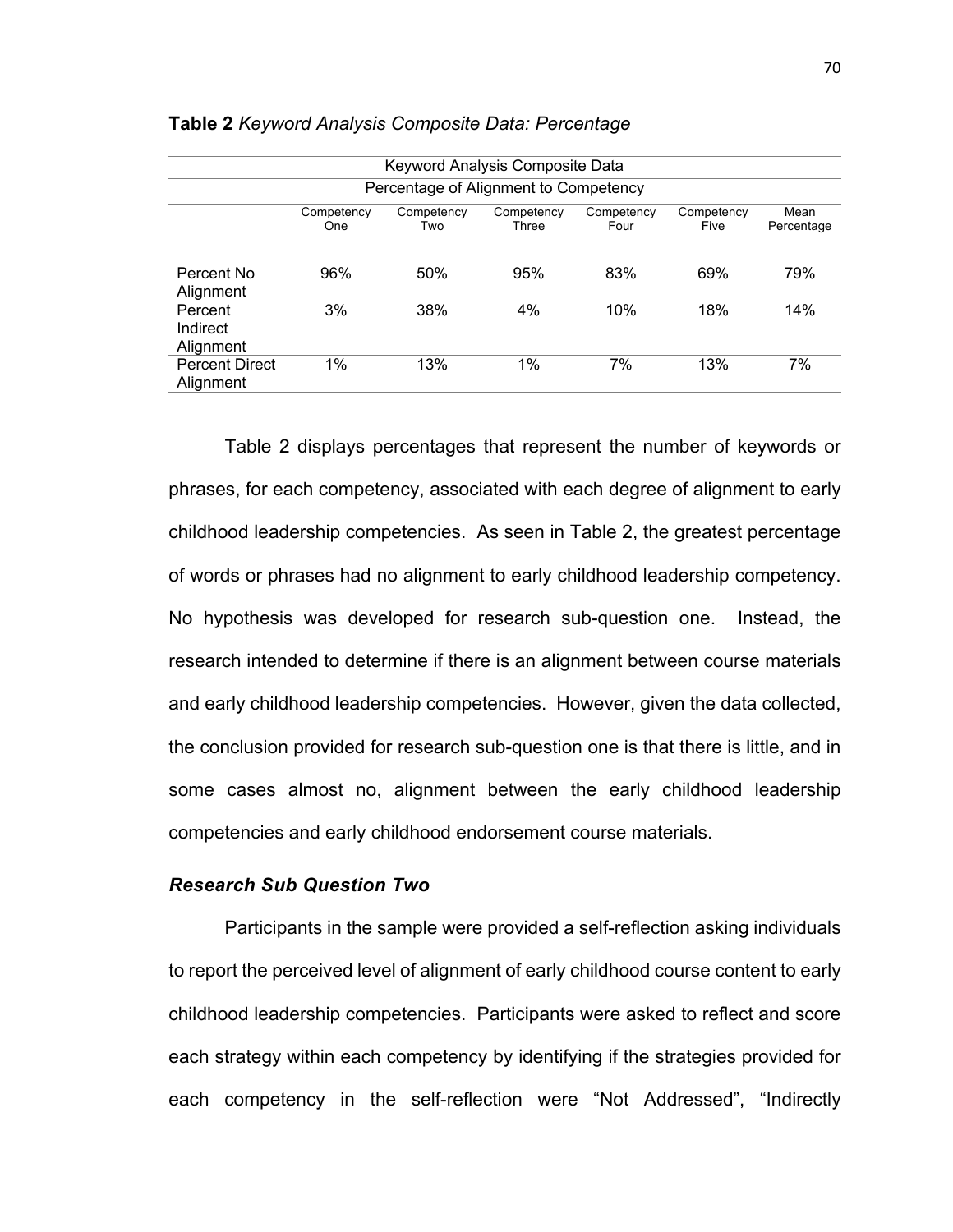Addressed" or "Directly Addressed" within class discussions, class presentations or course materials. The self-reflection was organized into three sections: "Class Discussions", "Class Presentations", and "Course Materials" and the same items were responded to within each section. Participants were provided the selfreflection digitally and given two weeks to complete the self-reflection.

The researcher analyzed data for each section of the self-assessment by competency and content delivery method (class discussions, class presentations, and course materials). The number of times that specific strategies from an individual section were directly addressed, indirectly addressed, or not addressed were compiled for each strategy. There were three-five strategies for each leadership competency. Then, composite scores were aggregated by competency and a single mean rubric score was calculated for each leadership competency. The array of scores ranged from one-three. A score of one was considered "Not Addressed", two was considered "Indirectly Addressed" and three was considered "Directly Addressed".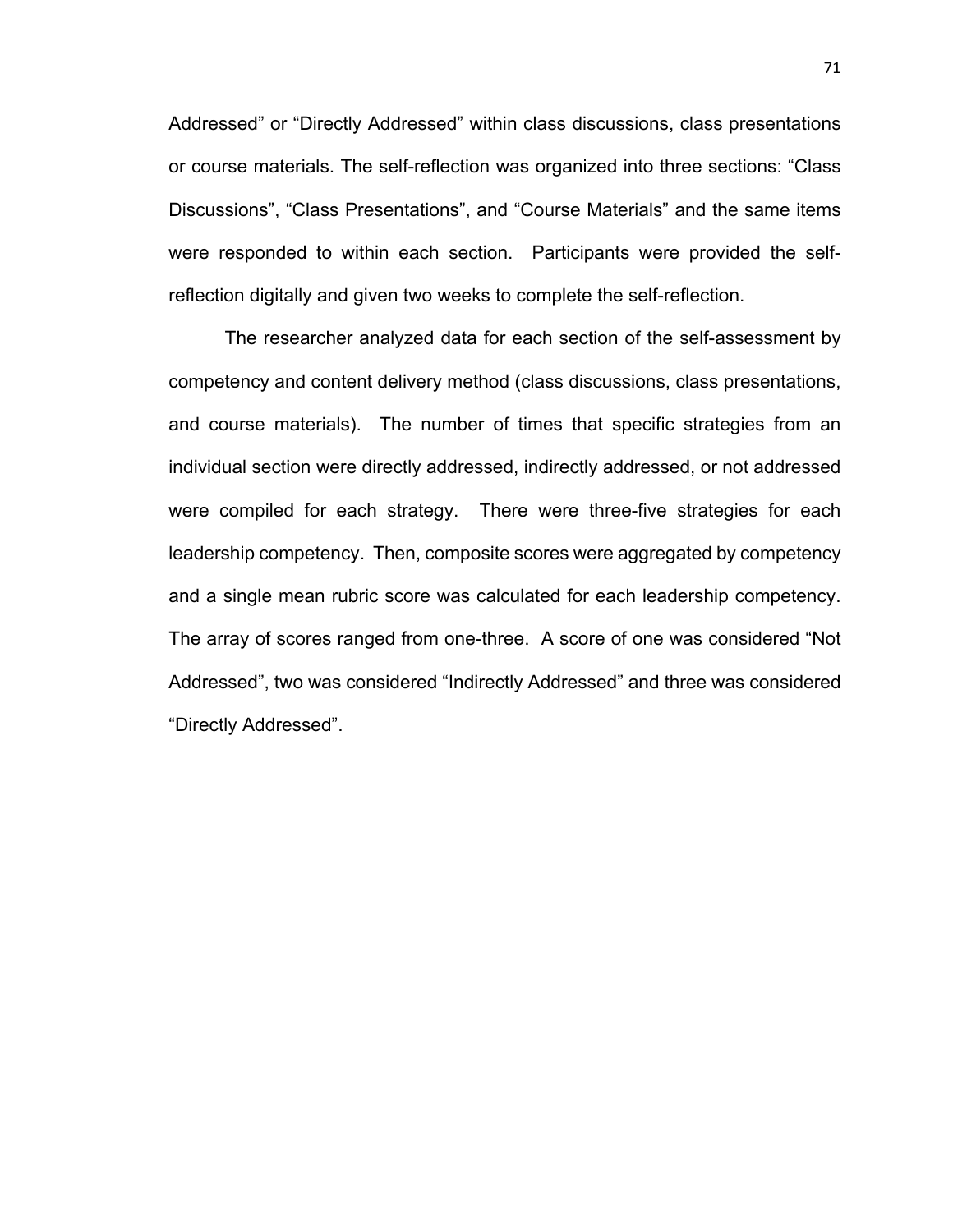| <b>Class Discussions</b>                       |                                      |                                                |                                              |                      |  |  |
|------------------------------------------------|--------------------------------------|------------------------------------------------|----------------------------------------------|----------------------|--|--|
|                                                | Number<br>Responded<br>Not Addressed | Number<br>Responded<br>Indirectly<br>Addressed | Number<br>Responded<br>Directly<br>Addressed | Mean Rubric<br>Score |  |  |
| Competency One - Paradigm Shift                | 4.00                                 | 4.00                                           | 12.00                                        | 2.40                 |  |  |
| Competency Two - Curriculum and<br>Instruction | 1.00                                 | 8.00                                           | 10.00                                        | 2.35                 |  |  |
| Competency Three- Multiple Data<br>Points      | 5.00                                 | 9.00                                           | 6.00                                         | 2.05                 |  |  |
| Competency Four - Professional<br>Growth       | 0.00                                 | 9.00                                           | 6.00                                         | 2.40                 |  |  |
| Competency Five - Family and<br>Community      | 4.00                                 | 4.00                                           | 12.00                                        | 2.40                 |  |  |

#### **Table 3** *Mean Rubric Scores for Class Discussions*

Table 3 displays the data gathered specific to strategies that were or were not addressed during Class Discussions for each competency. Each individual response is accounted for in Table 3. Each individual response was given the appropriate number of points based on the participant rating:

- 1 Not Addressed
- 2 Indirectly Addressed
- 3 Directly Addressed

Once each response was given the appropriate amount of points, a sum for each category within each competency was totaled, and then a mean for each competency was calculated. The score ranges determined to analyze results include:

0.0 - 1.9 Not addressed

- 2.0 2.5 Indirectly Addressed
- 2.6 3.0 Directly Addressed

As seen in this table there were a good number of participants who responded that strategies related to leadership competencies were directly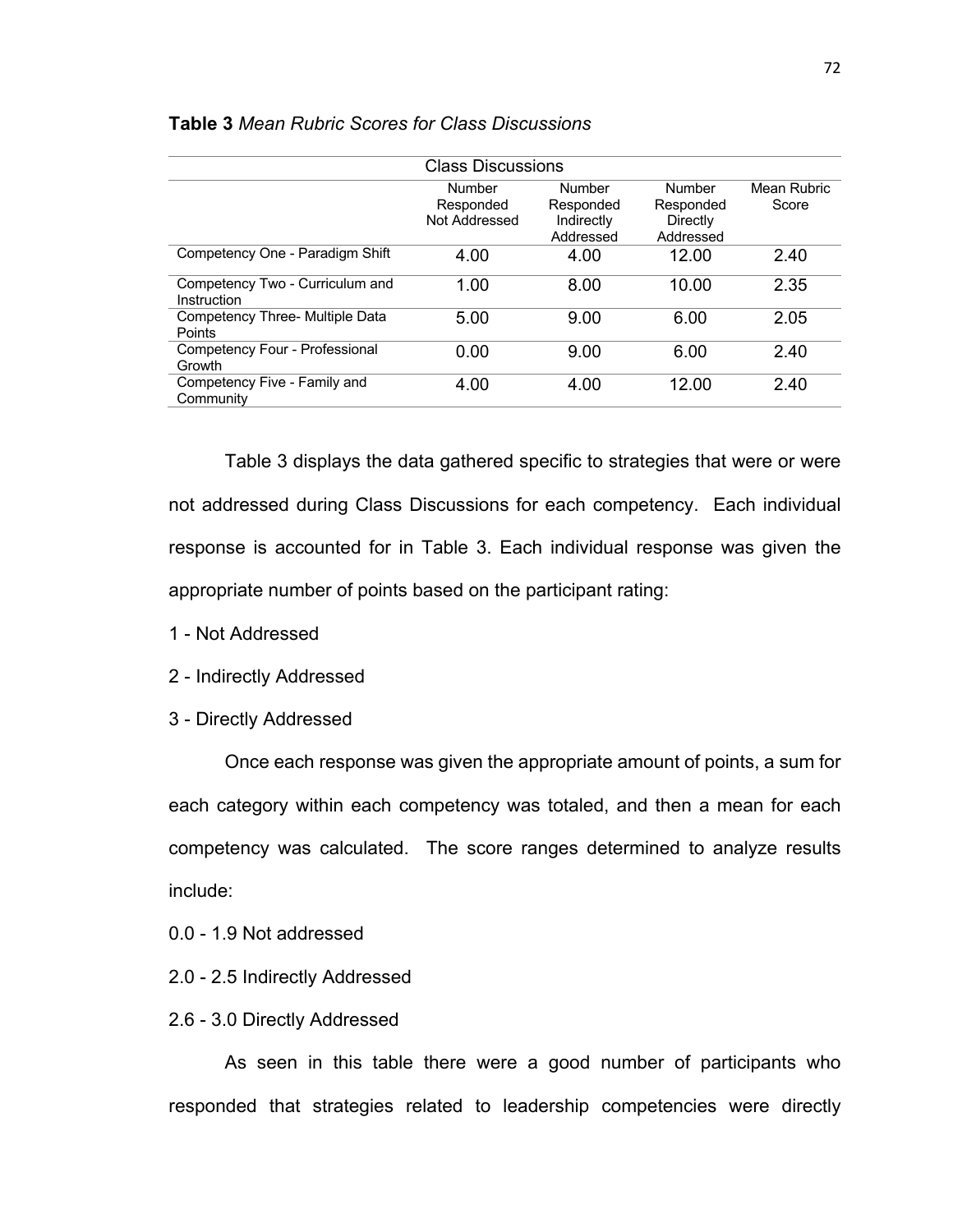addressed, however, the mean rubric scores show that there was not a large enough group that said strategies were directly addressed to indicate a stronger alignment. The mean rubric scores range for Class Discussions range from 1.80 - 2.40 therefore a strong alignment is not suggested here.

| <b>Class Presentations</b>                       |                                      |                                                       |                                                     |                      |  |  |
|--------------------------------------------------|--------------------------------------|-------------------------------------------------------|-----------------------------------------------------|----------------------|--|--|
|                                                  | Number<br>Responded<br>Not Addressed | <b>Number</b><br>Responded<br>Indirectly<br>Addressed | <b>Number</b><br>Responded<br>Directly<br>Addressed | Mean Rubric<br>Score |  |  |
| Competency One - Paradigm Shift                  | 5.00                                 | 3.00                                                  | 12.00                                               | 2.35                 |  |  |
| Competency Two - Curriculum and<br>Instruction   | 2.00                                 | 10.00                                                 | 8.00                                                | 2.30                 |  |  |
| Competency Three- Multiple Data<br><b>Points</b> | 9.00                                 | 5.00                                                  | 6.00                                                | 1.85                 |  |  |
| Competency Four - Professional<br>Growth         | 5.00                                 | 6.00                                                  | 5.00                                                | 1.93                 |  |  |
| Competency Five - Family and<br>Community        | 7.00                                 | 3.00                                                  | 10.00                                               | 2.15                 |  |  |

**Table 4** *Mean Rubric Scores for Class Presentations*

Table 4 displays the data gathered specific to strategies that were, or were not, addressed during class presentations. As seen in Table 4, the same number, or more, of the participants responded that the leadership competencies were not addressed or indirectly addressed in class presentations. The only competency that this is not true for is leadership competency number one, which focused on leaders embracing the paradigm shift of birth through age eight. Most participants felt this leadership competency was directly addressed. However, the mean rubric score for leadership competency one still falls below 2.59, which does not indicate an overall strong alignment between this competency and how well it was addressed in class presentation. In addition, the results shown in the mean rubric scores for all leadership competencies do not indicate a strong alignment between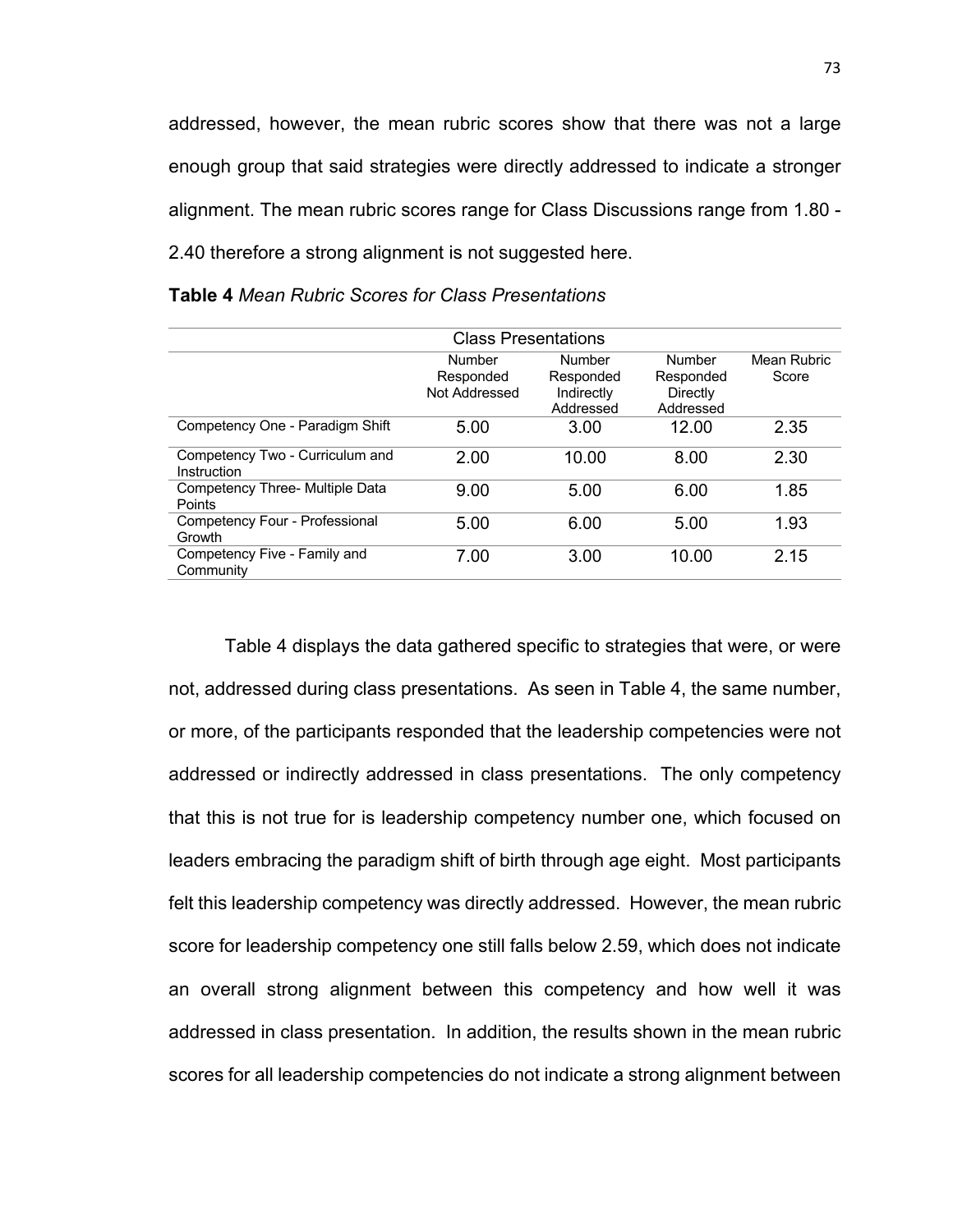class presentations and leadership competencies as all of the mean rubric scores fall below 2.59.

**Table 5** *Mean Rubric Scores for Course Materials*

| <b>Course Materials</b>                        |                                   |                                          |                                           |                      |  |  |  |
|------------------------------------------------|-----------------------------------|------------------------------------------|-------------------------------------------|----------------------|--|--|--|
|                                                | No.<br>Responded<br>Not Addressed | No. Responded<br>Indirectly<br>Addressed | No.<br>Responded<br>Directly<br>Addressed | Mean Rubric<br>Score |  |  |  |
| Competency One - Paradigm Shift                | 0.00                              | 6.00                                     | 14.00                                     | 2.70                 |  |  |  |
| Competency Two - Curriculum and<br>Instruction | 4.00                              | 5.00                                     | 11.00                                     | 2.35                 |  |  |  |
| Competency Three- Multiple Data<br>Points      | 5.00                              | 7.00                                     | 8.00                                      | 2.15                 |  |  |  |
| Competency Four - Professional<br>Growth       | 5.00                              | 3.00                                     | 8.00                                      | 2.13                 |  |  |  |
| Competency Five - Family and<br>Community      | 5.00                              | 2.00                                     | 13.00                                     | 2.40                 |  |  |  |

Table 5 displays the data gathered specific to strategies that were, or were not, addressed in course materials. As seen in Table 5, respondents felt that there was not strong alignment as shown by the mean rubric scores, except for competency one. A strong alignment between the course materials and leadership competency one is suggested as the mean score is 2.70, which falls within the range between 2.6-3.0. Even though competency one showed strong alignment for being addressed in course materials the other leadership competencies did not, as the mean rubric scores fell below 2.59.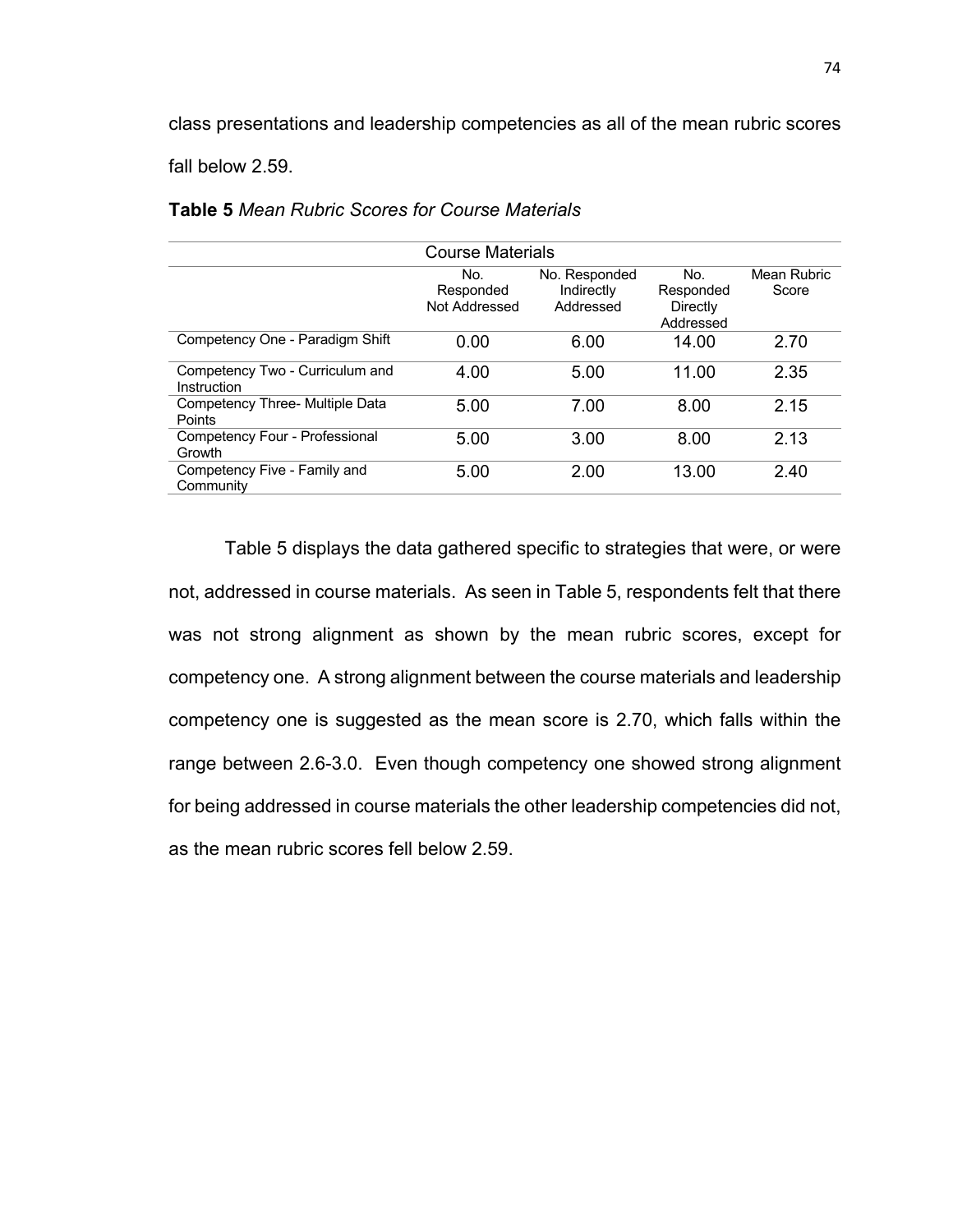|  | Table 6 Aggregate Mean Rubric Score |  |  |  |
|--|-------------------------------------|--|--|--|
|--|-------------------------------------|--|--|--|

| Aggregate Mean Rubric Score for All Content Delivery Methods |                                       |  |  |  |  |
|--------------------------------------------------------------|---------------------------------------|--|--|--|--|
| Competency                                                   | Aggregate Mean<br><b>Rubric Score</b> |  |  |  |  |
| Competency One - Paradigm Shift                              | 2.48                                  |  |  |  |  |
| Competency Two - Curriculum and Instruction                  | 2.37                                  |  |  |  |  |
| <b>Competency Three- Multiple Data Points</b>                | 2.02                                  |  |  |  |  |
| Competency Four - Professional Growth                        | 2.16                                  |  |  |  |  |
| Competency Five - Family and Community                       | 2.35                                  |  |  |  |  |

Table 6 displays the aggregate mean rubric score by competency for all three sections of the self-reflection representing content delivery (class discussions, class presentations, and course materials). The data suggests that the leadership competency that showed the weakest aggregate mean rubric score was leadership competency three, which focuses on leaders using multiple data points to help teachers guide student instruction. The highest aggregate mean rubric score was calculated for competency one, focusing on embracing the paradigm shift of the PreK-3<sup>rd</sup> grade continuum. The respondents provided a response of directly addressed most often for competencies one and five. The competencies that received a response of directly addressed least often were leadership competencies three and four.

This information does not provide evidence of strong alignment between early childhood leadership competencies and early childhood endorsement courses in any of the identified areas, as none of the mean rubric scores are not between 2.6-3.0. The only instance in which participants' responses indicated a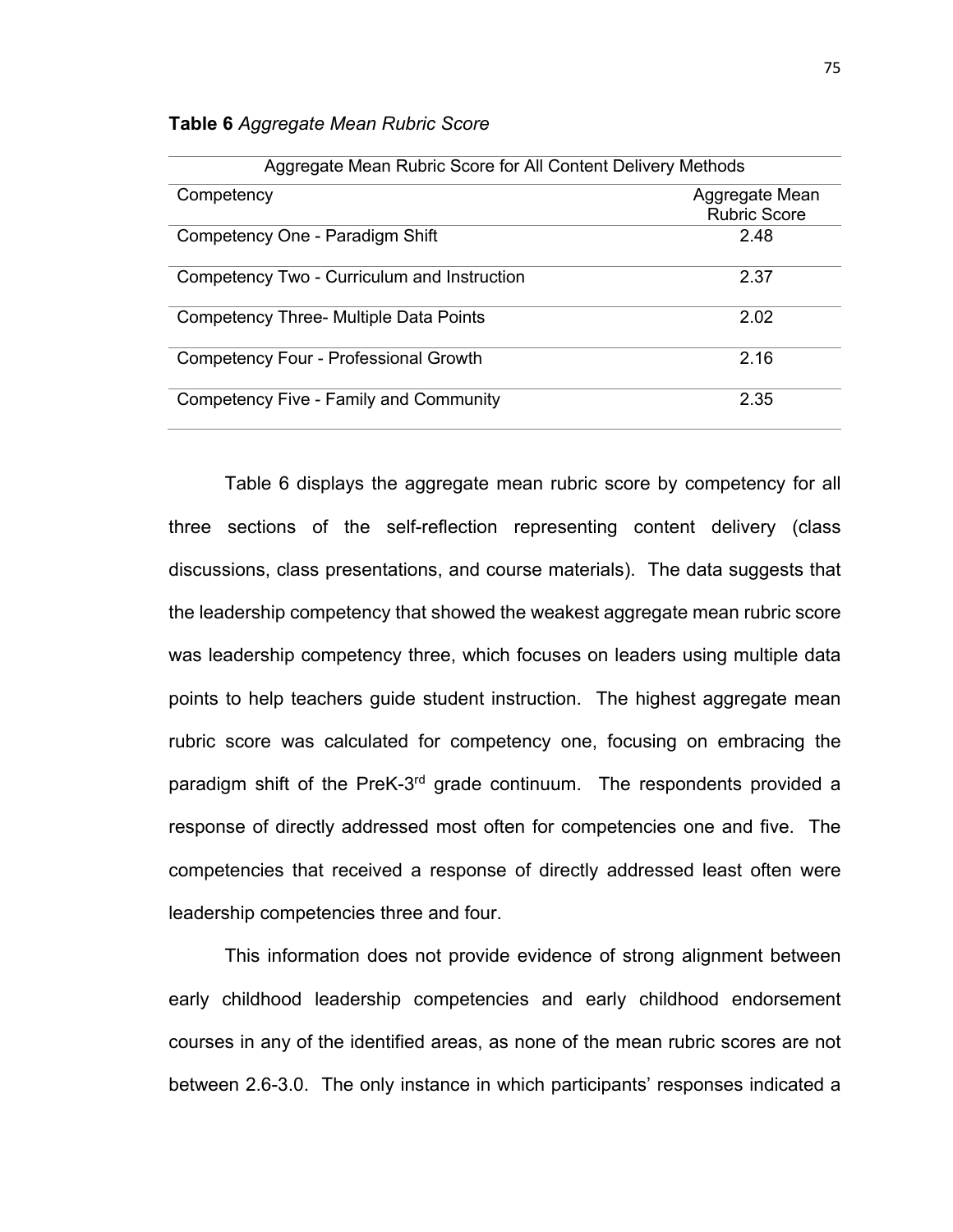strong alignment with the leadership competencies was within the course materials section. Participants' responses suggested that they felt a strong alignment between course materials and leadership competency one existed. However, when calculating the aggregate mean rubric scores none of the responses suggested a strong alignment between the competencies and the different content delivery methods.

#### *Research Sub-Question Three*

For research sub-question three, a self-reflection was used to compare two groups of respondents. Participants in sample group A included school leaders who have completed an early childhood endorsement program, while sample group B only included school leaders who had not completed an early childhood endorsement program. Each sample group was asked to reflect and respond to an identical self-reflection survey outlining leadership practices in each of the five early childhood leadership competency areas. Participants responded to each specific practice, within each competency, by rating the degree to which they perceived each competency to be evident in the practices they perform as a school leader with early childhood grades PK-3<sup>rd</sup>. The ratings included the following:

- 1 Not evident
- 2 Somewhat evident in my practice
- 3 Consistently evident in my practice

4 - Consistently evident in my practices with additional practices that elaborate or exceed upon these expectations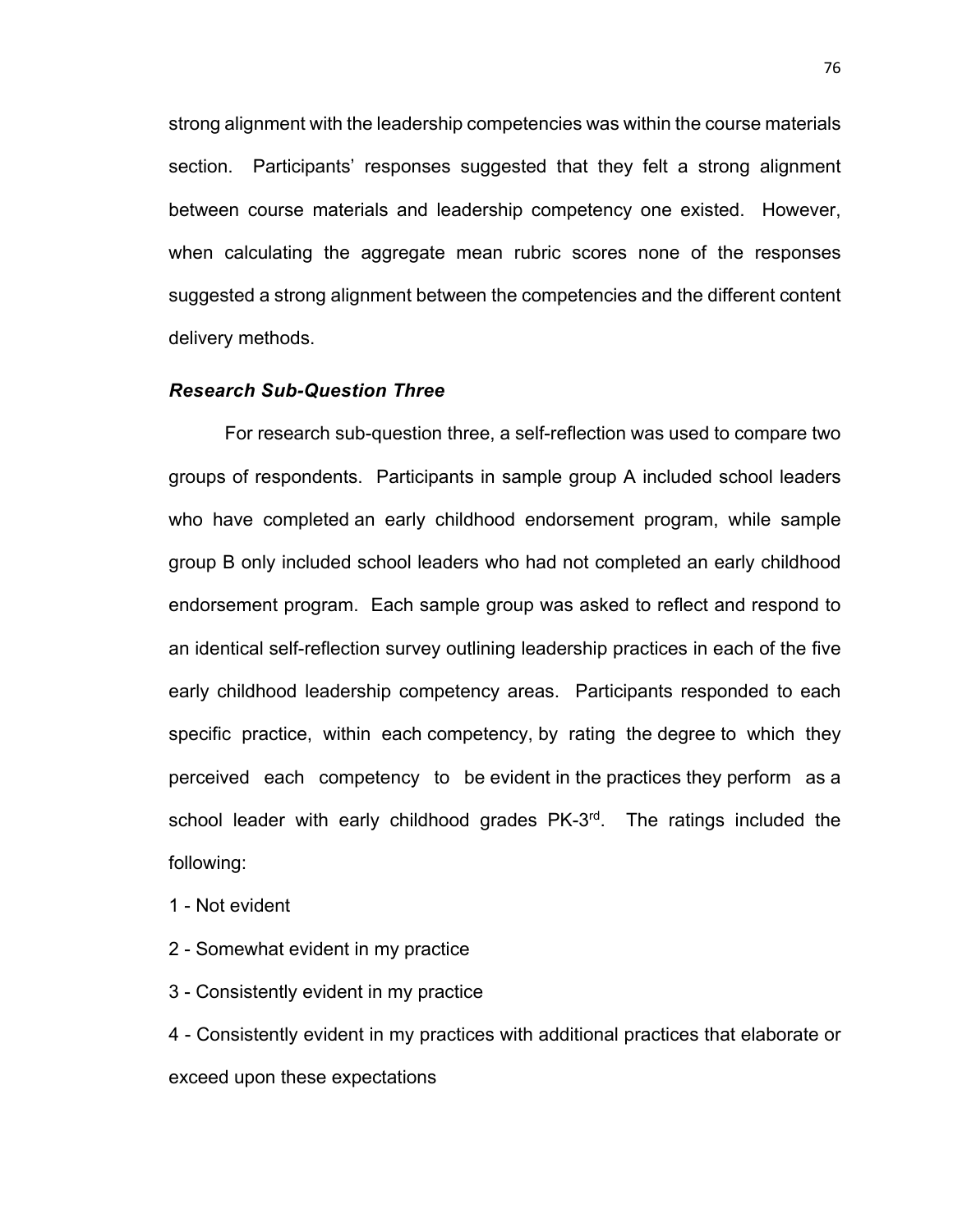The self-reflection was organized by competency with three-six aligning leadership practices within each leadership competency. Participants were provided the selfreflection digitally and given two weeks to complete the self-reflection.

Responses were differentiated by sample group and then analyzed to determine which specific practices were rated as having a higher degree of evidence, if any, in leaders who have completed the endorsement program. The researcher disaggregated the data by sample group, and then analyzed data for each leadership competency in the self-reflection. A mean score was calculated for each item on the self-reflection. The number of times that a participant responded with "Not evidence in my practice", "Somewhat evident in my practice", "Consistently evident in my practice", or "Consistently evident in my practices with additional practices that elaborate or exceed upon these expectations" were compiled for each self-reflection item. Each response was given a numerical value as shown below ranging from scores of one to four:

1 - Not evident in my practice

2 - Somewhat evident in my practice

3 - Consistently evident in my practice

4 - Consistently evident in my practices with additional practices that elaborate or exceed upon these expectations.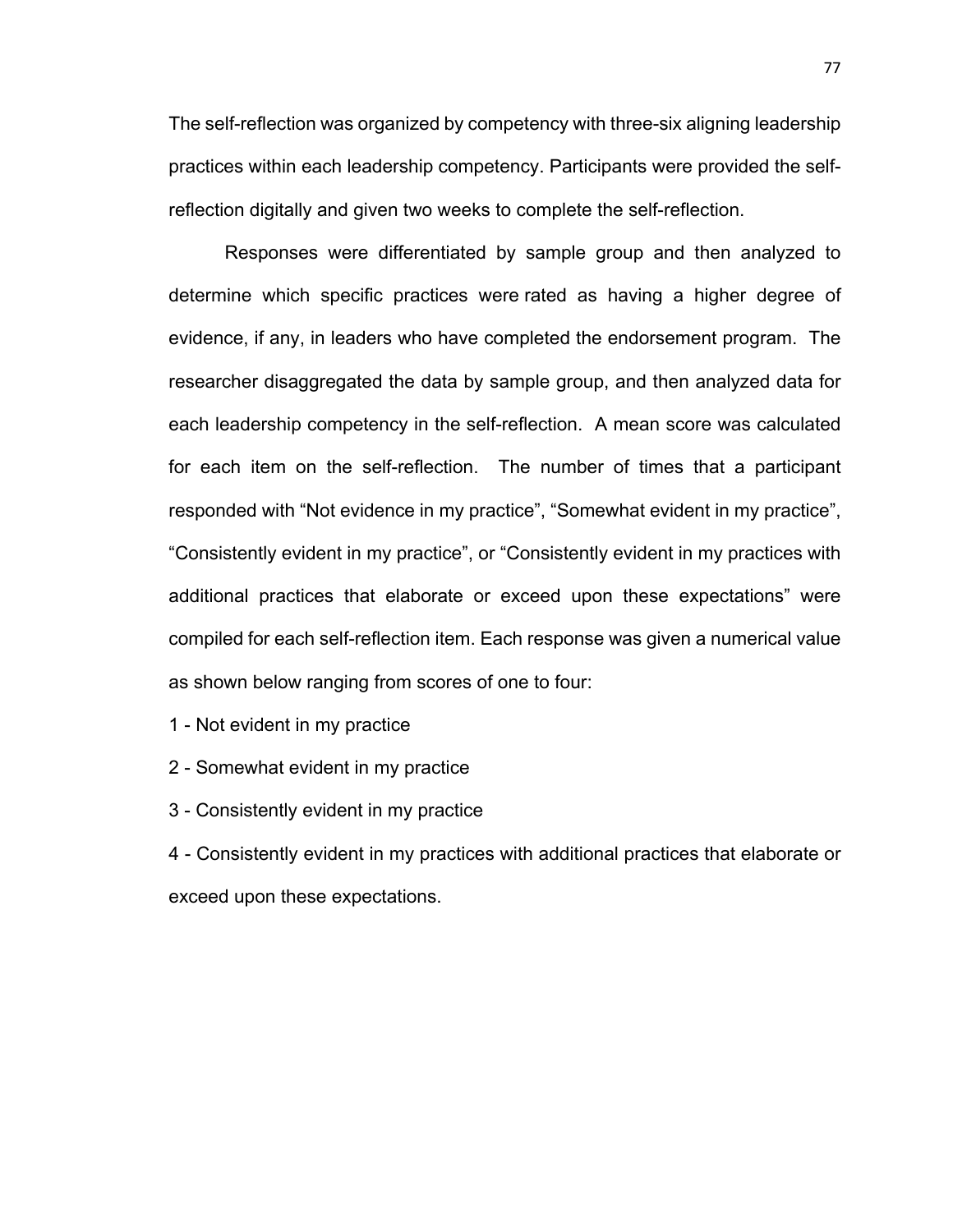

**Figure 4** *Mean Scores for Each Item by Sample Group*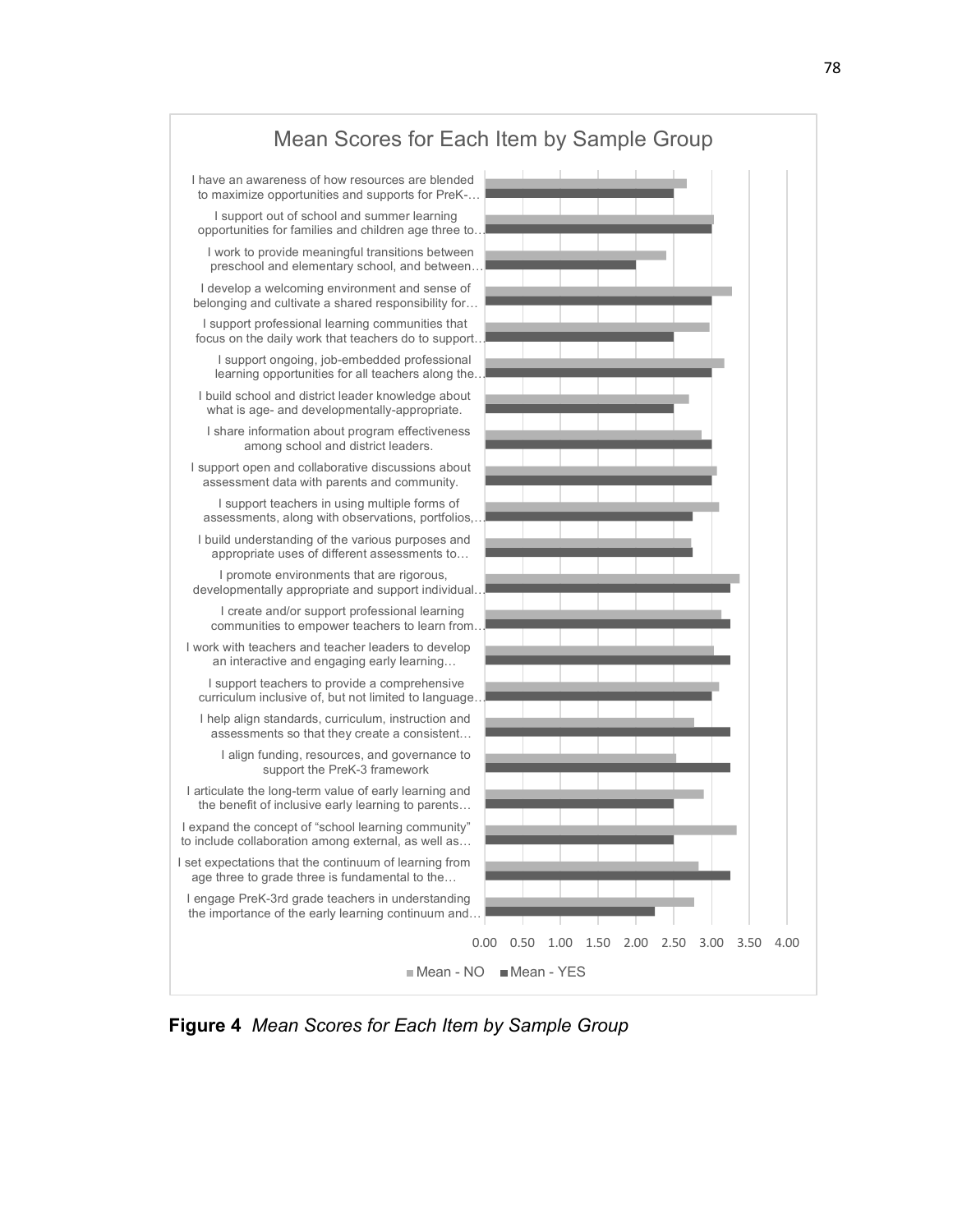|                                                       | Aggregate Mean Score<br>for YES       | Aggregate Mean Score<br>for NO |
|-------------------------------------------------------|---------------------------------------|--------------------------------|
|                                                       | (Did Complete (or                     | (Did Not Complete              |
|                                                       | currently completing)<br>Endorsement) | Endorsement)                   |
| Competency One - Paradigm Shift                       | 2.75                                  | 2.87                           |
| Competency Two - Curriculum and<br><b>Instruction</b> | 3.20                                  | 3.07                           |
| Competency Three- Multiple Data Points                | 2.88                                  | 2.94                           |
| Competency Four - Professional Growth                 | 2.67                                  | 2.95                           |
| Competency Five - Family and<br>Community             | 2.63                                  | 2.84                           |

#### **Table 7** *Aggregate Mean Scores by Sample Group*

Next, the mean scores were compiled for each leadership competency into one aggregate mean score for each leadership competency and sample group. These results are shown in Table 7. For each competency, the higher mean score is shaded. Only one leadership competency reflects a higher mean score for those who completed the early childhood leadership endorsement.

Responses for each item were then compiled and a mean score for each item was calculated for each sample group. The results are shown in Figure 4. The red bar displays the mean scores for the "NO" group, the group of respondents who have not completed an early childhood endorsement program. The "YES" group, the respondents who have completed, or in the process of completing, an early childhood endorsement are represented by the blue bar. In general, the participants that have not completed an early childhood endorsement responded to that these practices were somewhat or consistently evident in their practices more so than those who are currently completing, or who have completed the endorsement program.

The analytic goal for the study of sub-question three was to find out how the groups of scores differ between the two sample groups. Therefore, a T-Test was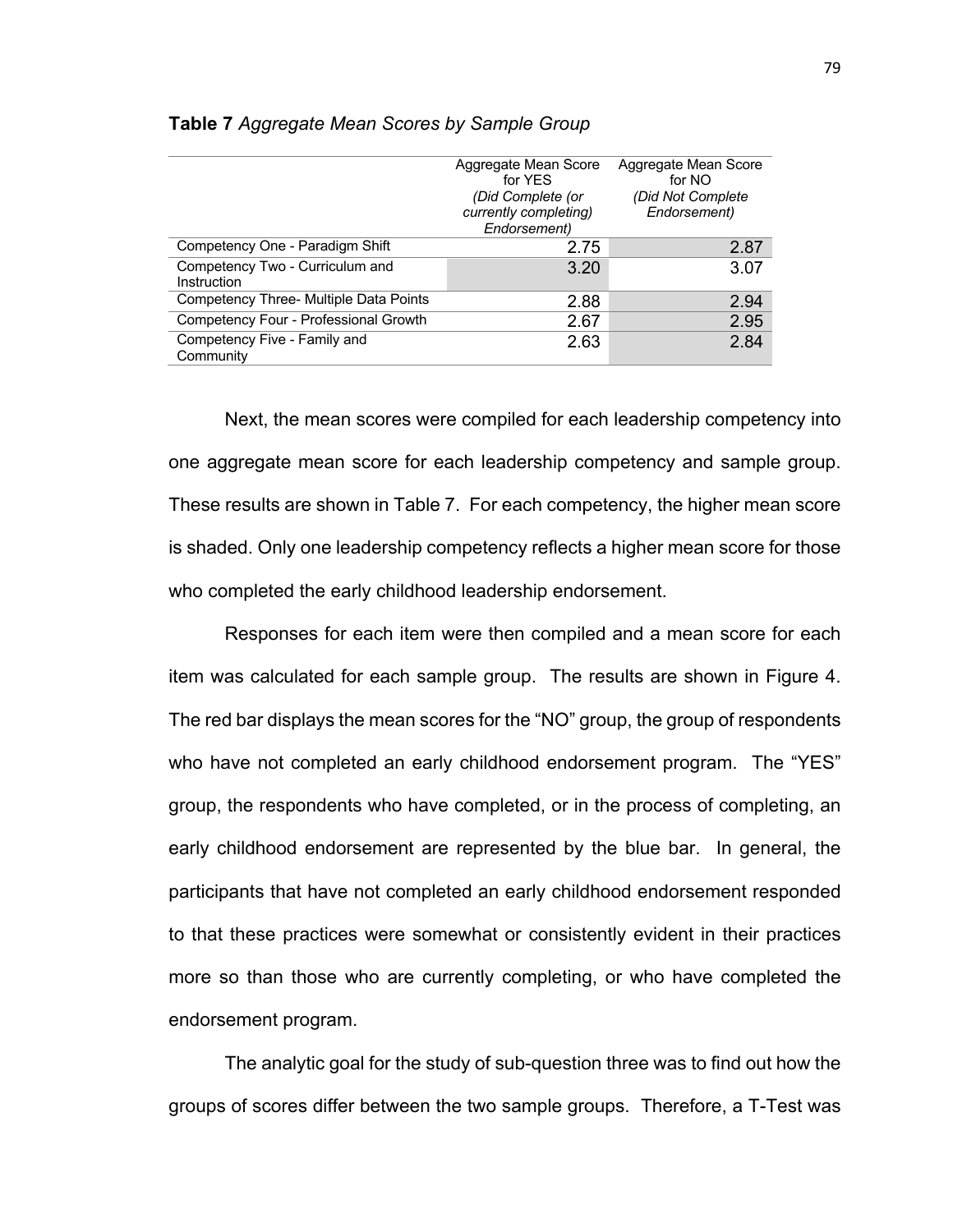utilized to identify if significant differences between the two sample groups existed.

Each self-assessment item was individually analyzed to determine the significance

of the difference between responses.

## **Table 8** *Competency One T-Values*

| Item                                                                                                                                                           |               | Mean          | Variance      |               | $T -$<br>Value |
|----------------------------------------------------------------------------------------------------------------------------------------------------------------|---------------|---------------|---------------|---------------|----------------|
|                                                                                                                                                                | Variable<br>1 | Variable<br>2 | Variable<br>1 | Variable<br>2 |                |
| I engage PreK-3rd grade<br>teachers in understanding the<br>importance of the early<br>learning continuum and<br>transitions along it.                         | 2.83          | 2.25          | 0.41          | 0.91          | 3.18           |
| I set expectations that the<br>continuum of learning from<br>age three to grade three is<br>fundamental to the school's<br>(or district's) mission.            | 2.83          | 3.00          | 0.41          | 1.33          | 3.18           |
| I expand the concept of<br>"school learning community"<br>to include collaboration<br>among external, as well as<br>internal, stakeholders.                    | 2.90          | 2.50          | 0.36          | 0.33          | 2.77           |
| I articulate the long-term value<br>of early learning and the<br>benefit of inclusive early<br>learning to parents and all<br>school or district stakeholders. | 2.90          | 3.25          | 0.43          | 0.25          | 2.57           |
| I align funding, resources, and<br>governance to support the<br>PreK-3 framework                                                                               | 2.56          | 3.25          | 0.80          | 0.25          | 2.44           |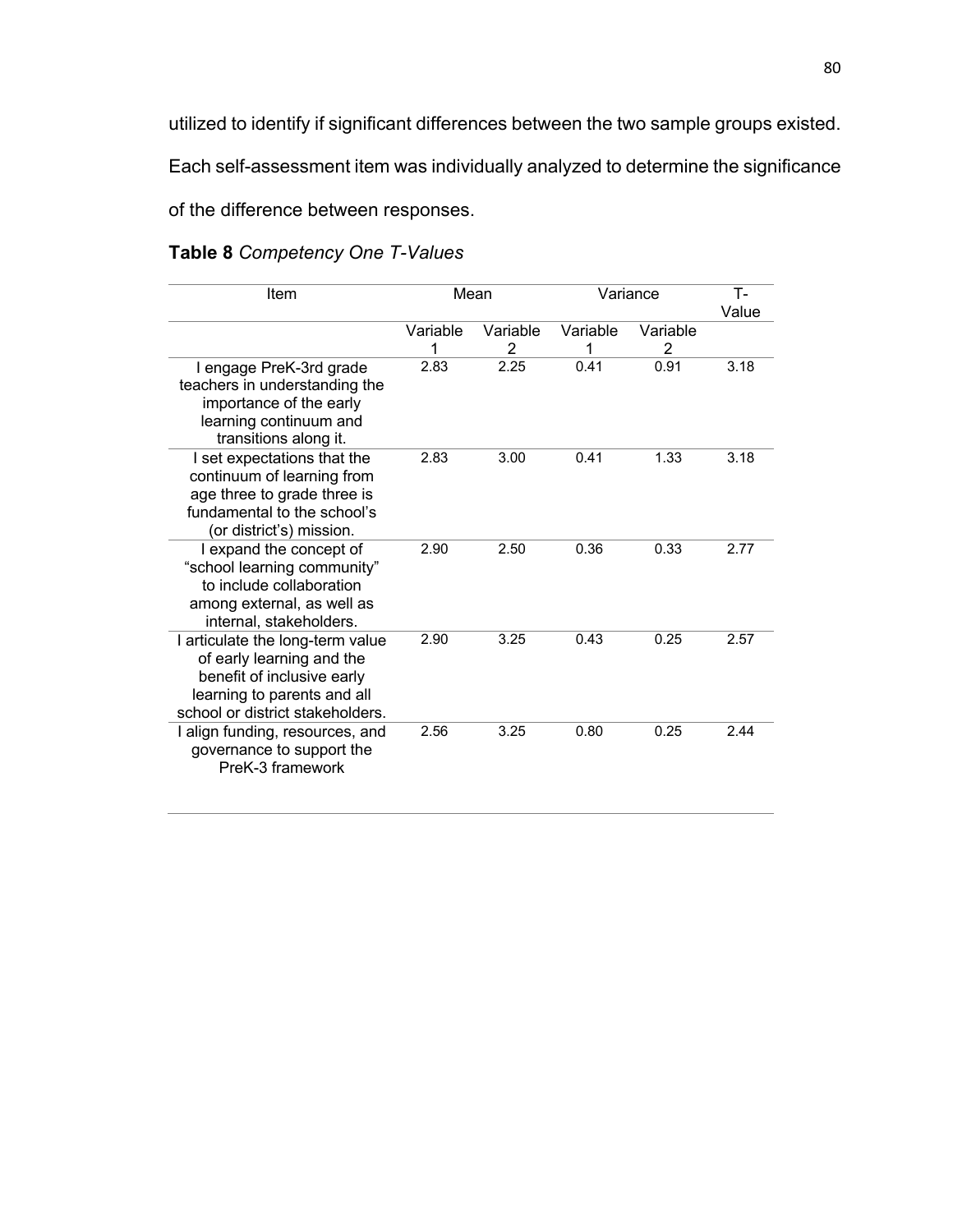# **Table 9** *Competency Two T-Values*

| Item                                                                                                                                                                      |               | <b>Mean</b>                | <b>Variance</b> | <b>T-Value</b>             |      |
|---------------------------------------------------------------------------------------------------------------------------------------------------------------------------|---------------|----------------------------|-----------------|----------------------------|------|
|                                                                                                                                                                           | Variable<br>1 | Variable<br>$\overline{2}$ | Variable<br>1   | Variable<br>$\overline{2}$ |      |
| I help align standards,<br>curriculum, instruction, and<br>assessments so that they<br>create a consistent<br>framework for learning<br>from age three to grade<br>three. | 2.70          | 3.25                       | 0.70            | 0.92                       | 2.78 |
| I support teachers to<br>provide a comprehensive<br>curriculum inclusive of, but<br>not limited to language<br>arts and math.                                             | 3.10          | 3.00                       | 0.58            | 2.00                       | 3.18 |
| I work with teachers and<br>teacher leaders to develop<br>an interactive and<br>engaging early learning<br>curriculum for grades<br>PreK-3.                               | 3.03          | 3.25                       | 0.45            | 0.25                       | 2.57 |
| I create and/or support<br>professional learning<br>communities to empower<br>teachers to learn from<br>each other and to improve<br>instruction                          | 3.13          | 3.25                       | 0.33            | 0.25                       | 2.78 |
| I promote environments<br>that are rigorous,<br>developmentally<br>appropriate and support<br>individual learning.                                                        | 3.37          | 3.25                       | 0.24            | 0.25                       | 2.78 |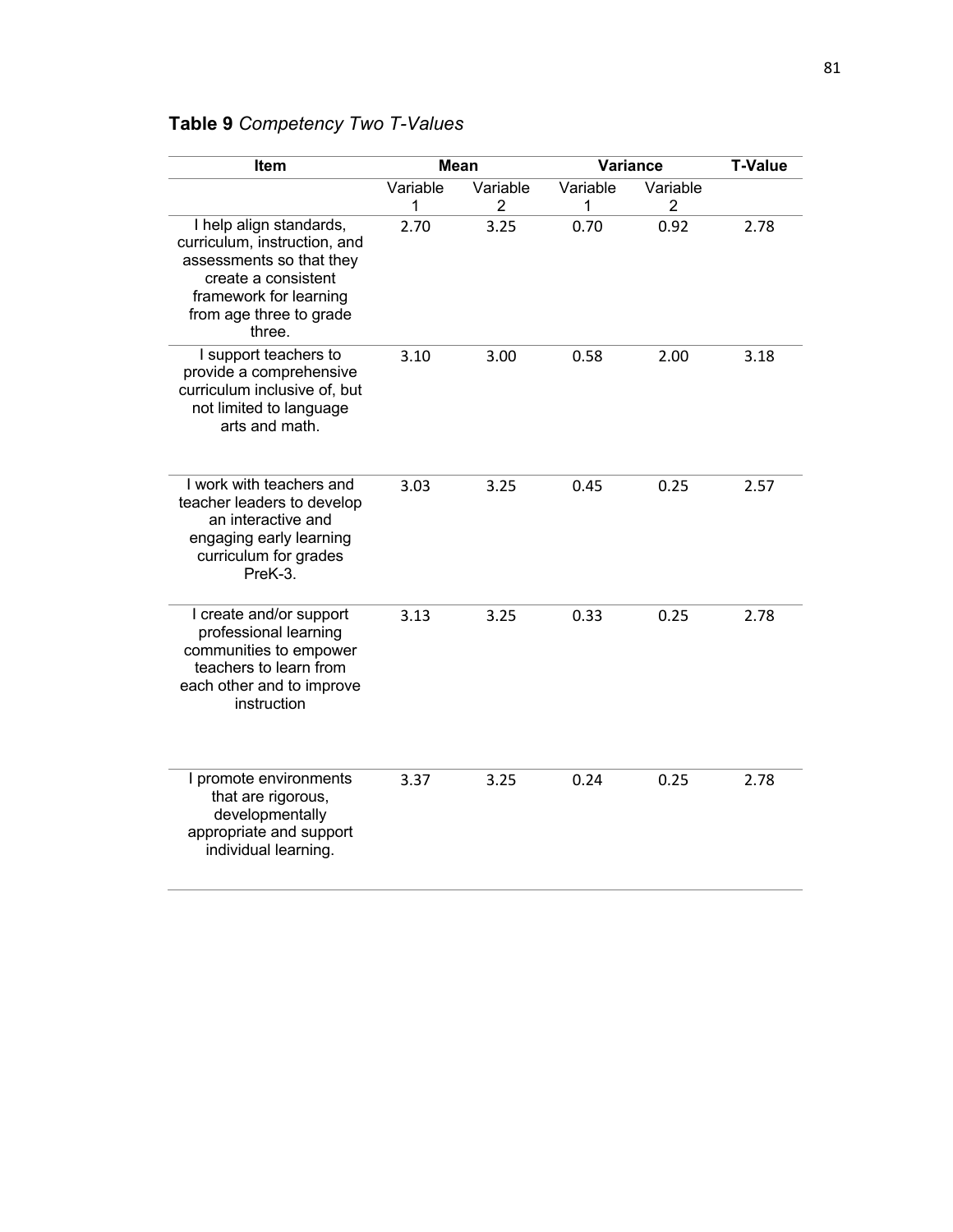| <b>Item</b>                                                                                                                                                                                                      | <b>Mean</b> |            | <b>Variance</b> |            | <b>T-Value</b> |
|------------------------------------------------------------------------------------------------------------------------------------------------------------------------------------------------------------------|-------------|------------|-----------------|------------|----------------|
|                                                                                                                                                                                                                  | Variable 1  | Variable 2 | Variable 1      | Variable 2 |                |
| I build understanding of the<br>various purposes and<br>appropriate uses of<br>different assessments to<br>improve both teaching and<br>learning.                                                                | 2.73        | 2.75       | 0.34            | 0.25       | 2.78           |
| I support teachers in using<br>multiple forms of<br>assessments, along with<br>observations, portfolios,<br>and anecdotal records, to<br>guide student learning and<br>growth all along the PreK-3<br>continuum. | 3.10        | 2.75       | 0.44            | 1.58       | 3.18           |
| I support open and<br>collaborative discussions<br>about assessment data<br>with parents and<br>community.                                                                                                       | 3.07        | 3.00       | 0.48            | 0.67       | 2.78           |
| I share information about<br>program effectiveness<br>among school and district<br>leaders.                                                                                                                      | 2.87        | 3.00       | 0.40            | 0.67       | 3.18           |

# **Table 10** *Competency Three T-Values*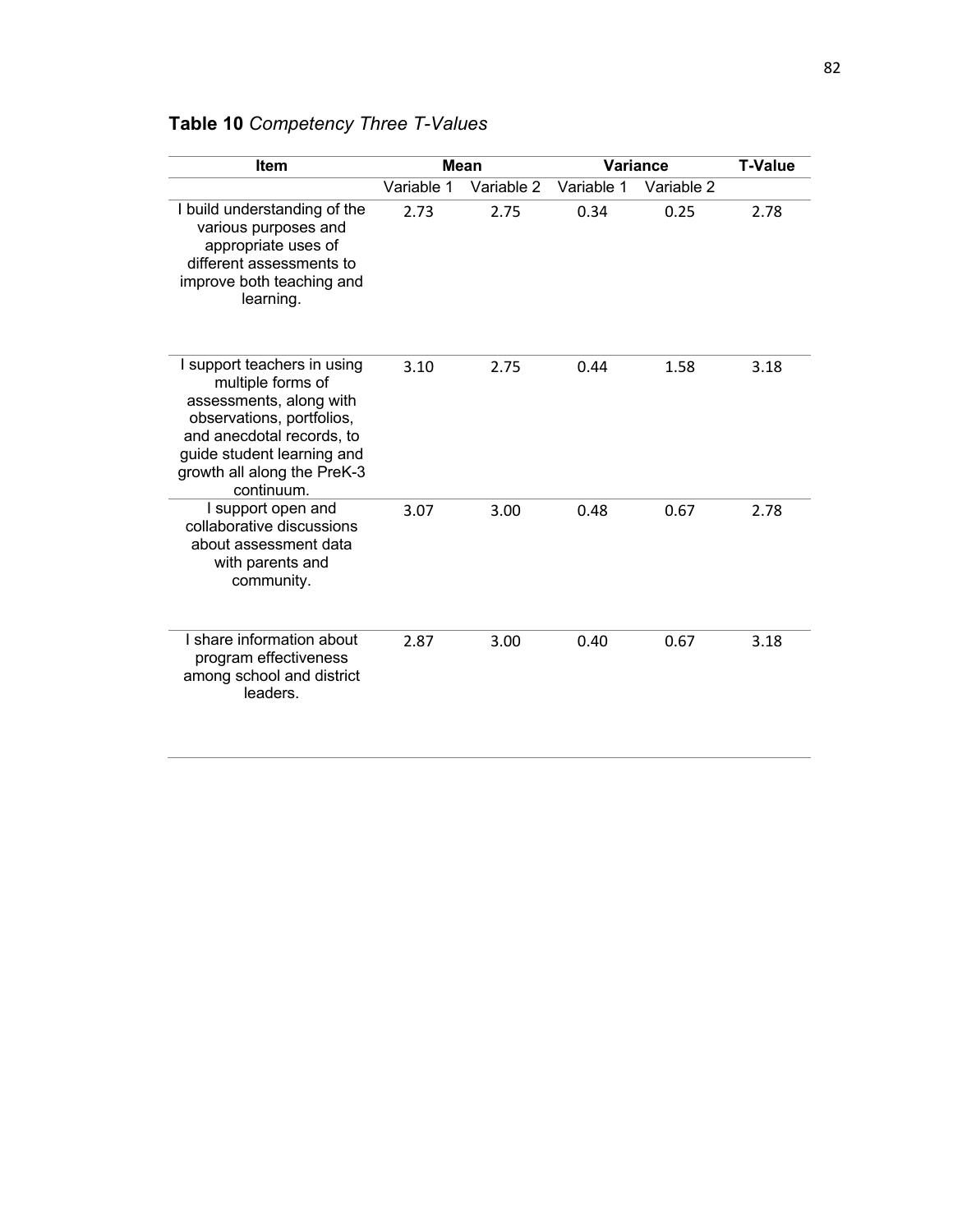| <b>Item</b>                                                                                                                                                                                                        |            | <b>Mean</b> | <b>Variance</b> |            | <b>T-Value</b> |
|--------------------------------------------------------------------------------------------------------------------------------------------------------------------------------------------------------------------|------------|-------------|-----------------|------------|----------------|
|                                                                                                                                                                                                                    | Variable 1 | Variable 2  | Variable<br>1   | Variable 2 |                |
| I build school and<br>district leader<br>knowledge about what<br>is age- and<br>developmentally<br>appropriate.                                                                                                    | 2.70       | 2.50        | 0.49            | 0.33       | 2.78           |
| I support ongoing, job-<br>embedded<br>professional learning<br>opportunities for all<br>teachers along the<br>PreK-3 continuum in<br>order to broaden<br>knowledge and skills in<br>early childhood<br>practices. | 3.17       | 3.00        | 0.28            | 0.67       | 3.18           |
| I support professional<br>learning communities<br>that focus on the daily<br>work that teachers do<br>to support student<br>learning.                                                                              | 2.97       | 2.50        | 0.52            | 1.00       | 3.18           |

# **Table 11** *Competency Four T-Values*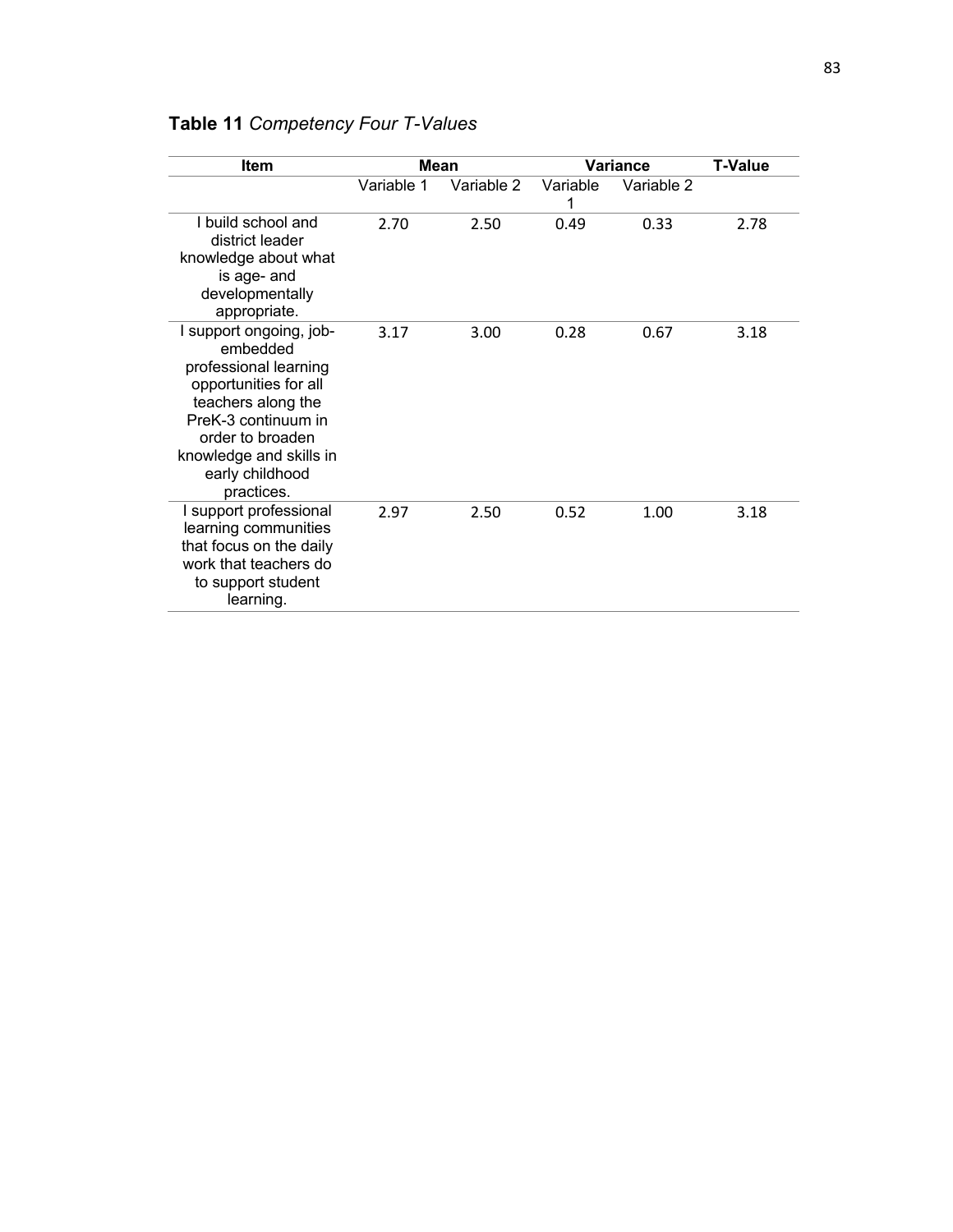## **Table 12** *Competency Five T-Values*

| Item                                                                                                                                                                                                                         | <b>Mean</b>   |               |               | <b>Variance</b> | T-Value |
|------------------------------------------------------------------------------------------------------------------------------------------------------------------------------------------------------------------------------|---------------|---------------|---------------|-----------------|---------|
|                                                                                                                                                                                                                              | Variable<br>1 | Variable<br>2 | Variable<br>1 | Variable<br>2   |         |
| I develop a welcoming<br>environment and sense of<br>belonging and cultivate a<br>shared responsibility for<br>children's learning from age<br>three to grade three.                                                         | 3.27          | 3.00          | 0.48          | 0.67            | 2.78    |
| I work to provide<br>meaningful transitions<br>between preschool and<br>elementary school, and<br>between elementary<br>grades. These transitions<br>include families and their<br>input is gathered to support<br>the devel | 2.40          | 2.00          | 0.80          | 0.67            | 2.78    |
| I support out of school and<br>summer learning<br>opportunities for families<br>and children age three to<br>grade three.                                                                                                    | 3.03          | 3.00          | 0.45          | 0.67            | 2.78    |
| I have an awareness of how<br>resources are blended to<br>maximize opportunities and<br>supports for PreK-grade 3<br>students and families.                                                                                  | 2.67          | 2.50          | 0.57          | 1.67            | 3.18    |

Table 8 through Table 12 shows the data analysis for each self-assessment item. No significant difference was found between the two sample groups for any of the self-assessment items. Given that one of the sample groups had 30 participants, and the other had four, makes it difficult to draw solid conclusions regarding this study. Instead, a general statement regarding the outcome of this study can be made to communicate that there was no difference between the selfassessment ratings of school leaders who completed the early childhood endorsement program and those who have not completed such a program when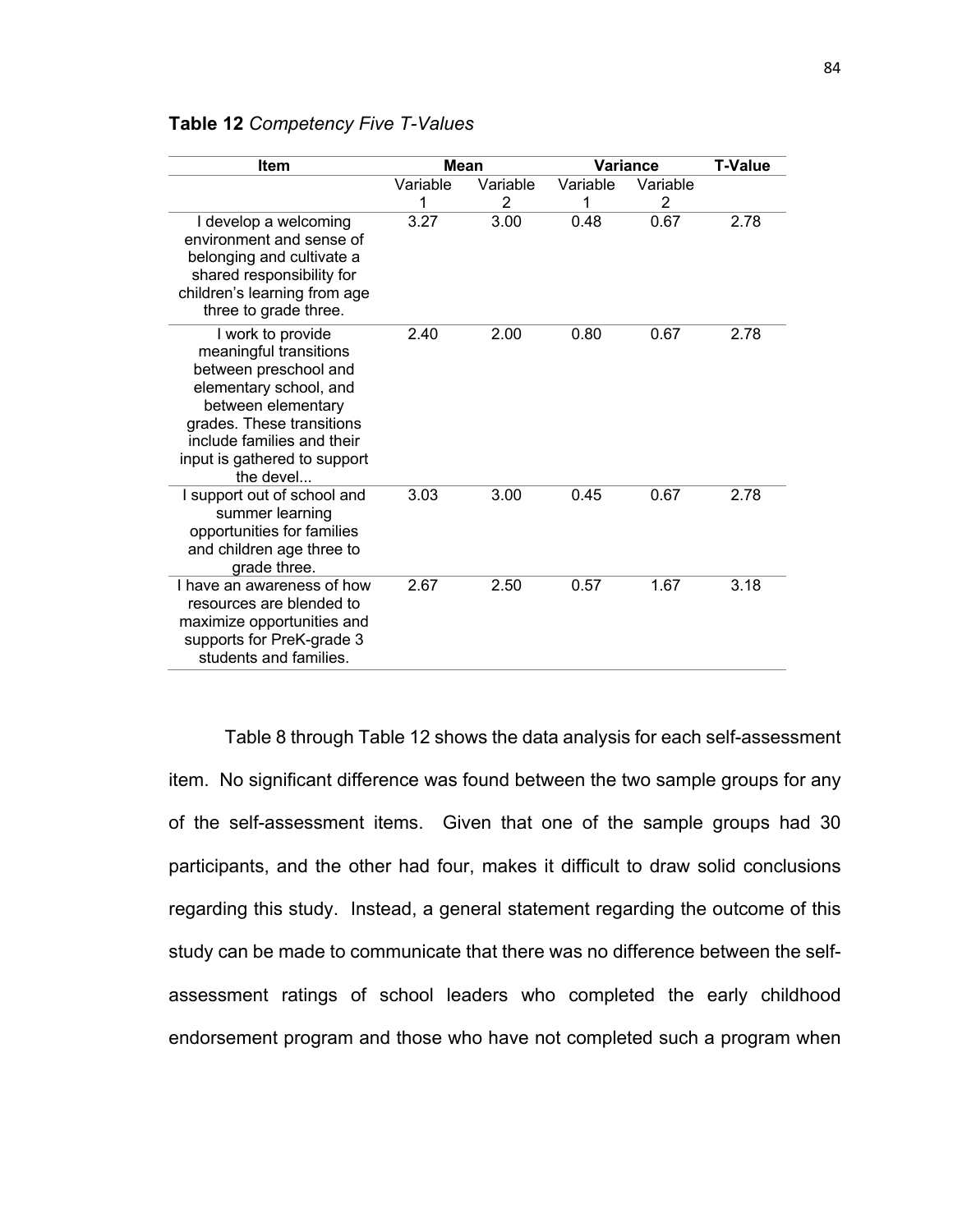asked how evident the early childhood competencies are in their work with the early grades.

### **Ancillary Analysis**

The data in this section is provided as interesting information that emerged as part of the analysis process. This is not an analysis of stated research questions, but instead provides additional insight into the perceived implementation practices demonstrating early childhood leadership competencies for leaders in the early grades.

|                                                                                                                                                                                                                                                         | Mean Score for NO<br><b>Did Not Complete</b><br>Endorsement | Mean Score for YES<br>Did Complete (or currently<br>completing) Endorsement |
|---------------------------------------------------------------------------------------------------------------------------------------------------------------------------------------------------------------------------------------------------------|-------------------------------------------------------------|-----------------------------------------------------------------------------|
| <b>Highest Scoring Item</b>                                                                                                                                                                                                                             | 3.37                                                        | 3.25                                                                        |
| I promote environments that<br>are rigorous, developmentally<br>appropriate and support<br>individual learning.                                                                                                                                         |                                                             |                                                                             |
| Lowest Scoring Item                                                                                                                                                                                                                                     | 2.4                                                         | 2.0                                                                         |
| I work to provide meaningful<br>transitions between preschool<br>and elementary school, and<br>between elementary grades.<br>These transitions include<br>families and their input is<br>gathered to support the<br>development of transition<br>plans. |                                                             |                                                                             |

#### **Table 13** *Highest and Lowest Scoring Items*

The means for the highest and lowest scoring items for both groups were the same. Both groups felt that they promoted and supported teachers in creating developmentally appropriate environments consistently in their practices. Responses for both groups showed the least amount of implementation for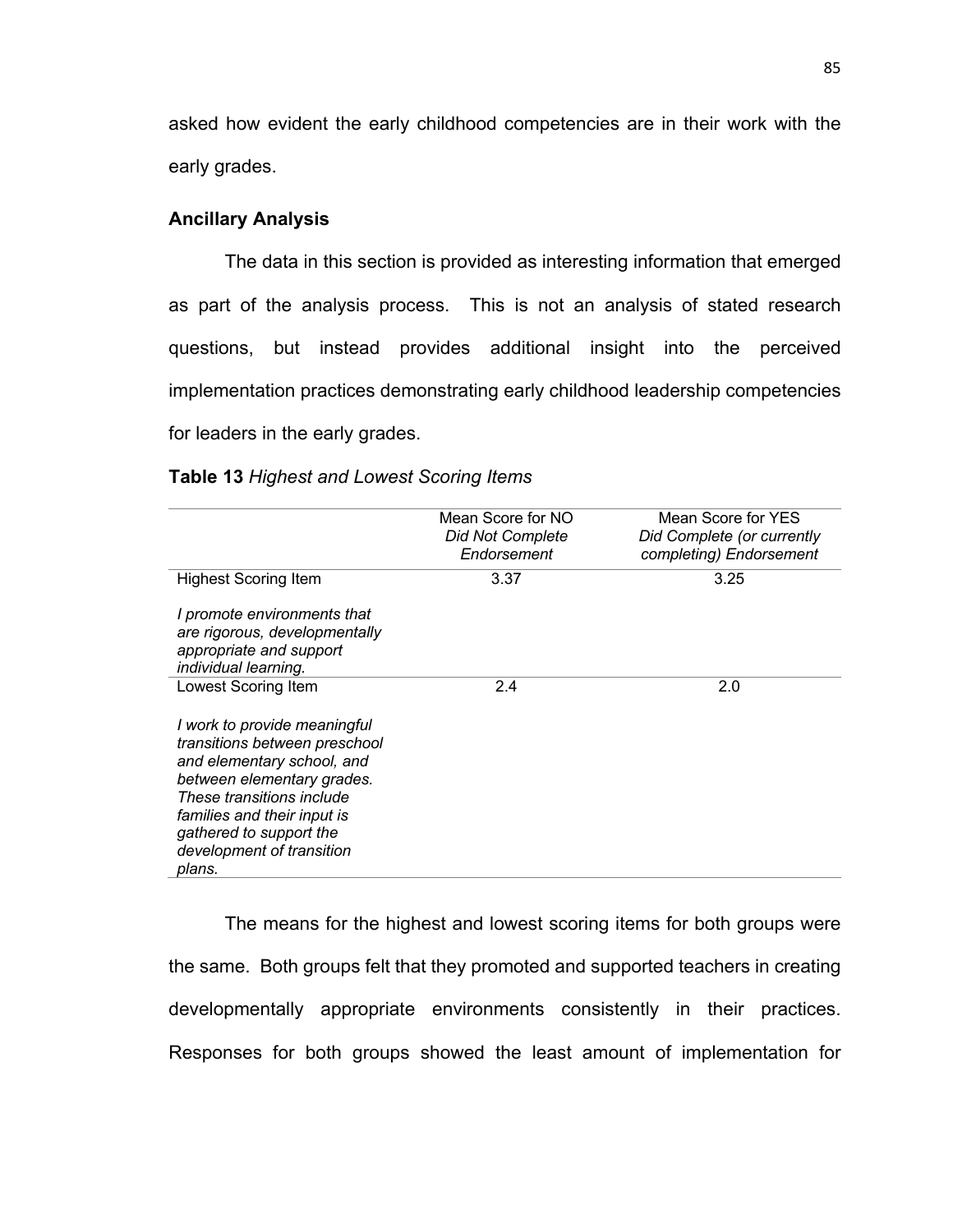providing meaningful transitions between grades that include students and families. These items are shown in Table 13.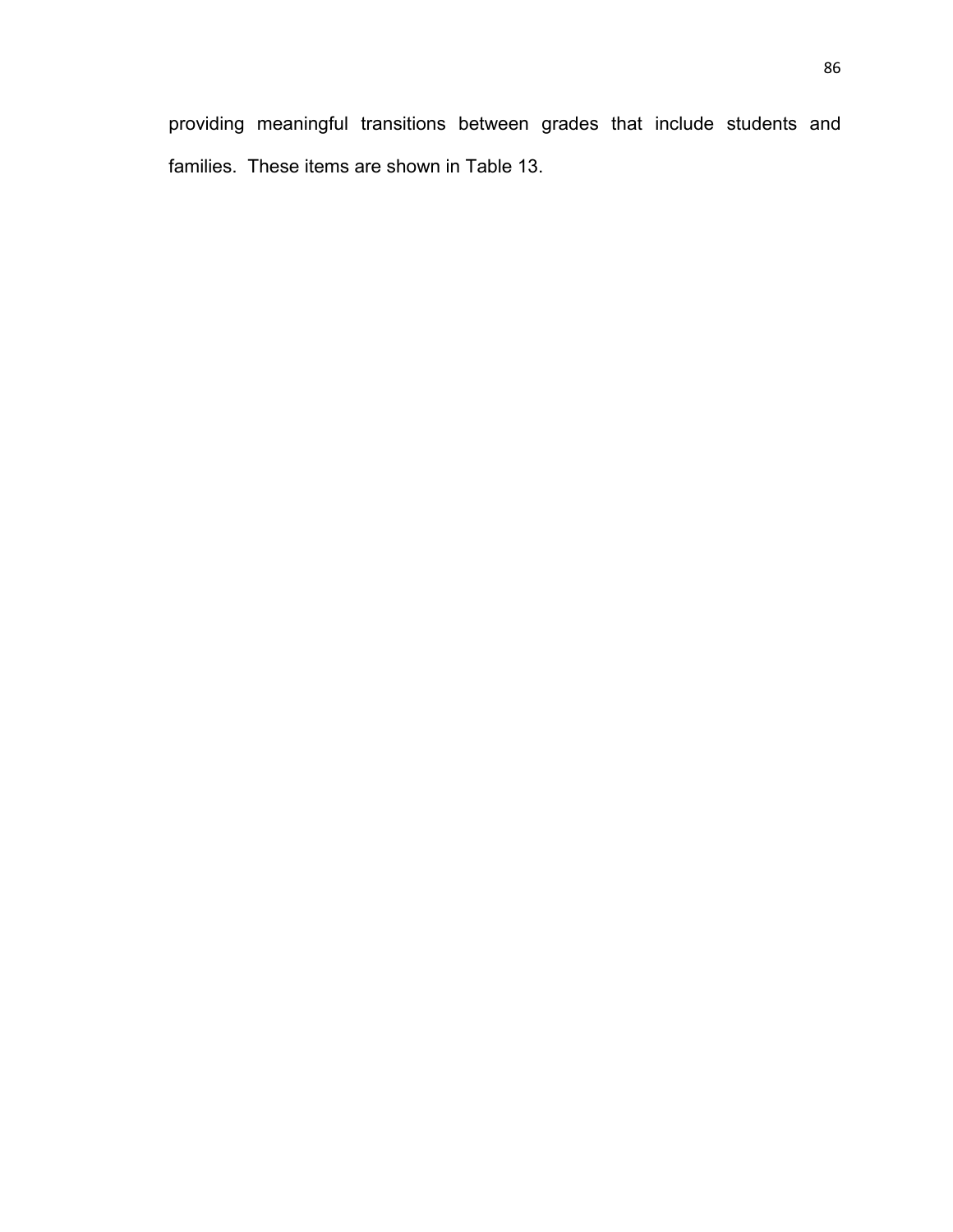**Table 14** *Practices Rated with a Higher Degree of Evidence for Those Completing* 

|  |  | the Endorsement |  |
|--|--|-----------------|--|
|--|--|-----------------|--|

| Competency                                                                                                     | Practice (item)                                                                                                                                                        | Mean Score |
|----------------------------------------------------------------------------------------------------------------|------------------------------------------------------------------------------------------------------------------------------------------------------------------------|------------|
| Embrace the paradigm<br>shift of a PreK-3 <sup>rd</sup> grade<br>learning continuum                            | I set expectations that the continuum of<br>learning from age three to grade three is<br>fundamental to the school's (or district's)<br>mission.                       | 3.25       |
|                                                                                                                | funding,<br>align<br>resources,<br>and<br>L<br>to<br>support<br>the<br>PreK-3<br>governance<br>framework                                                               | 3.25       |
| Provide developmentally<br>appropriate and<br>differentiated learning<br>environments throughout<br>the school | standards,<br>help<br>align<br>curriculum.<br>instruction and assessments so that they<br>create a consistent framework for learning<br>from age three to grade three. | 3.25       |
|                                                                                                                | I work with teachers and teacher leaders<br>to develop an interactive and engaging<br>early learning curriculum for grades PreK-<br>3.                                 | 3.25       |
|                                                                                                                | create and/or support professional<br>communities<br>learning<br>to<br>empower<br>teachers to learn from each other and to<br>improve instruction                      | 3.25       |
| Utilize multiple data points<br>to help teachers guide<br>student learning                                     | I build understanding of the various<br>purposes and appropriate uses of different<br>assessments to improve both teaching<br>and learning.                            | 2.75       |
|                                                                                                                | information<br>share<br>about<br>I.<br>program<br>effectiveness among school and district<br>leaders.                                                                  | 3.0        |
| Build a culture of<br>continuous professional<br>growth and efficacy                                           | None                                                                                                                                                                   |            |
| Create a "school as hub"<br>for families and<br>communities                                                    | <b>None</b>                                                                                                                                                            |            |

Practices that were rated as having a higher degree of evidence in leaders who have completed the endorsement program are listed in Table 14. As shown in Table 14, there are seven practices that those completing the endorsement program rated as having a higher degree of evidence, however, there are an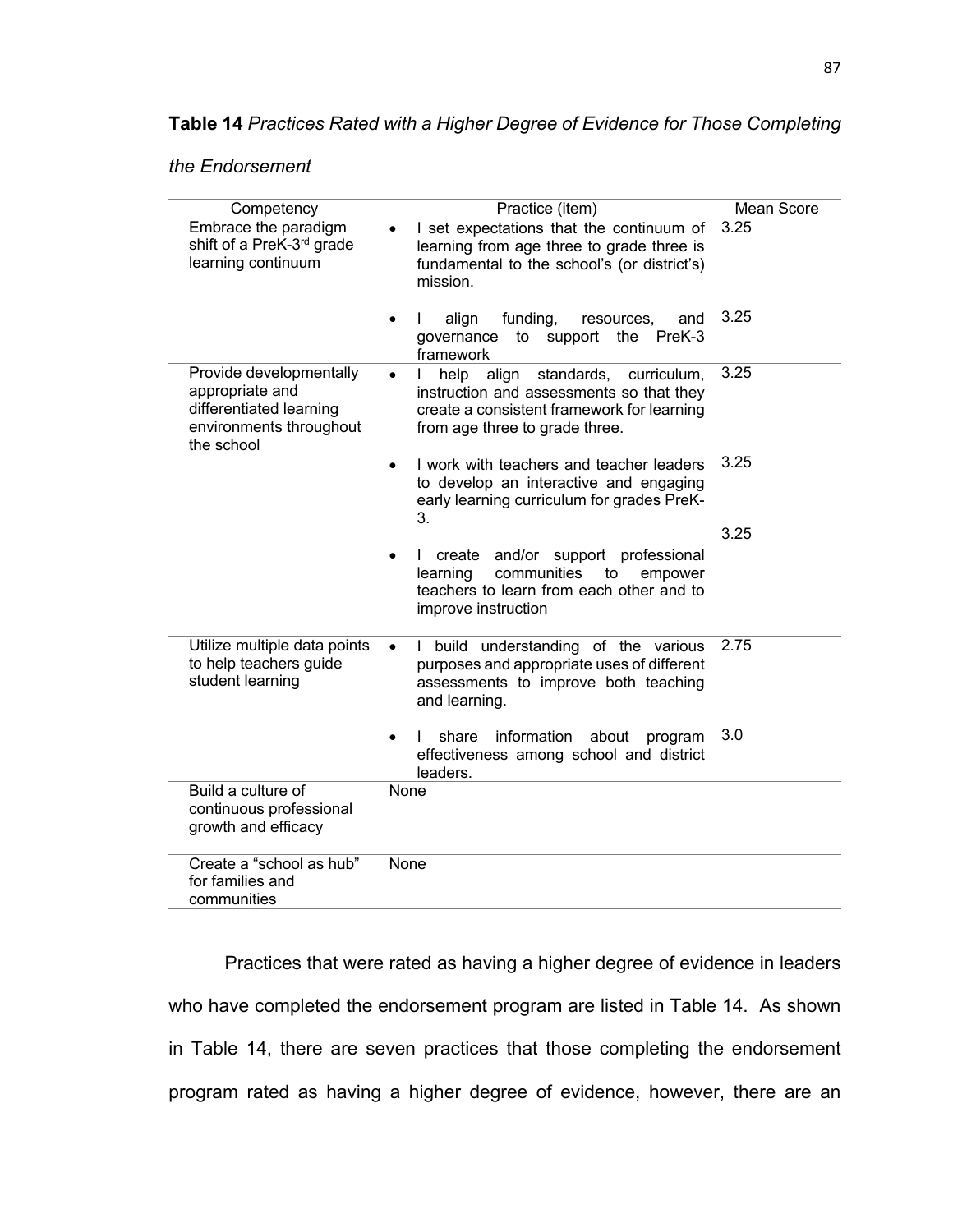additional fourteen practices in which the same group of participants' data reflects a lower degree of evidence when compared to the responses of those who have not completed an early childhood endorsement.

#### **Summary**

Data collected does not demonstrate a strong alignment between course content delivery and early childhood leadership competencies. When analyzing responses to items asking about an alignment of course materials, class discussion, and class presentations to leadership competencies, responses generally revealed that the competencies were indirectly, but not quite directly addressed. This suggests that early childhood leadership competencies are not clearly identified nor reflected in the early childhood endorsement program requirements.

The document analysis did not result in finding direct alignment between leadership competencies and course content delivery. This aligns with the data results for sub-question two in which participants cite that the one early childhood leadership competency that was directly addressed in the endorsement program was leadership competency one; Embrace the Paradigm Shift for the PreK-3rd Grade Continuum. The others were addressed, but the data does not suggest a direct alignment.

When comparing the self-assessment ratings between school leaders who completed the early childhood endorsement program, and those who have not completed such a program, no significant difference in responses was demonstrated. Both sample groups responded similarly to the self-assessment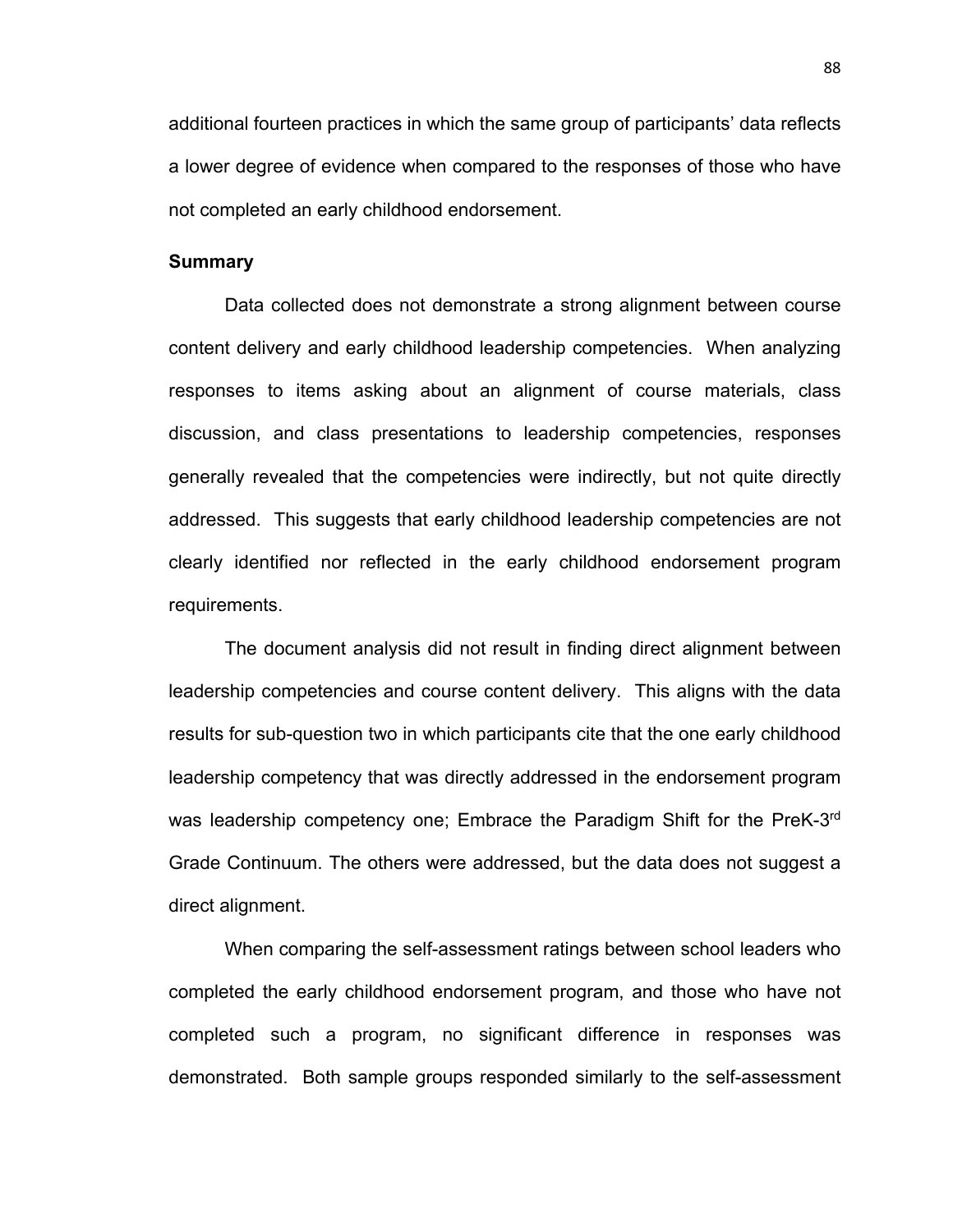items, and for the majority of the items the leaders who did not complete the early childhood endorsement program responded with higher self-assessment ratings than the sample group who did complete the endorsement.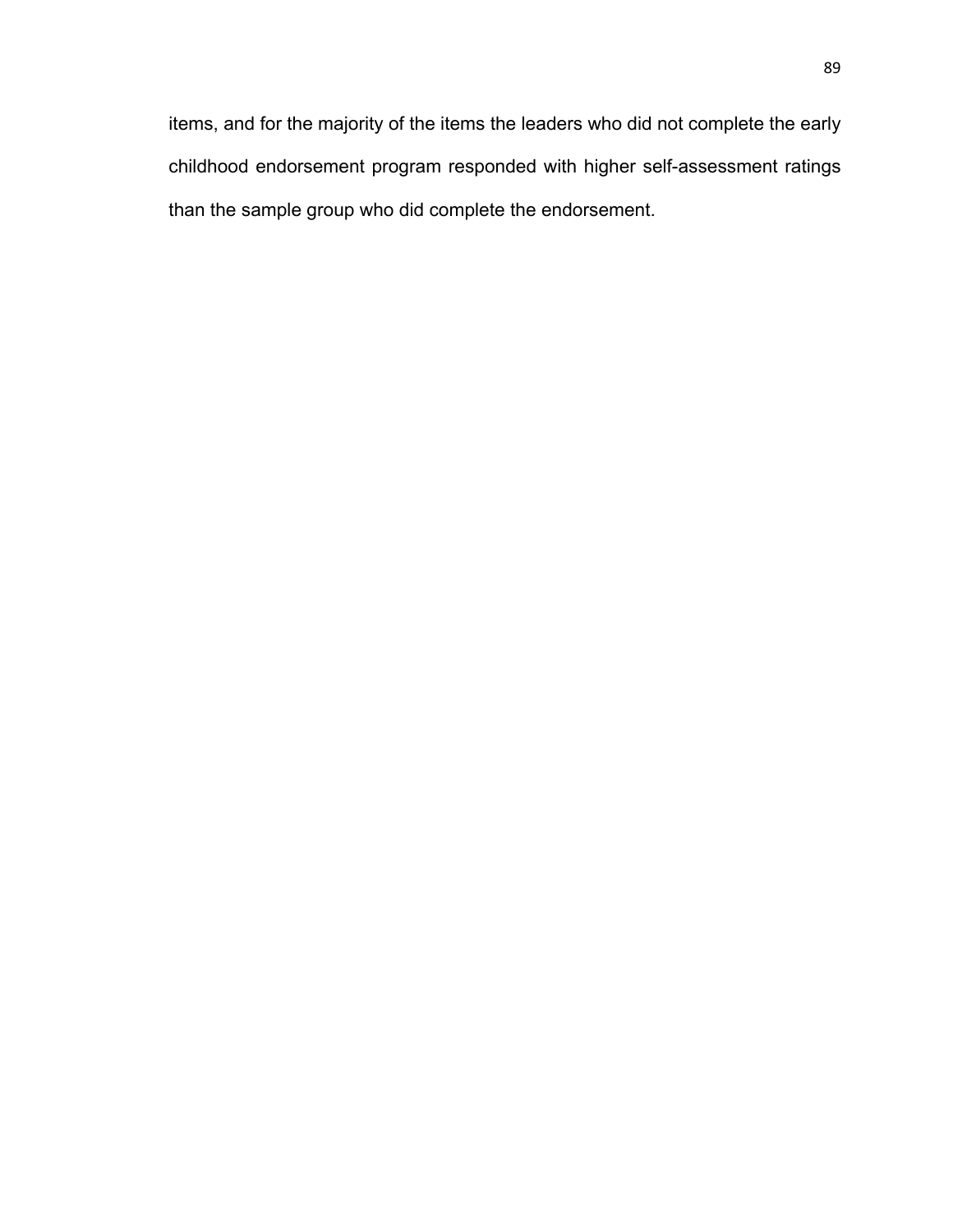# **Chapter Five: Discussion, Implications, and Recommendations Introduction**

This chapter will provide a summary, discussion, and conclusions based on the results from the study and the research questions the initial research questions identified. Limitations that impacted the study will be provided as well as implications for future practice and recommendations for further research.

#### **Interpretation of the Results**

The National Association of Elementary School Principals (2014) identified five early childhood leadership competencies to support leadership in PreK-3rd grade settings where instructional leaders must vertically and horizontally align standards, curriculum, instruction, and assessment to create a continuum of learning in the early grades.

- 1. Embrace the paradigm shift of a PreK- $3<sup>rd</sup>$  grade learning continuum
- 2. Provide developmentally appropriate and differentiated learning environments throughout the school
- 3. Utilize multiple data points to help teachers guide student learning
- 4. Build a culture of continuous professional growth and efficacy
- 5. Create a "school as hub" for families and communities

For most elementary school principals to increase their knowledge of the early childhood leadership competencies they must find their own resources or opportunities. In a 2018 study by Nicholson et al. (2018), over half of the principals participating desired resources and professional learning to increase their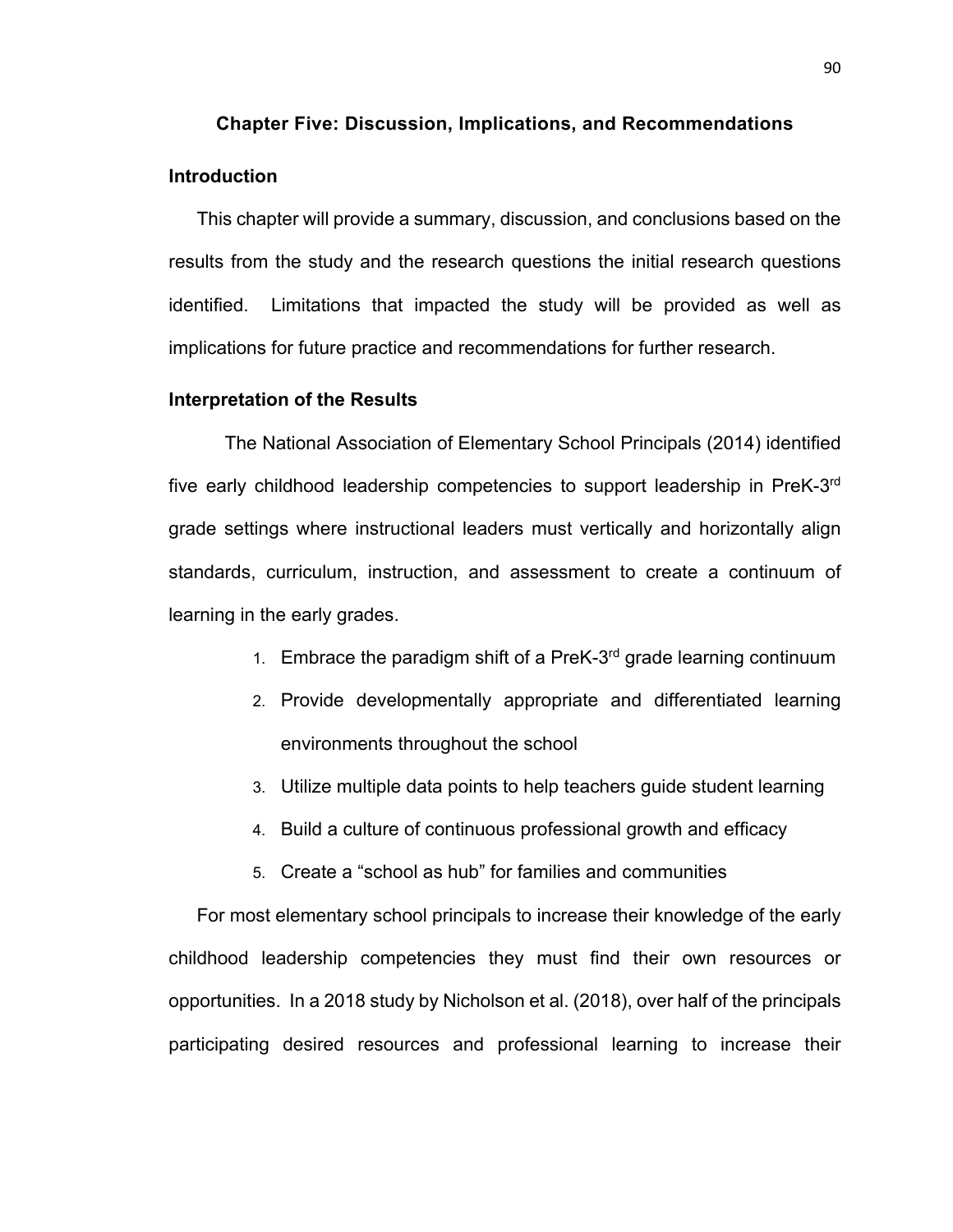knowledge in supervising early childhood classrooms but did not have them readily available.

The purpose of this study was to identify if there is alignment between published early childhood leadership competencies and early childhood endorsement programs. Because teacher professional development programs outnumber those for principals it was worthwhile to study the impact that early childhood endorsement programs have on one's skills as a leader of an early childhood program.

### *Research questions*

What is the alignment between an early childhood endorsement program with early childhood leadership competencies and how does participation in such a program impact the early childhood leadership competencies of school leaders?

- 1. To what degree are the early childhood leadership competencies identified by the NAESP (2014) reflected in program requirements (i.e. syllabus, utilized textbooks, learning management system resources)?
- 2. Which of the identified early childhood leadership competencies do school leaders cite as being directly or indirectly addressed throughout the early childhood endorsement program most often (self-reflection survey)?
- 3. What is the difference between the self-assessment ratings of school leaders who have completed the early childhood endorsement program and those who have not completed such a program when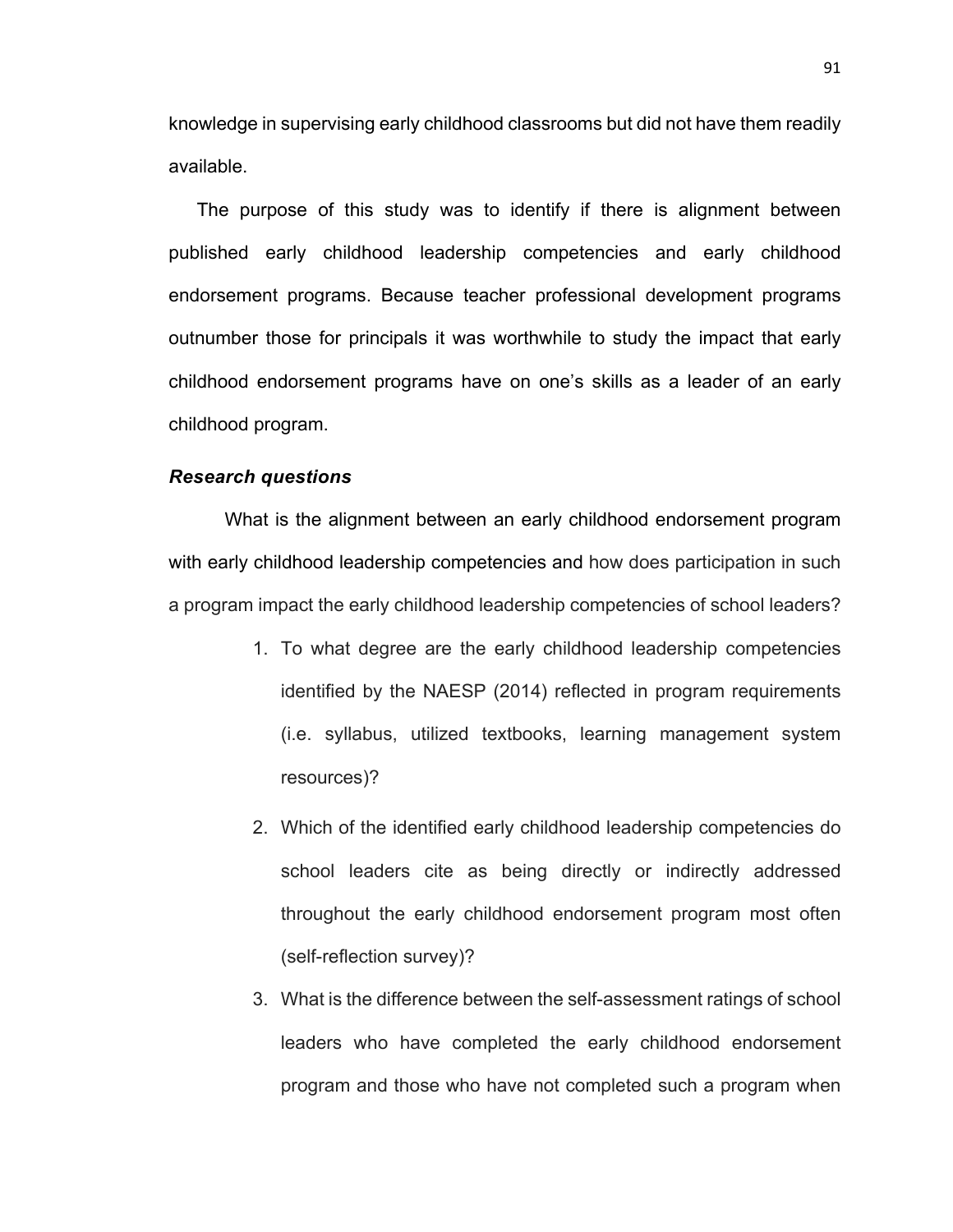asked how evident the early childhood competencies are in their work with the early grades (survey)?

This was a mixed analysis study utilizing quantitative results from individual self-reflections and a comprehensive document analysis. Results did not provide data to suggest an alignment between an early childhood endorsement program and early childhood leadership competencies. Results from the document analysis showed that most of the time when key words were identified in course materials they did not directly nor indirectly align with the leadership competencies. In addition, results also did not show that participation in the program produced a significant difference in the self-assessment ratings of school leaders who completed the endorsement program when compared to school leaders who have not participated in such a program.

### **Conclusions Based on Results**

### *Research Sub-Question One*

Overall, the document analysis for research sub-question one revealed that 79% of the over 4,000 keywords and phrases identified in 22 required course documents and texts showed almost none to very little alignment to leadership competencies. Leaders in these courses would not be exposed to required course materials that provide a direct alignment to leadership competencies. Therefore, leaders in these programs should not expect that they would increase their early childhood leadership skills through engaging with the required materials for these courses.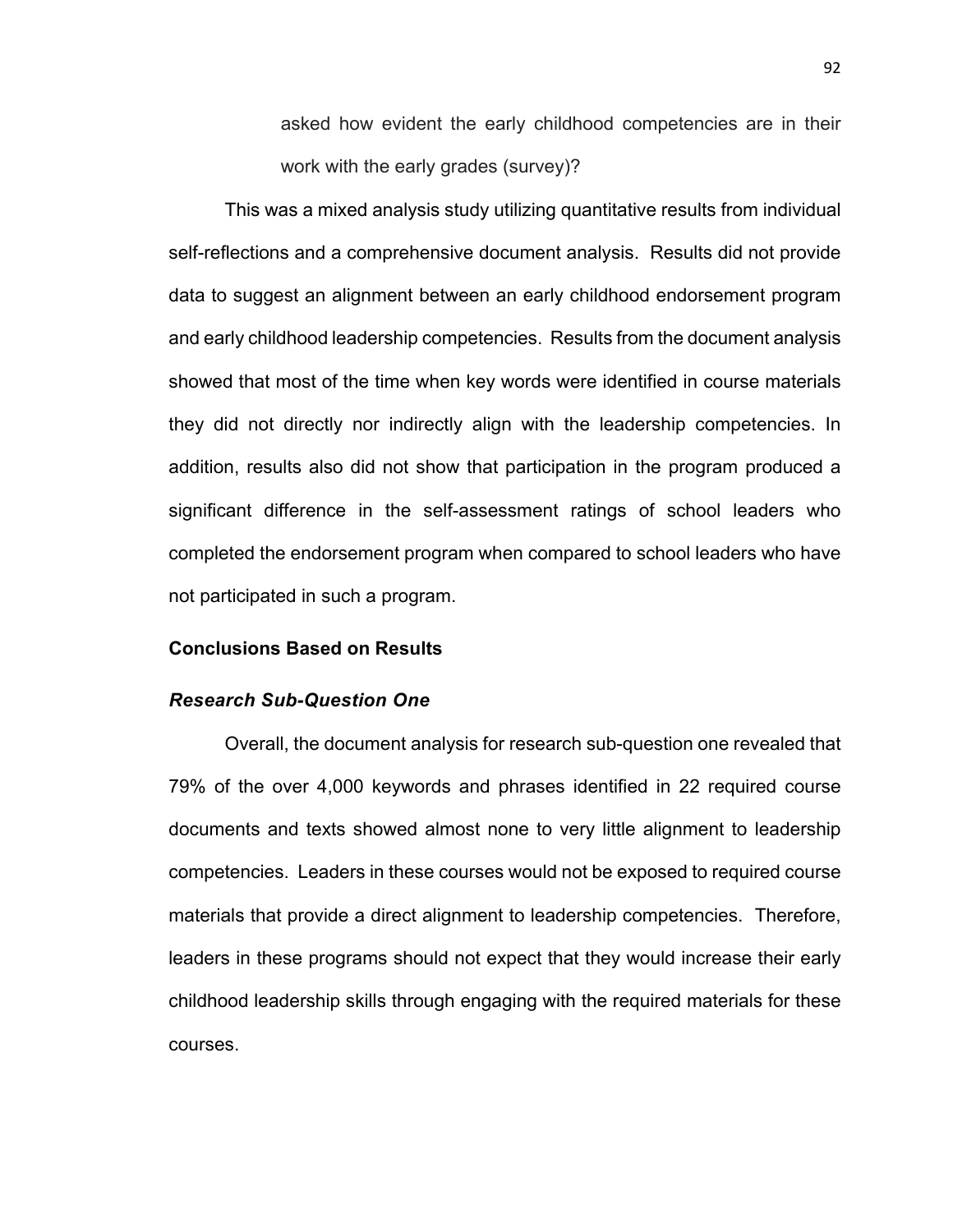Interestingly, the data analysis for competency two (Provide developmentally appropriate and differentiated learning environments throughout the school) resulted in 51% of the key words or phrases showing that they were directly or indirectly aligned to the early childhood leadership competencies. In conclusion, keywords and phrases identified for each early childhood leadership competency are not generally reflected in course materials, except for competency two.

#### *Research Sub-Question Two*

According to participant responses, the self-assessment ratings from the school leaders did not indicate that the early childhood leadership competencies were directly addressed throughout the early childhood program, except for competency one (Embrace the paradigm shift of a PreK-3rd grade learning continuum) which school leaders cited as being directly addressed during class presentations. In the other two content delivery methods, class discussions and course materials, Competency One also received the highest self-assessment ratings, although the responses did not suggest a direct alignment. Data from the self-assessment ratings show that this competency was the one that school leaders perceived as best addressed in the three content delivery methods.

Although Competency Two (Provide developmentally appropriate and differentiated learning environments throughout the school) did not receive selfassessment ratings that suggest an overall direct alignment to early childhood leadership competencies, the responses show that aside from competency one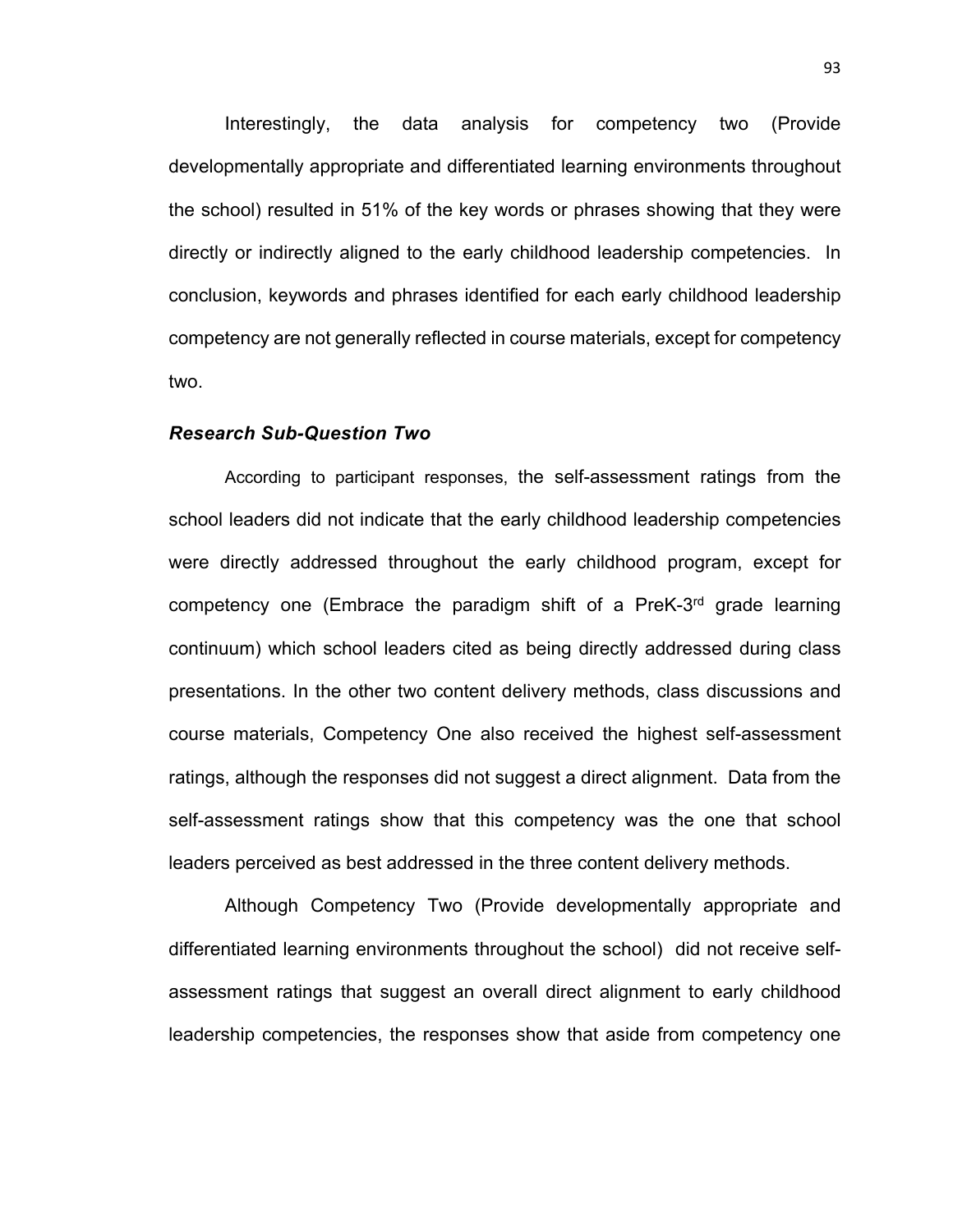this was the next competency that school leaders cited as being indirectly or directly addressed the most times.

#### *Research Sub-Question Three*

The goal of research sub-question three was to determine if there was a significant difference in the perceptions of school leaders as shown through the self-assessment ratings of leaders who have completed the early childhood endorsement program when compared to leaders who had not completed the program. Results, utilizing a t-test for data analysis did not show a significant difference between the responses of the two sample groups for any of the individual self-assessment items. In fact, the leaders that had not completed an endorsement program for early childhood reported higher self-assessment ratings than the sample group who did complete the endorsement for all competencies except one, when comparing mean scores. The single competency in which the leaders in the endorsement program rated themselves higher, when comparing means, was competency two (Provide developmentally appropriate and differentiated learning environments throughout the school).

The findings for these three sub-questions suggest that, through the school leaders' perceptions, there is little demonstrated alignment between early childhood leadership competencies and participation in an early childhood endorsement program. In addition, according to the responses demonstrating perceptions of school leaders, there is little data to demonstrate that there was a significant impact that participation in such a program had on the early childhood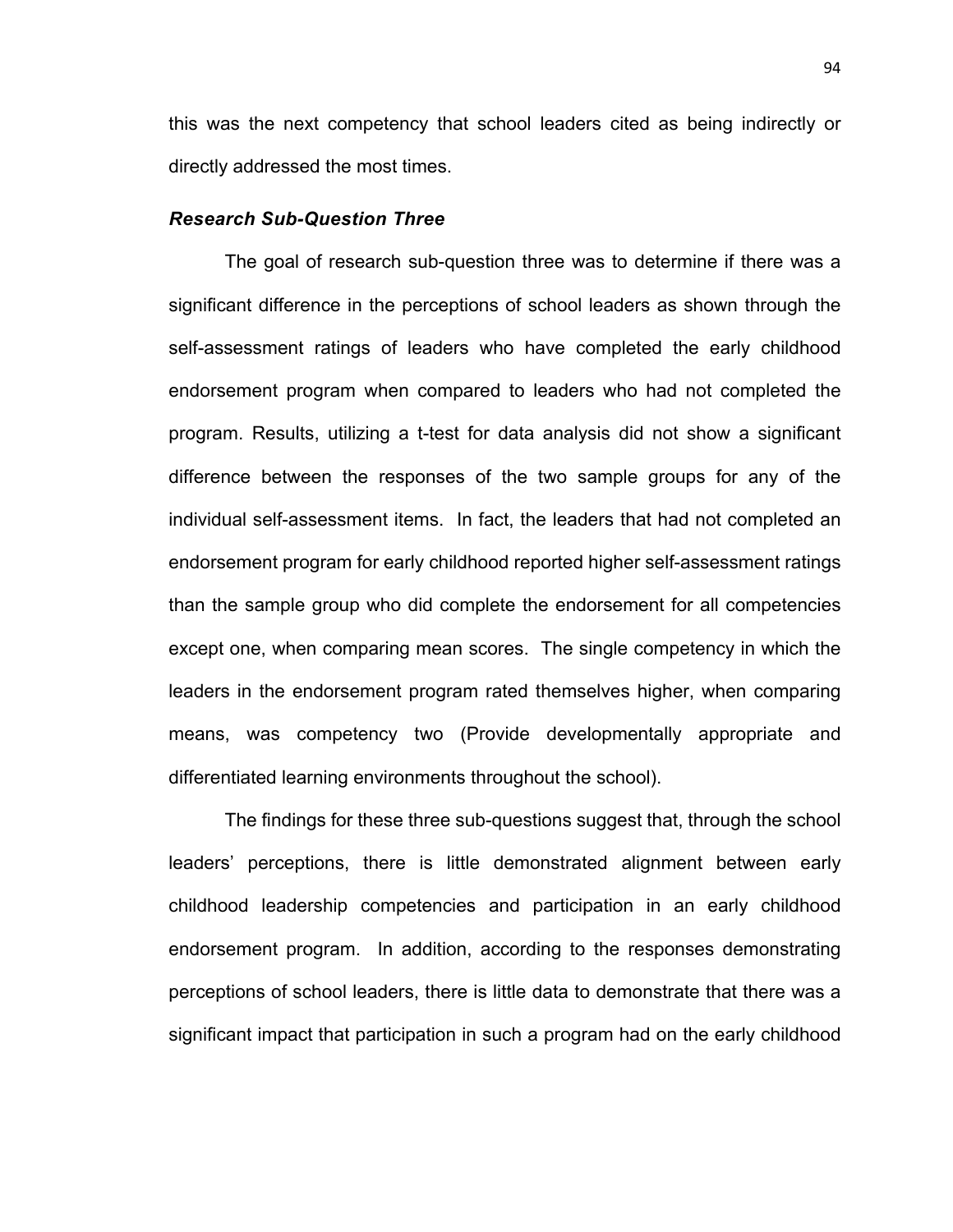leadership competencies of school and district leaders who work with PreK-3rd grade teachers and students.

### **Discussion**

Professional learning opportunities for leaders to gain the knowledge and skills necessary to effectively implement and manage a continuum of Prekindergarten through third-grade experience for students are still limited (Gulosino, C. & Xu, Z., 2006; Muijs et al., 2004). Leadership preparation programs, designed for upcoming elementary school administrators, do not generally provide professional development nor learning opportunities for emerging leaders to learn about leading in an early childhood setting (Buffet Early Childhood Institute, 2017; Hinton, M., 2017). Since graduate programs offering endorsements in early childhood education are readily available, some school leaders might gravitate toward these teacher-practitioner focused programs. However, the results of this study do not indicate alignment between early childhood leadership competencies and early childhood endorsement programs.

When examining course materials for six early childhood endorsement programs none of the early childhood leadership competencies were found to have a direct alignment with course materials. In fact, only seven percent of results identified a direct alignment with the course materials, while 14% indicated an indirect alignment. And even when an indirect alignment was indicated, the leader would still need to make their own personal connections from the content to the leadership practices and competencies that may or may not have occurred. The instances of direct alignment were the only instances in which connections to the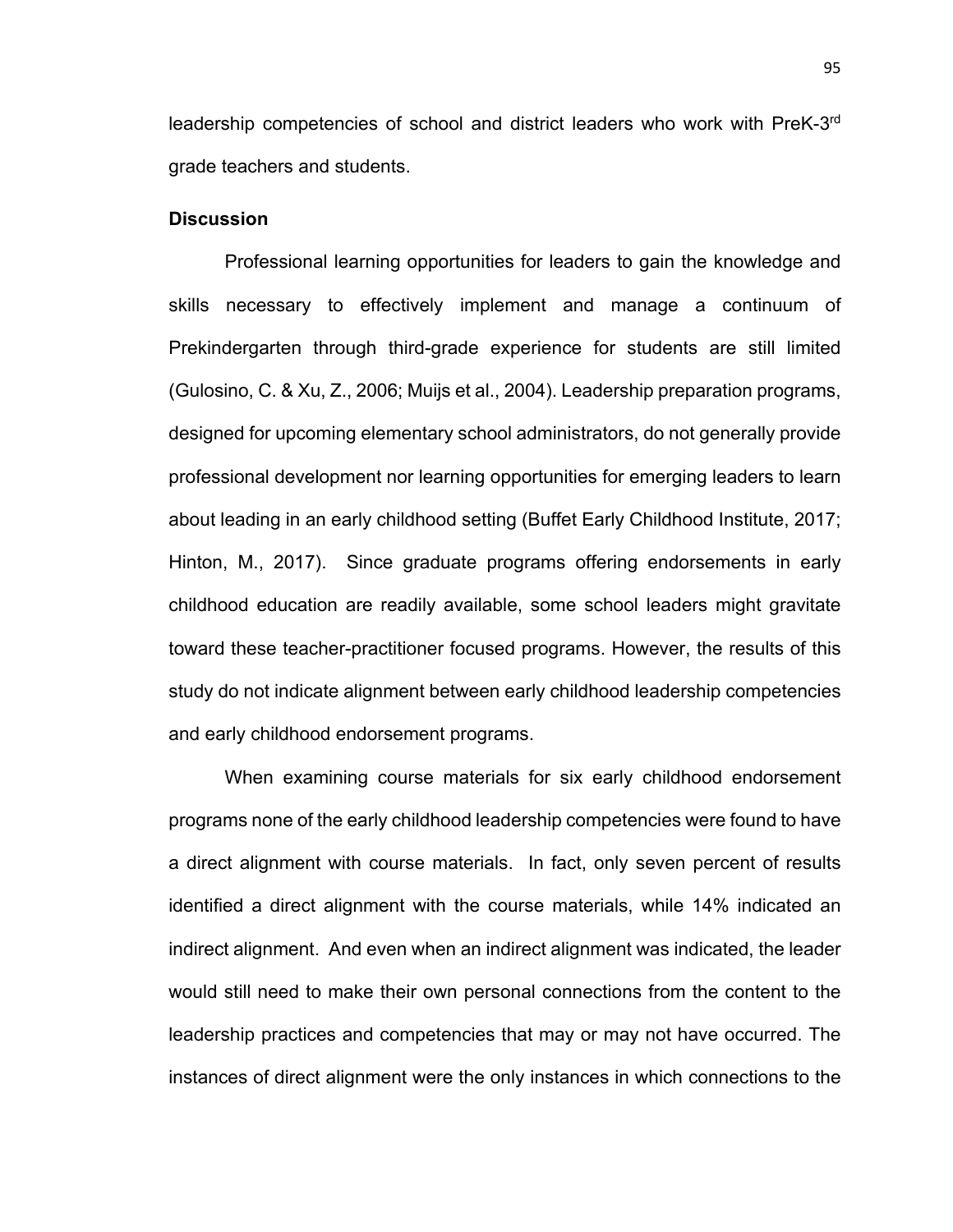leadership competencies were explicit in the course materials. Therefore, if a leader participating in the program is not intentional about making connections from course materials to leadership competencies and practices then the skill development may not be positively influenced. For leaders in such programs making these intentional connections may seem like it would be intuitive, but we cannot claim that this is the case for all leaders.

Competency two (Provide developmentally appropriate and differentiated learning environments throughout the school) emerged with the greatest number of direct or indirect alignment identifications with 51% of the results correlating with these two indicators. This is the same competency that school leaders who completed the early childhood endorsement program provided the highest selfassessment ratings for based on their perceptions. All the leaders participating in this study received limited professional development in the last three years focused on developmentally appropriate learning environments for PreK and Kindergarten classrooms. While not conclusive, it could be that the small number of professional learning workshops that they participated in provided some context for them to implement actions based on this competency.

This was also the single competency in which these school leaders rated themselves higher than the school leaders who did not complete the endorsement program. And, although this was not the highest-rated competency for school leaders when rating content delivery methods and alignment to leadership competencies, Competency two received the second-highest self-assessment ratings with results suggesting a perceived indirect alignment between leadership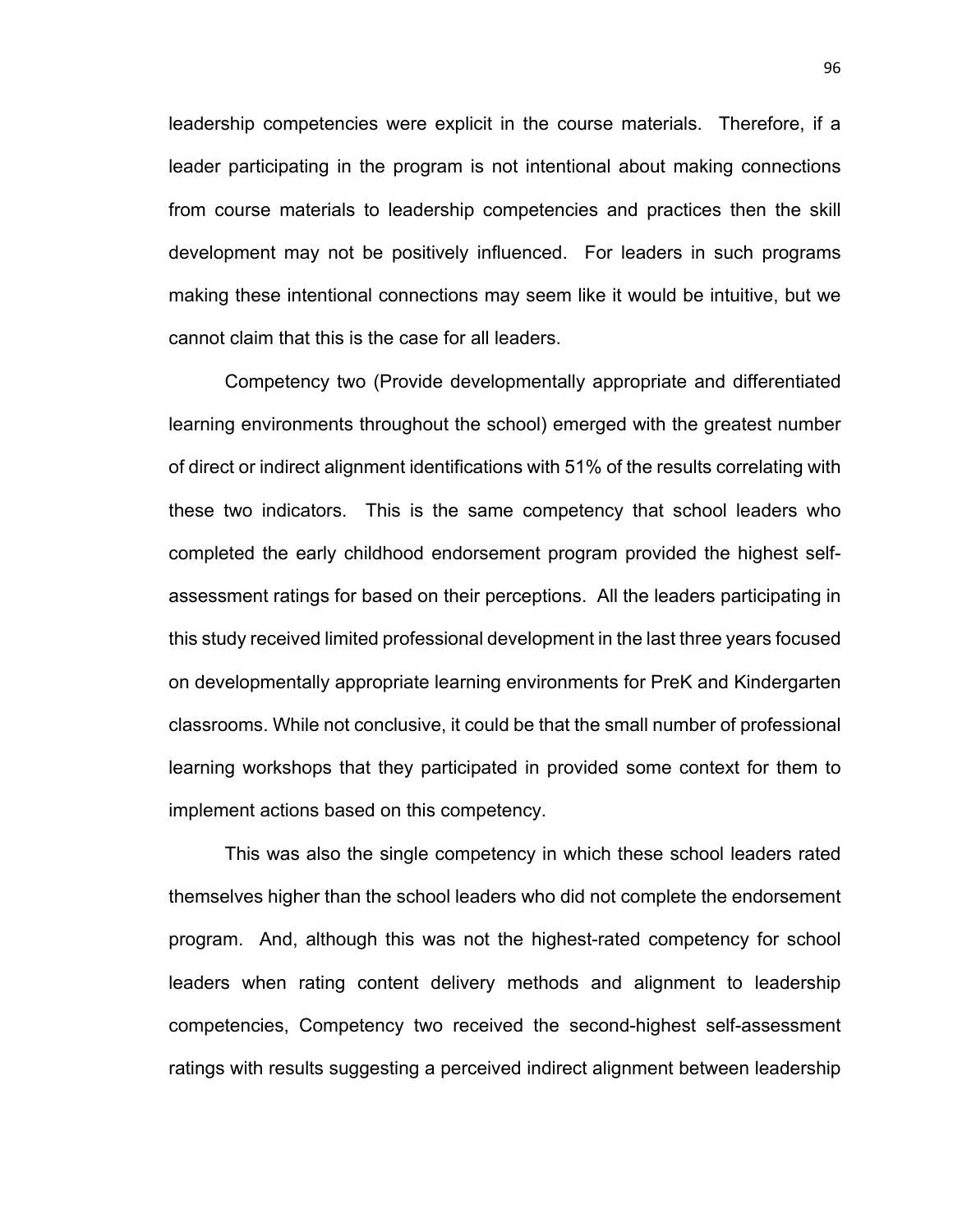competencies and early childhood content delivered amongst three different methods. These results may be an indicator that competency two was perceived to be fairly aligned to the early childhood endorsement courses, materials, and content delivery, even if the other competencies are not. Competency two is focused on leadership supporting developmentally instructional practices and classroom environment. Much of the early childhood endorsement coursework concentrates on developmentally appropriate instructional methods and developmentally appropriate, child-centered environments. This could explain also be why the perceptions showed a stronger alignment here.

The self-assessment ratings demonstrating participant perceptions provided for study three also presented an unexpected outcome. Leaders who did not complete an early childhood endorsement program reported higher selfassessment ratings for many of the items in the self-assessment. This could be due to the assumption that those who did complete the program may have a better understanding of the competencies than those who did not, and therefore they may have rated themselves lower than the leaders who did complete the program. Policymakers and educational leaders paying attention to these findings may be concerned that those who did not complete the program perceive their use of practices related to early childhood leadership competencies higher than those who completed the endorsement program. This may indicate that leaders have a false assumption about the practices and concepts within each of these early childhood leadership competencies. These leaders may perceive that the practices they are implementing are beneficial to  $PreK-3<sup>rd</sup>$  grade students, when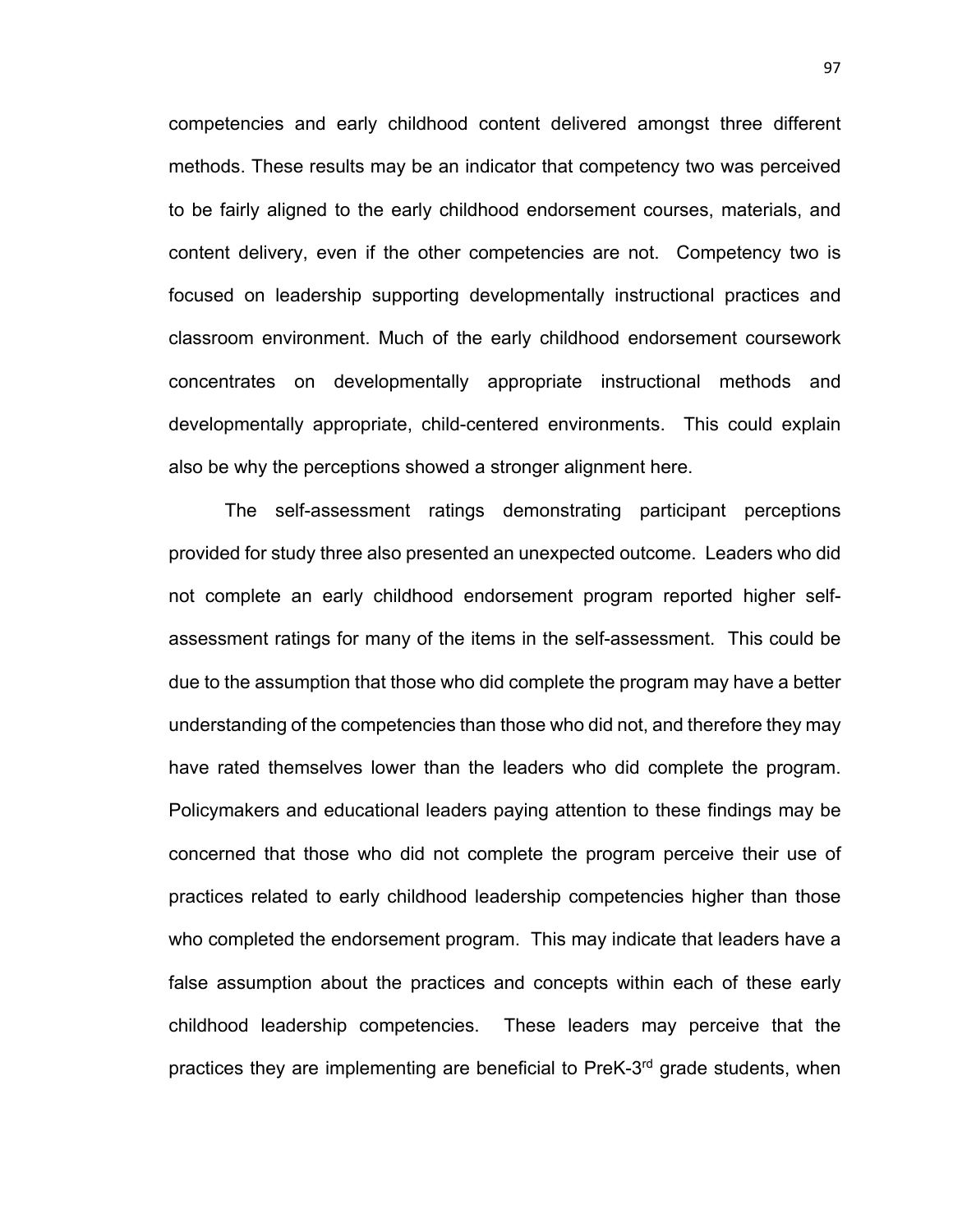many times the practices they think are appropriate for early childhood students are actually a detriment and not connected to the leadership competencies at all. Educational leaders could work to help school and district leaders identify the misaligned practices that are unintentionally being reinforced but are in opposition to providing a rigorous, but developmentally appropriate learning environment and experience for students. School and district leaders need intentional and specific support in implementing early childhood leadership competencies if the goal is to continue to improve learning environments for young children.

Upcoming school leaders expect that what they are to learn from their experiences in elementary administration coursework will prepare them to lead a school of learners, including PreK-3<sup>rd</sup> grade students, but they are still ill-prepared. Results of this study suggest that participating in an early childhood endorsement program may not be the answer either (Clements et al., 2017; McCabe & Sipple, 2011). As previously stated, they may complete elementary administrators' programs with an understanding that misaligned practices will be appropriate for PreK-3<sup>rd</sup> grade students. Whose responsibility is it to correct these conflicting practices that leaders implement in their schools and districts? Should policymakers require elementary administrators to have received professional development in early childhood leadership competencies to possess or maintain an elementary administration endorsement? Should elementary administration graduate programs adjust coursework or requirements to include early childhood leadership competencies or should school districts be responsible to help elementary leaders in this area?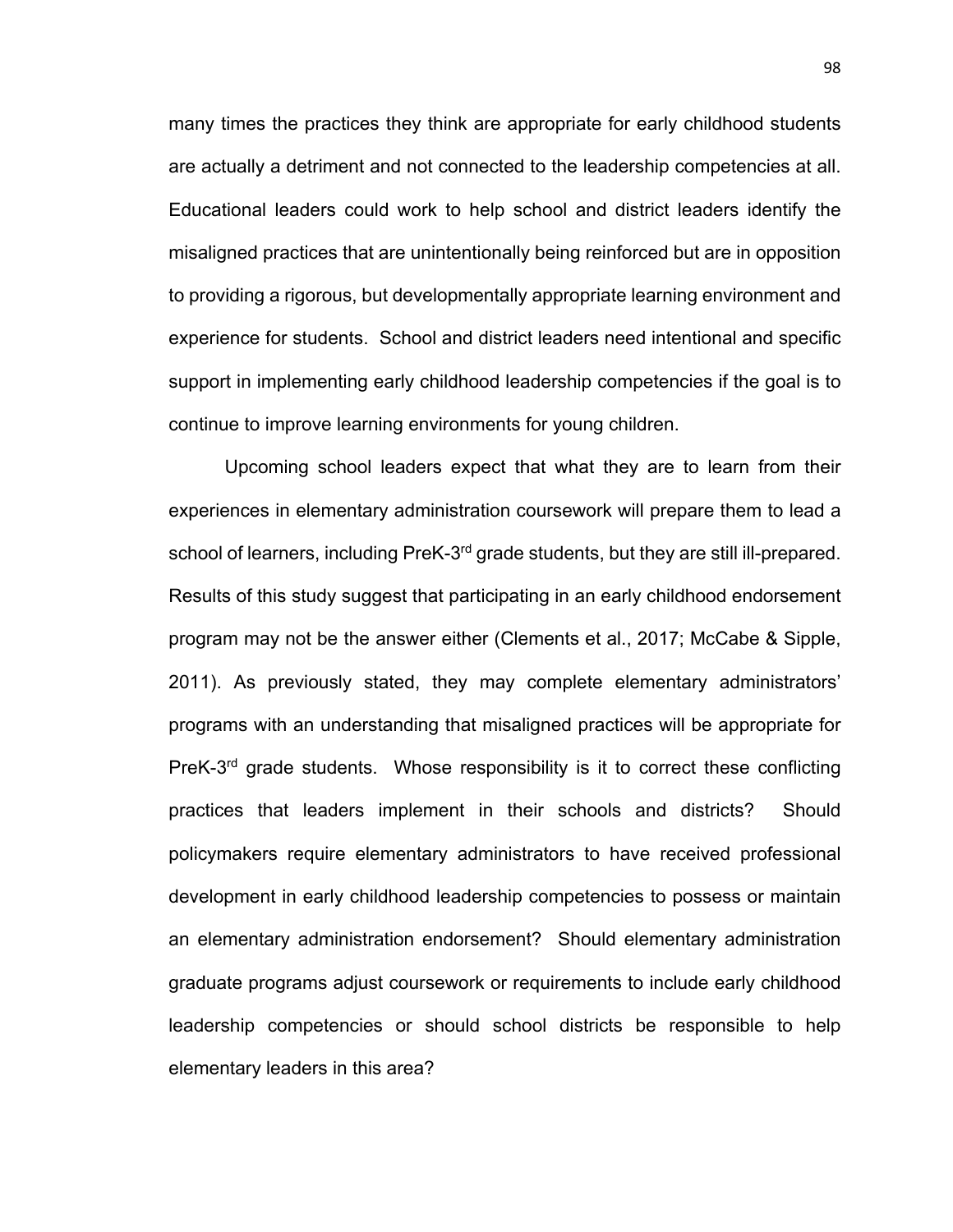Policymakers working to improve outcomes for children in early grades classrooms have not yet taken actions to create and propose better informed legislative actions that incorporate funding and opportunities for principal professional development focused on leadership in early childhood. Therefore, policymakers may not see the results that their proposed educational policies envision. Policymakers in some states have attempted to require that elementary leaders be more knowledgeable in working with students in the early grades. Goncu et al.'s (2014) study discusses the passing of a 2006 legislation in Illinois that included a requirement that school leaders be certified Pre-Kindergarten through grade 12. As an unfunded mandate, the legislation did not address how graduate institutions should incorporate or maintain this which led to little changes in their program. Policymakers in other states also require that principal certificates include Pre-Kindergarten, but few intentionally address early childhood leadership specifically. Reasons for this could include lack of faculty that have training in this area, the relatively recent rise of the paradigm shift, or limited resources needed to revise course requirements. In addition, there is still a significant gap in the literature that describes specific recommendations on what school leaders need to know and who is responsible for educating them in early education.

Many graduate programs do now boast of providing a program that includes Pre-Kindergarten, but few peer-reviewed sources are available to provide information to principal preparation programs on what to incorporate and the best methods in how to do so. The National Association for Elementary School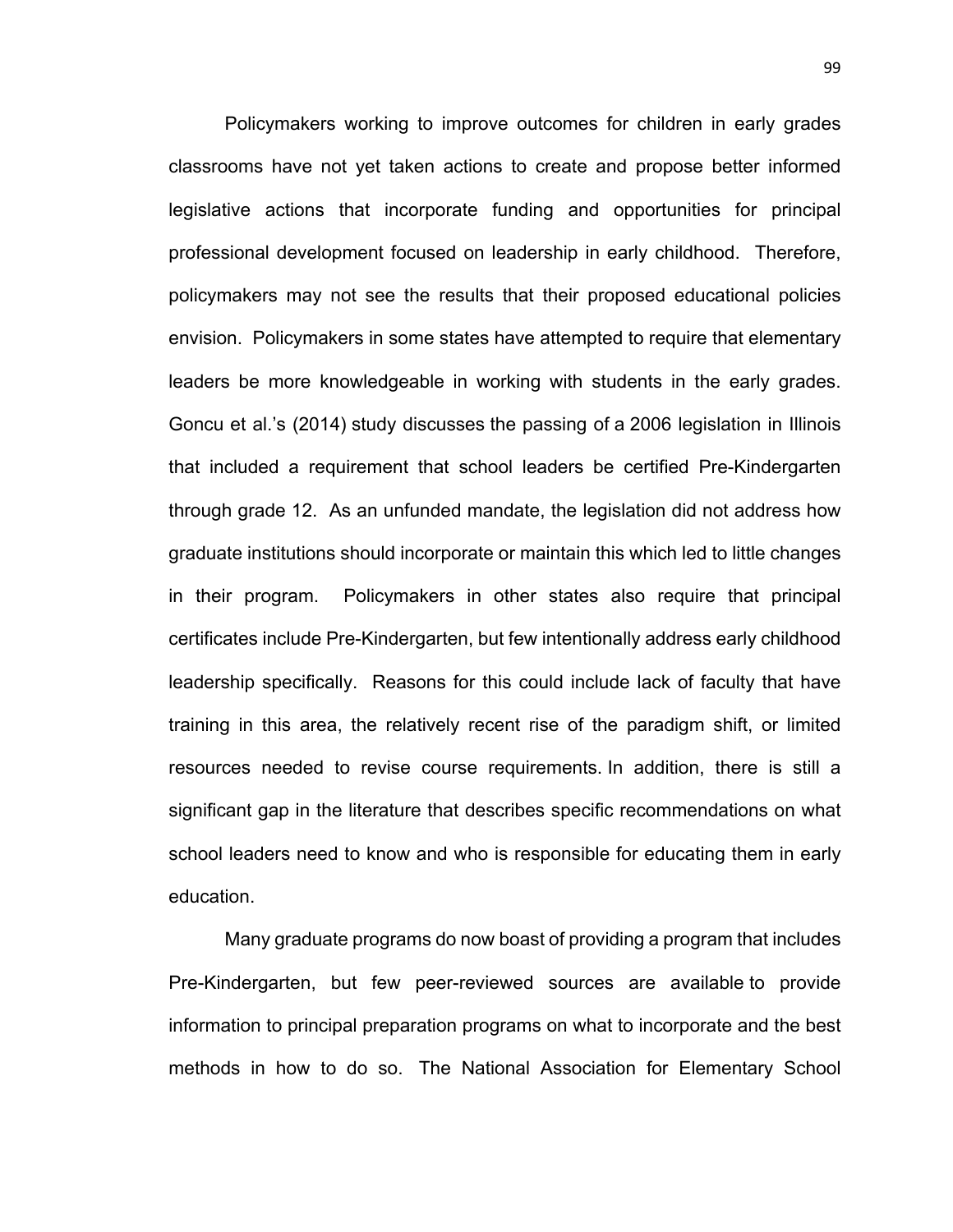Principals provides the five competencies discussed in this study, and extensive information on what each looks like in a school setting, but other resources such as this one are few (NAESP, 2014). Therefore, principal preparations will have to be intentional, and maybe even creative, in their incorporation of these competencies into their leadership development programs. Perhaps programs could consider providing elective courses focused on leadership in early childhood, requiring a minimum number of practicum experiences in early childhood classes or through incorporating early childhood leadership competencies into current courses where appropriate.

Even before graduate programs begin altering their course requirements, it imperative to analyze the gaps published leadership standards like the Professional Standards for Educational Leaders (National Policy Board for Educational Administration, 2015) when it comes to the inclusion of early childhood leadership competencies. Many graduate programs use standards such as these to guide their coursework and learning experiences. The document states that conditions for learning, characteristics of children and families, and accountability expectations and measures are ever-changing which requires educational leaders to have a set of standards to steer their work. However, there is no mention of early childhood or early childhood leadership practices or competencies that should be used to guide the work of leaders working with PreK-3<sup>rd</sup> grade classrooms. Only one out of 50 references cited reflects a focus on early childhood, and most of the contributors to the work were post-graduate institution faculty members. The standards are meant to be somewhat general in nature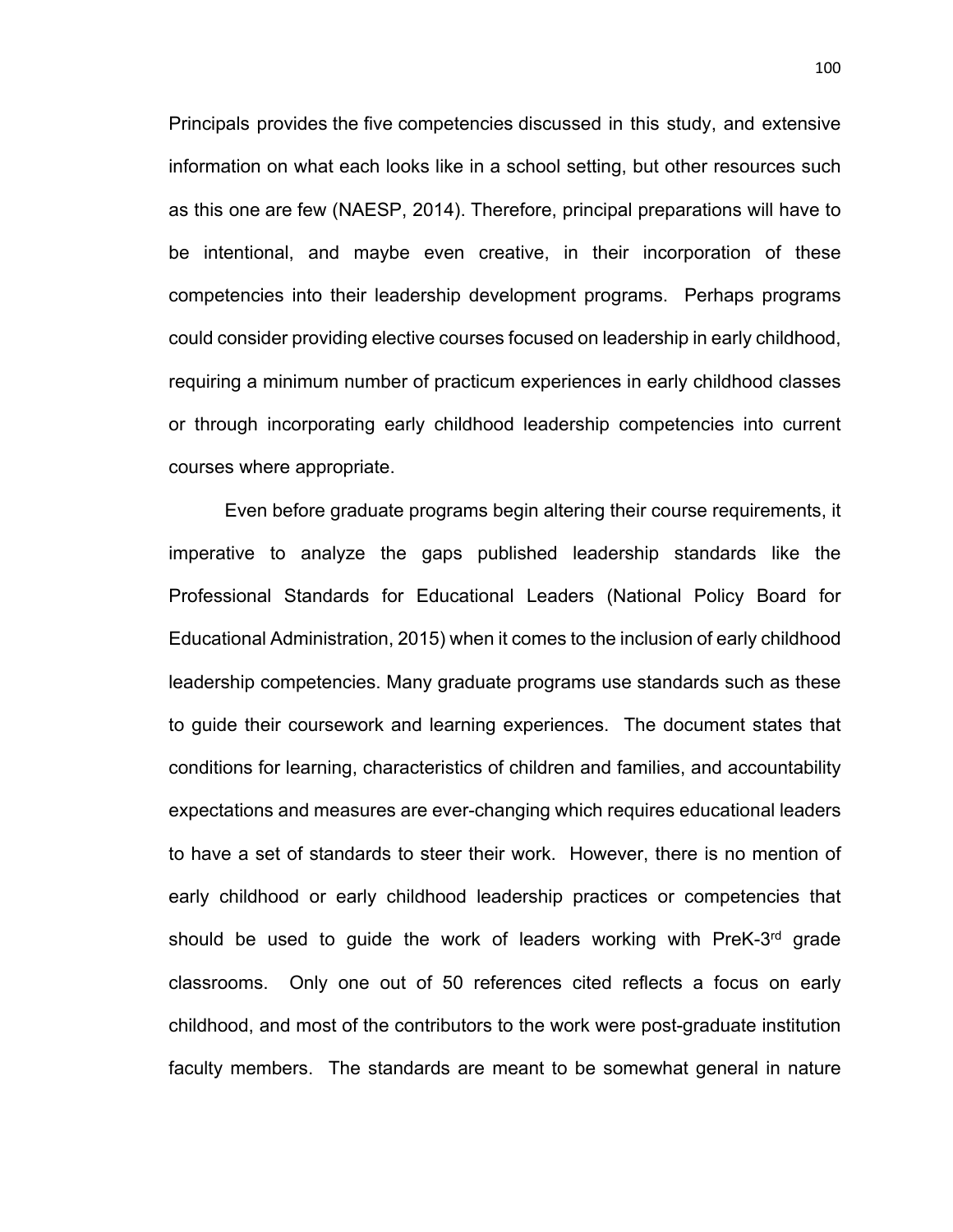because they are intended for all school-level leaders, like principals and assistant principals, as well as district leaders in some domains. However, when working to develop school leaders for the early grades in elementary schools a very specific set of leadership competencies is required and are not found within this document. This conveys a significant gap in the standards, especially since these are also intended to be used within the education profession to develop, supervise, and evaluate leaders, as well as inform the policymakers that oversee the profession.

School districts and graduate programs both bear the responsibility of supporting upcoming and current leaders in this area. If either of the entities chooses to ignore the importance of supporting leaders in this manner, then outcomes for children will continue to remain stagnant. Furthermore, school and district leaders will continue to, unknowingly, support practices that do not provide an appropriate education for early grades students.

The principal has a key role in supporting and evaluating teachers. They must be able to reinforce, or correct instructional practices to best support student learning to produce instructional opportunities and environments that best support students at varying levels (Bornfreund, 2012). This could even be said to be more important in the early grades, as teachers must be supported in helping each child build a foundation on which the rest of their learning will rest. Given this responsibility, how can graduate programs or school districts ignore the obligation to ensure that elementary school leaders understand how to create and support learning environments for early learners?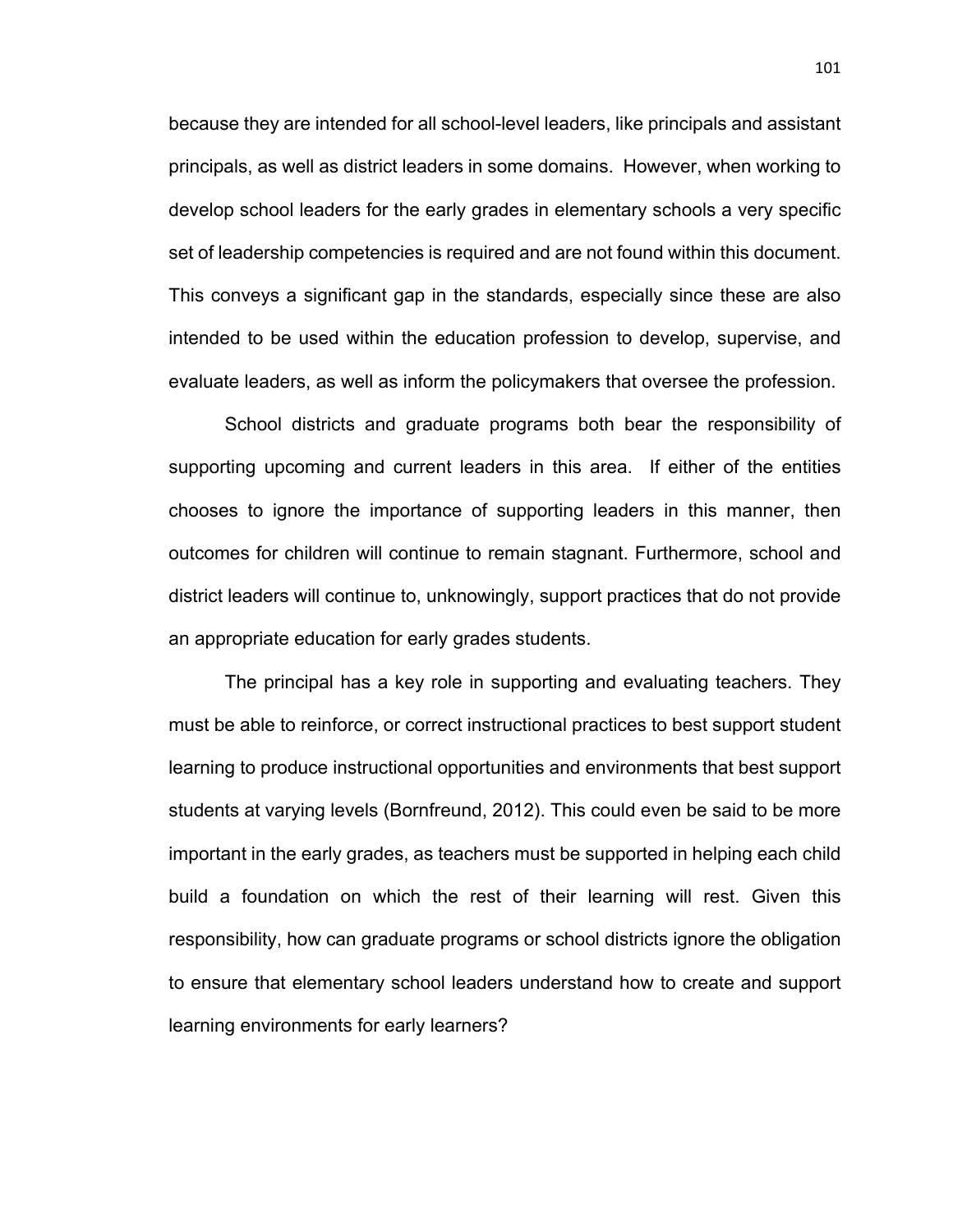## *Limitations*

Drawing strong conclusions for this study proved somewhat difficult due to the small sample sizes. The goal was to acquire sample sizes of at least fifteen because there are eighteen leaders who have completed the early childhood endorsement program. The sample size for study two was only five, which makes it difficult to complete an accurate quantitative analysis based on a normal distribution. The sample sizes for the two groups of participants in study three were four and thirty. Making broad generalizations for a larger population can be challenging when the actual sample sizes are small.

Unfortunately, uncontrollable factors may have impacted participants' willingness to participate in the study. During the time of this research study, the world was facing a global Coronavirus pandemic which drastically altered the work and lifestyle culture of much of the world, including the populations sampled for this study. Due to the threatening and mitigating circumstances of the spread of COVID-19, many people experienced a heightened sense of fear, anxiety, and stress. In addition, many were confined to their homes which resulted in working remotely from home daily. This was a new experience for the specific population studied. School and district leaders are used to a fast-paced, minute-by-minute daily school experience. The impacts of COVID-19 required them to run their schools from behind a computer at home, facilitating and leading meetings via web-based video conferences and completing other computer-based work. For many this led to various levels of exhaustion, frustration, and stress. Not only were a number of these leaders supporting staff from home, but they were also working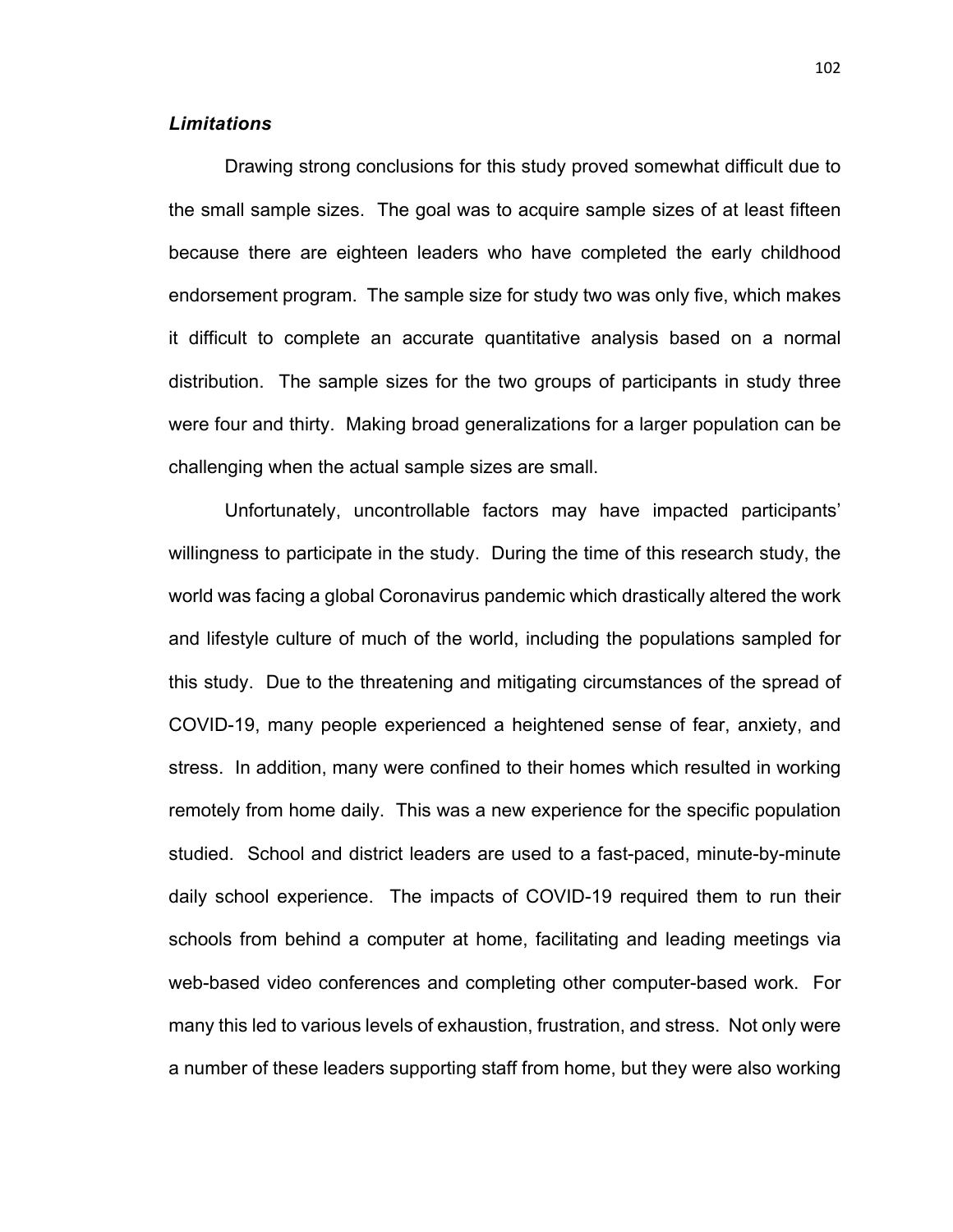with their own children to provide home-schooling, caring for ill family members, ill themselves, or struggling to maintain positive mental health conditions for themselves and those around them. The invitations for studies two and three were sent out around the time that many school and district leaders had just completed the end of the virtual school year and they may not have prioritized participation in such an online experience, given their circumstances and assumed fatigue with digital devices due to working remotely.

#### *Conclusion*

In conclusion, this research suggests that school leaders do not perceive that there is an alignment between an early childhood endorsement program with early childhood leadership competencies. However, there is evidence of some impact on the leadership competencies for those completing the program specific to competency two. This is not to suggest that school leaders should not consider early childhood endorsement programs as viable avenues for professional development. If leaders are interested in participating in such programs, they will need to be intentional about making connections to early childhood leadership competencies while completing the program. This might be done by creating peer or study groups with those in like roles so that leaders can discuss connections to leadership and the competencies.

# **Implications for Practice**

This study suggests that the sample group did not provide evidence of perceptions of alignment between the early childhood endorsement program and the early childhood leadership competencies, however, due to the small sample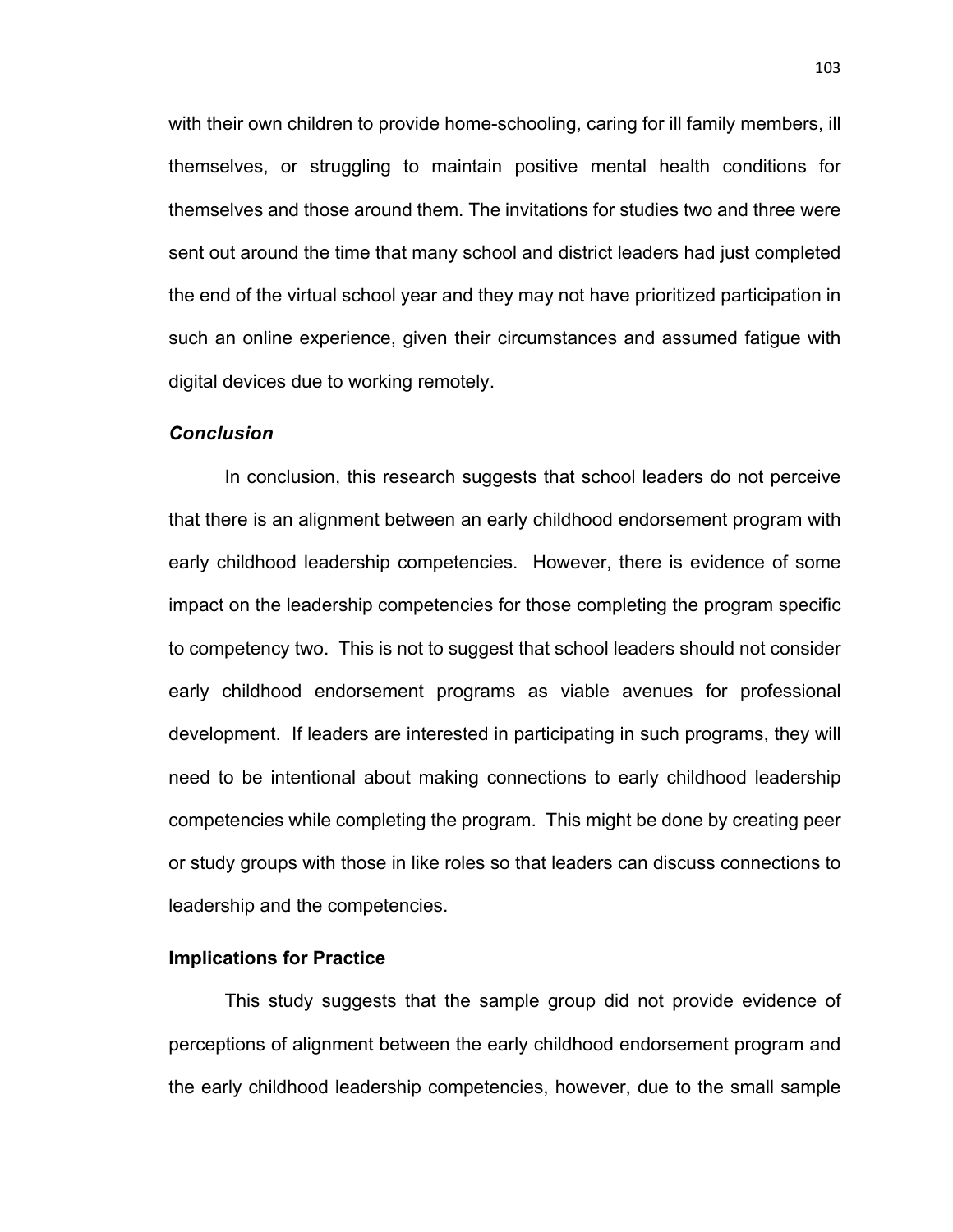size, the conclusions are difficult to generalize. Even so, it may still be beneficial for elementary school leaders working with early grades to participate in structured learning opportunities such as early childhood endorsement. If this is the path chosen by leaders, it may prove to be a more advantageous opportunity if several things are provided to increase the likelihood that leaders can increase their awareness and implementation of practices demonstrating early childhood leadership competencies.

The specific early childhood endorsement program studied was a cohort program where participants stayed in the same class group for each course (Omaha Public Schools, 2016). District leaders managing course registrations might consider placing school and district leaders in the same cohort rather than dividing them into different class groups. By clustering the leaders into one class group it could increase the probability that leaders, through discussion and group work, can help one another make connections between course content and early childhood leadership competencies. Currently, there may be two to three school or district leaders in each class group, but if leaders are placed into one class group with one another, this provides a group of leaders of about seven to nine per class group.

Additional supports to help leaders make connections between early childhood endorsement course content and early childhood leadership competencies could also be considered. District and university endorsement program facilitators could provide an alternative elective course for school leaders, addressing leadership in early childhood education with a focus on the leadership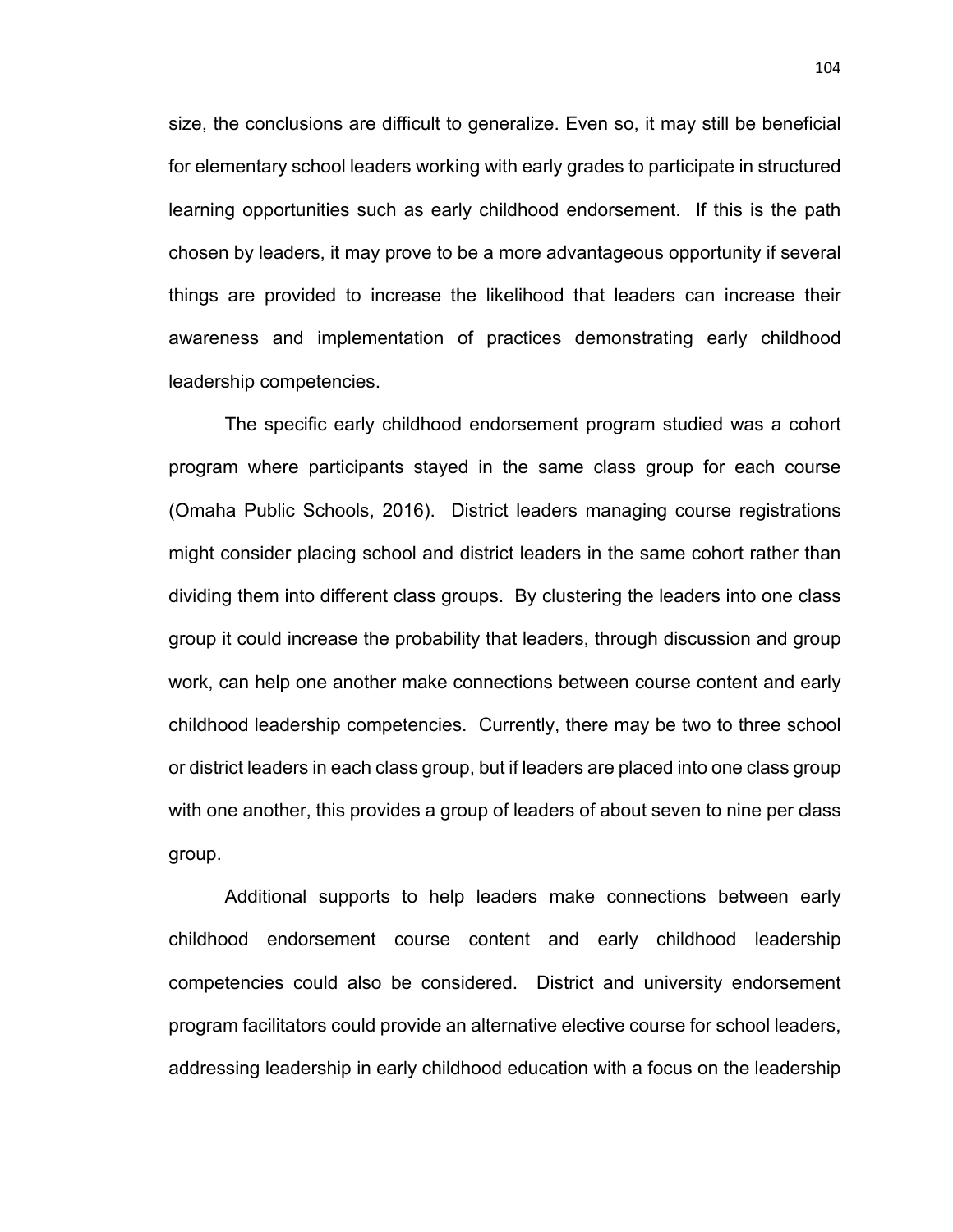competencies. In addition, systematic structures for leaders to support and work with one another outside of class could be provided. These could include peer visits to each other's worksites to observe how others are implementing practices demonstrating early childhood leadership competencies.

The school district might also consider other avenues of support school and district leaders to learn more about early childhood leadership competencies outside of the early childhood endorsement program. Perhaps, there are opportunities for in-person or virtual professional development that can be incorporated into the school year or provided as optional learning opportunities throughout school breaks. Because time is also limited, there may be few occasions where district leaders can focus solely on early childhood leadership competencies with district and school leaders but pairing this information with prioritized topics of interest for leadership and professional development would be key. According to Student Achievement Partners (2019), professional learning must be content-focused and connected to the daily work that practitioners do. In this case, the information on leadership competencies would be not be presented in an isolated manner, but instead connected and infused within topics that are already being highlighted and of interest to principals in their day to day work with early grades teachers and students.

In Omaha, Nebraska we are also poised with community partners who can support metropolitan Omaha school districts in increasing the number of elementary school and district administrators who are in a position to support leaders in understanding early childhood leadership competencies. Two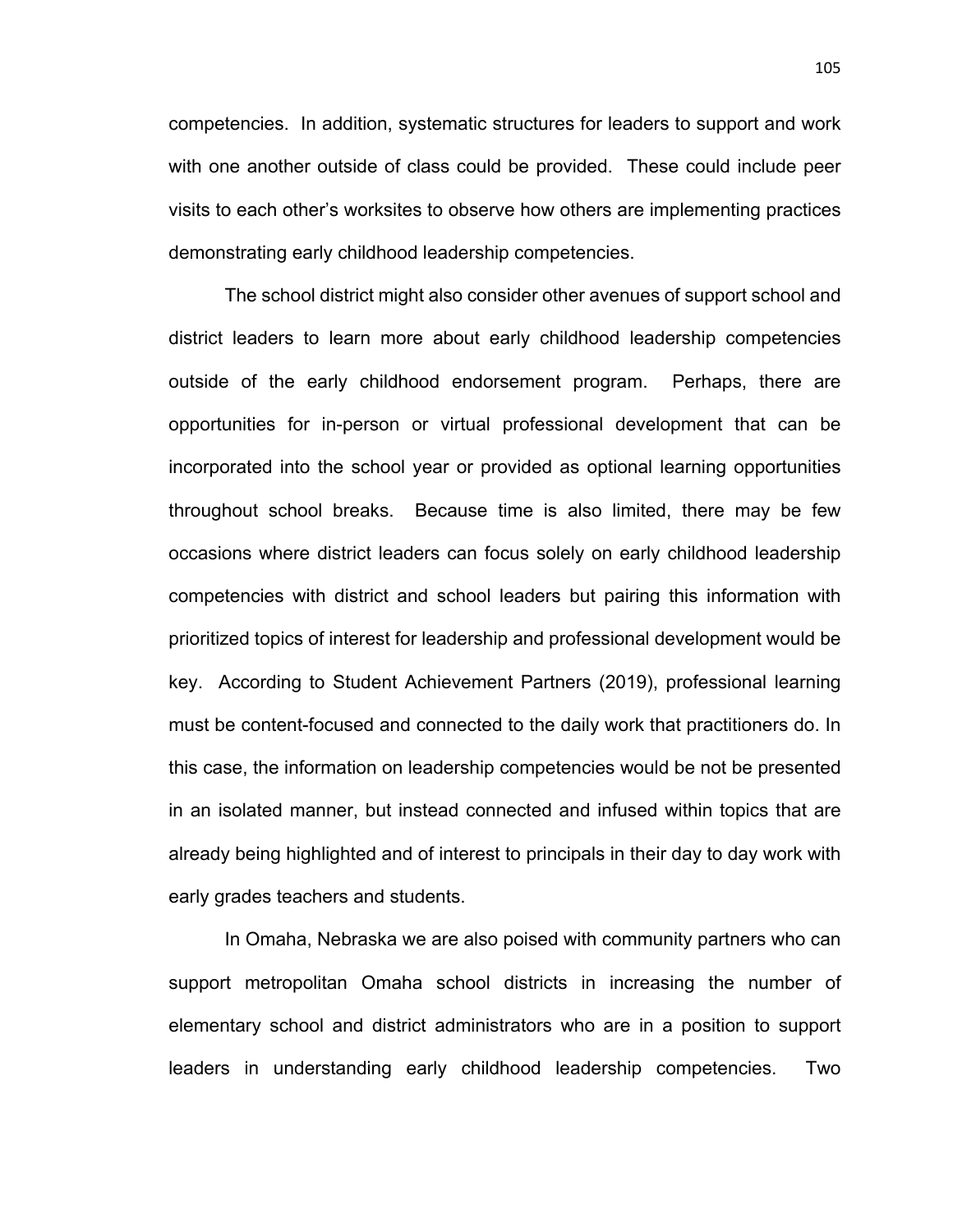organizations that are set up well to provide this support to districts in a coherent way include the Metropolitan Omaha Education Consortium and the Buffett Early Childhood Institute.

High-quality early education that increases the likelihood that students enter school ready for kindergarten is one of MOEC's primary goals and a key lever in closing the achievement gap and improving outcomes for students (Gutman & Ritchie, 2014; McKay Wilson, 2009). Another MOEC goal is to ensure students graduate from high school prepared for college or career. Both goals go hand in hand, and by focusing on education in the early grades school systems can impact the number of students that are on track for success in upper elementary grades throughout high school graduation. Building leaders play a significant role in helping to craft learning environments that focus on student learning and developmental needs in PreK-3rd grade and MOEC is an organization that is structured in such a way as to help districts, and partnering universities, work together to increase principal competencies in this area.

Since MOEC has already engaged district leadership in conversations around providing successful transitions into kindergarten and beyond, the organization is poised to work with leaders to determine a standard set of competencies that principals of elementary school buildings should exhibit as leaders of early childhood programs, PreK-3<sup>rd</sup> grade. Districts could use these standard competencies to build their own programs of principal professional learning that can be sustained over time and connected to current district systems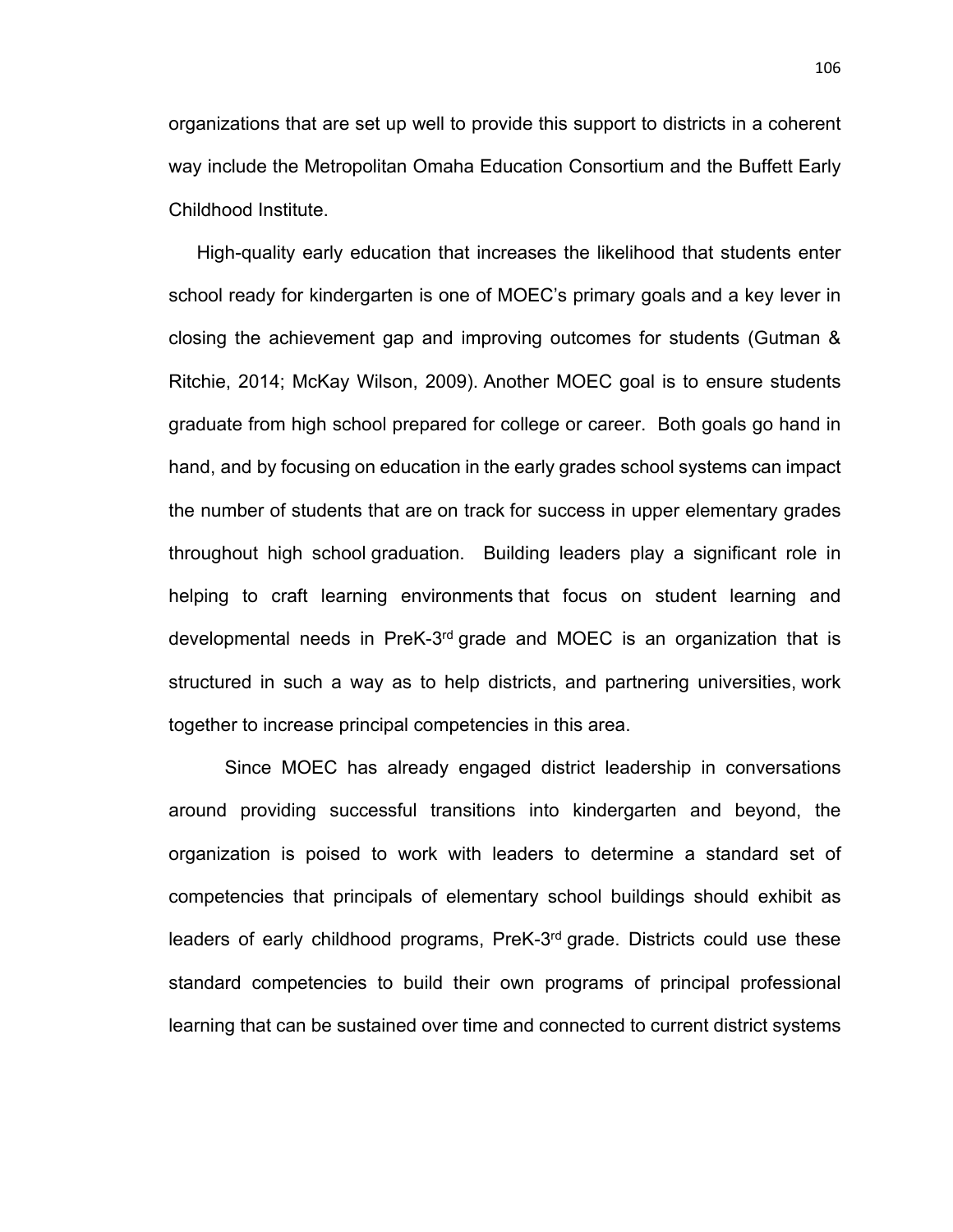and programs. School districts could also align these competencies to principal evaluation systems that are used to evaluate and provide feedback to principals.

By providing a venue for collaboration between district leaders and local universities, MOEC can also take its partnerships with districts even further by standing ready to lead discussions on how these stakeholders can bring together resources, theoretical knowledge, and practical expertise for Omaha area principals that is focused on leadership in PreK-3rd grade settings. Creative solutions for addressing and increasing principal competencies in this area might be initiated and cultivated through MOEC committee discussions or superintendent meetings. Discussions around pooling resources for professional learning opportunities, or opportunities for districts and the University to work together to provide practical learning experiences for principals across the metropolitan area, could be an avenue that MOEC helps district leaders explore.

Many of the participating MOEC districts are looking to increase access to quality early childhood in their respective districts, but simply providing funding and access does not guarantee high-quality learning experiences for students. According to Shahbazi and Salintri (2016), the value of early childhood education is on the rise and school leaders and policymakers should seek ways to provide and support ongoing professional development and expertise of practitioners, including school leaders.

Another Omaha based organization that has already begun supporting Omaha's educational leaders in early childhood is the Buffett Early Childhood Institute (BECI). The institute has many components included in their work and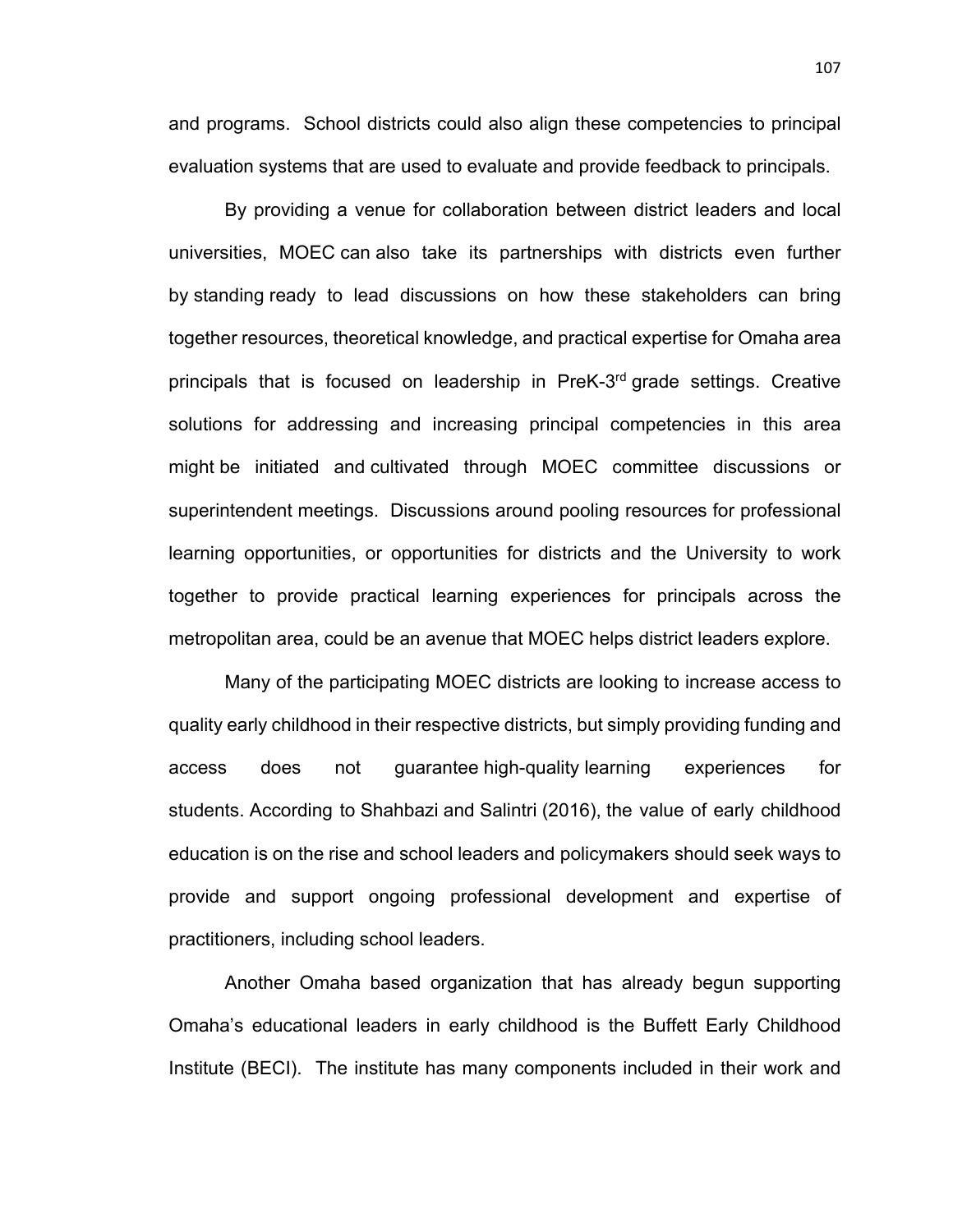advocacy for young children. They currently provide instructional, classroom, and leadership support to schools in 12 of the metropolitan area elementary schools. Principals receive significant support from a leadership mentor, as well as participate in collegial learning communities where they can discuss successes, concerns, and problem-solve with one another. The institute also offers specific workshops aimed at increasing school and district leaders' practices in supporting early grades initiatives (Leadership Institute Will Focus on School as Hub for Birth - Grade 3, 2017).

Since the Buffett Early Childhood Institute is already set up to support the work that leaders do to implement practices that demonstrate early childhood leadership competencies, perhaps this is an area where the organization could seek to expand their influence. As was suggested for MOEC, BECI too could partner with graduate programs to support the incorporation of early childhood leadership competencies into their coursework. They might even support the graduate programs in providing, or creating, elective coursework to expand an upcoming leader's knowledge in the early childhood leadership competencies. The Institute could also look at providing their own competency-based leadership programs for cohorts of early childhood leaders that focus on a systematic and aligned series of topics, focused on leadership competencies for early childhood leaders.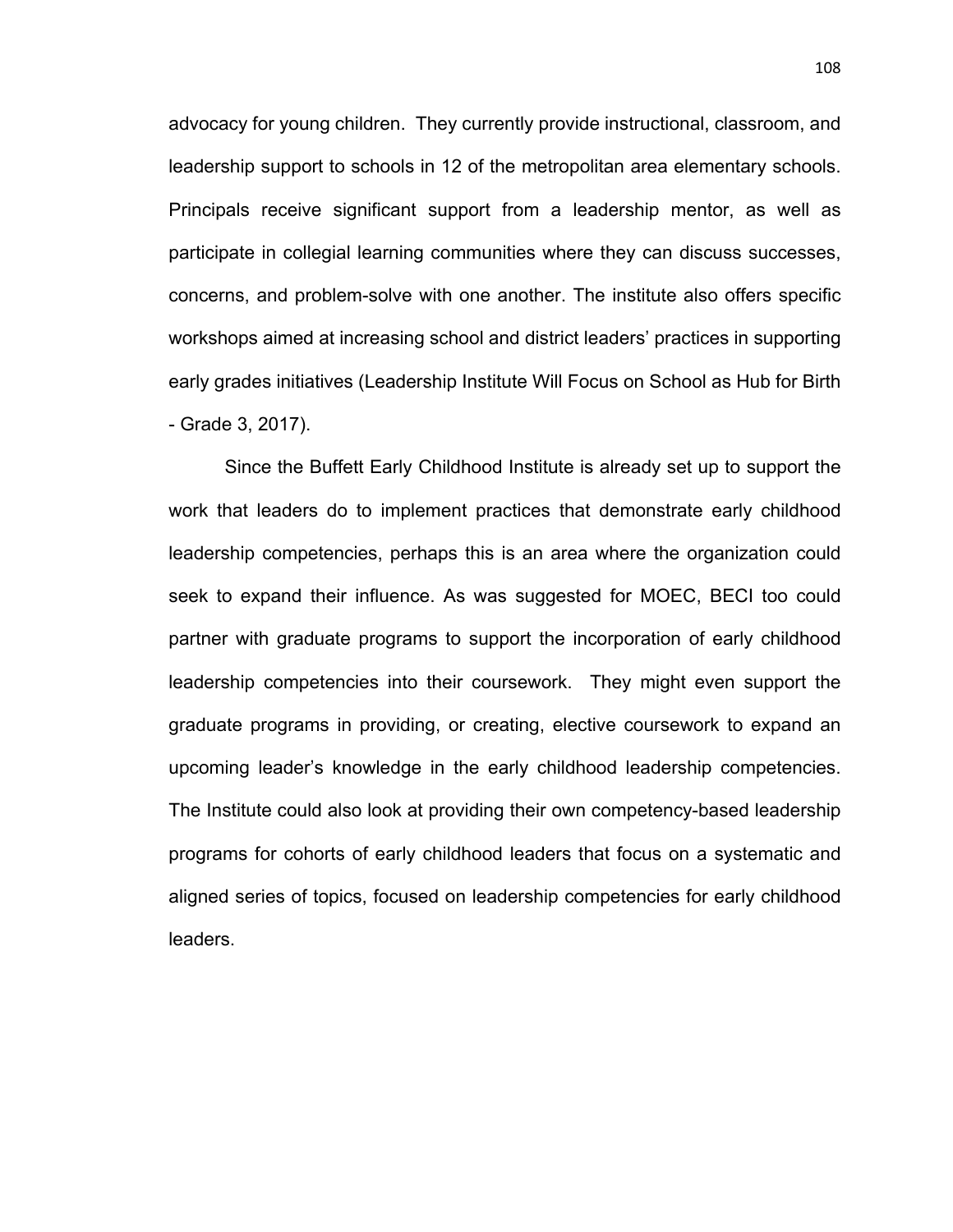### **Recommendations for Further Research**

There is limited research on the alignment of early childhood leadership competencies and early childhood endorsement programs, which suggests the importance and of further research to be conducted in this area.

The small sample groups utilized for portions of this study also suggest the need for additional research when or where larger populations to sample from might be available. Having a larger sample group may help the researcher draw stronger conclusions from a normal distribution of data. The sample group might come from a different early childhood endorsement program or the researcher might combine several programs together to draw from a larger population.

A study of this topic from a qualitative perspective may lead to new and interesting themes and conclusions. If participants can respond to open-ended questions, then the researcher may be able to draw out key evidence to further explain findings from the study. The researcher may also be able to identify specific ways that study participants have implemented practices related to the early childhood endorsement competencies, which may better inform whether or not there is an alignment between the endorsement course work and the early childhood leadership competencies.

In addition, a pre- and post-analysis of participant self-assessment ratings based on the early childhood leadership competencies may provide greater insight into how the participants in the study may grow in their understanding and use of early childhood leadership competencies.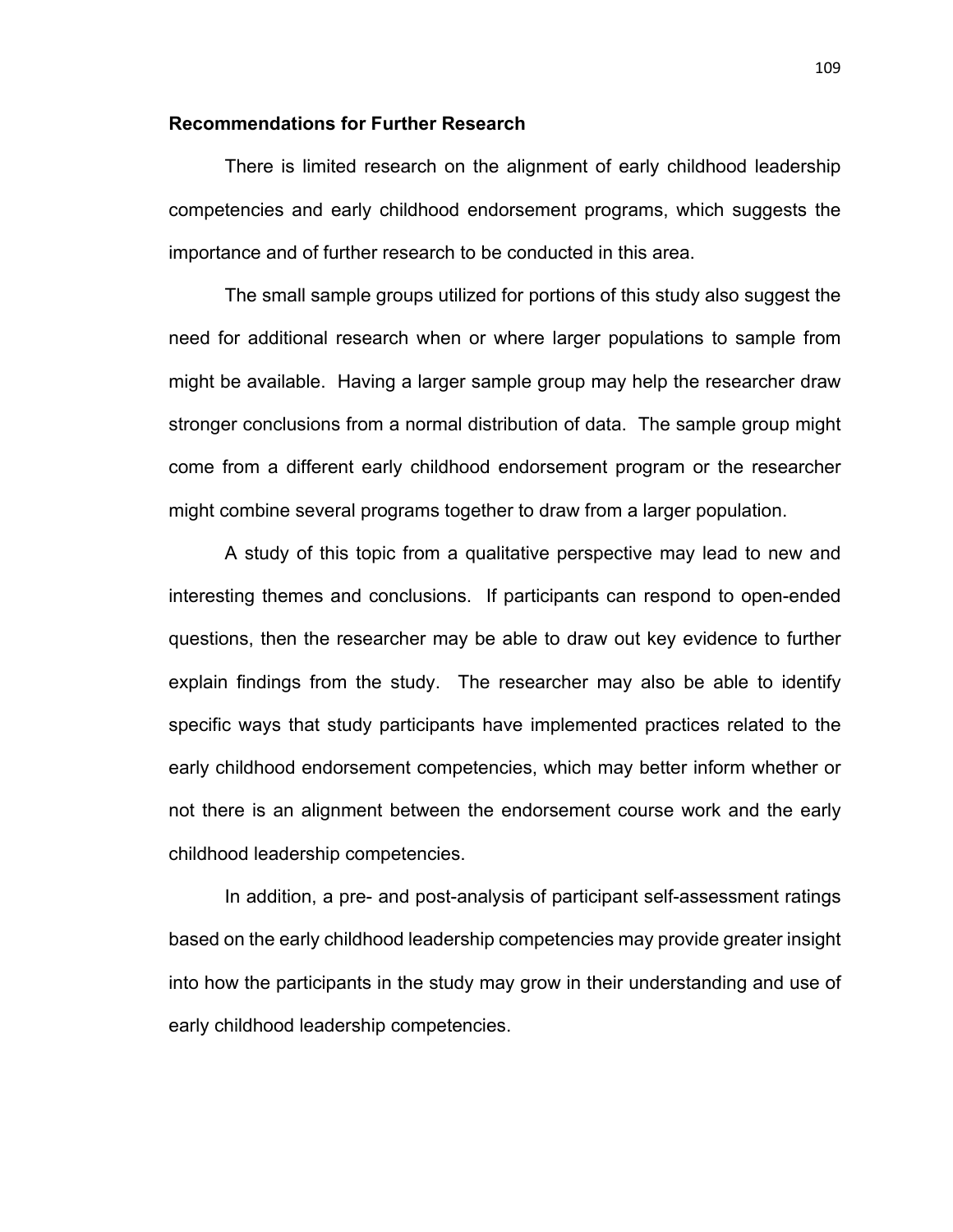#### **References**

- Ang, L. (2012). Leading and Managing in the Early Years: A Study of the Impact of a NCSL Programme on Children's Centre Leaders' Perceptions of Leadership and Practice. *Educational Management Administration & Leadership*, *40*(3), 289–304. https://doi.org/10.1177/1741143212436960
- Bay-Williams, J. M., Karp, K. S., Lovin, L. H., & Van de Walle, J. A. (2014). *Teaching student-centered mathematics: developmentally appropriate instruction for grades pre-k-2.* Pearson.
- Bernhardt, V. (2017). *Data Analysis for continuous improvement* (4th ed.). Routledge.
- Bloss, J. (2016, July 27). The new pre-k-3 leader [Educational]. *National Association of Elementary Schools Principals*. https://www.naesp.org/blog/new-pre-k-3-leader
- Bornfreund, L. (2012). Preparing Teachers for the Early Grades. *Educational Leadership*, *69*(8), 36–40.
- Broda, H. (2007). *Schoolyard-enhanced learning: Using the outdoors as an instructional tool, k-8.* Stenhouse Publishers
- Brotherson, M. J., Sheriff, G., Milburn, P., & Schertz, M. (2001). Elementary School Principals and Their Needs and Issues for Inclusive Early Childhood Programs. *Topics in Early Childhood Special Education*, *21*(1), 31–45. https://doi.org/10.1177/027112140102100103
- Buckley, P. & Diss, R. (2005). *Developing family and community involvement skills through case studies and field experiences.* Pearson.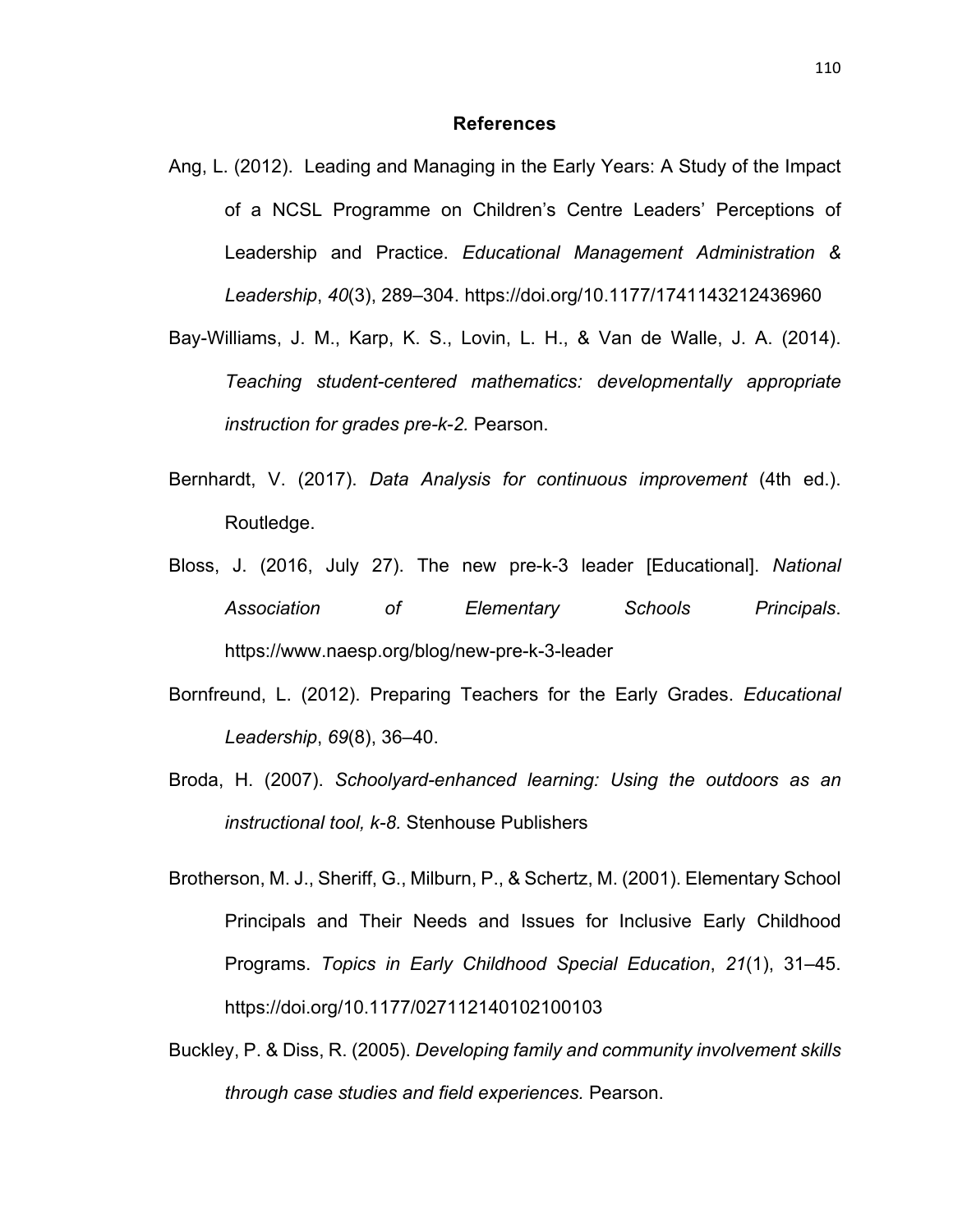- Buffet Early Childhood Institute. (2017, June 9). *Leadership Institue Will Focus on School as Hub for Birth -Grade 3*. Buffett Early Childhood Institute at the University of Nebraska at Omaha. https://buffettinstitute.nebraska.edu/news-and-events/news/leadershipinstitute-will-focus-on-school-as-hub-for-birth-through-grade-3
- Carr, V., Johnson, L. J., & Corkwell, C. (2009). Principle-Centered Leadership in Early Childhood Education. *Dimensions of Early Childhood*, *37*(3), 25–32.
- Chen, J., McNamee, G. (2007). *Bridging: Assessment for teaching and lyuiearning in early childhood classrooms, pre-k-3.* Corwin.
- Clements, D, Coburn, C, Farran, D, Franke, M, & Stipek, D. (2017). PK-3: What does it mean for instruction. *Society for Research in Child Development*, *30*(2), 2–22.
- Dierking, C., Jones, S. (2003). *Growing up writing: Mini-lessons for emergent and beginning writers.* Maupin House.
- Diller, D. (2011). *Math work stations: Independent Learning you can count on, k-2*. Stenhouse Publishers.
- Diss, R., Buckley, P. (2005). *Developing family and community involvement skills through case studies and field experiences.* Pearson
- Donohue, C. Ed. (2015). *Technology and Digital media in the early years: Tools for teaching and learning.* Routledge
- Edson, M. T., (2013) *Starting with science: Strategies for introducing young children to inquiry.* Stenhouse Publishers.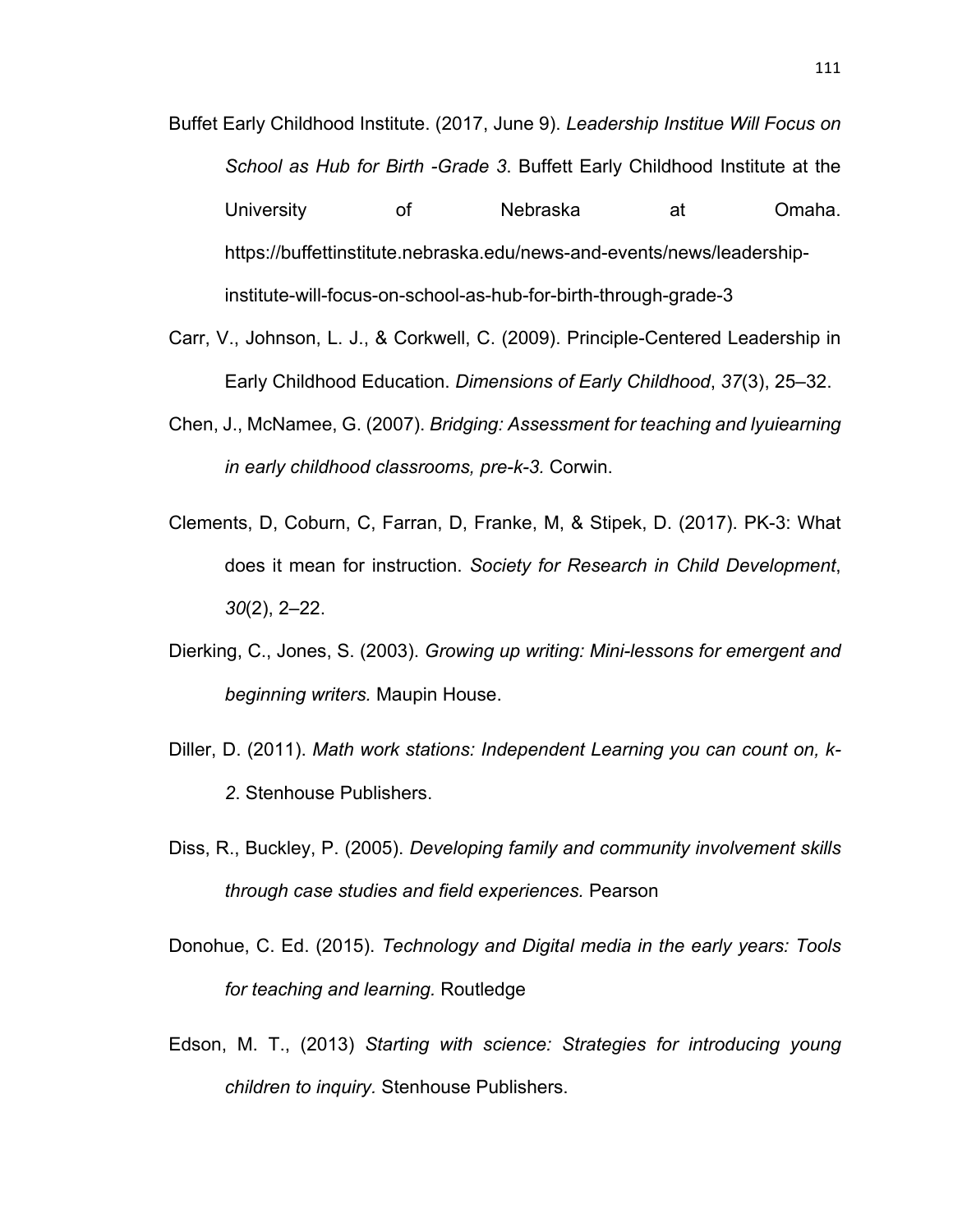- Feeney, S., & Freeman, N. K., Pizzolongo, P. J.(2018). Ethics and the early childhood: Using the NAECY code (3rd edition). National Association for the Education of Young Children.
- Galinksy, E. (2010). *Mind in the making: The seven essential life skills every child needs.* Harper Collins Publishers.
- Gelfer, J. I., Krasch, D. J., & O'Hara, K. S. (2015). An alternative graduate teacher inclusive preparation programme in early childhood education: A collaboration model. *Early Child Development and Care*, *185*(3), 427–437. https://doi.org/10.1080/03004430.2014.931844
- Göncü, A., Main, C., Perone, A., & Tozer, S., stozer@uic. edu. (2014). Crossing the Boundaries: The Need to Integrate School Leadership and Early Childhood Education. *Mid-Western Educational Researcher*, *26*(1), 66–75.
- Gregory, G., Chapman, C. (2013). Differentiated instructional strategies: one size doesn't fit all. Corwin Press
- Grissom, J. A., & Harrington, J. R. (2010). Investing in Administrator Efficacy: An Examination of Professional Development as a Tool for Enhancing Principal Effectiveness. *American Journal of Education*, *116*(4), 583–612. https://doi.org/10.1086/653631
- Gulosino, C., & Xu, Z. (2006). How Does Teacher Quality Matter? The Effect of Teacher-Parent Partnership on Early Childhood Performance in Public and Private Schools. *Education Economics*, *14*(3), 345–267.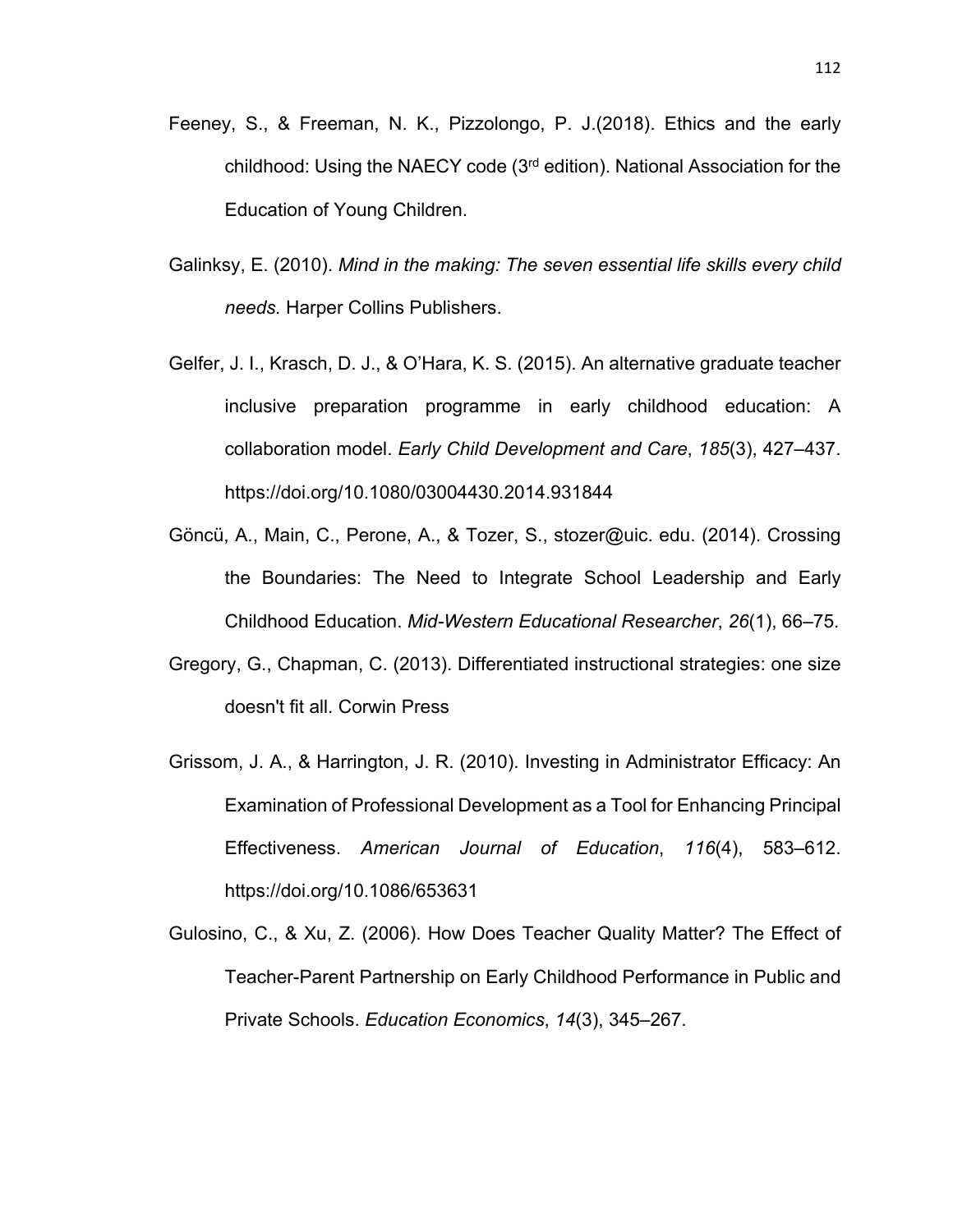- Göncü, A., Main, C., Perone, A., & Tozer, S. (2014). Crossing the boundaries: The need to integrate school leadership and early childhood education. *Mid-Western Educational Researcher*, *26*(1), 66–75.
- Hardin, B. &Wortham, S. (2016). *Assessment in early childhood education (7th edition)* (7th ed.). Pearson.

Haslip, M. J., & Gullo, D. F. (2018). The Changing Landscape of Early Childhood Education: Implications for Policy and Practice. *Early Childhood Education Journal; New York*, *46*(3), 249–264. http://dx.doi.org.leo.lib.unomaha.edu/10.1007/s10643-017-0865-7

Hinton, M. (2017). Alabama Pilot Program Aims to Connect Learning from Pre-K Through 3rd Grade. *Ed Week Blogs*. http://blogs.edweek.org/edweek/early\_years/2017/08/alabama\_pilot\_progr am\_aims\_to\_connect\_learning\_from\_pre-

k\_through\_3rd\_grade.html?r=989387679

- Jorde Bloom, P., paula. bloom@nl. edu, & Abel, M. B. 2, michael. abel@nl. edu. (2015). Expanding the Lens—Leadership as an Organizational Asset. *YC: Young Children*, *70*(2), 10–17.
- Kauerz, K. (2013). The Path to Lifelong Success Begins With P-3. *Principal*, *92*(4), 12–16.
- Kindall, H. D., Crowe, T., & Elsass, A. (2018). The principal's influence on the novice teacher's professional development in literacy instruction. *Professional Development in Education*, *44*(2), 307–310. https://doi.org/10.1080/19415257.2017.1299031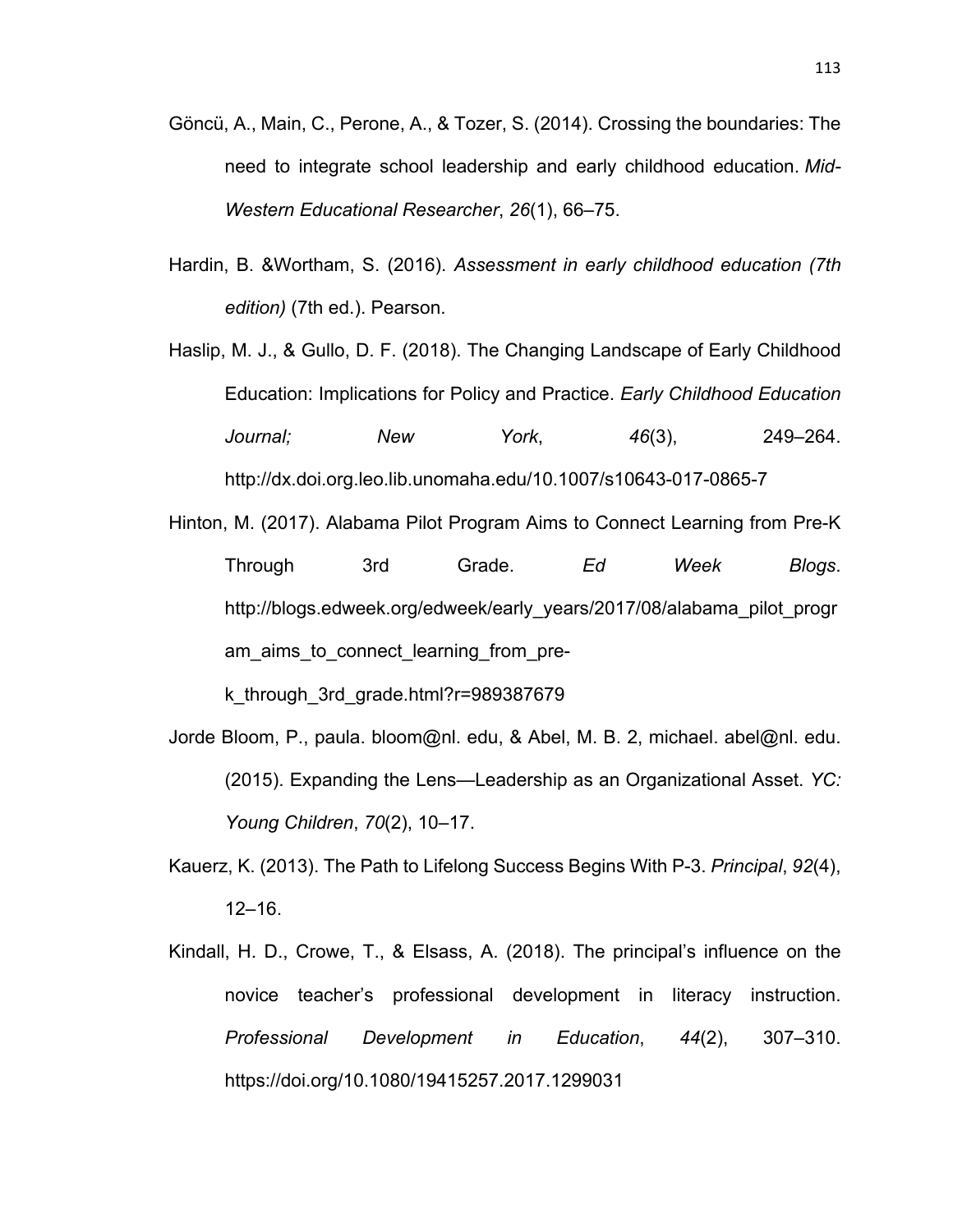- Liben, D. & Liben, M. (2019). *Know better, do better: Teaching the foundations so every child can read.* Learning Sciences International.
- Lieber, J., Beckman, P. J., Hanson, M. J., Janko, S., Marquart, J. M., Horn, E., & Odom, S. L. (1997). The Impact of Changing Roles on Relationships between Professionals in Inclusive Programs for Young Children. *Early Education & Development*, *8*(1), 67–82. https://doi.org/10.1207/s15566935eed0801\_6
- Marvin, C., LaCost, B., & Grady, M. (2003). Administrative Support and Challenges in Nebraska Public School Early Childhood Programs: Preliminary Study. *Topics in Early Childhood Special Education*, *23*(4), 217–228. https://doi.org/10.1177/02711214030230040301
- McCabe, L. A., & Sipple, J. W. (2011). Colliding Worlds: Practical and Political Tensions of Prekindergarten Implementation in Public Schools. *Educational Policy*, *25*(1), e1–e26. https://doi.org/10.1177/0895904810387415
- McKay Wilson, D. (2009). Developmentally appropriate practice in the age of testing. *Harvard Education Letter*, *25*(3). http://hepg.org/helhome/issues/25 3/helarticle/developmentally-appropriate-practice-in-theage-of#home
- Miron Mordechai, & Mevorach, Miriam. (n.d.). *Experienced Early Childhood Teachers as Graduate Students: A Process of Change | SpringerLink*. Retrieved November 30, 2019, from https://link-springercom.leo.lib.unomaha.edu/article/10.1007%2Fs10643-010-0442-9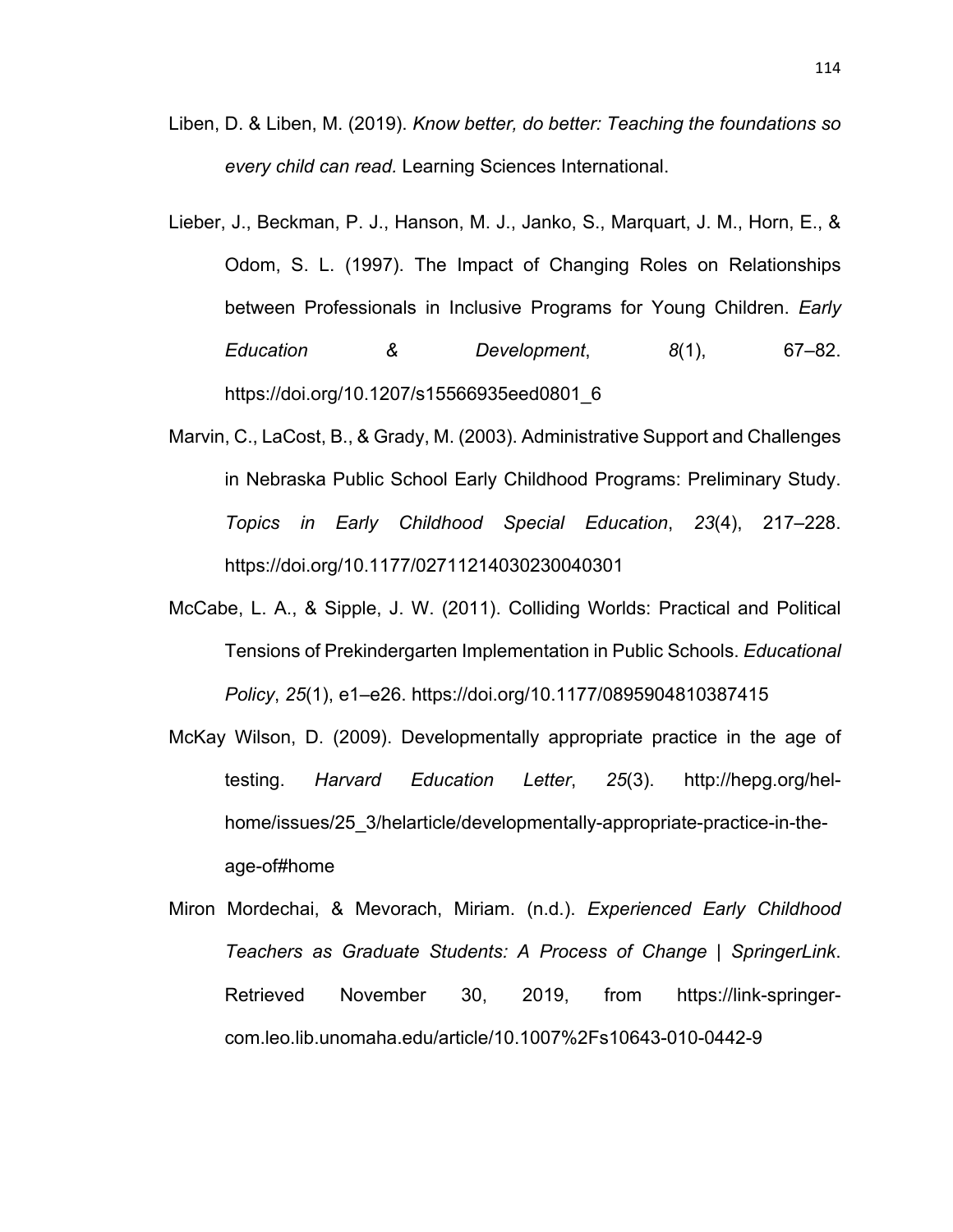Metropolitan Omaha Educational Consortium. (2019, April). *About us; History.* Retrieved from https://www.unomaha.edu/college-ofeducation/moec/about/index.php

- Morrow, M. (2019). *Literacy development in the early years: Helping children read and write.* Pearson.
- Mraz, K., Porcelli, A., & Tyler, C. (2016). Purposeful play: A teacher's guide to igniting deep and joyful learning across the day. Heinemann.
- Muijs, D., Aubrey, C., Harris, A., & Briggs, M. (2004). How Do they Manage?: A Review of the Research on Leadership in Early Childhood. *Journal of Early Childhood Research*, *2*(2), 157–169. https://doi.org/10.1177/1476718X04042974
- National Association of Early Childhood Teacher Educators (NAECTE) Position Statement on Early Childhood Certification for Teachers of Children 8 Years Old and Younger in Public School Settings. (2009). *Journal of Early Childhood Teacher Education*, *30*(2), 188–191. https://doi.org/10.1080/10901020902886677
- National Association of Elementary School Principals. (2014). *Leading Pre-K-3 Learning Communities Executive Summary*. https://www.naesp.org/sites/default/files/leading-pre-k-3-learningcommunities-executive-summary.pdf
- National Policy Board for Educational Leaders. (2015). *Professional standards for educational leaders.* https://www.npbea.org/wpcontent/uploads/2017/06/Professional-Standards-for-Educational-Leaders\_2015.pdf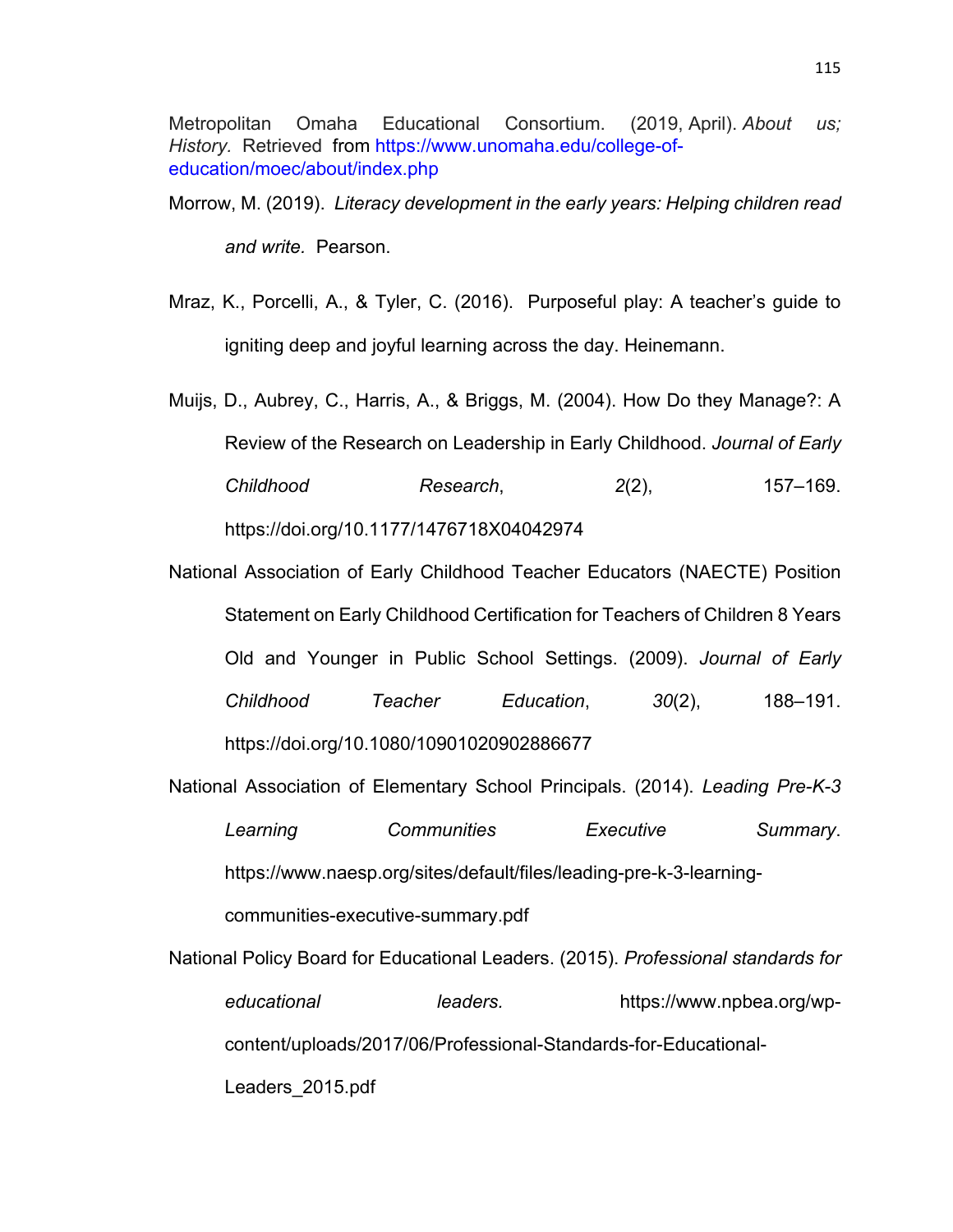- Neugebauer, R. (2015). Knowledge and Competence of Early Childhood Leaders: New Insights from the National Academies of Science. *Exchange (19460406)*, *226*, 92–94.
- Oertwig, S., & Ritchie, S. (2013). Bright & Early. *Principal*, *93*(1), 8–11.
- Omaha Public Schools. (2016). *Creighton OPS grant proposal 2016.docx*. Omaha Public Schools.
- Pica, R. (2015). *What if everybody understood child development? Straight talk about bettering education and children's lives.* Corwin.
- Ritchie, S., & Gutmann, L. (2014). *FirstSchool: Transforming PreK-3rd grade for African American, Latino, and low-income children*. Teachers College Press, Teachers College, Columbia University.
- Shahbazi, S., sara. shahbazi23@gmail. com, & Salinitri, G., sgeri@uwindsor. ca. (2016). Full Day Early Learning Kindergarten Program Team: Perspectives from the Principal. *Early Childhood Education Journal*, *44*(6), 681–691. https://doi.org/10.1007/s10643-015-0754-x
- Shore, R. A., Shue, P. L., & Lambert, R. G. (2010). Ready or Not, Here Come the Preschoolers! *Part of a Special Issue: Early Learning*, *92*(3), 32–34.
- Shue, P. L. 1, pshue1@uncc. edu, Shore, R. A. 1, & Lambert, R. G. 1. (2012). Prekindergarten in Public Schools: An Examination of Elementary School Principals' Perceptions, Needs, and Confidence Levels in North Carolina. *Leadership & Policy in Schools*, *11*(2), 216–233. https://doi.org/10.1080/15700763.2011.629074